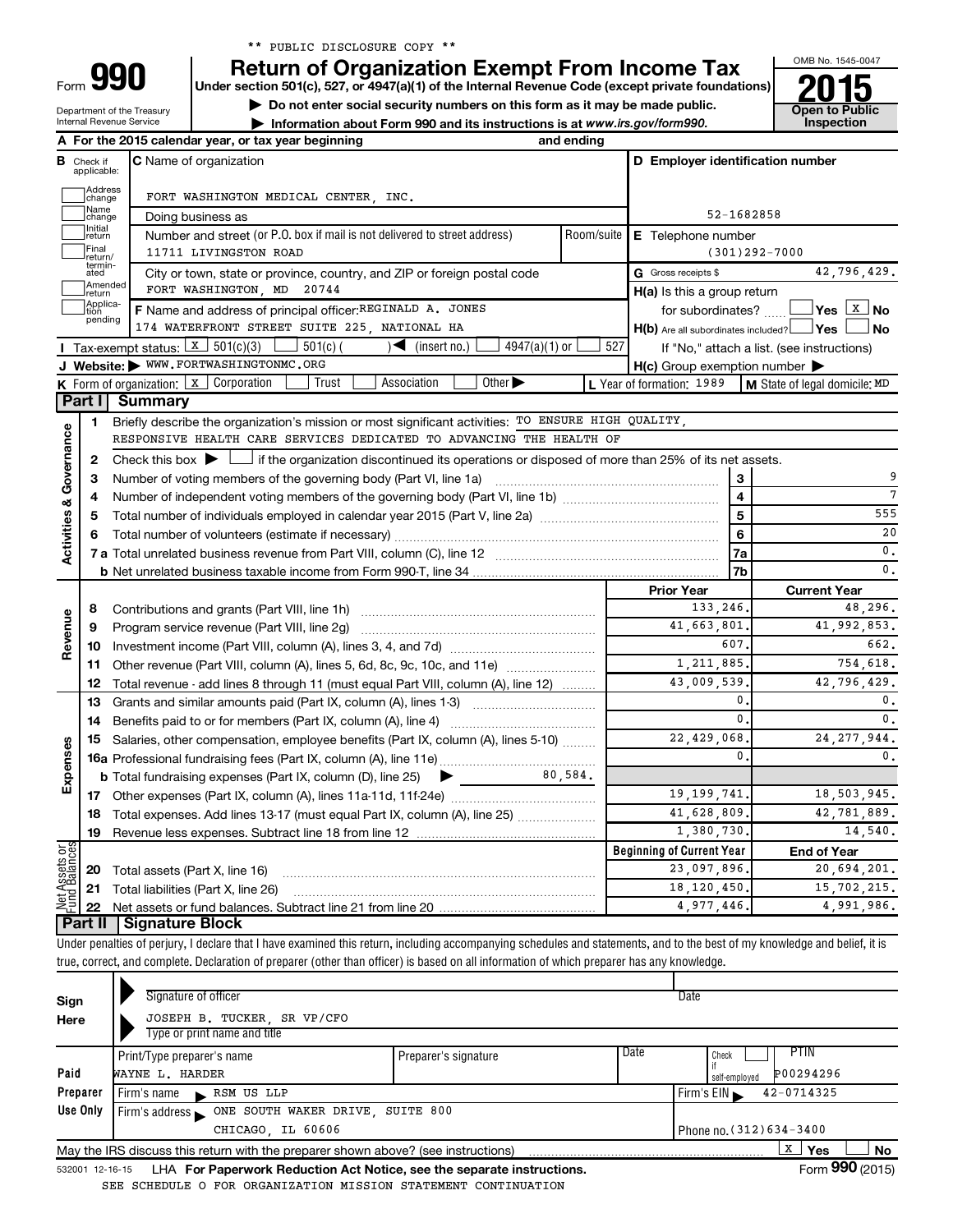| 4d<br>4е     | Other program services (Describe in Schedule O.)<br>(Expenses \$<br>Revenue \$<br>including grants of \$<br>34, 713, 933.<br>Total program service expenses                                         |               | Form 990 (2015)                  |
|--------------|-----------------------------------------------------------------------------------------------------------------------------------------------------------------------------------------------------|---------------|----------------------------------|
|              |                                                                                                                                                                                                     |               |                                  |
|              |                                                                                                                                                                                                     |               |                                  |
|              |                                                                                                                                                                                                     |               |                                  |
|              |                                                                                                                                                                                                     |               |                                  |
|              |                                                                                                                                                                                                     |               |                                  |
|              |                                                                                                                                                                                                     |               |                                  |
|              |                                                                                                                                                                                                     |               |                                  |
|              |                                                                                                                                                                                                     |               |                                  |
|              |                                                                                                                                                                                                     |               |                                  |
|              |                                                                                                                                                                                                     |               |                                  |
| 4c           | (Code:<br>) (Expenses \$<br>including grants of \$                                                                                                                                                  | ) (Revenue \$ |                                  |
|              |                                                                                                                                                                                                     |               |                                  |
|              |                                                                                                                                                                                                     |               |                                  |
|              |                                                                                                                                                                                                     |               |                                  |
|              |                                                                                                                                                                                                     |               |                                  |
|              |                                                                                                                                                                                                     |               |                                  |
|              |                                                                                                                                                                                                     |               |                                  |
|              |                                                                                                                                                                                                     |               |                                  |
|              |                                                                                                                                                                                                     |               |                                  |
|              |                                                                                                                                                                                                     |               |                                  |
| 4b           | including grants of \$<br>$\begin{pmatrix} \text{Code:} \end{pmatrix}$<br>) (Expenses \$                                                                                                            | ) (Revenue \$ |                                  |
|              |                                                                                                                                                                                                     |               |                                  |
|              |                                                                                                                                                                                                     |               |                                  |
|              |                                                                                                                                                                                                     |               |                                  |
|              | SEE SCHEDULE H FOR ADDITIONAL INFORMATION.                                                                                                                                                          |               |                                  |
|              |                                                                                                                                                                                                     |               |                                  |
|              | ENGAGEMENT ACTIVITIES.                                                                                                                                                                              |               |                                  |
|              | EDUCATION, COMMUNITY SPONSORSHIP OPPORTUNITIES, AND COMMUNITY                                                                                                                                       |               |                                  |
|              | THEY PROVIDED BENEFITS TO THE COMMUNITY THAT INCLUDE CHARITY CARE,<br>TEACHNG PERCEPTOR OPPORTUNITIES, HEALTH SCREENINGS, COMMUNITY HEALTH                                                          |               |                                  |
|              | PROVIDED MEDICAL AND SURGICAL SERVICES TO THE COMMUNITY. IN ADDITION,                                                                                                                               |               |                                  |
|              | IN 2015, FORT WASHINGTON MEDICAL CENTER INC, AN ACUTE CARE HOSPITAL                                                                                                                                 |               |                                  |
| 4a           | $34,713,933$ including grants of \$<br>(Code: ) (Expenses \$                                                                                                                                        | (Revenue \$   | 42, 567, 471.                    |
|              | Section 501(c)(3) and 501(c)(4) organizations are required to report the amount of grants and allocations to others, the total expenses, and<br>revenue, if any, for each program service reported. |               |                                  |
| 4            | Describe the organization's program service accomplishments for each of its three largest program services, as measured by expenses.                                                                |               |                                  |
|              | If "Yes," describe these changes on Schedule O.                                                                                                                                                     |               |                                  |
| 3            | Did the organization cease conducting, or make significant changes in how it conducts, any program services?                                                                                        |               | $\sqrt{Y}$ es $\sqrt{X}$ No      |
|              | If "Yes," describe these new services on Schedule O.                                                                                                                                                |               |                                  |
| $\mathbf{2}$ | Did the organization undertake any significant program services during the year which were not listed on                                                                                            |               | $\Box$ Yes $\boxed{\text{x}}$ No |
|              |                                                                                                                                                                                                     |               |                                  |
|              |                                                                                                                                                                                                     |               |                                  |
|              | SERVICES DEDICATED TO ADVANCING THE HEALTH OF OUR COMMUNITY CUSTOMERS.                                                                                                                              |               |                                  |
| 1            | Briefly describe the organization's mission:<br>TO ENSURE HIGH QUALITY, COMPASSIONATE AND RESPONSIVE HEALTH CARE                                                                                    |               |                                  |
|              |                                                                                                                                                                                                     |               |                                  |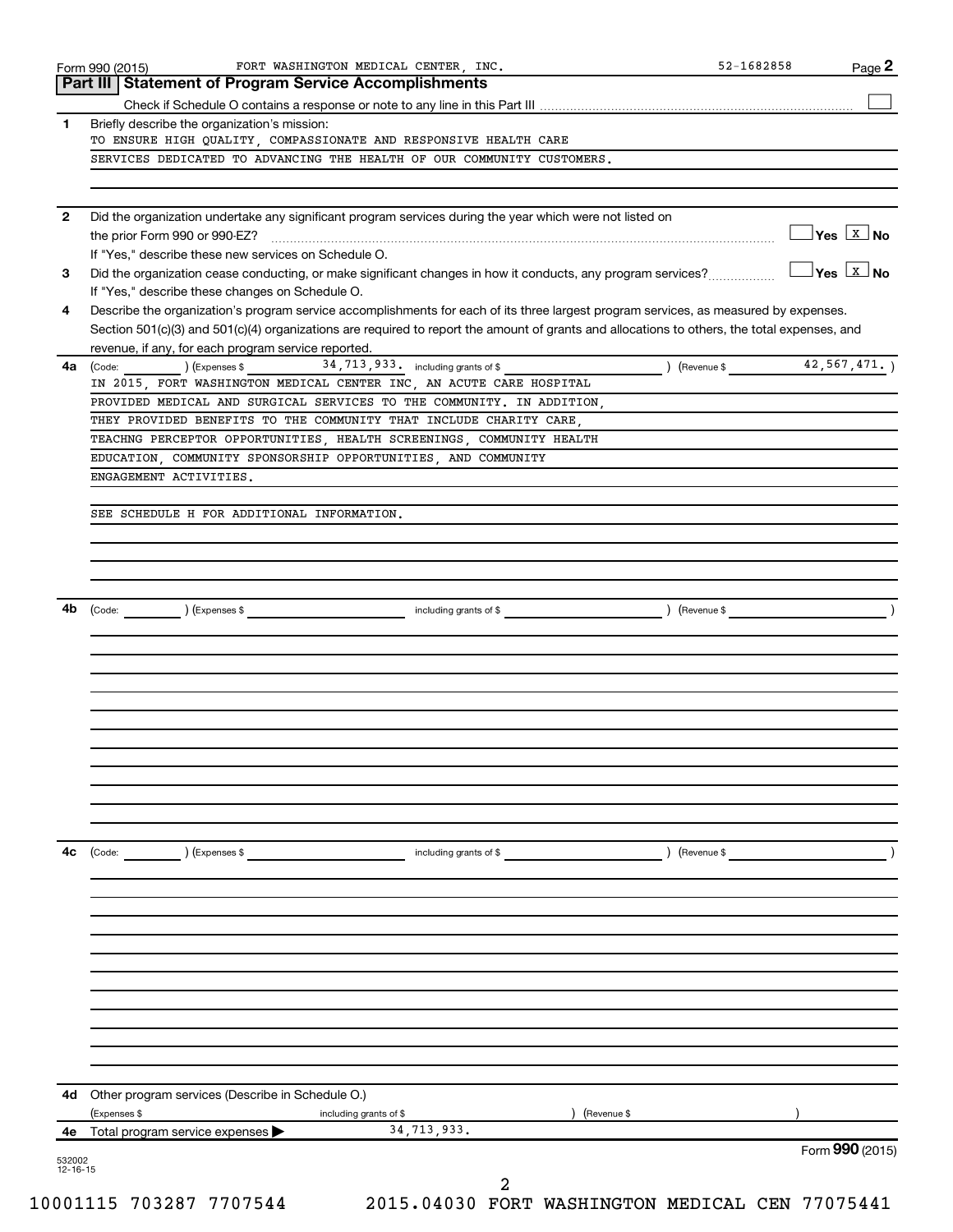| Form 990 (2015) | 52-1682858<br>FORT WASHINGTON MEDICAL CENTER, INC.                                                                                                                                                                                  |                 |     | Page 3          |
|-----------------|-------------------------------------------------------------------------------------------------------------------------------------------------------------------------------------------------------------------------------------|-----------------|-----|-----------------|
| Part IV         | <b>Checklist of Required Schedules</b>                                                                                                                                                                                              |                 |     |                 |
|                 |                                                                                                                                                                                                                                     |                 | Yes | No              |
| 1.              | Is the organization described in section 501(c)(3) or 4947(a)(1) (other than a private foundation)?                                                                                                                                 |                 |     |                 |
|                 |                                                                                                                                                                                                                                     | 1               | х   |                 |
| 2               | Is the organization required to complete Schedule B, Schedule of Contributors? [11] the organization required to complete Schedule B, Schedule of Contributors?                                                                     | $\mathbf{2}$    | x   |                 |
| 3               | Did the organization engage in direct or indirect political campaign activities on behalf of or in opposition to candidates for                                                                                                     |                 |     |                 |
|                 |                                                                                                                                                                                                                                     | з               |     | x               |
| 4               | Section 501(c)(3) organizations. Did the organization engage in lobbying activities, or have a section 501(h) election in effect                                                                                                    | 4               | х   |                 |
| 5               | Is the organization a section 501(c)(4), 501(c)(5), or 501(c)(6) organization that receives membership dues, assessments, or                                                                                                        |                 |     |                 |
|                 |                                                                                                                                                                                                                                     | 5               |     | x               |
| 6               | Did the organization maintain any donor advised funds or any similar funds or accounts for which donors have the right to                                                                                                           |                 |     |                 |
|                 | provide advice on the distribution or investment of amounts in such funds or accounts? If "Yes," complete Schedule D, Part I                                                                                                        | 6               |     | х               |
| 7               | Did the organization receive or hold a conservation easement, including easements to preserve open space,                                                                                                                           |                 |     |                 |
|                 |                                                                                                                                                                                                                                     | $\overline{7}$  |     | х               |
| 8               | Did the organization maintain collections of works of art, historical treasures, or other similar assets? If "Yes," complete                                                                                                        |                 |     |                 |
|                 | Schedule D, Part III <b>Marting Communities</b> and the contract of the contract of the contract of the contract of the contract of the contract of the contract of the contract of the contract of the contract of the contract of | 8               |     | x               |
| 9               | Did the organization report an amount in Part X, line 21, for escrow or custodial account liability, serve as a custodian for                                                                                                       |                 |     |                 |
|                 | amounts not listed in Part X; or provide credit counseling, debt management, credit repair, or debt negotiation services?                                                                                                           |                 |     |                 |
|                 | If "Yes," complete Schedule D, Part IV                                                                                                                                                                                              | 9               |     | х               |
| 10              | Did the organization, directly or through a related organization, hold assets in temporarily restricted endowments, permanent                                                                                                       |                 |     |                 |
|                 |                                                                                                                                                                                                                                     | 10              |     | х               |
| 11              | If the organization's answer to any of the following questions is "Yes," then complete Schedule D, Parts VI, VII, VIII, IX, or X                                                                                                    |                 |     |                 |
|                 | as applicable.<br>a Did the organization report an amount for land, buildings, and equipment in Part X, line 10? If "Yes," complete Schedule D,                                                                                     |                 |     |                 |
|                 | Part VI                                                                                                                                                                                                                             | 11a             | х   |                 |
|                 | <b>b</b> Did the organization report an amount for investments - other securities in Part X, line 12 that is 5% or more of its total                                                                                                |                 |     |                 |
|                 |                                                                                                                                                                                                                                     | 11 <sub>b</sub> |     | x               |
|                 | c Did the organization report an amount for investments - program related in Part X, line 13 that is 5% or more of its total                                                                                                        |                 |     |                 |
|                 |                                                                                                                                                                                                                                     | 11c             |     | x               |
|                 | d Did the organization report an amount for other assets in Part X, line 15 that is 5% or more of its total assets reported in                                                                                                      |                 |     |                 |
|                 |                                                                                                                                                                                                                                     | 11d             | x   |                 |
|                 |                                                                                                                                                                                                                                     | 11e             | X   |                 |
| f               | Did the organization's separate or consolidated financial statements for the tax year include a footnote that addresses                                                                                                             |                 |     |                 |
|                 | the organization's liability for uncertain tax positions under FIN 48 (ASC 740)? If "Yes," complete Schedule D, Part X                                                                                                              | 11f             | x   |                 |
|                 | 12a Did the organization obtain separate, independent audited financial statements for the tax year? If "Yes," complete                                                                                                             |                 |     |                 |
|                 | Schedule D, Parts XI and XII                                                                                                                                                                                                        | 12a             | х   |                 |
|                 | <b>b</b> Was the organization included in consolidated, independent audited financial statements for the tax year?                                                                                                                  |                 |     | х               |
|                 | If "Yes," and if the organization answered "No" to line 12a, then completing Schedule D, Parts XI and XII is optional <i>manum</i>                                                                                                  | 12b<br>13       |     | X               |
| 13<br>14a       |                                                                                                                                                                                                                                     | 14a             |     | х               |
| b               | Did the organization have aggregate revenues or expenses of more than \$10,000 from grantmaking, fundraising, business,                                                                                                             |                 |     |                 |
|                 | investment, and program service activities outside the United States, or aggregate foreign investments valued at \$100,000                                                                                                          |                 |     |                 |
|                 |                                                                                                                                                                                                                                     | 14b             |     | х               |
| 15              | Did the organization report on Part IX, column (A), line 3, more than \$5,000 of grants or other assistance to or for any                                                                                                           |                 |     |                 |
|                 |                                                                                                                                                                                                                                     | 15              |     | X               |
| 16              | Did the organization report on Part IX, column (A), line 3, more than \$5,000 of aggregate grants or other assistance to                                                                                                            |                 |     |                 |
|                 |                                                                                                                                                                                                                                     | 16              |     | X               |
| 17              | Did the organization report a total of more than \$15,000 of expenses for professional fundraising services on Part IX,                                                                                                             |                 |     |                 |
|                 |                                                                                                                                                                                                                                     | 17              |     | X               |
| 18              | Did the organization report more than \$15,000 total of fundraising event gross income and contributions on Part VIII, lines                                                                                                        |                 |     |                 |
|                 |                                                                                                                                                                                                                                     | 18              |     | X               |
| 19              | Did the organization report more than \$15,000 of gross income from gaming activities on Part VIII, line 9a? If "Yes,"                                                                                                              | 19              |     | x               |
|                 |                                                                                                                                                                                                                                     |                 |     | Form 990 (2015) |

532003 12-16-15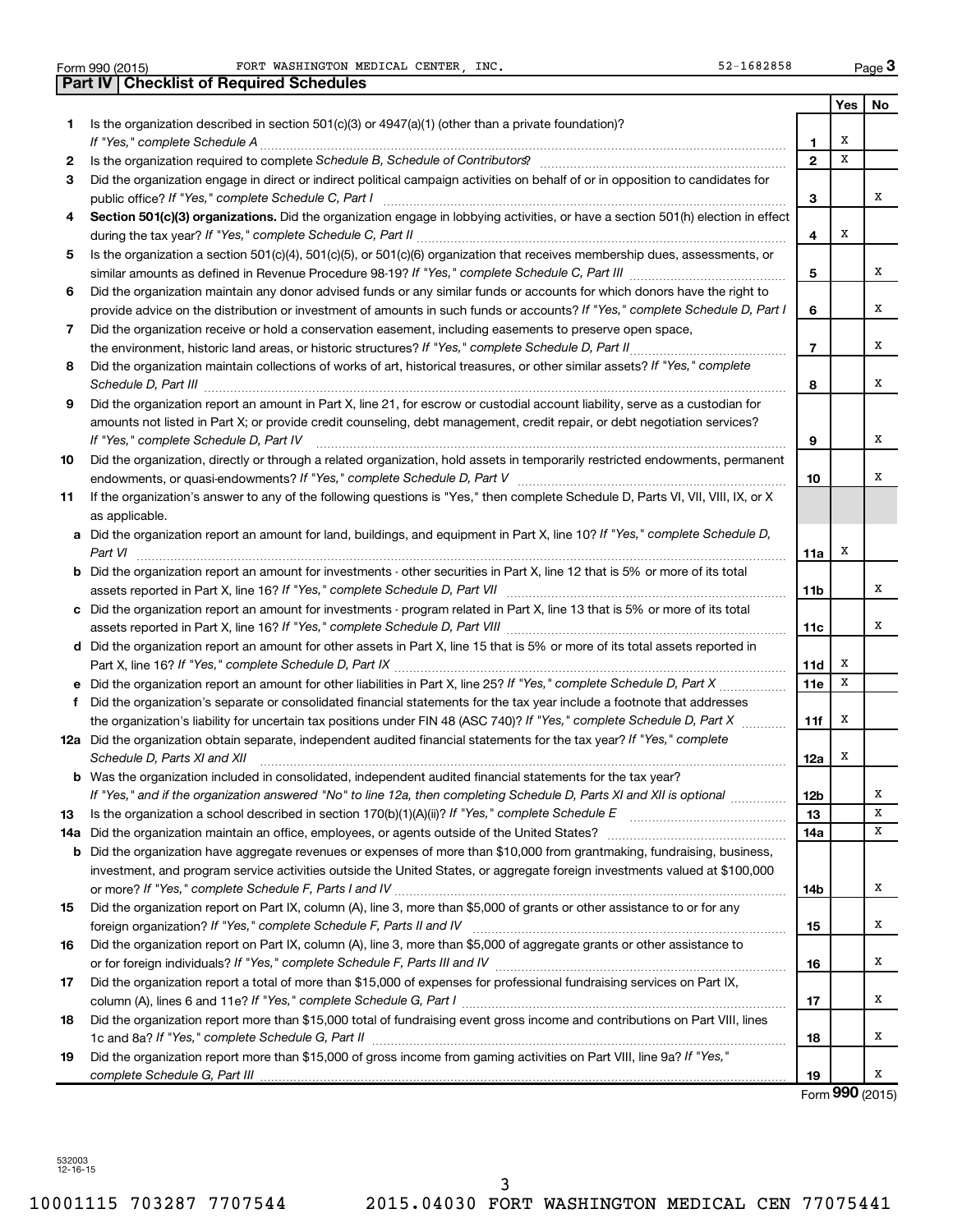|  | Form 990 (2015) |  |
|--|-----------------|--|

Form 990 (2015) Page FORT WASHINGTON MEDICAL CENTER, INC. 52-1682858

|    | <b>Part IV   Checklist of Required Schedules (continued)</b>                                                                                                                                                                                                 |                 |     |    |
|----|--------------------------------------------------------------------------------------------------------------------------------------------------------------------------------------------------------------------------------------------------------------|-----------------|-----|----|
|    |                                                                                                                                                                                                                                                              |                 | Yes | No |
|    |                                                                                                                                                                                                                                                              | 20a             | х   |    |
|    |                                                                                                                                                                                                                                                              | 20 <sub>b</sub> | x   |    |
| 21 | Did the organization report more than \$5,000 of grants or other assistance to any domestic organization or                                                                                                                                                  |                 |     |    |
|    |                                                                                                                                                                                                                                                              | 21              |     | x  |
| 22 | Did the organization report more than \$5,000 of grants or other assistance to or for domestic individuals on                                                                                                                                                |                 |     |    |
|    |                                                                                                                                                                                                                                                              | 22              |     | x  |
| 23 | Did the organization answer "Yes" to Part VII, Section A, line 3, 4, or 5 about compensation of the organization's current                                                                                                                                   |                 |     |    |
|    | and former officers, directors, trustees, key employees, and highest compensated employees? If "Yes," complete                                                                                                                                               |                 |     |    |
|    |                                                                                                                                                                                                                                                              | 23              | x   |    |
|    | 24a Did the organization have a tax-exempt bond issue with an outstanding principal amount of more than \$100,000 as of the                                                                                                                                  |                 |     |    |
|    | last day of the year, that was issued after December 31, 2002? If "Yes," answer lines 24b through 24d and complete                                                                                                                                           |                 |     |    |
|    | Schedule K. If "No", go to line 25a                                                                                                                                                                                                                          | 24a             |     | х  |
|    |                                                                                                                                                                                                                                                              | 24b             |     |    |
|    | c Did the organization maintain an escrow account other than a refunding escrow at any time during the year to defease                                                                                                                                       |                 |     |    |
|    |                                                                                                                                                                                                                                                              | 24c             |     |    |
|    |                                                                                                                                                                                                                                                              | 24d             |     |    |
|    | 25a Section 501(c)(3), 501(c)(4), and 501(c)(29) organizations. Did the organization engage in an excess benefit                                                                                                                                             |                 |     | x  |
|    |                                                                                                                                                                                                                                                              | 25a             |     |    |
|    | <b>b</b> Is the organization aware that it engaged in an excess benefit transaction with a disqualified person in a prior year, and<br>that the transaction has not been reported on any of the organization's prior Forms 990 or 990-EZ? If "Yes," complete |                 |     |    |
|    | Schedule L, Part I                                                                                                                                                                                                                                           | 25b             |     | x  |
| 26 | Did the organization report any amount on Part X, line 5, 6, or 22 for receivables from or payables to any current or                                                                                                                                        |                 |     |    |
|    | former officers, directors, trustees, key employees, highest compensated employees, or disqualified persons? If "Yes,"                                                                                                                                       |                 |     |    |
|    | complete Schedule L, Part II                                                                                                                                                                                                                                 | 26              |     | x  |
| 27 | Did the organization provide a grant or other assistance to an officer, director, trustee, key employee, substantial                                                                                                                                         |                 |     |    |
|    | contributor or employee thereof, a grant selection committee member, or to a 35% controlled entity or family member                                                                                                                                          |                 |     |    |
|    |                                                                                                                                                                                                                                                              | 27              |     | х  |
| 28 | Was the organization a party to a business transaction with one of the following parties (see Schedule L, Part IV                                                                                                                                            |                 |     |    |
|    | instructions for applicable filing thresholds, conditions, and exceptions):                                                                                                                                                                                  |                 |     |    |
|    | a A current or former officer, director, trustee, or key employee? If "Yes," complete Schedule L, Part IV                                                                                                                                                    | 28a             |     | х  |
|    | <b>b</b> A family member of a current or former officer, director, trustee, or key employee? If "Yes," complete Schedule L, Part IV                                                                                                                          | 28b             |     | x  |
|    | c An entity of which a current or former officer, director, trustee, or key employee (or a family member thereof) was an officer,                                                                                                                            |                 |     |    |
|    |                                                                                                                                                                                                                                                              | 28c             |     | х  |
| 29 |                                                                                                                                                                                                                                                              | 29              |     | x  |
| 30 | Did the organization receive contributions of art, historical treasures, or other similar assets, or qualified conservation                                                                                                                                  |                 |     |    |
|    |                                                                                                                                                                                                                                                              | 30              |     | x  |
| 31 | Did the organization liquidate, terminate, or dissolve and cease operations?                                                                                                                                                                                 |                 |     |    |
|    |                                                                                                                                                                                                                                                              | 31              |     | х  |
| 32 | Did the organization sell, exchange, dispose of, or transfer more than 25% of its net assets? If "Yes," complete                                                                                                                                             |                 |     | х  |
|    | Schedule N, Part II<br>Did the organization own 100% of an entity disregarded as separate from the organization under Regulations                                                                                                                            | 32              |     |    |
| 33 |                                                                                                                                                                                                                                                              | 33              |     | x  |
| 34 | Was the organization related to any tax-exempt or taxable entity? If "Yes," complete Schedule R, Part II, III, or IV, and                                                                                                                                    |                 |     |    |
|    | Part V, line 1                                                                                                                                                                                                                                               | 34              | х   |    |
|    |                                                                                                                                                                                                                                                              | 35a             | х   |    |
|    | <b>b</b> If "Yes" to line 35a, did the organization receive any payment from or engage in any transaction with a controlled entity                                                                                                                           |                 |     |    |
|    |                                                                                                                                                                                                                                                              | 35b             |     | х  |
| 36 | Section 501(c)(3) organizations. Did the organization make any transfers to an exempt non-charitable related organization?                                                                                                                                   |                 |     |    |
|    |                                                                                                                                                                                                                                                              | 36              |     | х  |
| 37 | Did the organization conduct more than 5% of its activities through an entity that is not a related organization                                                                                                                                             |                 |     |    |
|    |                                                                                                                                                                                                                                                              | 37              |     | х  |
| 38 | Did the organization complete Schedule O and provide explanations in Schedule O for Part VI, lines 11b and 19?                                                                                                                                               |                 |     |    |
|    |                                                                                                                                                                                                                                                              | 38              | X   |    |

Form **990** (2015)

532004 12-16-15

10001115 703287 7707544 2015.04030 FORT WASHINGTON MEDICAL CEN 77075441 4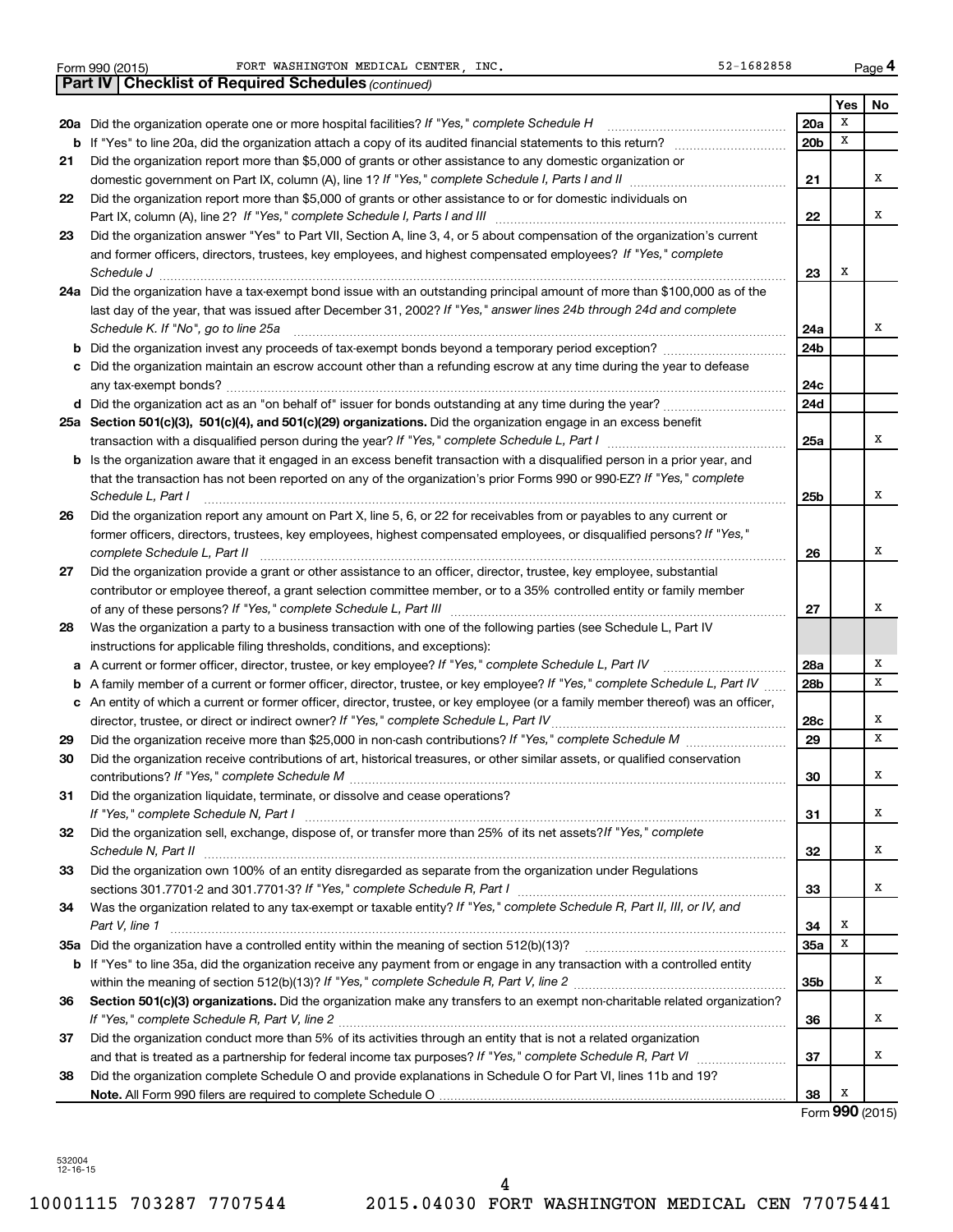|               | FORT WASHINGTON MEDICAL CENTER . INC.<br>52-1682858<br>Form 990 (2015)                                                                          |                 |     | Page 5          |
|---------------|-------------------------------------------------------------------------------------------------------------------------------------------------|-----------------|-----|-----------------|
| <b>Part V</b> | <b>Statements Regarding Other IRS Filings and Tax Compliance</b>                                                                                |                 |     |                 |
|               | Check if Schedule O contains a response or note to any line in this Part V                                                                      |                 |     |                 |
|               |                                                                                                                                                 |                 | Yes | <b>No</b>       |
|               | 85<br>1a                                                                                                                                        |                 |     |                 |
| b             | O<br>1 <sub>b</sub><br>Enter the number of Forms W-2G included in line 1a. Enter -0- if not applicable                                          |                 |     |                 |
| с             | Did the organization comply with backup withholding rules for reportable payments to vendors and reportable gaming                              |                 |     |                 |
|               |                                                                                                                                                 | 1c              | х   |                 |
|               | 2a Enter the number of employees reported on Form W-3, Transmittal of Wage and Tax Statements,                                                  |                 |     |                 |
|               | 555<br>filed for the calendar year ending with or within the year covered by this return <i>[[[[[[[[[[[[[[]]]]</i> ]]<br>2a                     |                 |     |                 |
|               |                                                                                                                                                 | 2 <sub>b</sub>  | х   |                 |
|               |                                                                                                                                                 |                 |     |                 |
| За            |                                                                                                                                                 | За              |     | х               |
|               |                                                                                                                                                 | 3b              |     |                 |
|               | 4a At any time during the calendar year, did the organization have an interest in, or a signature or other authority over, a                    |                 |     |                 |
|               | financial account in a foreign country (such as a bank account, securities account, or other financial account)?                                | 4a              |     | х               |
|               | <b>b</b> If "Yes," enter the name of the foreign country: $\blacktriangleright$                                                                 |                 |     |                 |
|               | See instructions for filing requirements for FinCEN Form 114, Report of Foreign Bank and Financial Accounts (FBAR).                             |                 |     |                 |
|               |                                                                                                                                                 | 5a              |     | х               |
| b             |                                                                                                                                                 | 5b              |     | х               |
| с             |                                                                                                                                                 | <b>5c</b>       |     |                 |
|               | 6a Does the organization have annual gross receipts that are normally greater than \$100,000, and did the organization solicit                  |                 |     |                 |
|               |                                                                                                                                                 | 6a              |     | х               |
|               | <b>b</b> If "Yes," did the organization include with every solicitation an express statement that such contributions or gifts                   |                 |     |                 |
|               |                                                                                                                                                 | 6b              |     |                 |
| 7             | Organizations that may receive deductible contributions under section 170(c).                                                                   |                 |     |                 |
| а             | Did the organization receive a payment in excess of \$75 made partly as a contribution and partly for goods and services provided to the payor? | 7a              |     | х               |
| b             |                                                                                                                                                 | 7b              |     |                 |
|               | c Did the organization sell, exchange, or otherwise dispose of tangible personal property for which it was required                             |                 |     |                 |
|               |                                                                                                                                                 | 7c              |     | х               |
|               | 7d                                                                                                                                              |                 |     |                 |
| е             |                                                                                                                                                 | 7е              |     | х               |
| f.            |                                                                                                                                                 | 7f              |     | x               |
| g             | If the organization received a contribution of qualified intellectual property, did the organization file Form 8899 as required?                | 7g              |     |                 |
| h             | If the organization received a contribution of cars, boats, airplanes, or other vehicles, did the organization file a Form 1098-C?              | 7h              |     |                 |
| 8             | Sponsoring organizations maintaining donor advised funds. Did a donor advised fund maintained by the                                            |                 |     |                 |
|               |                                                                                                                                                 | 8               |     |                 |
|               | Sponsoring organizations maintaining donor advised funds.                                                                                       |                 |     |                 |
| а             |                                                                                                                                                 | 9а              |     |                 |
| b             |                                                                                                                                                 | 9b              |     |                 |
| 10            | Section 501(c)(7) organizations. Enter:                                                                                                         |                 |     |                 |
| а             | 10a                                                                                                                                             |                 |     |                 |
| b             | 10 <sub>b</sub><br>Gross receipts, included on Form 990, Part VIII, line 12, for public use of club facilities                                  |                 |     |                 |
| 11            | Section 501(c)(12) organizations. Enter:                                                                                                        |                 |     |                 |
| а             | 11a                                                                                                                                             |                 |     |                 |
| b             | Gross income from other sources (Do not net amounts due or paid to other sources against                                                        |                 |     |                 |
|               | amounts due or received from them.)<br>11b                                                                                                      |                 |     |                 |
|               | 12a Section 4947(a)(1) non-exempt charitable trusts. Is the organization filing Form 990 in lieu of Form 1041?                                  | 12a             |     |                 |
| b             | 12b<br>If "Yes," enter the amount of tax-exempt interest received or accrued during the year                                                    |                 |     |                 |
| 13            | Section 501(c)(29) qualified nonprofit health insurance issuers.                                                                                |                 |     |                 |
|               | a Is the organization licensed to issue qualified health plans in more than one state?                                                          | 13a             |     |                 |
|               | Note. See the instructions for additional information the organization must report on Schedule O.                                               |                 |     |                 |
|               | <b>b</b> Enter the amount of reserves the organization is required to maintain by the states in which the                                       |                 |     |                 |
|               | 13b                                                                                                                                             |                 |     |                 |
| с             | 13c                                                                                                                                             |                 |     |                 |
|               | 14a Did the organization receive any payments for indoor tanning services during the tax year?                                                  | 14a             |     | х               |
|               |                                                                                                                                                 | 14 <sub>b</sub> |     |                 |
|               |                                                                                                                                                 |                 |     | Form 990 (2015) |

| 532005            |
|-------------------|
|                   |
| '-16-1<br>פו<br>h |
|                   |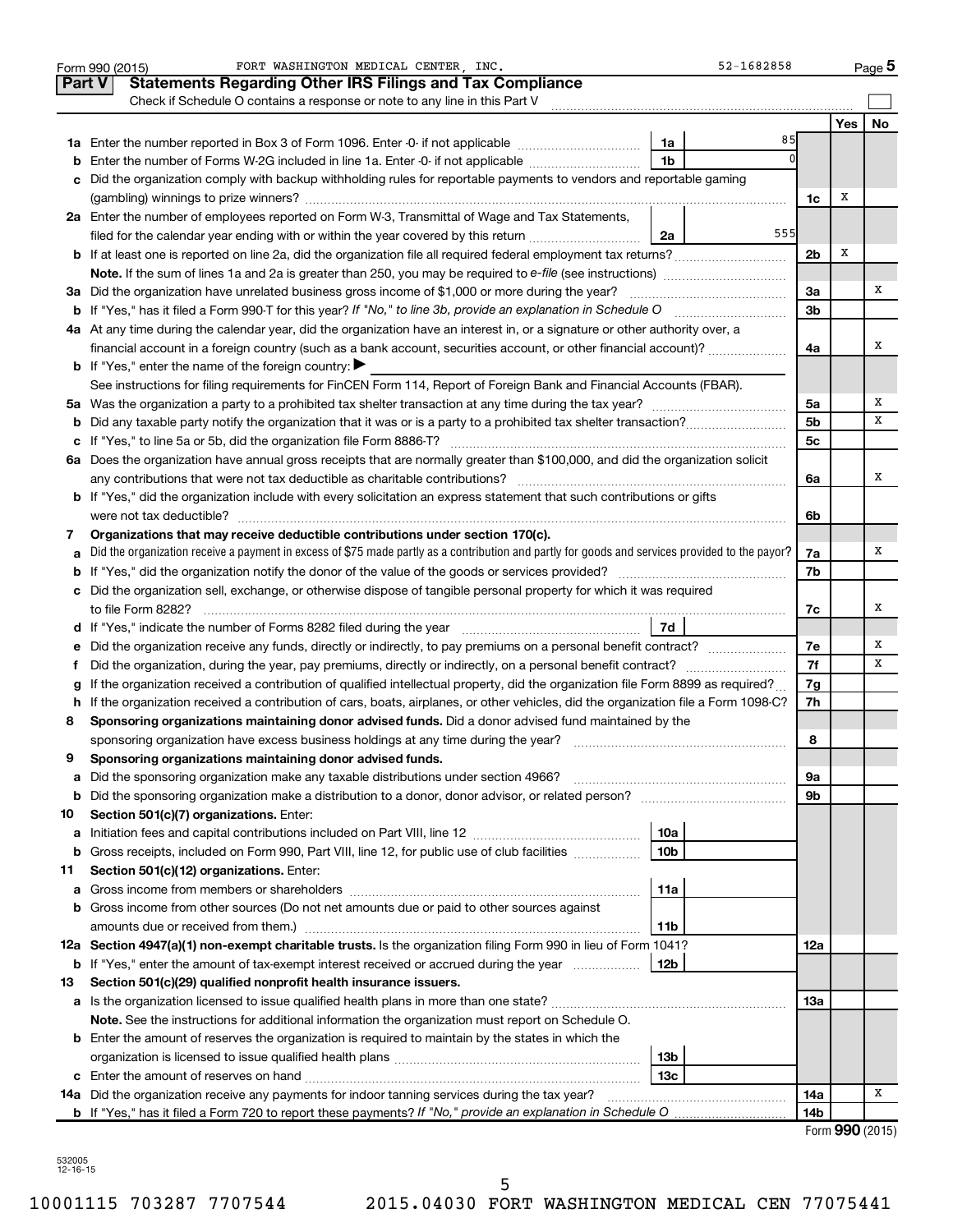|    | 52-1682858<br>FORT WASHINGTON MEDICAL CENTER, INC.<br>Form 990 (2015)<br>Governance, Management, and Disclosure For each "Yes" response to lines 2 through 7b below, and for a "No" response<br><b>Part VI</b>       |                 | Page 6 |              |
|----|----------------------------------------------------------------------------------------------------------------------------------------------------------------------------------------------------------------------|-----------------|--------|--------------|
|    | to line 8a, 8b, or 10b below, describe the circumstances, processes, or changes in Schedule O. See instructions.                                                                                                     |                 |        |              |
|    |                                                                                                                                                                                                                      |                 |        | $\mathbf{x}$ |
|    | Check if Schedule O contains a response or note to any line in this Part VI [11] [12] Check if Schedule O contains a response or note to any line in this Part VI<br><b>Section A. Governing Body and Management</b> |                 |        |              |
|    |                                                                                                                                                                                                                      |                 | Yes    | No           |
|    | 1a<br>1a Enter the number of voting members of the governing body at the end of the tax year                                                                                                                         |                 |        |              |
|    | If there are material differences in voting rights among members of the governing body, or if the governing                                                                                                          |                 |        |              |
|    | body delegated broad authority to an executive committee or similar committee, explain in Schedule O.                                                                                                                |                 |        |              |
|    | <b>b</b> Enter the number of voting members included in line 1a, above, who are independent <i>manument</i><br>1b                                                                                                    |                 |        |              |
| 2  | Did any officer, director, trustee, or key employee have a family relationship or a business relationship with any other                                                                                             |                 |        |              |
|    |                                                                                                                                                                                                                      | $\mathbf{2}$    |        | Х            |
| 3  | Did the organization delegate control over management duties customarily performed by or under the direct supervision                                                                                                |                 |        |              |
|    |                                                                                                                                                                                                                      | 3               |        |              |
| 4  | Did the organization make any significant changes to its governing documents since the prior Form 990 was filed?                                                                                                     | 4               |        | X            |
| 5  |                                                                                                                                                                                                                      | $\overline{5}$  |        | х            |
| 6  |                                                                                                                                                                                                                      | 6               |        | х            |
|    | 7a Did the organization have members, stockholders, or other persons who had the power to elect or appoint one or                                                                                                    |                 |        |              |
|    |                                                                                                                                                                                                                      | 7a              |        | x            |
|    | <b>b</b> Are any governance decisions of the organization reserved to (or subject to approval by) members, stockholders, or                                                                                          |                 |        |              |
|    | persons other than the governing body?                                                                                                                                                                               | 7b              |        | х            |
| 8  | Did the organization contemporaneously document the meetings held or written actions undertaken during the year by the following:                                                                                    |                 |        |              |
|    |                                                                                                                                                                                                                      | 8а              | X      |              |
|    |                                                                                                                                                                                                                      | 8b              | X      |              |
| 9  | Is there any officer, director, trustee, or key employee listed in Part VII, Section A, who cannot be reached at the                                                                                                 |                 |        |              |
|    |                                                                                                                                                                                                                      | 9               |        | x            |
|    | Section B. Policies (This Section B requests information about policies not required by the Internal Revenue Code.)                                                                                                  |                 |        |              |
|    |                                                                                                                                                                                                                      |                 | Yes    | No           |
|    |                                                                                                                                                                                                                      | 10a             |        |              |
|    | b If "Yes," did the organization have written policies and procedures governing the activities of such chapters, affiliates,                                                                                         |                 |        |              |
|    |                                                                                                                                                                                                                      | 10 <sub>b</sub> |        |              |
|    | 11a Has the organization provided a complete copy of this Form 990 to all members of its governing body before filing the form?                                                                                      | 11a             | X      |              |
|    | <b>b</b> Describe in Schedule O the process, if any, used by the organization to review this Form 990.                                                                                                               |                 |        |              |
|    | 12a Did the organization have a written conflict of interest policy? If "No," go to line 13                                                                                                                          | 12a             | Х      |              |
|    |                                                                                                                                                                                                                      | 12 <sub>b</sub> | X      |              |
|    | c Did the organization regularly and consistently monitor and enforce compliance with the policy? If "Yes," describe                                                                                                 |                 |        |              |
|    | in Schedule O how this was done <b>construction</b> and construction of the state of the state of the state of the sta                                                                                               | 12c             | X      |              |
| 13 | Did the organization have a written whistleblower policy?                                                                                                                                                            | 13              | х      |              |
| 14 |                                                                                                                                                                                                                      | 14              | X      |              |
| 15 | Did the process for determining compensation of the following persons include a review and approval by independent                                                                                                   |                 |        |              |
|    | persons, comparability data, and contemporaneous substantiation of the deliberation and decision?                                                                                                                    |                 |        |              |
|    |                                                                                                                                                                                                                      | 15a             |        |              |
|    |                                                                                                                                                                                                                      | 15b             |        |              |
|    | If "Yes" to line 15a or 15b, describe the process in Schedule O (see instructions).                                                                                                                                  |                 |        |              |
|    | 16a Did the organization invest in, contribute assets to, or participate in a joint venture or similar arrangement with a                                                                                            |                 |        |              |
|    | taxable entity during the year?                                                                                                                                                                                      | 16a             |        |              |
|    | <b>b</b> If "Yes," did the organization follow a written policy or procedure requiring the organization to evaluate its participation                                                                                |                 |        |              |
|    | in joint venture arrangements under applicable federal tax law, and take steps to safeguard the organization's                                                                                                       |                 |        |              |
|    | exempt status with respect to such arrangements?                                                                                                                                                                     | 16b             |        |              |
|    | <b>Section C. Disclosure</b>                                                                                                                                                                                         |                 |        |              |
|    | List the states with which a copy of this Form 990 is required to be filed $\blacktriangleright$ MD                                                                                                                  |                 |        |              |
| 17 | Section 6104 requires an organization to make its Forms 1023 (or 1024 if applicable), 990, and 990-T (Section 501(c)(3)s only) available                                                                             |                 |        |              |
| 18 |                                                                                                                                                                                                                      |                 |        |              |
|    | for public inspection. Indicate how you made these available. Check all that apply.                                                                                                                                  |                 |        |              |
|    | $X$ Upon request<br>Own website<br>Another's website<br>Other (explain in Schedule O)                                                                                                                                |                 |        |              |
| 19 |                                                                                                                                                                                                                      |                 |        |              |
|    | Describe in Schedule O whether (and if so, how) the organization made its governing documents, conflict of interest policy, and financial                                                                            |                 |        |              |
| 20 | statements available to the public during the tax year.                                                                                                                                                              |                 |        |              |
|    | State the name, address, and telephone number of the person who possesses the organization's books and records:<br>THERESA PITTMAN - (301)686-1523                                                                   |                 |        |              |
|    | 174 WATERFRONT STREET, SUITE 225, NATIONAL HARBOR, MD<br>20745                                                                                                                                                       |                 |        |              |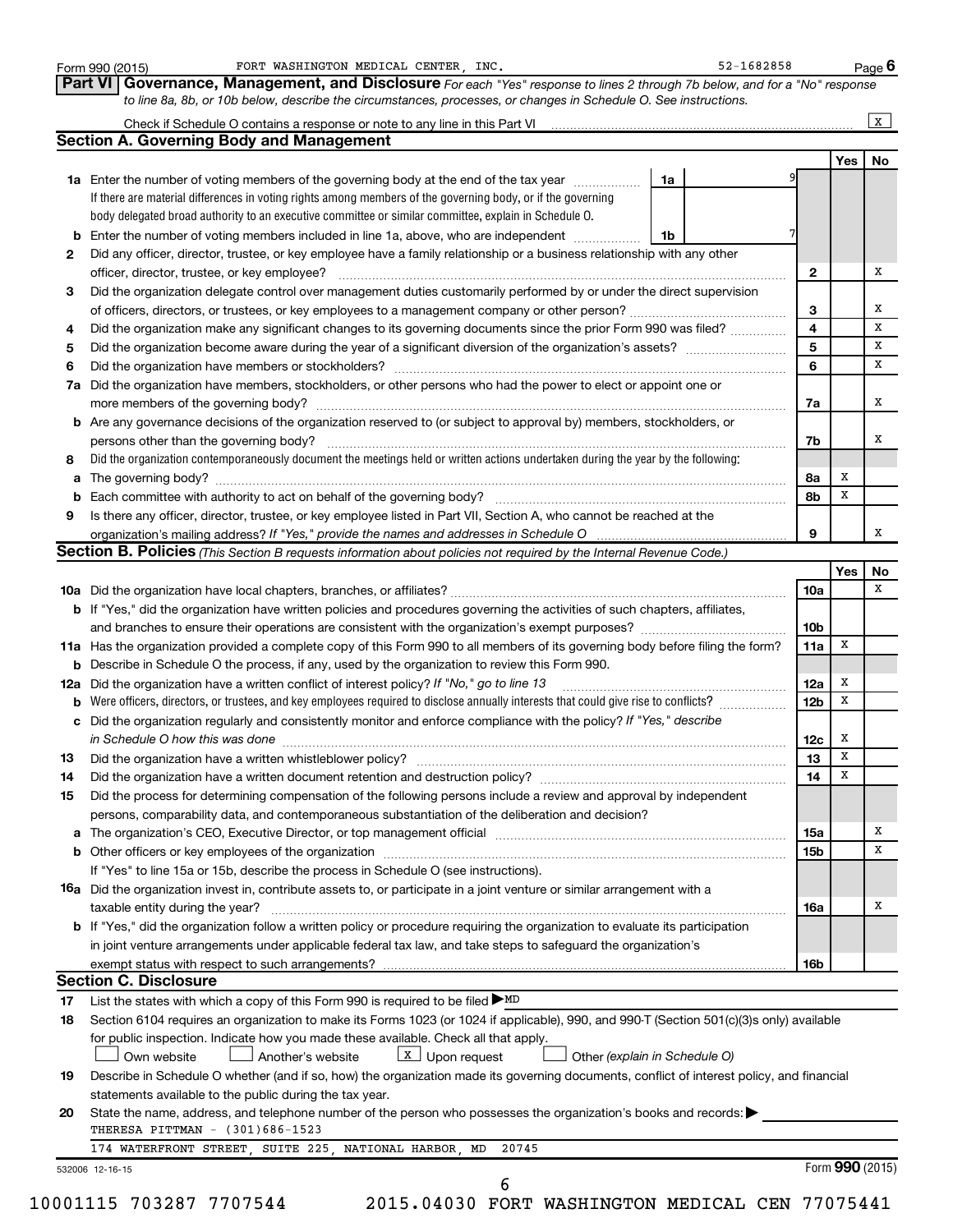| Form 990 (2015) | FORT WASHINGTON MEDICAL CENTER INC.                                                               | 52-1682858 | Page i |
|-----------------|---------------------------------------------------------------------------------------------------|------------|--------|
|                 | <b>Part VII Compensation of Officers, Directors, Trustees, Key Employees, Highest Compensated</b> |            |        |
|                 | <b>Employees, and Independent Contractors</b>                                                     |            |        |
|                 | Check if Schedule O contains a response or note to any line in this Part VII                      |            | X      |
|                 | Section A. Officers, Directors, Trustees, Key Employees, and Highest Compensated Employees        |            |        |

**1a**  Complete this table for all persons required to be listed. Report compensation for the calendar year ending with or within the organization's tax year.

 $\bullet$  List all of the organization's current officers, directors, trustees (whether individuals or organizations), regardless of amount of compensation. Enter  $-0$ - in columns  $(D)$ ,  $(E)$ , and  $(F)$  if no compensation was paid.

**•** List all of the organization's **current** key employees, if any. See instructions for definition of "key employee."

**•** List the organization's five current highest compensated employees (other than an officer, director, trustee, or key employee) who received reportable compensation (Box 5 of Form W-2 and/or Box 7 of Form 1099-MISC) of more than \$100,000 from the organization and any related organizations.

**•** List all of the organization's former officers, key employees, and highest compensated employees who received more than \$100,000 of reportable compensation from the organization and any related organizations.

**•** List all of the organization's former directors or trustees that received, in the capacity as a former director or trustee of the organization, more than \$10,000 of reportable compensation from the organization and any related organizations.

List persons in the following order: individual trustees or directors; institutional trustees; officers; key employees; highest compensated employees; and former such persons.

Check this box if neither the organization nor any related organization compensated any current officer, director, or trustee.  $\Box$ 

| (A)                                  | (B)<br>(C)        |                                |                                                                  |         |              |                                   |        | (D)             | (E)                           | (F)                   |
|--------------------------------------|-------------------|--------------------------------|------------------------------------------------------------------|---------|--------------|-----------------------------------|--------|-----------------|-------------------------------|-----------------------|
| Name and Title                       | Average           |                                | (do not check more than one                                      |         | Position     |                                   |        | Reportable      | Reportable                    | Estimated             |
|                                      | hours per         |                                | box, unless person is both an<br>officer and a director/trustee) |         |              |                                   |        | compensation    | compensation                  | amount of             |
|                                      | week<br>(list any |                                |                                                                  |         |              |                                   |        | from<br>the     | from related<br>organizations | other<br>compensation |
|                                      | hours for         | Individual trustee or director |                                                                  |         |              |                                   |        | organization    | (W-2/1099-MISC)               | from the              |
|                                      | related           |                                |                                                                  |         |              |                                   |        | (W-2/1099-MISC) |                               | organization          |
|                                      | organizations     |                                |                                                                  |         |              |                                   |        |                 |                               | and related           |
|                                      | below             |                                | Institutional trustee                                            | Officer | Key employee | Highest compensated<br>  employee | Former |                 |                               | organizations         |
|                                      | line)             |                                |                                                                  |         |              |                                   |        |                 |                               |                       |
| (1)<br>SAMIR AZER, MD                | 1,00              |                                |                                                                  |         |              |                                   |        |                 |                               |                       |
| DIRECTOR (THRU 4/30/15)              | 0.70              | X                              |                                                                  |         |              |                                   |        | 0.              | 0                             | $\mathbf{0}$ .        |
| (2)<br>VIMLA BHOOSHAN, MD            | 41.00             |                                |                                                                  |         |              |                                   |        |                 |                               |                       |
| DIRECTOR/PHYSICIAN                   | 0.70              | X                              |                                                                  |         |              |                                   |        | 365,078         | 0                             | $\mathsf{0}\,.$       |
| CHARLES E. DAY, SR<br>(3)            | 1.00              |                                |                                                                  |         |              |                                   |        |                 |                               |                       |
| <b>DIRECTOR</b>                      | 0.70              | Х                              |                                                                  |         |              |                                   |        | 0               | 0                             | $\mathsf{0}\,.$       |
| (4) REGINALD A. JONES                | 40.00             |                                |                                                                  |         |              |                                   |        |                 |                               |                       |
| DIRECTOR/INTERIM PRESIDENT/CEO (BEG  | 0.70              | х                              |                                                                  | X       |              |                                   |        | 114,721         | 0                             | $\mathsf{0}\,.$       |
| (5) YVONNE S. MAGEE, PHD             | 1,00              |                                |                                                                  |         |              |                                   |        |                 |                               |                       |
| CHAIR                                | 0.70              | X                              |                                                                  | X       |              |                                   |        | 0               | 0                             | 0.                    |
| (6) VIRGIL C. MCDONALD               | 1,00              |                                |                                                                  |         |              |                                   |        |                 |                               |                       |
| DIRECTOR (THRU 4/1/15)               | 0.70              | X                              |                                                                  |         |              |                                   |        | 0               | 0                             | $\mathsf{0}\,.$       |
| HENRY W. MOSLEY<br>(7)               | 1.00              |                                |                                                                  |         |              |                                   |        |                 |                               |                       |
| TREASURER                            | 0.70              | X                              |                                                                  | X       |              |                                   |        | 0               | 0                             | 0.                    |
| (8) KIMBERLY ROBERTSON PANNELL       | 1.00              |                                |                                                                  |         |              |                                   |        |                 |                               |                       |
| IMMEDIATE PAST CHAIR                 | 0,70              | Х                              |                                                                  | X       |              |                                   |        | 0               | 0                             | 0.                    |
| JOHN A. PETTY<br>(9)                 | 1.00              |                                |                                                                  |         |              |                                   |        |                 |                               |                       |
| <b>DIRECTOR</b>                      | 0.70              | х                              |                                                                  |         |              |                                   |        | 0.              | 0                             | $\mathbf 0$ .         |
| (10) MANERVA W. RIDDICK              | 1.00              |                                |                                                                  |         |              |                                   |        |                 |                               |                       |
| EXECUTIVE SECRETARY                  | 0.70              | x                              |                                                                  | x       |              |                                   |        | $\mathbf 0$     | 0                             | $\mathbf{0}$ .        |
| (11) DEEPAK SACHDEVA, MD             | 1.00              |                                |                                                                  |         |              |                                   |        |                 |                               |                       |
| <b>DIRECTOR</b>                      | 0.70              | x                              |                                                                  |         |              |                                   |        | 0.              | 0                             | 0.                    |
| (12) JOSEPH B. TUCKER                | 40.00             |                                |                                                                  |         |              |                                   |        |                 |                               |                       |
| SR. VP FINANCE/CFO/ACTING PRESIDENT/ | 16.00             |                                |                                                                  | X       |              |                                   |        | 217,952.        | 0                             | 8,581.                |
| (13) VICTOR V. WATERS                | 40.00             |                                |                                                                  |         |              |                                   |        |                 |                               |                       |
| CHIEF MEDICAL OFFICER/INTERIM PRESID |                   |                                |                                                                  | X       |              |                                   |        | 307,263         | 0                             | 25,081.               |
| (14) MARJORIE QUINT-BOUZID           | 40.00             |                                |                                                                  |         |              |                                   |        |                 |                               |                       |
| VICE PRESIDENT NURSING               |                   |                                |                                                                  |         | X            |                                   |        | 160,234.        | 0                             | 23,046.               |
| (15) BARRY A. SCHOFIELD              | 40.00             |                                |                                                                  |         |              |                                   |        |                 |                               |                       |
| SENIOR VP/COO                        |                   |                                |                                                                  |         |              | x                                 |        | 147,755,        | 0                             | 1,570.                |
| (16) FREDERICK L. ASHBY              | 40.00             |                                |                                                                  |         |              |                                   |        |                 |                               |                       |
| DIRECTOR, IT DEPT                    |                   |                                |                                                                  |         |              | x                                 |        | 140,127.        | 0                             | 22,515.               |
| (17) SOCORRO OBEDOZA                 | 40.00             |                                |                                                                  |         |              |                                   |        |                 |                               |                       |
| DIRECTOR, OR DEPT                    |                   |                                |                                                                  |         |              | X                                 |        | 137,712.        | 0                             | 5,728.                |
| 532007 12-16-15                      |                   |                                |                                                                  |         |              |                                   |        |                 |                               | Form 990 (2015)       |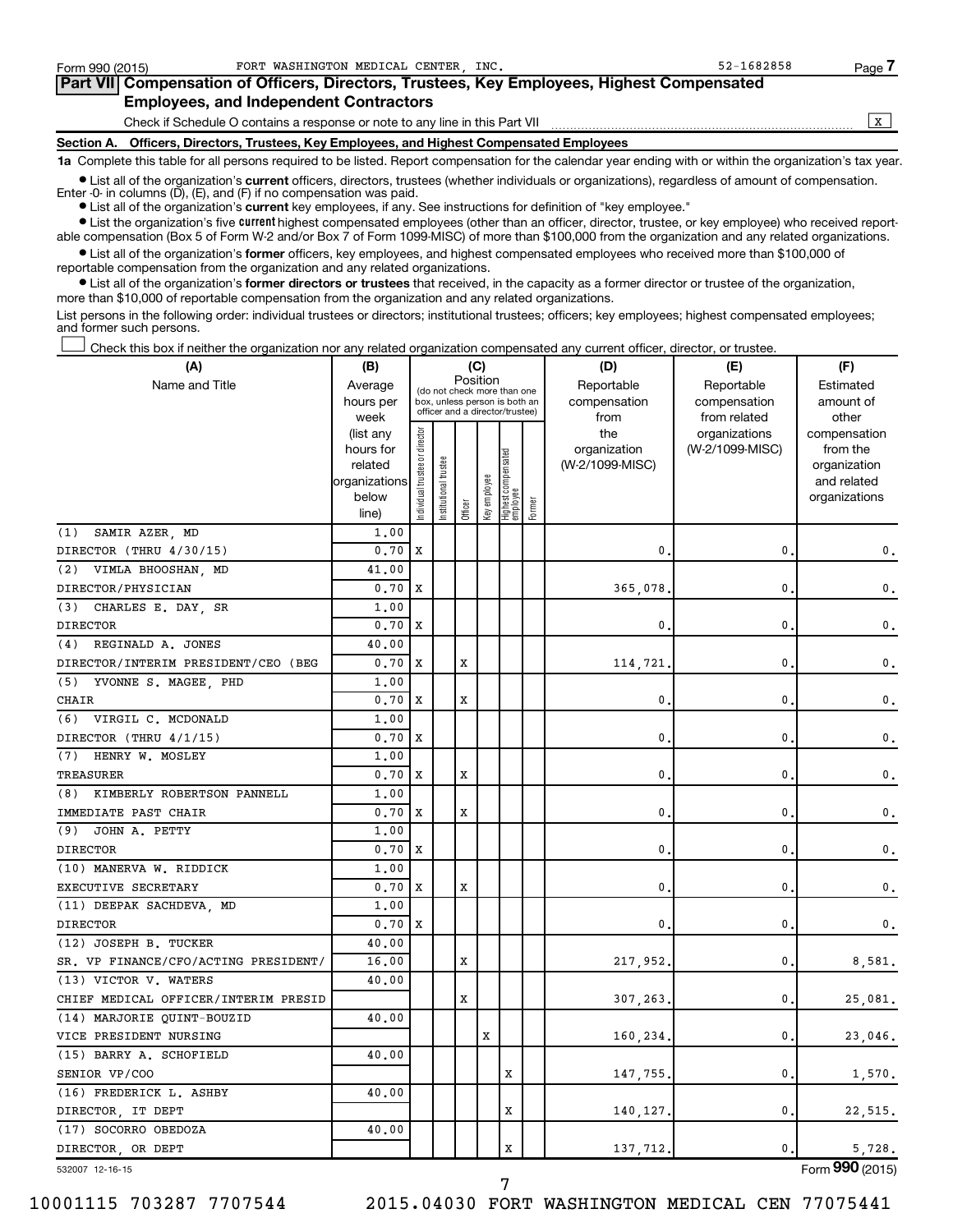| FORT WASHINGTON MEDICAL CENTER, INC.<br>Form 990 (2015)                                                                                                                                                                                                     |                                                                      |  |  |         |                                                                                                                                                     |                                  |        |                                           | 52-1682858                                        |          |   |                                                                          | Page 8                     |
|-------------------------------------------------------------------------------------------------------------------------------------------------------------------------------------------------------------------------------------------------------------|----------------------------------------------------------------------|--|--|---------|-----------------------------------------------------------------------------------------------------------------------------------------------------|----------------------------------|--------|-------------------------------------------|---------------------------------------------------|----------|---|--------------------------------------------------------------------------|----------------------------|
| <b>Part VII</b><br>Section A. Officers, Directors, Trustees, Key Employees, and Highest Compensated Employees (continued)                                                                                                                                   |                                                                      |  |  |         |                                                                                                                                                     |                                  |        |                                           |                                                   |          |   |                                                                          |                            |
| (A)<br>Name and title                                                                                                                                                                                                                                       | (B)<br>Average<br>hours per<br>week                                  |  |  |         | (C)<br>Position<br>(do not check more than one<br>box, unless person is both an<br>officer and a director/trustee)<br>ndividual trustee or director |                                  |        | (D)<br>Reportable<br>compensation<br>from | (E)<br>Reportable<br>compensation<br>from related |          |   | (F)<br>Estimated<br>amount of<br>other                                   |                            |
|                                                                                                                                                                                                                                                             | (list any<br>hours for<br>related<br>organizations<br>below<br>line) |  |  | Officer | Key employee                                                                                                                                        | Highest compensated<br> employee | Former | the<br>organization<br>(W-2/1099-MISC)    | organizations<br>(W-2/1099-MISC)                  |          |   | compensation<br>from the<br>organization<br>and related<br>organizations |                            |
| (18) HOWARD L. ROBINSON, JR.                                                                                                                                                                                                                                | 40.00                                                                |  |  |         |                                                                                                                                                     |                                  |        |                                           |                                                   |          |   |                                                                          |                            |
| DIRECTOR, PHARMACY DEPT                                                                                                                                                                                                                                     |                                                                      |  |  |         |                                                                                                                                                     | X                                |        | 131,039.                                  |                                                   | 0.       |   |                                                                          | 13,776.                    |
| (19) DENISE L. CARR                                                                                                                                                                                                                                         | 40.00                                                                |  |  |         |                                                                                                                                                     |                                  |        |                                           |                                                   |          |   |                                                                          |                            |
| DIRECTOR, BUDGET & REIMB<br>(20) VERNA S. MEACHAM                                                                                                                                                                                                           |                                                                      |  |  |         |                                                                                                                                                     | X                                |        | 127, 272.                                 |                                                   | 0.       |   |                                                                          | 6,359.                     |
| FORMER PRESIDENT/CEO                                                                                                                                                                                                                                        | 0.00<br>0.00                                                         |  |  |         |                                                                                                                                                     |                                  | х      | 162,468.                                  |                                                   | 0.       |   |                                                                          | 0.                         |
|                                                                                                                                                                                                                                                             |                                                                      |  |  |         |                                                                                                                                                     |                                  |        |                                           |                                                   |          |   |                                                                          |                            |
|                                                                                                                                                                                                                                                             |                                                                      |  |  |         |                                                                                                                                                     |                                  |        |                                           |                                                   |          |   |                                                                          |                            |
|                                                                                                                                                                                                                                                             |                                                                      |  |  |         |                                                                                                                                                     |                                  |        |                                           |                                                   |          |   |                                                                          |                            |
|                                                                                                                                                                                                                                                             |                                                                      |  |  |         |                                                                                                                                                     |                                  |        |                                           |                                                   |          |   |                                                                          |                            |
|                                                                                                                                                                                                                                                             |                                                                      |  |  |         |                                                                                                                                                     |                                  |        |                                           |                                                   |          |   |                                                                          |                            |
|                                                                                                                                                                                                                                                             |                                                                      |  |  |         |                                                                                                                                                     |                                  |        |                                           |                                                   |          |   |                                                                          |                            |
| 1b Sub-total                                                                                                                                                                                                                                                |                                                                      |  |  |         |                                                                                                                                                     |                                  |        | 2,011,621.                                |                                                   | 0.       |   |                                                                          | 106,656.                   |
| c Total from continuation sheets to Part VII, Section A [111] [12] [13] Doction A                                                                                                                                                                           |                                                                      |  |  |         |                                                                                                                                                     |                                  |        | $\mathbf{0}$ .<br>2,011,621.              |                                                   | 0.<br>0. |   |                                                                          | $\mathbf{0}$ .<br>106,656. |
| Total number of individuals (including but not limited to those listed above) who received more than \$100,000 of reportable<br>$\mathbf{2}$                                                                                                                |                                                                      |  |  |         |                                                                                                                                                     |                                  |        |                                           |                                                   |          |   |                                                                          |                            |
| compensation from the organization $\blacktriangleright$                                                                                                                                                                                                    |                                                                      |  |  |         |                                                                                                                                                     |                                  |        |                                           |                                                   |          |   |                                                                          | 11                         |
|                                                                                                                                                                                                                                                             |                                                                      |  |  |         |                                                                                                                                                     |                                  |        |                                           |                                                   |          |   | Yes                                                                      | No                         |
| 3<br>Did the organization list any former officer, director, or trustee, key employee, or highest compensated employee on                                                                                                                                   |                                                                      |  |  |         |                                                                                                                                                     |                                  |        |                                           |                                                   |          | З | х                                                                        |                            |
| For any individual listed on line 1a, is the sum of reportable compensation and other compensation from the organization<br>4<br>and related organizations greater than \$150,000? If "Yes," complete Schedule J for such individual                        |                                                                      |  |  |         |                                                                                                                                                     |                                  |        |                                           |                                                   |          | 4 | X                                                                        |                            |
| Did any person listed on line 1a receive or accrue compensation from any unrelated organization or individual for services<br>5                                                                                                                             |                                                                      |  |  |         |                                                                                                                                                     |                                  |        |                                           |                                                   |          |   |                                                                          |                            |
| <b>Section B. Independent Contractors</b>                                                                                                                                                                                                                   |                                                                      |  |  |         |                                                                                                                                                     |                                  |        |                                           |                                                   |          | 5 |                                                                          | х                          |
| 1<br>Complete this table for your five highest compensated independent contractors that received more than \$100,000 of compensation from<br>the organization. Report compensation for the calendar year ending with or within the organization's tax year. |                                                                      |  |  |         |                                                                                                                                                     |                                  |        |                                           |                                                   |          |   |                                                                          |                            |
| (A)<br>Name and business address                                                                                                                                                                                                                            |                                                                      |  |  |         |                                                                                                                                                     |                                  |        | (B)<br>Description of services            |                                                   |          |   | (C)<br>Compensation                                                      |                            |
| MDICS AT FORT WASINGTON, LLC, 7250 PARKWAY                                                                                                                                                                                                                  |                                                                      |  |  |         |                                                                                                                                                     |                                  |        |                                           |                                                   |          |   |                                                                          |                            |
| DRIVE, SUITE 500, HANOVER, MD 21076                                                                                                                                                                                                                         |                                                                      |  |  |         |                                                                                                                                                     |                                  |        | PHYSICIAN-HOSPITALIST                     |                                                   |          |   |                                                                          | 562,500.                   |
| QUEST DIAGNOSTICS                                                                                                                                                                                                                                           |                                                                      |  |  |         |                                                                                                                                                     |                                  |        |                                           |                                                   |          |   |                                                                          |                            |
| 14225 NEW BROOK DR., CHANTILLY, VA 21053<br>LAB                                                                                                                                                                                                             |                                                                      |  |  |         |                                                                                                                                                     |                                  |        |                                           | 505,542.                                          |          |   |                                                                          |                            |
| CPSI<br>COMPUTER SERVICES                                                                                                                                                                                                                                   |                                                                      |  |  |         |                                                                                                                                                     |                                  |        |                                           |                                                   |          |   |                                                                          |                            |
| 6600 WALL STREET, MOVIL, AL 36695                                                                                                                                                                                                                           | 408,004.<br>VILMA BHOOSHAN                                           |  |  |         |                                                                                                                                                     |                                  |        |                                           |                                                   |          |   |                                                                          |                            |
| 9739 AVENSEL FARM DR., POTOMAC, MD 20854<br>PHYSICIAN-RADIOLOGY                                                                                                                                                                                             |                                                                      |  |  |         |                                                                                                                                                     |                                  |        |                                           | 365,078.                                          |          |   |                                                                          |                            |
| HCRS, INC.<br>PO BOX 403826, ATLANTA, GA 30384                                                                                                                                                                                                              |                                                                      |  |  |         |                                                                                                                                                     |                                  |        | CONSULTING                                |                                                   |          |   |                                                                          | 347,541.                   |
| $\mathbf{2}$<br>Total number of independent contractors (including but not limited to those listed above) who received more than                                                                                                                            |                                                                      |  |  |         |                                                                                                                                                     |                                  |        |                                           |                                                   |          |   |                                                                          |                            |
| 22<br>\$100,000 of compensation from the organization                                                                                                                                                                                                       |                                                                      |  |  |         |                                                                                                                                                     |                                  |        |                                           |                                                   |          |   |                                                                          | Form 990 (2015)            |

532008 12-16-15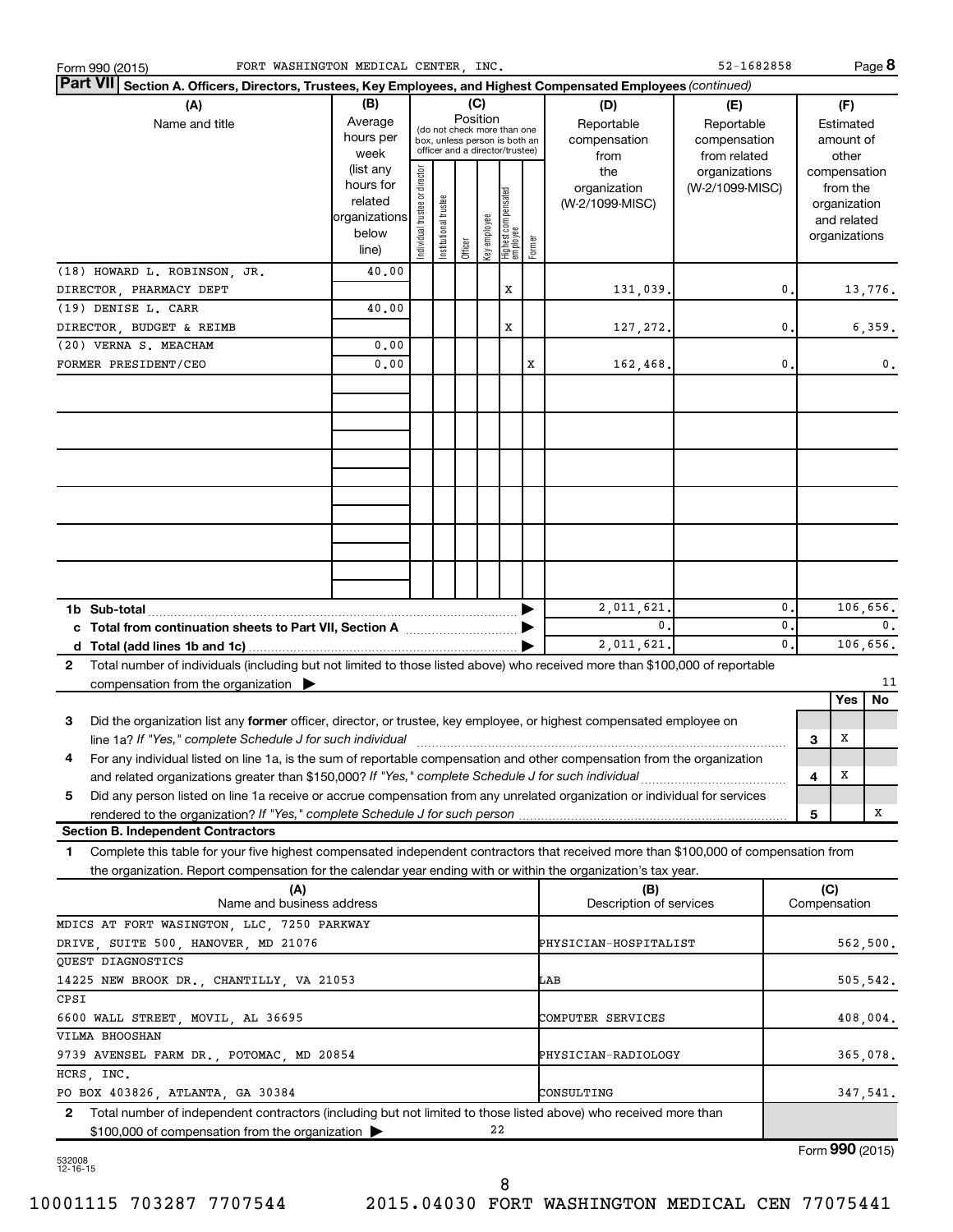|                                         |    | Form 990 (2015)                                                                                    |                | FORT WASHINGTON MEDICAL CENTER, INC. |                         |                                                 | 52-1682858                                         | Page 9                                                           |
|-----------------------------------------|----|----------------------------------------------------------------------------------------------------|----------------|--------------------------------------|-------------------------|-------------------------------------------------|----------------------------------------------------|------------------------------------------------------------------|
| <b>Part VIII</b>                        |    | <b>Statement of Revenue</b>                                                                        |                |                                      |                         |                                                 |                                                    |                                                                  |
|                                         |    |                                                                                                    |                |                                      |                         |                                                 |                                                    |                                                                  |
|                                         |    |                                                                                                    |                |                                      | (A)<br>Total revenue    | (B)<br>Related or<br>exempt function<br>revenue | $\overline{C}$<br>Unrelated<br>business<br>revenue | (D)<br>Revenue excluded<br>from tax under<br>sections<br>14- 512 |
| Gifts, Grants                           |    | 1 a Federated campaigns                                                                            | 1a             |                                      |                         |                                                 |                                                    |                                                                  |
|                                         |    | <b>b</b> Membership dues                                                                           | 1b             |                                      |                         |                                                 |                                                    |                                                                  |
|                                         |    | c Fundraising events                                                                               | 1c             |                                      |                         |                                                 |                                                    |                                                                  |
|                                         |    | d Related organizations                                                                            | 1 <sub>d</sub> |                                      |                         |                                                 |                                                    |                                                                  |
|                                         |    | e Government grants (contributions)                                                                | 1e             |                                      |                         |                                                 |                                                    |                                                                  |
|                                         |    | f All other contributions, gifts, grants, and                                                      |                |                                      |                         |                                                 |                                                    |                                                                  |
|                                         |    | similar amounts not included above                                                                 | 1f             | 48,296.                              |                         |                                                 |                                                    |                                                                  |
|                                         |    | g Noncash contributions included in lines 1a-1f: \$                                                |                |                                      |                         |                                                 |                                                    |                                                                  |
| Contributions, Gif<br>and Other Similar |    |                                                                                                    |                |                                      | 48,296.                 |                                                 |                                                    |                                                                  |
|                                         |    |                                                                                                    |                | <b>Business Code</b>                 |                         |                                                 |                                                    |                                                                  |
|                                         |    | 2 a PATIENT SERVICES                                                                               |                | 621400                               | 41,940,895.             | 41,940,895.                                     |                                                    |                                                                  |
|                                         |    | DIETARY SERVICES<br>b                                                                              |                | 900099                               | 51,958.                 | 51,958.                                         |                                                    |                                                                  |
|                                         |    |                                                                                                    |                |                                      |                         |                                                 |                                                    |                                                                  |
|                                         |    | c                                                                                                  |                |                                      |                         |                                                 |                                                    |                                                                  |
|                                         |    | d                                                                                                  |                |                                      |                         |                                                 |                                                    |                                                                  |
| Program Service<br>Revenue              |    | е                                                                                                  |                |                                      |                         |                                                 |                                                    |                                                                  |
|                                         |    |                                                                                                    |                |                                      |                         |                                                 |                                                    |                                                                  |
|                                         |    |                                                                                                    |                |                                      | 41,992,853.             |                                                 |                                                    |                                                                  |
|                                         | 3  | Investment income (including dividends, interest, and                                              |                |                                      |                         |                                                 |                                                    |                                                                  |
|                                         |    |                                                                                                    |                |                                      | 662.                    |                                                 |                                                    | 662.                                                             |
|                                         | 4  | Income from investment of tax-exempt bond proceeds                                                 |                |                                      |                         |                                                 |                                                    |                                                                  |
|                                         | 5  |                                                                                                    |                |                                      |                         |                                                 |                                                    |                                                                  |
|                                         |    |                                                                                                    | (i) Real       | (ii) Personal                        |                         |                                                 |                                                    |                                                                  |
|                                         |    | 6 a Gross rents                                                                                    | 17,726.        |                                      |                         |                                                 |                                                    |                                                                  |
|                                         |    | <b>b</b> Less: rental expenses                                                                     | 0.             |                                      |                         |                                                 |                                                    |                                                                  |
|                                         |    | c Rental income or (loss)                                                                          | 17,726.        |                                      |                         |                                                 |                                                    |                                                                  |
|                                         |    | <b>d</b> Net rental income or (loss)                                                               |                |                                      | 17,726.                 | 17,726.                                         |                                                    |                                                                  |
|                                         |    | 7 a Gross amount from sales of                                                                     | (i) Securities | (ii) Other                           |                         |                                                 |                                                    |                                                                  |
|                                         |    | assets other than inventory                                                                        |                |                                      |                         |                                                 |                                                    |                                                                  |
|                                         |    | <b>b</b> Less: cost or other basis                                                                 |                |                                      |                         |                                                 |                                                    |                                                                  |
|                                         |    | and sales expenses                                                                                 |                |                                      |                         |                                                 |                                                    |                                                                  |
|                                         |    | c Gain or (loss)                                                                                   |                |                                      |                         |                                                 |                                                    |                                                                  |
|                                         |    |                                                                                                    |                |                                      |                         |                                                 |                                                    |                                                                  |
| <b>Other Revenue</b>                    |    | 8 a Gross income from fundraising events (not<br>including \$<br>and the control of the control of |                |                                      |                         |                                                 |                                                    |                                                                  |
|                                         |    | contributions reported on line 1c). See                                                            |                |                                      |                         |                                                 |                                                    |                                                                  |
|                                         |    |                                                                                                    |                |                                      |                         |                                                 |                                                    |                                                                  |
|                                         |    | <b>b</b> Less: direct expenses                                                                     | b              |                                      |                         |                                                 |                                                    |                                                                  |
|                                         |    | c Net income or (loss) from fundraising events                                                     |                |                                      |                         |                                                 |                                                    |                                                                  |
|                                         |    | 9 a Gross income from gaming activities. See                                                       |                |                                      |                         |                                                 |                                                    |                                                                  |
|                                         |    |                                                                                                    |                |                                      |                         |                                                 |                                                    |                                                                  |
|                                         |    |                                                                                                    |                |                                      |                         |                                                 |                                                    |                                                                  |
|                                         |    | c Net income or (loss) from gaming activities                                                      |                |                                      |                         |                                                 |                                                    |                                                                  |
|                                         |    | 10 a Gross sales of inventory, less returns                                                        |                |                                      |                         |                                                 |                                                    |                                                                  |
|                                         |    |                                                                                                    |                |                                      |                         |                                                 |                                                    |                                                                  |
|                                         |    |                                                                                                    |                |                                      |                         |                                                 |                                                    |                                                                  |
|                                         |    |                                                                                                    | $\mathbf b$    |                                      |                         |                                                 |                                                    |                                                                  |
|                                         |    | c Net income or (loss) from sales of inventory                                                     |                | <b>Business Code</b>                 |                         |                                                 |                                                    |                                                                  |
|                                         |    | Miscellaneous Revenue<br>11 a MEDICARE INCENTIVE PAY                                               |                | 900099                               | 519,943.                | 519,943.                                        |                                                    |                                                                  |
|                                         |    |                                                                                                    |                |                                      |                         |                                                 |                                                    |                                                                  |
|                                         |    | REPORT AND RECORD FEES<br>b                                                                        |                | 900099                               | 36,929.                 | 36,929.                                         |                                                    |                                                                  |
|                                         |    | с                                                                                                  |                | 900099                               |                         |                                                 |                                                    |                                                                  |
|                                         |    |                                                                                                    |                |                                      | 180,020.                | 20.                                             |                                                    | 180,000.                                                         |
|                                         |    | d                                                                                                  |                |                                      |                         |                                                 |                                                    |                                                                  |
|                                         | 12 |                                                                                                    |                |                                      | 736,892.<br>42,796,429. | 42, 567, 471.                                   | 0.                                                 | 180,662.                                                         |

532009 12-16-15

9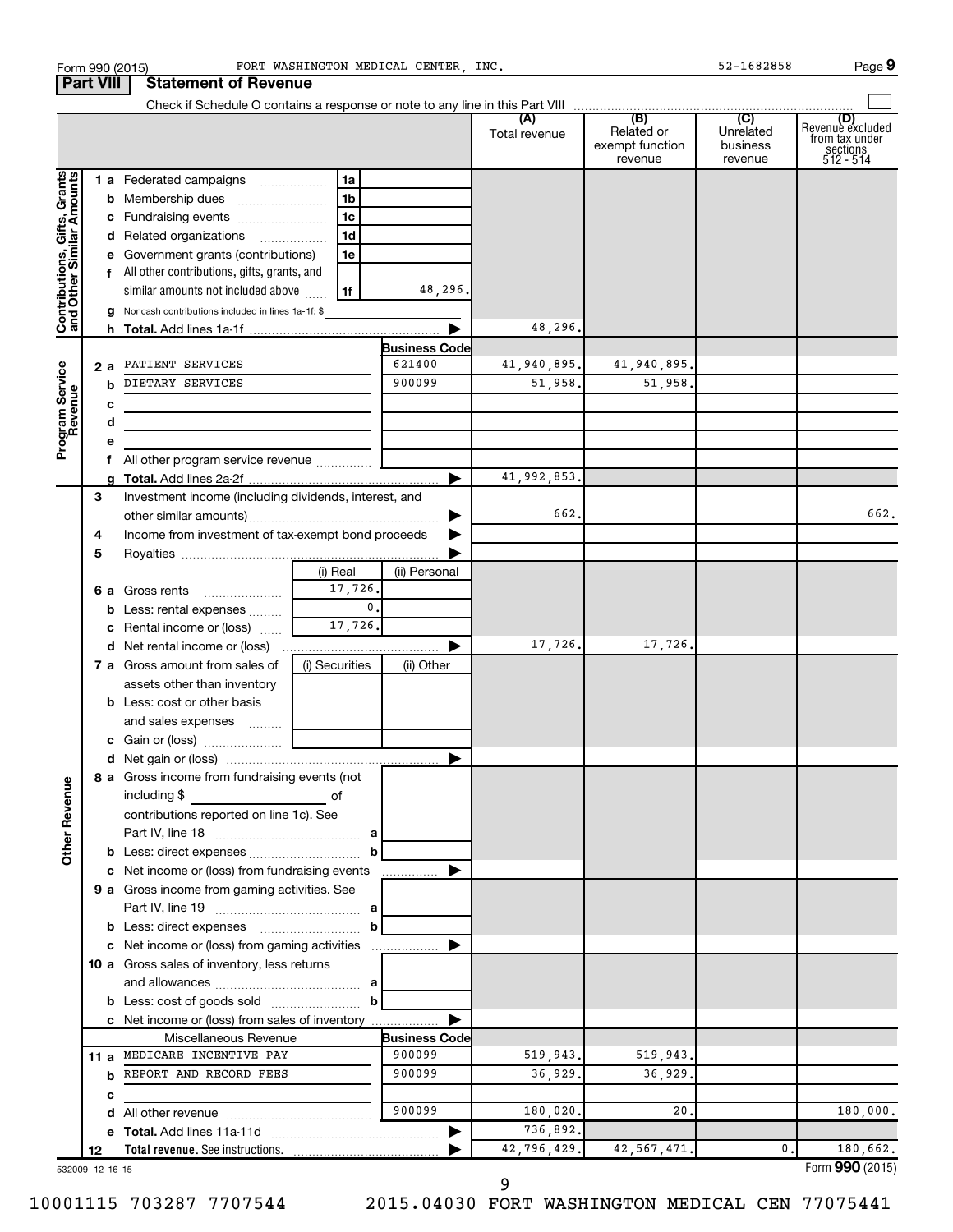**10**

|    | Section 501(c)(3) and 501(c)(4) organizations must complete all columns. All other organizations must complete column (A).                                                                                    |                       |                                    |                                           |                                |  |  |  |  |  |  |  |
|----|---------------------------------------------------------------------------------------------------------------------------------------------------------------------------------------------------------------|-----------------------|------------------------------------|-------------------------------------------|--------------------------------|--|--|--|--|--|--|--|
|    |                                                                                                                                                                                                               |                       |                                    |                                           |                                |  |  |  |  |  |  |  |
|    | Do not include amounts reported on lines 6b,<br>7b, 8b, 9b, and 10b of Part VIII.                                                                                                                             | (A)<br>Total expenses | (B)<br>Program service<br>expenses | (C)<br>Management and<br>general expenses | (D)<br>Fundraising<br>expenses |  |  |  |  |  |  |  |
| 1  | Grants and other assistance to domestic organizations                                                                                                                                                         |                       |                                    |                                           |                                |  |  |  |  |  |  |  |
|    | and domestic governments. See Part IV, line 21                                                                                                                                                                |                       |                                    |                                           |                                |  |  |  |  |  |  |  |
| 2  | Grants and other assistance to domestic                                                                                                                                                                       |                       |                                    |                                           |                                |  |  |  |  |  |  |  |
|    | individuals. See Part IV, line 22                                                                                                                                                                             |                       |                                    |                                           |                                |  |  |  |  |  |  |  |
| 3  | Grants and other assistance to foreign                                                                                                                                                                        |                       |                                    |                                           |                                |  |  |  |  |  |  |  |
|    | organizations, foreign governments, and foreign                                                                                                                                                               |                       |                                    |                                           |                                |  |  |  |  |  |  |  |
|    | individuals. See Part IV, lines 15 and 16                                                                                                                                                                     |                       |                                    |                                           |                                |  |  |  |  |  |  |  |
| 4  | Benefits paid to or for members                                                                                                                                                                               |                       |                                    |                                           |                                |  |  |  |  |  |  |  |
| 5  | Compensation of current officers, directors,                                                                                                                                                                  |                       |                                    |                                           |                                |  |  |  |  |  |  |  |
|    | trustees, and key employees                                                                                                                                                                                   | 698,194.              | 334,912.                           | 363,282.                                  |                                |  |  |  |  |  |  |  |
| 6  | Compensation not included above, to disqualified                                                                                                                                                              |                       |                                    |                                           |                                |  |  |  |  |  |  |  |
|    | persons (as defined under section 4958(f)(1)) and                                                                                                                                                             |                       |                                    |                                           |                                |  |  |  |  |  |  |  |
|    | persons described in section 4958(c)(3)(B)                                                                                                                                                                    |                       |                                    |                                           |                                |  |  |  |  |  |  |  |
| 7  | Other salaries and wages                                                                                                                                                                                      | 20,070,111.           | 17, 176, 924.                      | 2,833,118.                                | 60,069.                        |  |  |  |  |  |  |  |
| 8  | Pension plan accruals and contributions (include                                                                                                                                                              |                       |                                    |                                           |                                |  |  |  |  |  |  |  |
|    | section 401(k) and 403(b) employer contributions)                                                                                                                                                             |                       |                                    |                                           |                                |  |  |  |  |  |  |  |
| 9  |                                                                                                                                                                                                               | 2,001,512.            | 1,564,804.                         | 428,346.                                  | 8,362.                         |  |  |  |  |  |  |  |
| 10 |                                                                                                                                                                                                               | 1,508,127.            | 1,277,781.                         | 226,058.                                  | 4,288.                         |  |  |  |  |  |  |  |
| 11 | Fees for services (non-employees):                                                                                                                                                                            |                       |                                    |                                           |                                |  |  |  |  |  |  |  |
| a  |                                                                                                                                                                                                               |                       |                                    |                                           |                                |  |  |  |  |  |  |  |
|    |                                                                                                                                                                                                               | 139,068.              |                                    | 139,068.                                  |                                |  |  |  |  |  |  |  |
|    |                                                                                                                                                                                                               | 100,736.              |                                    | 100,736.                                  |                                |  |  |  |  |  |  |  |
| d  |                                                                                                                                                                                                               |                       |                                    |                                           |                                |  |  |  |  |  |  |  |
|    | Professional fundraising services. See Part IV, line 17                                                                                                                                                       |                       |                                    |                                           |                                |  |  |  |  |  |  |  |
| f  | Investment management fees                                                                                                                                                                                    |                       |                                    |                                           |                                |  |  |  |  |  |  |  |
| g  | Other. (If line 11g amount exceeds 10% of line 25,                                                                                                                                                            |                       |                                    |                                           |                                |  |  |  |  |  |  |  |
|    | column (A) amount, list line 11g expenses on Sch O.)                                                                                                                                                          | 8, 255, 834.          | 6,063,317.                         | 2,188,932.                                | 3,585.                         |  |  |  |  |  |  |  |
| 12 |                                                                                                                                                                                                               | 27,755.               | 9,675.                             | 18,080.                                   |                                |  |  |  |  |  |  |  |
| 13 |                                                                                                                                                                                                               | 863,933.              | 431,243.                           | 431, 321.                                 | 1,369.                         |  |  |  |  |  |  |  |
| 14 |                                                                                                                                                                                                               |                       |                                    |                                           |                                |  |  |  |  |  |  |  |
| 15 |                                                                                                                                                                                                               |                       |                                    |                                           |                                |  |  |  |  |  |  |  |
| 16 |                                                                                                                                                                                                               | 1,070,162.            | 214,280.                           | 855,882.                                  |                                |  |  |  |  |  |  |  |
| 17 |                                                                                                                                                                                                               | 74,548.               | 36,698.                            | 37,850.                                   |                                |  |  |  |  |  |  |  |
| 18 | Payments of travel or entertainment expenses                                                                                                                                                                  |                       |                                    |                                           |                                |  |  |  |  |  |  |  |
|    | for any federal, state, or local public officials                                                                                                                                                             |                       |                                    |                                           |                                |  |  |  |  |  |  |  |
| 19 | Conferences, conventions, and meetings                                                                                                                                                                        | 42,723.               | 10,977.                            | 31,432.                                   | 314.                           |  |  |  |  |  |  |  |
| 20 | Interest                                                                                                                                                                                                      | 449,843.              | 449,843.                           |                                           |                                |  |  |  |  |  |  |  |
| 21 |                                                                                                                                                                                                               |                       |                                    |                                           |                                |  |  |  |  |  |  |  |
| 22 | Depreciation, depletion, and amortization                                                                                                                                                                     | 1,066,162.            | 959,546.                           | 106,616.                                  |                                |  |  |  |  |  |  |  |
| 23 | Insurance                                                                                                                                                                                                     | 660,714.              | 594,643.                           | 66,071.                                   |                                |  |  |  |  |  |  |  |
| 24 | Other expenses. Itemize expenses not covered<br>above. (List miscellaneous expenses in line 24e. If line<br>24e amount exceeds 10% of line 25, column (A)<br>amount, list line 24e expenses on Schedule O.) [ |                       |                                    |                                           |                                |  |  |  |  |  |  |  |
| a  | MEDICAL SUPPLIES                                                                                                                                                                                              | 4,903,583.            | 4.903.583.                         |                                           |                                |  |  |  |  |  |  |  |
| b  | BAD DEBT                                                                                                                                                                                                      | 376,607.              | 376,607.                           |                                           |                                |  |  |  |  |  |  |  |
| c  |                                                                                                                                                                                                               |                       |                                    |                                           |                                |  |  |  |  |  |  |  |
| d  |                                                                                                                                                                                                               |                       |                                    |                                           |                                |  |  |  |  |  |  |  |
|    | e All other expenses                                                                                                                                                                                          | 472, 277.             | 309,100.                           | 160,580.                                  | 2,597.                         |  |  |  |  |  |  |  |
| 25 | Total functional expenses. Add lines 1 through 24e                                                                                                                                                            | 42,781,889.           | 34, 713, 933.                      | 7,987,372.                                | 80, 584.                       |  |  |  |  |  |  |  |
| 26 | <b>Joint costs.</b> Complete this line only if the organization                                                                                                                                               |                       |                                    |                                           |                                |  |  |  |  |  |  |  |
|    | reported in column (B) joint costs from a combined                                                                                                                                                            |                       |                                    |                                           |                                |  |  |  |  |  |  |  |
|    | educational campaign and fundraising solicitation.                                                                                                                                                            |                       |                                    |                                           |                                |  |  |  |  |  |  |  |
|    | Check here $\blacktriangleright$<br>if following SOP 98-2 (ASC 958-720)                                                                                                                                       |                       |                                    |                                           |                                |  |  |  |  |  |  |  |

532010 12-16-15

Form (2015) **990**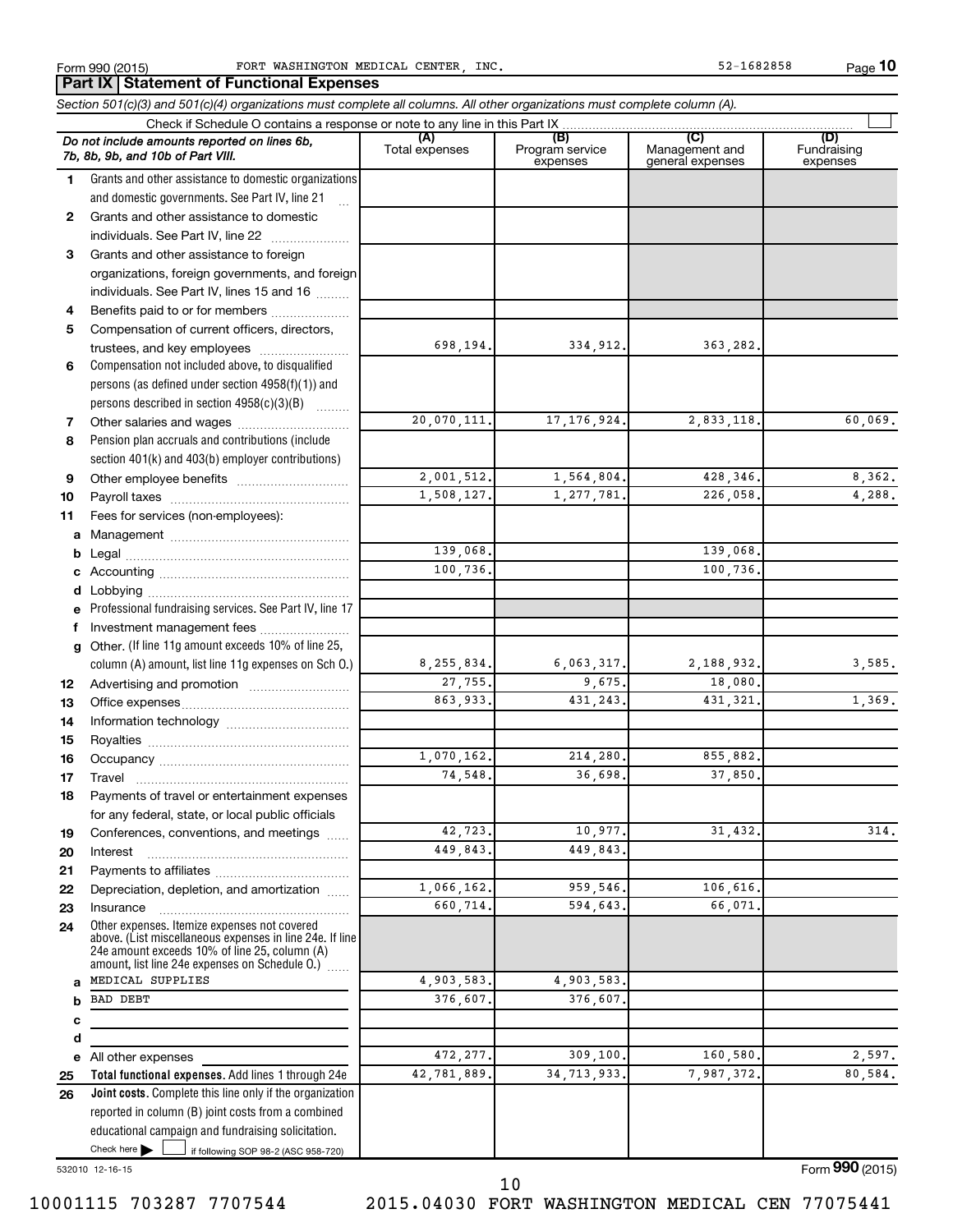|                             | 1  |                                                                                                       |     |               | 4,401,490.     | $\mathbf{1}$            | 1,940,840.      |
|-----------------------------|----|-------------------------------------------------------------------------------------------------------|-----|---------------|----------------|-------------------------|-----------------|
|                             | 2  |                                                                                                       |     |               | $\overline{2}$ |                         |                 |
|                             | 3  |                                                                                                       |     |               | 46,000.        | $\mathbf{3}$            | 46,000.         |
|                             | 4  |                                                                                                       |     |               | 5,656,482.     | $\overline{\mathbf{4}}$ | 6,071,726.      |
|                             | 5  | Loans and other receivables from current and former officers, directors,                              |     |               |                |                         |                 |
|                             |    | trustees, key employees, and highest compensated employees. Complete                                  |     |               |                |                         |                 |
|                             |    | Part II of Schedule L                                                                                 |     |               | 5              |                         |                 |
|                             | 6  | Loans and other receivables from other disqualified persons (as defined under                         |     |               |                |                         |                 |
|                             |    | section 4958(f)(1)), persons described in section 4958(c)(3)(B), and contributing                     |     |               |                |                         |                 |
|                             |    | employers and sponsoring organizations of section 501(c)(9) voluntary                                 |     |               |                |                         |                 |
|                             |    | employees' beneficiary organizations (see instr). Complete Part II of Sch L                           |     |               |                | 6                       |                 |
| Assets                      | 7  |                                                                                                       |     |               |                | $\overline{7}$          |                 |
|                             | 8  |                                                                                                       |     |               | 1, 151, 769.   | 8                       | 1,091,585.      |
|                             | 9  | Prepaid expenses and deferred charges                                                                 |     |               | 903,660.       | 9                       | 722,340.        |
|                             |    | 10a Land, buildings, and equipment: cost or other                                                     |     |               |                |                         |                 |
|                             |    | basis. Complete Part VI of Schedule D  10a                                                            |     | 28, 257, 652. |                |                         |                 |
|                             |    | <b>b</b> Less: accumulated depreciation                                                               | 10b | 19,802,884.   | 7,941,245.     | 10 <sub>c</sub>         | 8,454,768.      |
|                             | 11 |                                                                                                       |     |               |                | 11                      |                 |
|                             | 12 |                                                                                                       |     |               |                | 12                      |                 |
|                             | 13 |                                                                                                       |     |               |                | 13                      |                 |
|                             | 14 |                                                                                                       |     |               |                | 14                      |                 |
|                             | 15 |                                                                                                       |     |               | 2,997,250.     | 15                      | 2,366,942.      |
|                             | 16 |                                                                                                       |     |               | 23,097,896.    | 16                      | 20,694,201.     |
|                             | 17 |                                                                                                       |     |               | 7,703,467.     | 17                      | 6,999,978.      |
|                             | 18 |                                                                                                       |     |               |                | 18                      |                 |
|                             | 19 |                                                                                                       |     |               | 19             |                         |                 |
|                             | 20 |                                                                                                       |     |               | 20             |                         |                 |
|                             | 21 | Escrow or custodial account liability. Complete Part IV of Schedule D                                 |     |               |                | 21                      |                 |
|                             | 22 | Loans and other payables to current and former officers, directors, trustees,                         |     |               |                |                         |                 |
|                             |    | key employees, highest compensated employees, and disqualified persons.                               |     |               |                |                         |                 |
| Liabilities                 |    |                                                                                                       |     |               |                | 22                      |                 |
|                             | 23 | Secured mortgages and notes payable to unrelated third parties                                        |     |               | 8,581,142.     | 23                      | 7,076,235.      |
|                             | 24 | Unsecured notes and loans payable to unrelated third parties                                          |     |               | 404,354.       | 24                      | 353,799.        |
|                             | 25 | Other liabilities (including federal income tax, payables to related third                            |     |               |                |                         |                 |
|                             |    | parties, and other liabilities not included on lines 17-24). Complete Part X of                       |     |               |                |                         |                 |
|                             |    | Schedule D                                                                                            |     |               | 1,431,487.     | 25                      | 1,272,203.      |
|                             | 26 |                                                                                                       |     |               | 18, 120, 450.  | 26                      | 15,702,215.     |
|                             |    | Organizations that follow SFAS 117 (ASC 958), check here $\blacktriangleright$ $\boxed{\text{X}}$ and |     |               |                |                         |                 |
|                             |    | complete lines 27 through 29, and lines 33 and 34.                                                    |     |               |                |                         |                 |
|                             | 27 |                                                                                                       |     |               | 4,870,446.     | 27                      | 4,884,986.      |
|                             | 28 |                                                                                                       |     |               | 107,000        | 28                      | 107,000.        |
|                             | 29 | Permanently restricted net assets                                                                     |     |               |                | 29                      |                 |
|                             |    | Organizations that do not follow SFAS 117 (ASC 958), check here ▶                                     |     |               |                |                         |                 |
|                             |    | and complete lines 30 through 34.                                                                     |     |               |                |                         |                 |
|                             | 30 |                                                                                                       |     |               |                | 30                      |                 |
|                             | 31 | Paid-in or capital surplus, or land, building, or equipment fund                                      |     |               |                | 31                      |                 |
| Net Assets or Fund Balances | 32 | Retained earnings, endowment, accumulated income, or other funds                                      |     |               |                | 32                      |                 |
|                             | 33 |                                                                                                       |     |               | 4,977,446.     | 33                      | 4,991,986.      |
|                             | 34 |                                                                                                       |     |               | 23,097,896.    | 34                      | 20,694,201.     |
|                             |    |                                                                                                       |     |               |                |                         | Form 990 (2015) |

Form 990 (2015) PORT WASHINGTON MEDICAL CENTER, INC. The Same Section of the S2-1682858 Page

Check if Schedule O contains a response or note to any line in this Part X

**(A) (B)**

Beginning of year  $\vert$  | End of year

**11**

 $\perp$ 

**Part X** | Balance Sheet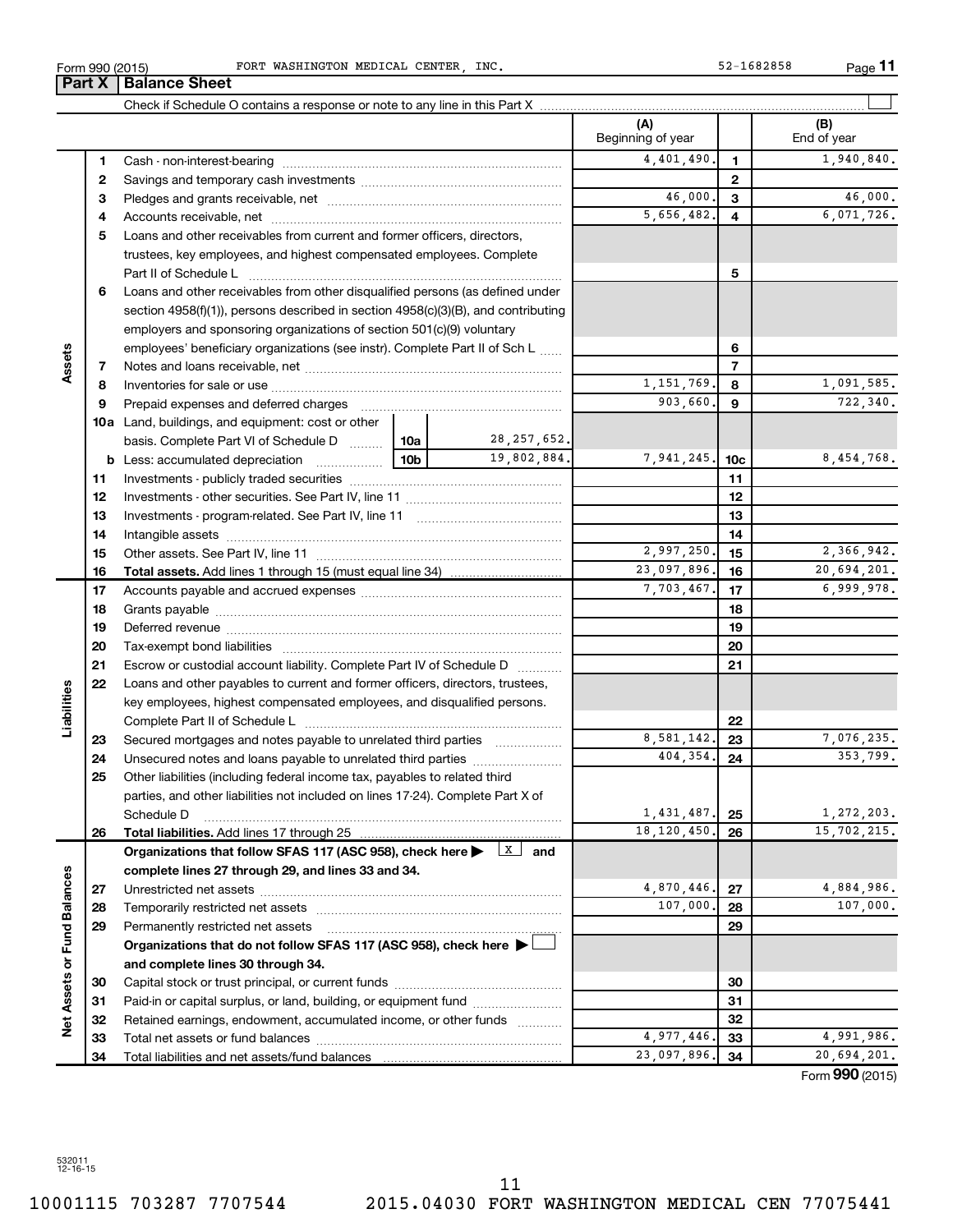|    | FORT WASHINGTON MEDICAL CENTER, INC.<br>Form 990 (2015)                                                                                                                                                                       | 52-1682858     |                |     | Page 12      |  |  |  |  |
|----|-------------------------------------------------------------------------------------------------------------------------------------------------------------------------------------------------------------------------------|----------------|----------------|-----|--------------|--|--|--|--|
|    | Part XI   Reconciliation of Net Assets                                                                                                                                                                                        |                |                |     |              |  |  |  |  |
|    | Check if Schedule O contains a response or note to any line in this Part XI [11] [11] Check if Schedule O contains a response or note to any line in this Part XI                                                             |                |                |     |              |  |  |  |  |
|    |                                                                                                                                                                                                                               |                |                |     |              |  |  |  |  |
| 1  |                                                                                                                                                                                                                               | 1              |                |     | 42,796,429.  |  |  |  |  |
| 2  |                                                                                                                                                                                                                               | $\overline{2}$ |                |     | 42,781,889.  |  |  |  |  |
| 3  | 3<br>Revenue less expenses. Subtract line 2 from line 1                                                                                                                                                                       |                |                |     |              |  |  |  |  |
| 4  |                                                                                                                                                                                                                               | 4              |                |     | 4,977,446.   |  |  |  |  |
| 5  | Net unrealized gains (losses) on investments [11] matter in the content of the state of the state of the state of the state of the state of the state of the state of the state of the state of the state of the state of the | 5              |                |     |              |  |  |  |  |
| 6  | Donated services and use of facilities                                                                                                                                                                                        | 6              |                |     |              |  |  |  |  |
| 7  | Investment expenses                                                                                                                                                                                                           | $\overline{7}$ |                |     |              |  |  |  |  |
| 8  | Prior period adjustments www.communication.communication.communication.com/news-managements                                                                                                                                   | 8              |                |     |              |  |  |  |  |
| 9  |                                                                                                                                                                                                                               | 9              |                |     | 0.           |  |  |  |  |
| 10 | Net assets or fund balances at end of year. Combine lines 3 through 9 (must equal Part X, line 33,                                                                                                                            |                |                |     |              |  |  |  |  |
|    | 10<br>column (B))                                                                                                                                                                                                             |                |                |     |              |  |  |  |  |
|    | Part XII Financial Statements and Reporting                                                                                                                                                                                   |                |                |     |              |  |  |  |  |
|    |                                                                                                                                                                                                                               |                |                |     | $\mathbf{x}$ |  |  |  |  |
|    |                                                                                                                                                                                                                               |                |                | Yes | <b>No</b>    |  |  |  |  |
| 1  | $\lfloor x \rfloor$ Accrual<br>Accounting method used to prepare the Form 990: $\Box$ Cash<br>Other                                                                                                                           |                |                |     |              |  |  |  |  |
|    | If the organization changed its method of accounting from a prior year or checked "Other," explain in Schedule O.                                                                                                             |                |                |     |              |  |  |  |  |
|    | 2a Were the organization's financial statements compiled or reviewed by an independent accountant?                                                                                                                            |                | 2a             |     | х            |  |  |  |  |
|    | If "Yes," check a box below to indicate whether the financial statements for the year were compiled or reviewed on a                                                                                                          |                |                |     |              |  |  |  |  |
|    | separate basis, consolidated basis, or both:                                                                                                                                                                                  |                |                |     |              |  |  |  |  |
|    | Separate basis<br>Consolidated basis<br>Both consolidated and separate basis                                                                                                                                                  |                |                |     |              |  |  |  |  |
|    |                                                                                                                                                                                                                               |                | 2 <sub>b</sub> | х   |              |  |  |  |  |
|    | If "Yes," check a box below to indicate whether the financial statements for the year were audited on a separate basis,                                                                                                       |                |                |     |              |  |  |  |  |
|    | consolidated basis, or both:                                                                                                                                                                                                  |                |                |     |              |  |  |  |  |
|    | $X$ Separate basis<br>Consolidated basis<br>Both consolidated and separate basis                                                                                                                                              |                |                |     |              |  |  |  |  |
|    | c If "Yes" to line 2a or 2b, does the organization have a committee that assumes responsibility for oversight of the audit,                                                                                                   |                |                |     |              |  |  |  |  |
|    |                                                                                                                                                                                                                               |                | 2c             | х   |              |  |  |  |  |
|    | If the organization changed either its oversight process or selection process during the tax year, explain in Schedule O.                                                                                                     |                |                |     |              |  |  |  |  |
|    | 3a As a result of a federal award, was the organization required to undergo an audit or audits as set forth in the Single Audit                                                                                               |                |                |     |              |  |  |  |  |
|    |                                                                                                                                                                                                                               |                | За             | х   |              |  |  |  |  |
|    | b If "Yes," did the organization undergo the required audit or audits? If the organization did not undergo the required audit                                                                                                 |                |                |     |              |  |  |  |  |
|    |                                                                                                                                                                                                                               |                | 3b             | х   |              |  |  |  |  |

Form (2015) **990**

532012 12-16-15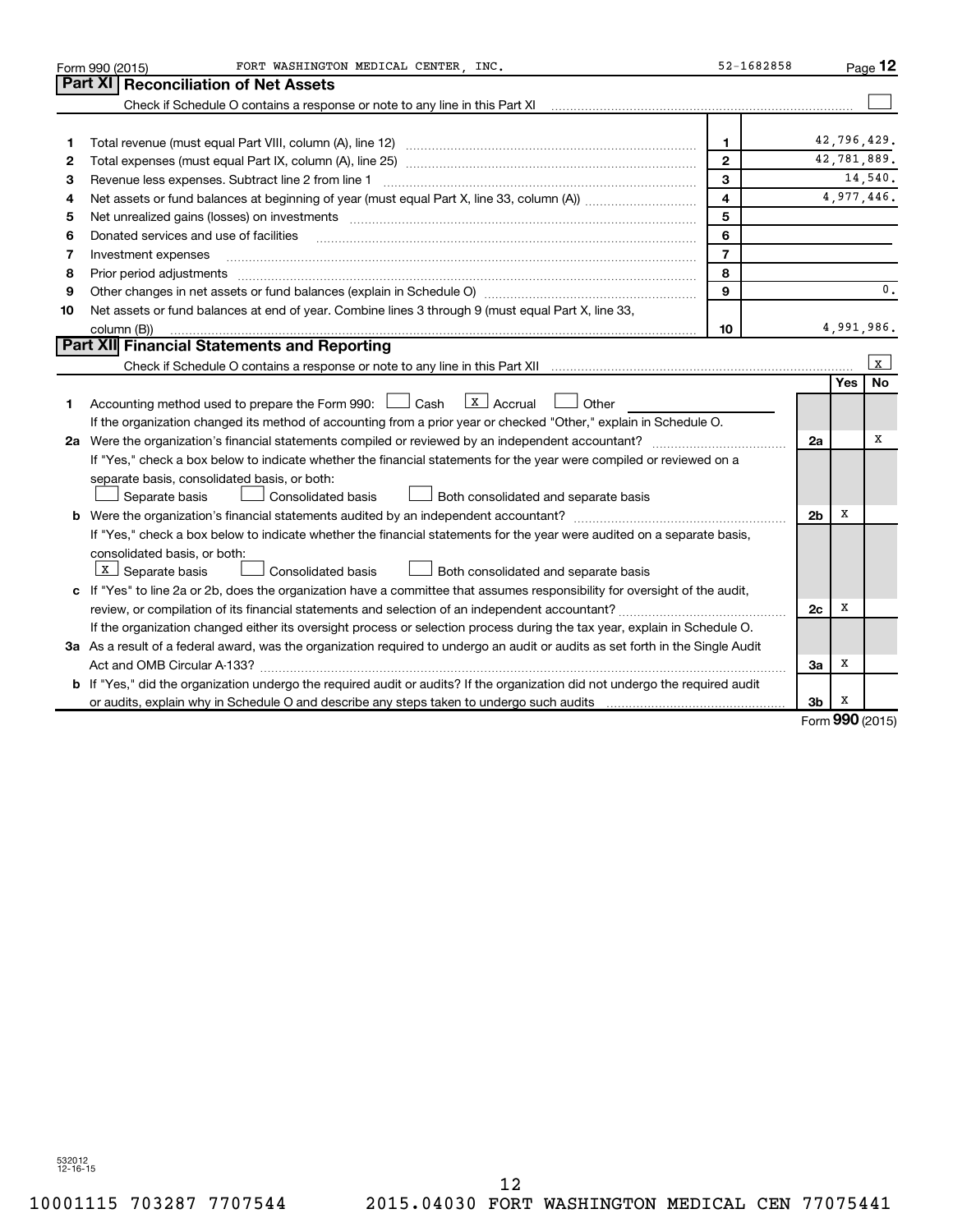# **SCHEDULE A**

# Form 990 or 990-EZ) **Public Charity Status and Public Support**<br>
Complete if the organization is a section 501(c)(3) organization or a section<br> **2015**

**4947(a)(1) nonexempt charitable trust.**

| <b>Open to Public</b><br>Inspection |
|-------------------------------------|

OMB No. 1545-0047

| Department of the Treasury<br>Internal Revenue Service |  |
|--------------------------------------------------------|--|
|--------------------------------------------------------|--|

| Attach to Form 990 or Form 990-EZ.                                                                |
|---------------------------------------------------------------------------------------------------|
| Information about Schedule A (Form 990 or 990-EZ) and its instructions is at WWW.irs.gov/form990. |

| Name of the organization<br><b>Employer identification number</b> |   |                                                                                                                                               |                                      |                                                       |                                            |                     |                               |  |                                     |  |  |
|-------------------------------------------------------------------|---|-----------------------------------------------------------------------------------------------------------------------------------------------|--------------------------------------|-------------------------------------------------------|--------------------------------------------|---------------------|-------------------------------|--|-------------------------------------|--|--|
|                                                                   |   |                                                                                                                                               | FORT WASHINGTON MEDICAL CENTER, INC. |                                                       |                                            |                     |                               |  | 52-1682858                          |  |  |
| Part I                                                            |   | Reason for Public Charity Status (All organizations must complete this part.) See instructions.                                               |                                      |                                                       |                                            |                     |                               |  |                                     |  |  |
|                                                                   |   | The organization is not a private foundation because it is: (For lines 1 through 11, check only one box.)                                     |                                      |                                                       |                                            |                     |                               |  |                                     |  |  |
| 1                                                                 |   | A church, convention of churches, or association of churches described in section 170(b)(1)(A)(i).                                            |                                      |                                                       |                                            |                     |                               |  |                                     |  |  |
| 2                                                                 |   | A school described in section 170(b)(1)(A)(ii). (Attach Schedule E (Form 990 or 990-EZ).)                                                     |                                      |                                                       |                                            |                     |                               |  |                                     |  |  |
| 3                                                                 | X | A hospital or a cooperative hospital service organization described in section 170(b)(1)(A)(iii).                                             |                                      |                                                       |                                            |                     |                               |  |                                     |  |  |
| 4                                                                 |   | A medical research organization operated in conjunction with a hospital described in section 170(b)(1)(A)(iii). Enter the hospital's name,    |                                      |                                                       |                                            |                     |                               |  |                                     |  |  |
|                                                                   |   | city, and state:                                                                                                                              |                                      |                                                       |                                            |                     |                               |  |                                     |  |  |
| 5.                                                                |   | An organization operated for the benefit of a college or university owned or operated by a governmental unit described in                     |                                      |                                                       |                                            |                     |                               |  |                                     |  |  |
|                                                                   |   | section 170(b)(1)(A)(iv). (Complete Part II.)                                                                                                 |                                      |                                                       |                                            |                     |                               |  |                                     |  |  |
| 6                                                                 |   | A federal, state, or local government or governmental unit described in section 170(b)(1)(A)(v).                                              |                                      |                                                       |                                            |                     |                               |  |                                     |  |  |
| 7                                                                 |   | An organization that normally receives a substantial part of its support from a governmental unit or from the general public described in     |                                      |                                                       |                                            |                     |                               |  |                                     |  |  |
|                                                                   |   | section 170(b)(1)(A)(vi). (Complete Part II.)                                                                                                 |                                      |                                                       |                                            |                     |                               |  |                                     |  |  |
| 8                                                                 |   | A community trust described in section 170(b)(1)(A)(vi). (Complete Part II.)                                                                  |                                      |                                                       |                                            |                     |                               |  |                                     |  |  |
| 9                                                                 |   | An organization that normally receives: (1) more than 33 1/3% of its support from contributions, membership fees, and gross receipts from     |                                      |                                                       |                                            |                     |                               |  |                                     |  |  |
|                                                                   |   | activities related to its exempt functions - subject to certain exceptions, and (2) no more than 33 1/3% of its support from gross investment |                                      |                                                       |                                            |                     |                               |  |                                     |  |  |
|                                                                   |   | income and unrelated business taxable income (less section 511 tax) from businesses acquired by the organization after June 30, 1975.         |                                      |                                                       |                                            |                     |                               |  |                                     |  |  |
|                                                                   |   | See section 509(a)(2). (Complete Part III.)                                                                                                   |                                      |                                                       |                                            |                     |                               |  |                                     |  |  |
| 10                                                                |   | An organization organized and operated exclusively to test for public safety. See section 509(a)(4).                                          |                                      |                                                       |                                            |                     |                               |  |                                     |  |  |
| 11                                                                |   | An organization organized and operated exclusively for the benefit of, to perform the functions of, or to carry out the purposes of one or    |                                      |                                                       |                                            |                     |                               |  |                                     |  |  |
|                                                                   |   | more publicly supported organizations described in section 509(a)(1) or section 509(a)(2). See section 509(a)(3). Check the box in            |                                      |                                                       |                                            |                     |                               |  |                                     |  |  |
|                                                                   |   | lines 11a through 11d that describes the type of supporting organization and complete lines 11e, 11f, and 11g.                                |                                      |                                                       |                                            |                     |                               |  |                                     |  |  |
| а                                                                 |   | Type I. A supporting organization operated, supervised, or controlled by its supported organization(s), typically by giving                   |                                      |                                                       |                                            |                     |                               |  |                                     |  |  |
|                                                                   |   | the supported organization(s) the power to regularly appoint or elect a majority of the directors or trustees of the supporting               |                                      |                                                       |                                            |                     |                               |  |                                     |  |  |
|                                                                   |   | organization. You must complete Part IV, Sections A and B.                                                                                    |                                      |                                                       |                                            |                     |                               |  |                                     |  |  |
| b                                                                 |   | Type II. A supporting organization supervised or controlled in connection with its supported organization(s), by having                       |                                      |                                                       |                                            |                     |                               |  |                                     |  |  |
|                                                                   |   | control or management of the supporting organization vested in the same persons that control or manage the supported                          |                                      |                                                       |                                            |                     |                               |  |                                     |  |  |
|                                                                   |   | organization(s). You must complete Part IV, Sections A and C.                                                                                 |                                      |                                                       |                                            |                     |                               |  |                                     |  |  |
| с                                                                 |   | Type III functionally integrated. A supporting organization operated in connection with, and functionally integrated with,                    |                                      |                                                       |                                            |                     |                               |  |                                     |  |  |
|                                                                   |   | its supported organization(s) (see instructions). You must complete Part IV, Sections A, D, and E.                                            |                                      |                                                       |                                            |                     |                               |  |                                     |  |  |
| d                                                                 |   | Type III non-functionally integrated. A supporting organization operated in connection with its supported organization(s)                     |                                      |                                                       |                                            |                     |                               |  |                                     |  |  |
|                                                                   |   | that is not functionally integrated. The organization generally must satisfy a distribution requirement and an attentiveness                  |                                      |                                                       |                                            |                     |                               |  |                                     |  |  |
|                                                                   |   | requirement (see instructions). You must complete Part IV, Sections A and D, and Part V.                                                      |                                      |                                                       |                                            |                     |                               |  |                                     |  |  |
| е                                                                 |   | Check this box if the organization received a written determination from the IRS that it is a Type I, Type II, Type III                       |                                      |                                                       |                                            |                     |                               |  |                                     |  |  |
|                                                                   |   | functionally integrated, or Type III non-functionally integrated supporting organization.                                                     |                                      |                                                       |                                            |                     |                               |  |                                     |  |  |
|                                                                   |   |                                                                                                                                               |                                      |                                                       |                                            |                     |                               |  |                                     |  |  |
|                                                                   |   | g Provide the following information about the supported organization(s).                                                                      |                                      |                                                       |                                            |                     |                               |  |                                     |  |  |
|                                                                   |   | (i) Name of supported                                                                                                                         | (ii) EIN                             | (iii) Type of organization<br>(described on lines 1-9 | (iv) Is the organization<br>listed in your |                     | (v) Amount of monetary        |  | (vi) Amount of                      |  |  |
|                                                                   |   | organization                                                                                                                                  |                                      | above (see instructions))                             |                                            | governing document? | support (see<br>instructions) |  | other support (see<br>instructions) |  |  |
|                                                                   |   |                                                                                                                                               |                                      |                                                       | Yes                                        | No                  |                               |  |                                     |  |  |
|                                                                   |   |                                                                                                                                               |                                      |                                                       |                                            |                     |                               |  |                                     |  |  |
|                                                                   |   |                                                                                                                                               |                                      |                                                       |                                            |                     |                               |  |                                     |  |  |
|                                                                   |   |                                                                                                                                               |                                      |                                                       |                                            |                     |                               |  |                                     |  |  |
|                                                                   |   |                                                                                                                                               |                                      |                                                       |                                            |                     |                               |  |                                     |  |  |
|                                                                   |   |                                                                                                                                               |                                      |                                                       |                                            |                     |                               |  |                                     |  |  |

LHA **For Paperwork Reduction Act Notice, see the Instructions for** 

**Schedule A (Form 990 or 990-EZ) 2015**

Form 990 or 990-EZ. 532021 09-23-15

**Total**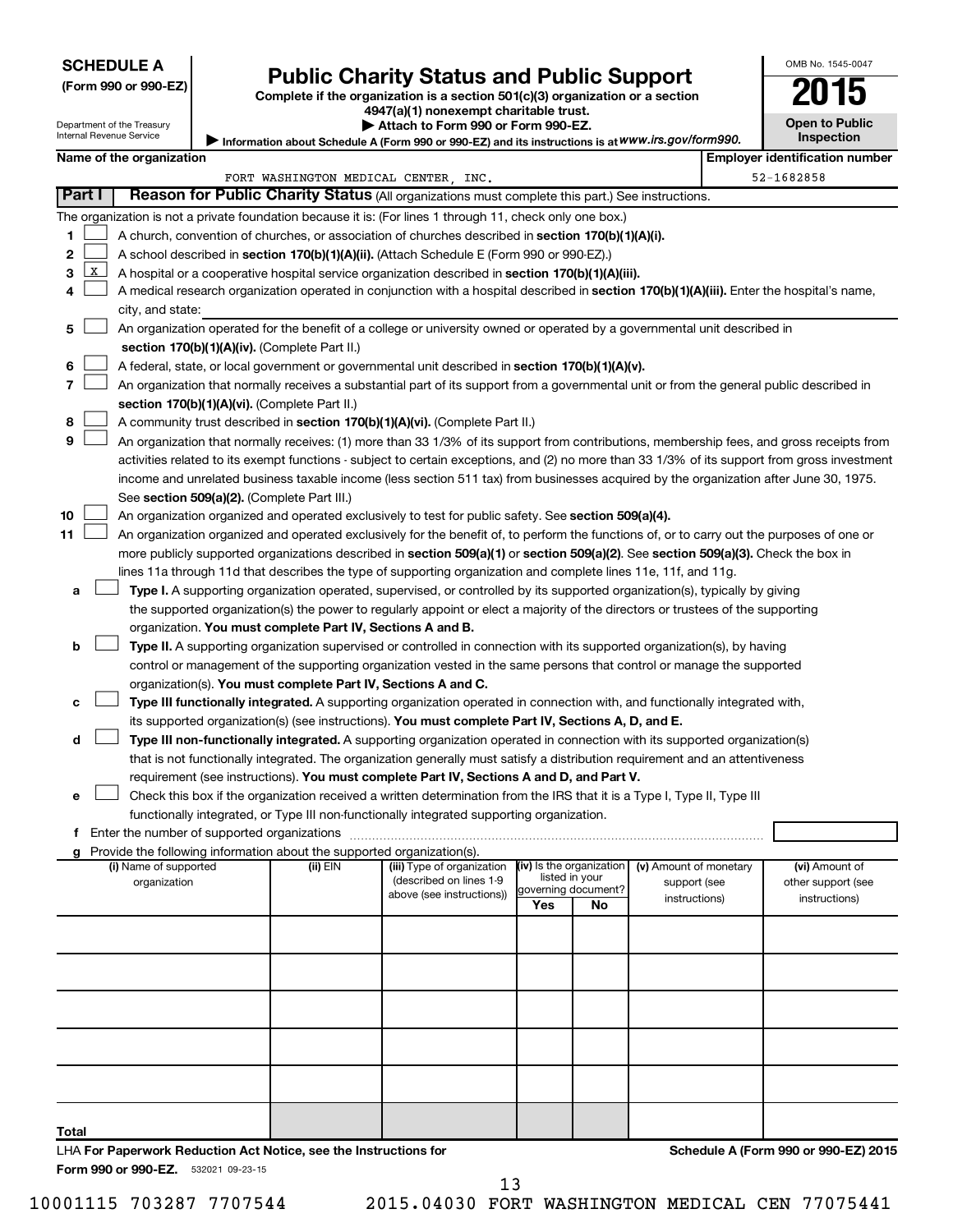## Schedule A (Form 990 or 990-EZ) 2015 FORT WASHINGTON MEDICAL CENTER, INC. Same state of the S2-1682858 Page

(Complete only if you checked the box on line 5, 7, or 8 of Part I or if the organization failed to qualify under Part III. If the organization fails to qualify under the tests listed below, please complete Part III.) **Part II Support Schedule for Organizations Described in Sections 170(b)(1)(A)(iv) and 170(b)(1)(A)(vi)**

| Calendar year (or fiscal year beginning in)<br>(a) 2011<br>(b) 2012<br>$(c)$ 2013<br>$(d)$ 2014<br>(e) 2015<br>(f) Total<br>1 Gifts, grants, contributions, and<br>membership fees received. (Do not<br>include any "unusual grants.")<br>2 Tax revenues levied for the organ-<br>ization's benefit and either paid to<br>or expended on its behalf<br>3 The value of services or facilities<br>furnished by a governmental unit to<br>the organization without charge<br>4 Total. Add lines 1 through 3<br>The portion of total contributions<br>5.<br>by each person (other than a<br>governmental unit or publicly<br>supported organization) included<br>on line 1 that exceeds 2% of the<br>amount shown on line 11,<br>column (f)<br>6 Public support. Subtract line 5 from line 4.<br><b>Section B. Total Support</b><br>Calendar year (or fiscal year beginning in)<br>(a) 2011<br>(b) 2012<br>$(c)$ 2013<br>$(d)$ 2014<br>(e) 2015<br>(f) Total<br>7 Amounts from line 4<br>Gross income from interest.<br>8<br>dividends, payments received on<br>securities loans, rents, royalties<br>and income from similar sources<br>Net income from unrelated business<br>9<br>activities, whether or not the<br>business is regularly carried on<br>10 Other income. Do not include gain<br>or loss from the sale of capital<br>assets (Explain in Part VI.)<br>11 Total support. Add lines 7 through 10<br>12<br><b>12</b> Gross receipts from related activities, etc. (see instructions)<br>13 First five years. If the Form 990 is for the organization's first, second, third, fourth, or fifth tax year as a section 501(c)(3)<br>organization, check this box and stop here<br>Section C. Computation of Public Support Percentage<br>14<br>%<br>15<br>%<br>16a 33 1/3% support test - 2015. If the organization did not check the box on line 13, and line 14 is 33 1/3% or more, check this box and<br>stop here. The organization qualifies as a publicly supported organization manufactured content and the organization<br>b 33 1/3% support test - 2014. If the organization did not check a box on line 13 or 16a, and line 15 is 33 1/3% or more, check this box<br>and stop here. The organization qualifies as a publicly supported organization [11] manuscription manuscription manuscription manuscription and stop here. The organization qualifies as a publicly supported organization<br>17a 10% -facts-and-circumstances test - 2015. If the organization did not check a box on line 13, 16a, or 16b, and line 14 is 10% or more,<br>and if the organization meets the "facts-and-circumstances" test, check this box and stop here. Explain in Part VI how the organization<br><b>b 10%</b> -facts-and-circumstances test - 2014. If the organization did not check a box on line 13, 16a, 16b, or 17a, and line 15 is 10% or<br>more, and if the organization meets the "facts-and-circumstances" test, check this box and stop here. Explain in Part VI how the<br>organization meets the "facts-and-circumstances" test. The organization qualifies as a publicly supported organization | <b>Section A. Public Support</b> |  |  |  |
|---------------------------------------------------------------------------------------------------------------------------------------------------------------------------------------------------------------------------------------------------------------------------------------------------------------------------------------------------------------------------------------------------------------------------------------------------------------------------------------------------------------------------------------------------------------------------------------------------------------------------------------------------------------------------------------------------------------------------------------------------------------------------------------------------------------------------------------------------------------------------------------------------------------------------------------------------------------------------------------------------------------------------------------------------------------------------------------------------------------------------------------------------------------------------------------------------------------------------------------------------------------------------------------------------------------------------------------------------------------------------------------------------------------------------------------------------------------------------------------------------------------------------------------------------------------------------------------------------------------------------------------------------------------------------------------------------------------------------------------------------------------------------------------------------------------------------------------------------------------------------------------------------------------------------------------------------------------------------------------------------------------------------------------------------------------------------------------------------------------------------------------------------------------------------------------------------------------------------------------------------------------------------------------------------------------------------------------------------------------------------------------------------------------------------------------------------------------------------------------------------------------------------------------------------------------------------------------------------------------------------------------------------------------------------------------------------------------------------------------------------------------------------------------------------------------------------------------------------------------------------------------------------------------------------------------------------------------------------------------------------------------------------------------------------------------------------------------------------------------------------|----------------------------------|--|--|--|
|                                                                                                                                                                                                                                                                                                                                                                                                                                                                                                                                                                                                                                                                                                                                                                                                                                                                                                                                                                                                                                                                                                                                                                                                                                                                                                                                                                                                                                                                                                                                                                                                                                                                                                                                                                                                                                                                                                                                                                                                                                                                                                                                                                                                                                                                                                                                                                                                                                                                                                                                                                                                                                                                                                                                                                                                                                                                                                                                                                                                                                                                                                                           |                                  |  |  |  |
|                                                                                                                                                                                                                                                                                                                                                                                                                                                                                                                                                                                                                                                                                                                                                                                                                                                                                                                                                                                                                                                                                                                                                                                                                                                                                                                                                                                                                                                                                                                                                                                                                                                                                                                                                                                                                                                                                                                                                                                                                                                                                                                                                                                                                                                                                                                                                                                                                                                                                                                                                                                                                                                                                                                                                                                                                                                                                                                                                                                                                                                                                                                           |                                  |  |  |  |
|                                                                                                                                                                                                                                                                                                                                                                                                                                                                                                                                                                                                                                                                                                                                                                                                                                                                                                                                                                                                                                                                                                                                                                                                                                                                                                                                                                                                                                                                                                                                                                                                                                                                                                                                                                                                                                                                                                                                                                                                                                                                                                                                                                                                                                                                                                                                                                                                                                                                                                                                                                                                                                                                                                                                                                                                                                                                                                                                                                                                                                                                                                                           |                                  |  |  |  |
|                                                                                                                                                                                                                                                                                                                                                                                                                                                                                                                                                                                                                                                                                                                                                                                                                                                                                                                                                                                                                                                                                                                                                                                                                                                                                                                                                                                                                                                                                                                                                                                                                                                                                                                                                                                                                                                                                                                                                                                                                                                                                                                                                                                                                                                                                                                                                                                                                                                                                                                                                                                                                                                                                                                                                                                                                                                                                                                                                                                                                                                                                                                           |                                  |  |  |  |
|                                                                                                                                                                                                                                                                                                                                                                                                                                                                                                                                                                                                                                                                                                                                                                                                                                                                                                                                                                                                                                                                                                                                                                                                                                                                                                                                                                                                                                                                                                                                                                                                                                                                                                                                                                                                                                                                                                                                                                                                                                                                                                                                                                                                                                                                                                                                                                                                                                                                                                                                                                                                                                                                                                                                                                                                                                                                                                                                                                                                                                                                                                                           |                                  |  |  |  |
|                                                                                                                                                                                                                                                                                                                                                                                                                                                                                                                                                                                                                                                                                                                                                                                                                                                                                                                                                                                                                                                                                                                                                                                                                                                                                                                                                                                                                                                                                                                                                                                                                                                                                                                                                                                                                                                                                                                                                                                                                                                                                                                                                                                                                                                                                                                                                                                                                                                                                                                                                                                                                                                                                                                                                                                                                                                                                                                                                                                                                                                                                                                           |                                  |  |  |  |
|                                                                                                                                                                                                                                                                                                                                                                                                                                                                                                                                                                                                                                                                                                                                                                                                                                                                                                                                                                                                                                                                                                                                                                                                                                                                                                                                                                                                                                                                                                                                                                                                                                                                                                                                                                                                                                                                                                                                                                                                                                                                                                                                                                                                                                                                                                                                                                                                                                                                                                                                                                                                                                                                                                                                                                                                                                                                                                                                                                                                                                                                                                                           |                                  |  |  |  |
|                                                                                                                                                                                                                                                                                                                                                                                                                                                                                                                                                                                                                                                                                                                                                                                                                                                                                                                                                                                                                                                                                                                                                                                                                                                                                                                                                                                                                                                                                                                                                                                                                                                                                                                                                                                                                                                                                                                                                                                                                                                                                                                                                                                                                                                                                                                                                                                                                                                                                                                                                                                                                                                                                                                                                                                                                                                                                                                                                                                                                                                                                                                           |                                  |  |  |  |
|                                                                                                                                                                                                                                                                                                                                                                                                                                                                                                                                                                                                                                                                                                                                                                                                                                                                                                                                                                                                                                                                                                                                                                                                                                                                                                                                                                                                                                                                                                                                                                                                                                                                                                                                                                                                                                                                                                                                                                                                                                                                                                                                                                                                                                                                                                                                                                                                                                                                                                                                                                                                                                                                                                                                                                                                                                                                                                                                                                                                                                                                                                                           |                                  |  |  |  |
|                                                                                                                                                                                                                                                                                                                                                                                                                                                                                                                                                                                                                                                                                                                                                                                                                                                                                                                                                                                                                                                                                                                                                                                                                                                                                                                                                                                                                                                                                                                                                                                                                                                                                                                                                                                                                                                                                                                                                                                                                                                                                                                                                                                                                                                                                                                                                                                                                                                                                                                                                                                                                                                                                                                                                                                                                                                                                                                                                                                                                                                                                                                           |                                  |  |  |  |
|                                                                                                                                                                                                                                                                                                                                                                                                                                                                                                                                                                                                                                                                                                                                                                                                                                                                                                                                                                                                                                                                                                                                                                                                                                                                                                                                                                                                                                                                                                                                                                                                                                                                                                                                                                                                                                                                                                                                                                                                                                                                                                                                                                                                                                                                                                                                                                                                                                                                                                                                                                                                                                                                                                                                                                                                                                                                                                                                                                                                                                                                                                                           |                                  |  |  |  |
|                                                                                                                                                                                                                                                                                                                                                                                                                                                                                                                                                                                                                                                                                                                                                                                                                                                                                                                                                                                                                                                                                                                                                                                                                                                                                                                                                                                                                                                                                                                                                                                                                                                                                                                                                                                                                                                                                                                                                                                                                                                                                                                                                                                                                                                                                                                                                                                                                                                                                                                                                                                                                                                                                                                                                                                                                                                                                                                                                                                                                                                                                                                           |                                  |  |  |  |
|                                                                                                                                                                                                                                                                                                                                                                                                                                                                                                                                                                                                                                                                                                                                                                                                                                                                                                                                                                                                                                                                                                                                                                                                                                                                                                                                                                                                                                                                                                                                                                                                                                                                                                                                                                                                                                                                                                                                                                                                                                                                                                                                                                                                                                                                                                                                                                                                                                                                                                                                                                                                                                                                                                                                                                                                                                                                                                                                                                                                                                                                                                                           |                                  |  |  |  |
|                                                                                                                                                                                                                                                                                                                                                                                                                                                                                                                                                                                                                                                                                                                                                                                                                                                                                                                                                                                                                                                                                                                                                                                                                                                                                                                                                                                                                                                                                                                                                                                                                                                                                                                                                                                                                                                                                                                                                                                                                                                                                                                                                                                                                                                                                                                                                                                                                                                                                                                                                                                                                                                                                                                                                                                                                                                                                                                                                                                                                                                                                                                           |                                  |  |  |  |
|                                                                                                                                                                                                                                                                                                                                                                                                                                                                                                                                                                                                                                                                                                                                                                                                                                                                                                                                                                                                                                                                                                                                                                                                                                                                                                                                                                                                                                                                                                                                                                                                                                                                                                                                                                                                                                                                                                                                                                                                                                                                                                                                                                                                                                                                                                                                                                                                                                                                                                                                                                                                                                                                                                                                                                                                                                                                                                                                                                                                                                                                                                                           |                                  |  |  |  |
|                                                                                                                                                                                                                                                                                                                                                                                                                                                                                                                                                                                                                                                                                                                                                                                                                                                                                                                                                                                                                                                                                                                                                                                                                                                                                                                                                                                                                                                                                                                                                                                                                                                                                                                                                                                                                                                                                                                                                                                                                                                                                                                                                                                                                                                                                                                                                                                                                                                                                                                                                                                                                                                                                                                                                                                                                                                                                                                                                                                                                                                                                                                           |                                  |  |  |  |
|                                                                                                                                                                                                                                                                                                                                                                                                                                                                                                                                                                                                                                                                                                                                                                                                                                                                                                                                                                                                                                                                                                                                                                                                                                                                                                                                                                                                                                                                                                                                                                                                                                                                                                                                                                                                                                                                                                                                                                                                                                                                                                                                                                                                                                                                                                                                                                                                                                                                                                                                                                                                                                                                                                                                                                                                                                                                                                                                                                                                                                                                                                                           |                                  |  |  |  |
|                                                                                                                                                                                                                                                                                                                                                                                                                                                                                                                                                                                                                                                                                                                                                                                                                                                                                                                                                                                                                                                                                                                                                                                                                                                                                                                                                                                                                                                                                                                                                                                                                                                                                                                                                                                                                                                                                                                                                                                                                                                                                                                                                                                                                                                                                                                                                                                                                                                                                                                                                                                                                                                                                                                                                                                                                                                                                                                                                                                                                                                                                                                           |                                  |  |  |  |
|                                                                                                                                                                                                                                                                                                                                                                                                                                                                                                                                                                                                                                                                                                                                                                                                                                                                                                                                                                                                                                                                                                                                                                                                                                                                                                                                                                                                                                                                                                                                                                                                                                                                                                                                                                                                                                                                                                                                                                                                                                                                                                                                                                                                                                                                                                                                                                                                                                                                                                                                                                                                                                                                                                                                                                                                                                                                                                                                                                                                                                                                                                                           |                                  |  |  |  |
|                                                                                                                                                                                                                                                                                                                                                                                                                                                                                                                                                                                                                                                                                                                                                                                                                                                                                                                                                                                                                                                                                                                                                                                                                                                                                                                                                                                                                                                                                                                                                                                                                                                                                                                                                                                                                                                                                                                                                                                                                                                                                                                                                                                                                                                                                                                                                                                                                                                                                                                                                                                                                                                                                                                                                                                                                                                                                                                                                                                                                                                                                                                           |                                  |  |  |  |
|                                                                                                                                                                                                                                                                                                                                                                                                                                                                                                                                                                                                                                                                                                                                                                                                                                                                                                                                                                                                                                                                                                                                                                                                                                                                                                                                                                                                                                                                                                                                                                                                                                                                                                                                                                                                                                                                                                                                                                                                                                                                                                                                                                                                                                                                                                                                                                                                                                                                                                                                                                                                                                                                                                                                                                                                                                                                                                                                                                                                                                                                                                                           |                                  |  |  |  |
|                                                                                                                                                                                                                                                                                                                                                                                                                                                                                                                                                                                                                                                                                                                                                                                                                                                                                                                                                                                                                                                                                                                                                                                                                                                                                                                                                                                                                                                                                                                                                                                                                                                                                                                                                                                                                                                                                                                                                                                                                                                                                                                                                                                                                                                                                                                                                                                                                                                                                                                                                                                                                                                                                                                                                                                                                                                                                                                                                                                                                                                                                                                           |                                  |  |  |  |
|                                                                                                                                                                                                                                                                                                                                                                                                                                                                                                                                                                                                                                                                                                                                                                                                                                                                                                                                                                                                                                                                                                                                                                                                                                                                                                                                                                                                                                                                                                                                                                                                                                                                                                                                                                                                                                                                                                                                                                                                                                                                                                                                                                                                                                                                                                                                                                                                                                                                                                                                                                                                                                                                                                                                                                                                                                                                                                                                                                                                                                                                                                                           |                                  |  |  |  |
|                                                                                                                                                                                                                                                                                                                                                                                                                                                                                                                                                                                                                                                                                                                                                                                                                                                                                                                                                                                                                                                                                                                                                                                                                                                                                                                                                                                                                                                                                                                                                                                                                                                                                                                                                                                                                                                                                                                                                                                                                                                                                                                                                                                                                                                                                                                                                                                                                                                                                                                                                                                                                                                                                                                                                                                                                                                                                                                                                                                                                                                                                                                           |                                  |  |  |  |
|                                                                                                                                                                                                                                                                                                                                                                                                                                                                                                                                                                                                                                                                                                                                                                                                                                                                                                                                                                                                                                                                                                                                                                                                                                                                                                                                                                                                                                                                                                                                                                                                                                                                                                                                                                                                                                                                                                                                                                                                                                                                                                                                                                                                                                                                                                                                                                                                                                                                                                                                                                                                                                                                                                                                                                                                                                                                                                                                                                                                                                                                                                                           |                                  |  |  |  |
|                                                                                                                                                                                                                                                                                                                                                                                                                                                                                                                                                                                                                                                                                                                                                                                                                                                                                                                                                                                                                                                                                                                                                                                                                                                                                                                                                                                                                                                                                                                                                                                                                                                                                                                                                                                                                                                                                                                                                                                                                                                                                                                                                                                                                                                                                                                                                                                                                                                                                                                                                                                                                                                                                                                                                                                                                                                                                                                                                                                                                                                                                                                           |                                  |  |  |  |
|                                                                                                                                                                                                                                                                                                                                                                                                                                                                                                                                                                                                                                                                                                                                                                                                                                                                                                                                                                                                                                                                                                                                                                                                                                                                                                                                                                                                                                                                                                                                                                                                                                                                                                                                                                                                                                                                                                                                                                                                                                                                                                                                                                                                                                                                                                                                                                                                                                                                                                                                                                                                                                                                                                                                                                                                                                                                                                                                                                                                                                                                                                                           |                                  |  |  |  |
|                                                                                                                                                                                                                                                                                                                                                                                                                                                                                                                                                                                                                                                                                                                                                                                                                                                                                                                                                                                                                                                                                                                                                                                                                                                                                                                                                                                                                                                                                                                                                                                                                                                                                                                                                                                                                                                                                                                                                                                                                                                                                                                                                                                                                                                                                                                                                                                                                                                                                                                                                                                                                                                                                                                                                                                                                                                                                                                                                                                                                                                                                                                           |                                  |  |  |  |
|                                                                                                                                                                                                                                                                                                                                                                                                                                                                                                                                                                                                                                                                                                                                                                                                                                                                                                                                                                                                                                                                                                                                                                                                                                                                                                                                                                                                                                                                                                                                                                                                                                                                                                                                                                                                                                                                                                                                                                                                                                                                                                                                                                                                                                                                                                                                                                                                                                                                                                                                                                                                                                                                                                                                                                                                                                                                                                                                                                                                                                                                                                                           |                                  |  |  |  |
|                                                                                                                                                                                                                                                                                                                                                                                                                                                                                                                                                                                                                                                                                                                                                                                                                                                                                                                                                                                                                                                                                                                                                                                                                                                                                                                                                                                                                                                                                                                                                                                                                                                                                                                                                                                                                                                                                                                                                                                                                                                                                                                                                                                                                                                                                                                                                                                                                                                                                                                                                                                                                                                                                                                                                                                                                                                                                                                                                                                                                                                                                                                           |                                  |  |  |  |
|                                                                                                                                                                                                                                                                                                                                                                                                                                                                                                                                                                                                                                                                                                                                                                                                                                                                                                                                                                                                                                                                                                                                                                                                                                                                                                                                                                                                                                                                                                                                                                                                                                                                                                                                                                                                                                                                                                                                                                                                                                                                                                                                                                                                                                                                                                                                                                                                                                                                                                                                                                                                                                                                                                                                                                                                                                                                                                                                                                                                                                                                                                                           |                                  |  |  |  |
|                                                                                                                                                                                                                                                                                                                                                                                                                                                                                                                                                                                                                                                                                                                                                                                                                                                                                                                                                                                                                                                                                                                                                                                                                                                                                                                                                                                                                                                                                                                                                                                                                                                                                                                                                                                                                                                                                                                                                                                                                                                                                                                                                                                                                                                                                                                                                                                                                                                                                                                                                                                                                                                                                                                                                                                                                                                                                                                                                                                                                                                                                                                           |                                  |  |  |  |
|                                                                                                                                                                                                                                                                                                                                                                                                                                                                                                                                                                                                                                                                                                                                                                                                                                                                                                                                                                                                                                                                                                                                                                                                                                                                                                                                                                                                                                                                                                                                                                                                                                                                                                                                                                                                                                                                                                                                                                                                                                                                                                                                                                                                                                                                                                                                                                                                                                                                                                                                                                                                                                                                                                                                                                                                                                                                                                                                                                                                                                                                                                                           |                                  |  |  |  |
|                                                                                                                                                                                                                                                                                                                                                                                                                                                                                                                                                                                                                                                                                                                                                                                                                                                                                                                                                                                                                                                                                                                                                                                                                                                                                                                                                                                                                                                                                                                                                                                                                                                                                                                                                                                                                                                                                                                                                                                                                                                                                                                                                                                                                                                                                                                                                                                                                                                                                                                                                                                                                                                                                                                                                                                                                                                                                                                                                                                                                                                                                                                           |                                  |  |  |  |
|                                                                                                                                                                                                                                                                                                                                                                                                                                                                                                                                                                                                                                                                                                                                                                                                                                                                                                                                                                                                                                                                                                                                                                                                                                                                                                                                                                                                                                                                                                                                                                                                                                                                                                                                                                                                                                                                                                                                                                                                                                                                                                                                                                                                                                                                                                                                                                                                                                                                                                                                                                                                                                                                                                                                                                                                                                                                                                                                                                                                                                                                                                                           |                                  |  |  |  |
|                                                                                                                                                                                                                                                                                                                                                                                                                                                                                                                                                                                                                                                                                                                                                                                                                                                                                                                                                                                                                                                                                                                                                                                                                                                                                                                                                                                                                                                                                                                                                                                                                                                                                                                                                                                                                                                                                                                                                                                                                                                                                                                                                                                                                                                                                                                                                                                                                                                                                                                                                                                                                                                                                                                                                                                                                                                                                                                                                                                                                                                                                                                           |                                  |  |  |  |
|                                                                                                                                                                                                                                                                                                                                                                                                                                                                                                                                                                                                                                                                                                                                                                                                                                                                                                                                                                                                                                                                                                                                                                                                                                                                                                                                                                                                                                                                                                                                                                                                                                                                                                                                                                                                                                                                                                                                                                                                                                                                                                                                                                                                                                                                                                                                                                                                                                                                                                                                                                                                                                                                                                                                                                                                                                                                                                                                                                                                                                                                                                                           |                                  |  |  |  |
|                                                                                                                                                                                                                                                                                                                                                                                                                                                                                                                                                                                                                                                                                                                                                                                                                                                                                                                                                                                                                                                                                                                                                                                                                                                                                                                                                                                                                                                                                                                                                                                                                                                                                                                                                                                                                                                                                                                                                                                                                                                                                                                                                                                                                                                                                                                                                                                                                                                                                                                                                                                                                                                                                                                                                                                                                                                                                                                                                                                                                                                                                                                           |                                  |  |  |  |
|                                                                                                                                                                                                                                                                                                                                                                                                                                                                                                                                                                                                                                                                                                                                                                                                                                                                                                                                                                                                                                                                                                                                                                                                                                                                                                                                                                                                                                                                                                                                                                                                                                                                                                                                                                                                                                                                                                                                                                                                                                                                                                                                                                                                                                                                                                                                                                                                                                                                                                                                                                                                                                                                                                                                                                                                                                                                                                                                                                                                                                                                                                                           |                                  |  |  |  |
|                                                                                                                                                                                                                                                                                                                                                                                                                                                                                                                                                                                                                                                                                                                                                                                                                                                                                                                                                                                                                                                                                                                                                                                                                                                                                                                                                                                                                                                                                                                                                                                                                                                                                                                                                                                                                                                                                                                                                                                                                                                                                                                                                                                                                                                                                                                                                                                                                                                                                                                                                                                                                                                                                                                                                                                                                                                                                                                                                                                                                                                                                                                           |                                  |  |  |  |
|                                                                                                                                                                                                                                                                                                                                                                                                                                                                                                                                                                                                                                                                                                                                                                                                                                                                                                                                                                                                                                                                                                                                                                                                                                                                                                                                                                                                                                                                                                                                                                                                                                                                                                                                                                                                                                                                                                                                                                                                                                                                                                                                                                                                                                                                                                                                                                                                                                                                                                                                                                                                                                                                                                                                                                                                                                                                                                                                                                                                                                                                                                                           |                                  |  |  |  |
|                                                                                                                                                                                                                                                                                                                                                                                                                                                                                                                                                                                                                                                                                                                                                                                                                                                                                                                                                                                                                                                                                                                                                                                                                                                                                                                                                                                                                                                                                                                                                                                                                                                                                                                                                                                                                                                                                                                                                                                                                                                                                                                                                                                                                                                                                                                                                                                                                                                                                                                                                                                                                                                                                                                                                                                                                                                                                                                                                                                                                                                                                                                           |                                  |  |  |  |
|                                                                                                                                                                                                                                                                                                                                                                                                                                                                                                                                                                                                                                                                                                                                                                                                                                                                                                                                                                                                                                                                                                                                                                                                                                                                                                                                                                                                                                                                                                                                                                                                                                                                                                                                                                                                                                                                                                                                                                                                                                                                                                                                                                                                                                                                                                                                                                                                                                                                                                                                                                                                                                                                                                                                                                                                                                                                                                                                                                                                                                                                                                                           |                                  |  |  |  |
|                                                                                                                                                                                                                                                                                                                                                                                                                                                                                                                                                                                                                                                                                                                                                                                                                                                                                                                                                                                                                                                                                                                                                                                                                                                                                                                                                                                                                                                                                                                                                                                                                                                                                                                                                                                                                                                                                                                                                                                                                                                                                                                                                                                                                                                                                                                                                                                                                                                                                                                                                                                                                                                                                                                                                                                                                                                                                                                                                                                                                                                                                                                           |                                  |  |  |  |
|                                                                                                                                                                                                                                                                                                                                                                                                                                                                                                                                                                                                                                                                                                                                                                                                                                                                                                                                                                                                                                                                                                                                                                                                                                                                                                                                                                                                                                                                                                                                                                                                                                                                                                                                                                                                                                                                                                                                                                                                                                                                                                                                                                                                                                                                                                                                                                                                                                                                                                                                                                                                                                                                                                                                                                                                                                                                                                                                                                                                                                                                                                                           |                                  |  |  |  |
|                                                                                                                                                                                                                                                                                                                                                                                                                                                                                                                                                                                                                                                                                                                                                                                                                                                                                                                                                                                                                                                                                                                                                                                                                                                                                                                                                                                                                                                                                                                                                                                                                                                                                                                                                                                                                                                                                                                                                                                                                                                                                                                                                                                                                                                                                                                                                                                                                                                                                                                                                                                                                                                                                                                                                                                                                                                                                                                                                                                                                                                                                                                           |                                  |  |  |  |
|                                                                                                                                                                                                                                                                                                                                                                                                                                                                                                                                                                                                                                                                                                                                                                                                                                                                                                                                                                                                                                                                                                                                                                                                                                                                                                                                                                                                                                                                                                                                                                                                                                                                                                                                                                                                                                                                                                                                                                                                                                                                                                                                                                                                                                                                                                                                                                                                                                                                                                                                                                                                                                                                                                                                                                                                                                                                                                                                                                                                                                                                                                                           |                                  |  |  |  |
|                                                                                                                                                                                                                                                                                                                                                                                                                                                                                                                                                                                                                                                                                                                                                                                                                                                                                                                                                                                                                                                                                                                                                                                                                                                                                                                                                                                                                                                                                                                                                                                                                                                                                                                                                                                                                                                                                                                                                                                                                                                                                                                                                                                                                                                                                                                                                                                                                                                                                                                                                                                                                                                                                                                                                                                                                                                                                                                                                                                                                                                                                                                           |                                  |  |  |  |
|                                                                                                                                                                                                                                                                                                                                                                                                                                                                                                                                                                                                                                                                                                                                                                                                                                                                                                                                                                                                                                                                                                                                                                                                                                                                                                                                                                                                                                                                                                                                                                                                                                                                                                                                                                                                                                                                                                                                                                                                                                                                                                                                                                                                                                                                                                                                                                                                                                                                                                                                                                                                                                                                                                                                                                                                                                                                                                                                                                                                                                                                                                                           |                                  |  |  |  |
| Private foundation. If the organization did not check a box on line 13, 16a, 16b, 17a, or 17b, check this box and see instructions<br>18.<br>Schodule A (Form 990 or 990-F7) 2015                                                                                                                                                                                                                                                                                                                                                                                                                                                                                                                                                                                                                                                                                                                                                                                                                                                                                                                                                                                                                                                                                                                                                                                                                                                                                                                                                                                                                                                                                                                                                                                                                                                                                                                                                                                                                                                                                                                                                                                                                                                                                                                                                                                                                                                                                                                                                                                                                                                                                                                                                                                                                                                                                                                                                                                                                                                                                                                                         |                                  |  |  |  |

**Schedule A (Form 990 or 990-EZ) 2015**

532022 09-23-15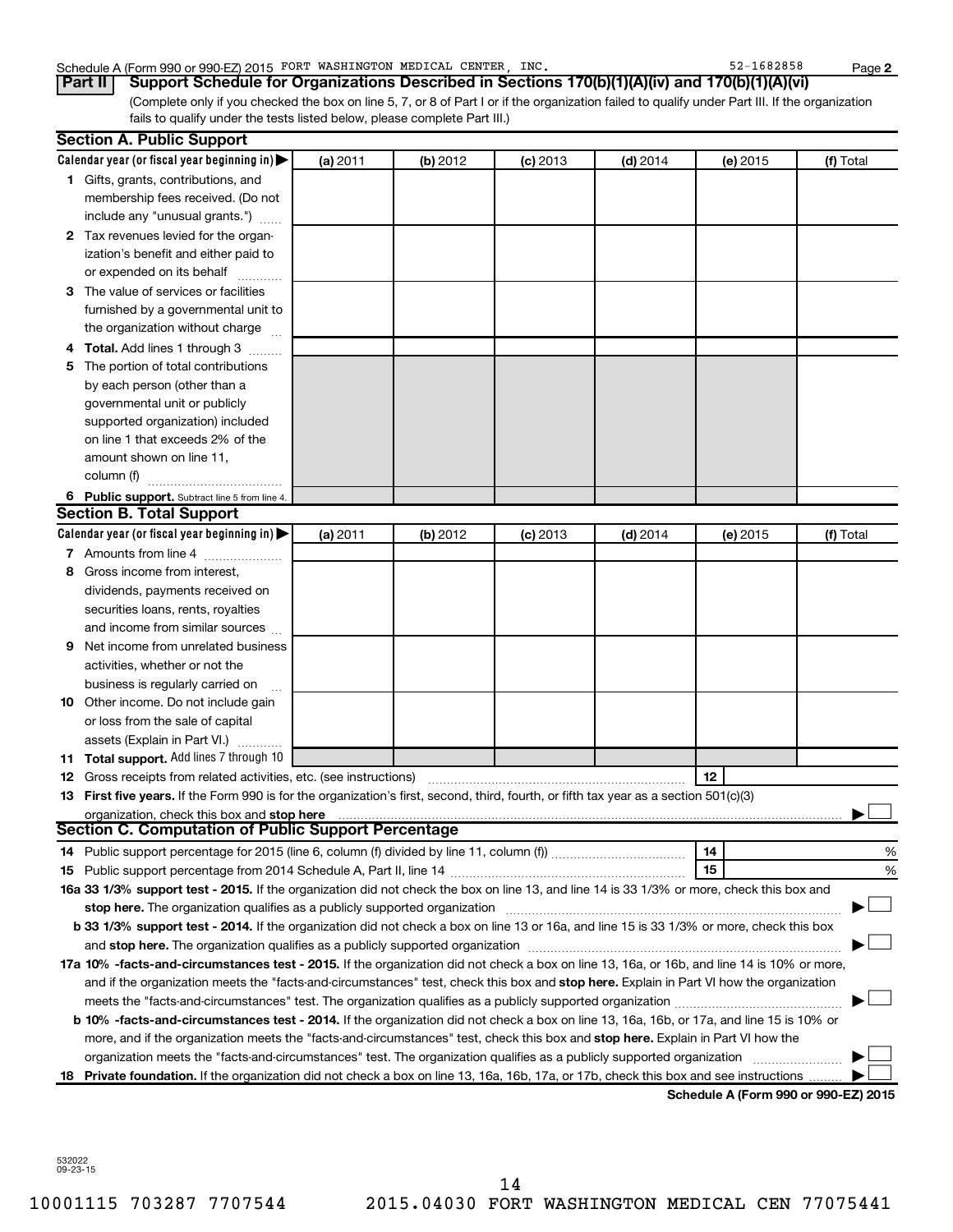## Schedule A (Form 990 or 990-EZ) 2015 FORT WASHINGTON MEDICAL CENTER, INC. Same state of the S2-1682858 Page

#### **Part III Support Schedule for Organizations Described in Section 509(a)(2)**

(Complete only if you checked the box on line 9 of Part I or if the organization failed to qualify under Part II. If the organization fails to qualify under the tests listed below, please complete Part II.)

| <b>Section A. Public Support</b>                                                                                                                                          |          |          |            |            |          |                                      |
|---------------------------------------------------------------------------------------------------------------------------------------------------------------------------|----------|----------|------------|------------|----------|--------------------------------------|
| Calendar year (or fiscal year beginning in)                                                                                                                               | (a) 2011 | (b) 2012 | $(c)$ 2013 | $(d)$ 2014 | (e) 2015 | (f) Total                            |
| 1 Gifts, grants, contributions, and                                                                                                                                       |          |          |            |            |          |                                      |
| membership fees received. (Do not                                                                                                                                         |          |          |            |            |          |                                      |
| include any "unusual grants.")                                                                                                                                            |          |          |            |            |          |                                      |
| 2 Gross receipts from admissions,<br>merchandise sold or services per-<br>formed, or facilities furnished in<br>any activity that is related to the                       |          |          |            |            |          |                                      |
| organization's tax-exempt purpose                                                                                                                                         |          |          |            |            |          |                                      |
| <b>3</b> Gross receipts from activities that                                                                                                                              |          |          |            |            |          |                                      |
| are not an unrelated trade or bus-                                                                                                                                        |          |          |            |            |          |                                      |
| iness under section 513                                                                                                                                                   |          |          |            |            |          |                                      |
| 4 Tax revenues levied for the organ-<br>ization's benefit and either paid to                                                                                              |          |          |            |            |          |                                      |
| or expended on its behalf                                                                                                                                                 |          |          |            |            |          |                                      |
| 5 The value of services or facilities                                                                                                                                     |          |          |            |            |          |                                      |
| furnished by a governmental unit to                                                                                                                                       |          |          |            |            |          |                                      |
| the organization without charge                                                                                                                                           |          |          |            |            |          |                                      |
|                                                                                                                                                                           |          |          |            |            |          |                                      |
| <b>6 Total.</b> Add lines 1 through 5                                                                                                                                     |          |          |            |            |          |                                      |
| 7a Amounts included on lines 1, 2, and                                                                                                                                    |          |          |            |            |          |                                      |
| 3 received from disqualified persons<br><b>b</b> Amounts included on lines 2 and 3 received                                                                               |          |          |            |            |          |                                      |
| from other than disqualified persons that<br>exceed the greater of \$5,000 or 1% of the<br>amount on line 13 for the year                                                 |          |          |            |            |          |                                      |
| c Add lines 7a and 7b                                                                                                                                                     |          |          |            |            |          |                                      |
| 8 Public support. (Subtract line 7c from line 6.)                                                                                                                         |          |          |            |            |          |                                      |
| <b>Section B. Total Support</b>                                                                                                                                           |          |          |            |            |          |                                      |
| Calendar year (or fiscal year beginning in) $\blacktriangleright$                                                                                                         | (a) 2011 | (b) 2012 | $(c)$ 2013 | $(d)$ 2014 | (e) 2015 | (f) Total                            |
| 9 Amounts from line 6                                                                                                                                                     |          |          |            |            |          |                                      |
| <b>10a</b> Gross income from interest,<br>dividends, payments received on<br>securities loans, rents, royalties<br>and income from similar sources                        |          |          |            |            |          |                                      |
| <b>b</b> Unrelated business taxable income                                                                                                                                |          |          |            |            |          |                                      |
| (less section 511 taxes) from businesses<br>acquired after June 30, 1975                                                                                                  |          |          |            |            |          |                                      |
| $\overline{\phantom{a}}$                                                                                                                                                  |          |          |            |            |          |                                      |
| c Add lines 10a and 10b<br><b>11</b> Net income from unrelated business<br>activities not included in line 10b.<br>whether or not the business is<br>regularly carried on |          |          |            |            |          |                                      |
| <b>12</b> Other income. Do not include gain<br>or loss from the sale of capital<br>assets (Explain in Part VI.)                                                           |          |          |            |            |          |                                      |
| <b>13</b> Total support. (Add lines 9, 10c, 11, and 12.)                                                                                                                  |          |          |            |            |          |                                      |
| 14 First five years. If the Form 990 is for the organization's first, second, third, fourth, or fifth tax year as a section 501(c)(3) organization,                       |          |          |            |            |          |                                      |
| check this box and stop here <i>macuum macuum macuum macuum macuum macuum macuum macuum macuum</i>                                                                        |          |          |            |            |          |                                      |
| Section C. Computation of Public Support Percentage                                                                                                                       |          |          |            |            |          |                                      |
|                                                                                                                                                                           |          |          |            |            | 15       | %                                    |
| 16 Public support percentage from 2014 Schedule A, Part III, line 15                                                                                                      |          |          |            |            | 16       | %                                    |
| Section D. Computation of Investment Income Percentage                                                                                                                    |          |          |            |            |          |                                      |
|                                                                                                                                                                           |          |          |            |            | 17       | %                                    |
| 18 Investment income percentage from 2014 Schedule A, Part III, line 17                                                                                                   |          |          |            |            | 18       | %                                    |
| 19a 33 1/3% support tests - 2015. If the organization did not check the box on line 14, and line 15 is more than 33 1/3%, and line 17 is not                              |          |          |            |            |          |                                      |
| more than 33 1/3%, check this box and stop here. The organization qualifies as a publicly supported organization                                                          |          |          |            |            |          |                                      |
| b 33 1/3% support tests - 2014. If the organization did not check a box on line 14 or line 19a, and line 16 is more than 33 1/3%, and                                     |          |          |            |            |          |                                      |
| line 18 is not more than 33 1/3%, check this box and stop here. The organization qualifies as a publicly supported organization                                           |          |          |            |            |          |                                      |
|                                                                                                                                                                           |          |          |            |            |          |                                      |
| 532023 09-23-15                                                                                                                                                           |          |          |            |            |          | Schedule A (Form 990 or 990-EZ) 2015 |
|                                                                                                                                                                           |          |          | 15         |            |          |                                      |

10001115 703287 7707544 2015.04030 FORT WASHINGTON MEDICAL CEN 77075441

**Page 3**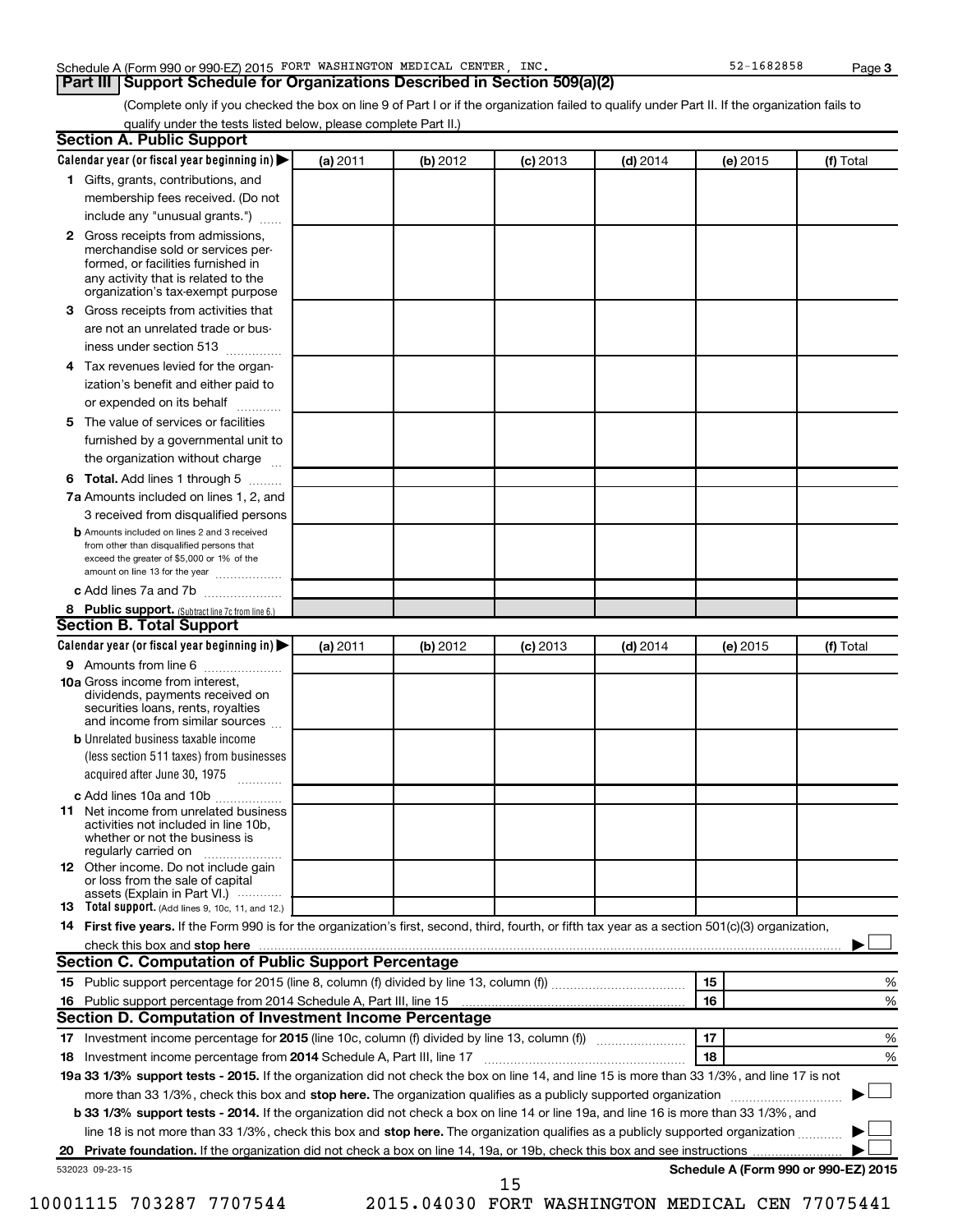# **Part IV Supporting Organizations**

(Complete only if you checked a box in line 11 on Part I. If you checked 11a of Part I, complete Sections A and B. If you checked 11b of Part I, complete Sections A and C. If you checked 11c of Part I, complete Sections A, D, and E. If you checked 11d of Part I, complete Sections A and D, and complete Part V.)

### **Section A. All Supporting Organizations**

- **1** Are all of the organization's supported organizations listed by name in the organization's governing documents? If "No" describe in Part VI how the supported organizations are designated. If designated by *class or purpose, describe the designation. If historic and continuing relationship, explain.*
- **2** Did the organization have any supported organization that does not have an IRS determination of status under section 509(a)(1) or (2)? If "Yes," explain in Part VI how the organization determined that the supported *organization was described in section 509(a)(1) or (2).*
- **3a** Did the organization have a supported organization described in section 501(c)(4), (5), or (6)? If "Yes," answer *(b) and (c) below.*
- **b** Did the organization confirm that each supported organization qualified under section 501(c)(4), (5), or (6) and satisfied the public support tests under section 509(a)(2)? If "Yes," describe in Part VI when and how the *organization made the determination.*
- **c** Did the organization ensure that all support to such organizations was used exclusively for section 170(c)(2)(B) purposes? If "Yes," explain in Part VI what controls the organization put in place to ensure such use.
- **4 a** *If* Was any supported organization not organized in the United States ("foreign supported organization")? *"Yes," and if you checked 11a or 11b in Part I, answer (b) and (c) below.*
- **b** Did the organization have ultimate control and discretion in deciding whether to make grants to the foreign supported organization? If "Yes," describe in Part VI how the organization had such control and discretion *despite being controlled or supervised by or in connection with its supported organizations.*
- **c** Did the organization support any foreign supported organization that does not have an IRS determination under sections 501(c)(3) and 509(a)(1) or (2)? If "Yes," explain in Part VI what controls the organization used *to ensure that all support to the foreign supported organization was used exclusively for section 170(c)(2)(B) purposes.*
- **5a** Did the organization add, substitute, or remove any supported organizations during the tax year? If "Yes," answer (b) and (c) below (if applicable). Also, provide detail in Part VI, including (i) the names and EIN *numbers of the supported organizations added, substituted, or removed; (ii) the reasons for each such action; (iii) the authority under the organization's organizing document authorizing such action; and (iv) how the action was accomplished (such as by amendment to the organizing document).*
- **b Type I or Type II only.** Was any added or substituted supported organization part of a class already designated in the organization's organizing document?
- **c Substitutions only.**  Was the substitution the result of an event beyond the organization's control?
- **6** Did the organization provide support (whether in the form of grants or the provision of services or facilities) to support or benefit one or more of the filing organization's supported organizations? If "Yes," provide detail in anyone other than (i) its supported organizations, (ii) individuals that are part of the charitable class benefited by one or more of its supported organizations, or (iii) other supporting organizations that also *Part VI.*
- **7** Did the organization provide a grant, loan, compensation, or other similar payment to a substantial contributor regard to a substantial contributor? If "Yes," complete Part I of Schedule L (Form 990 or 990-EZ). (defined in section 4958(c)(3)(C)), a family member of a substantial contributor, or a 35% controlled entity with
- **8** Did the organization make a loan to a disqualified person (as defined in section 4958) not described in line 7? *If "Yes," complete Part I of Schedule L (Form 990 or 990-EZ).*
- **9 a** Was the organization controlled directly or indirectly at any time during the tax year by one or more in section 509(a)(1) or (2))? If "Yes," provide detail in Part VI. disqualified persons as defined in section 4946 (other than foundation managers and organizations described
- **b** Did one or more disqualified persons (as defined in line 9a) hold a controlling interest in any entity in which the supporting organization had an interest? If "Yes," provide detail in Part VI.
- **c** Did a disqualified person (as defined in line 9a) have an ownership interest in, or derive any personal benefit from, assets in which the supporting organization also had an interest? If "Yes," provide detail in Part VI.
- **10 a** Was the organization subject to the excess business holdings rules of section 4943 because of section supporting organizations)? If "Yes," answer 10b below. 4943(f) (regarding certain Type II supporting organizations, and all Type III non-functionally integrated
	- **b** Did the organization have any excess business holdings in the tax year? (Use Schedule C, Form 4720, to *determine whether the organization had excess business holdings.)*

532024 09-23-15

**2 3a 3b 3c 4a 4b 4c 5a 5b 5c 6 7 8 9a 9b 9c 10a**

**Schedule A (Form 990 or 990-EZ) 2015**

**10b**

10001115 703287 7707544 2015.04030 FORT WASHINGTON MEDICAL CEN 77075441 16

**Yes No**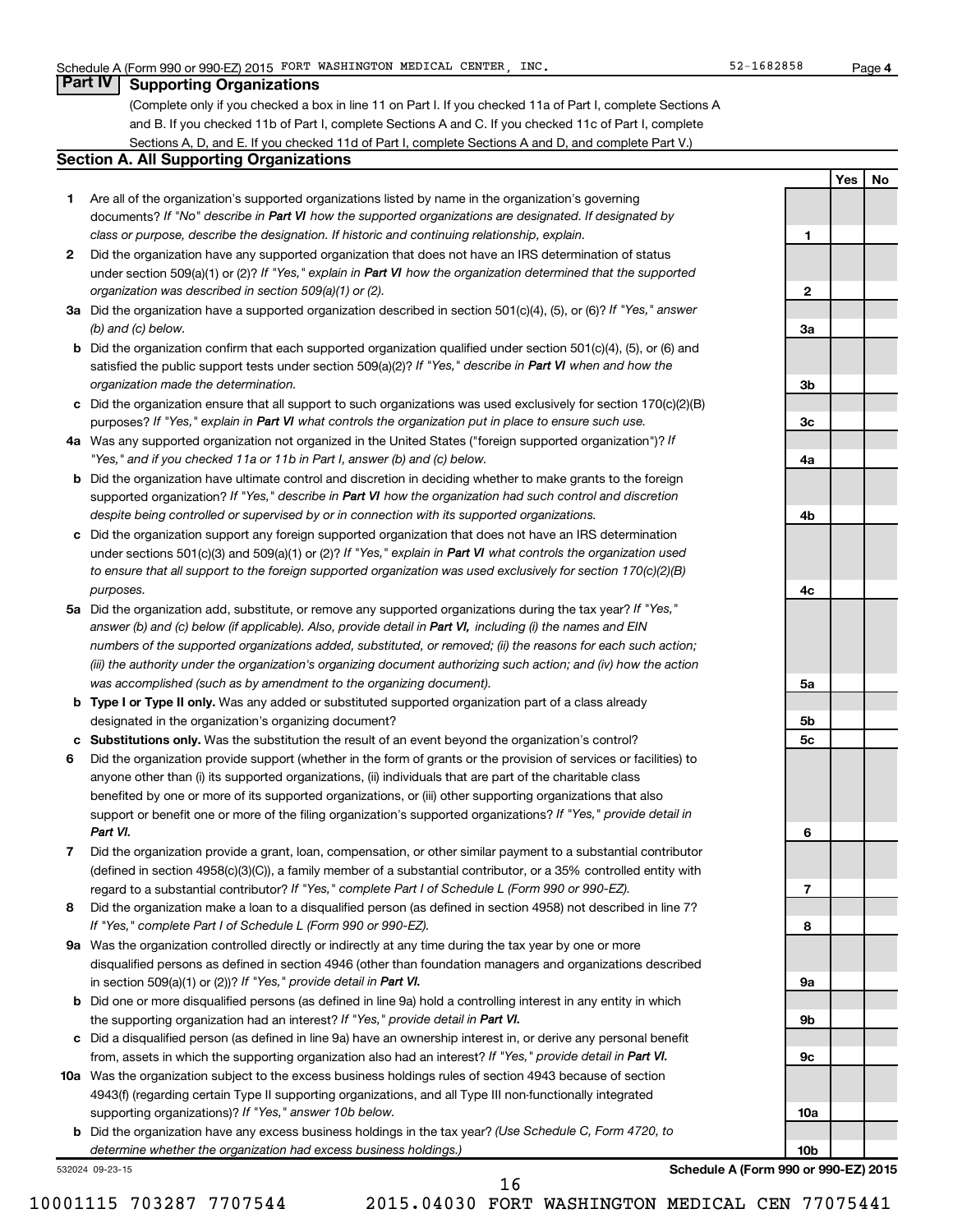**5**

532025 09-23-15 **Yes No 11** Has the organization accepted a gift or contribution from any of the following persons? **a** A person who directly or indirectly controls, either alone or together with persons described in (b) and (c) **b** A family member of a person described in (a) above? **c** A 35% controlled entity of a person described in (a) or (b) above?If "Yes" to a, b, or c, provide detail in Part VI. **11a 11b 11c Yes No 1** Did the directors, trustees, or membership of one or more supported organizations have the power to **2** Did the organization operate for the benefit of any supported organization other than the supported **1 2 Yes No 1** Were a majority of the organization's directors or trustees during the tax year also a majority of the directors **1 Yes No 1** Did the organization provide to each of its supported organizations, by the last day of the fifth month of the **2** Were any of the organization's officers, directors, or trustees either (i) appointed or elected by the supported **3** By reason of the relationship described in (2), did the organization's supported organizations have a **1 2 3 1 2** Activities Test.  *Answer (a) and (b) below.* **3** Parent of Supported Organizations. *Answer (a) and (b) below.* **a b c** The organization is the parent of each of its supported organizations. Complete line 3 below. **Yes No a** Did substantially all of the organization's activities during the tax year directly further the exempt purposes of **b** Did the activities described in (a) constitute activities that, but for the organization's involvement, one or more **a** Did the organization have the power to regularly appoint or elect a majority of the officers, directors, or **b** Did the organization exercise a substantial degree of direction over the policies, programs, and activities of each **2a 2b 3a 3b Schedule A (Form 990 or 990-EZ) 2015** tax year? If "No," describe in **Part VI** how the supported organization(s) effectively operated, supervised, or *controlled the organization's activities. If the organization had more than one supported organization, describe how the powers to appoint and/or remove directors or trustees were allocated among the supported organizations and what conditions or restrictions, if any, applied to such powers during the tax year.* organization(s) that operated, supervised, or controlled the supporting organization? If "Yes," explain in  *how providing such benefit carried out the purposes of the supported organization(s) that operated, Part VI supervised, or controlled the supporting organization.* or trustees of each of the organization's supported organization(s)? If "No," describe in Part VI how control *or management of the supporting organization was vested in the same persons that controlled or managed the supported organization(s).* organization(s) or (ii) serving on the governing body of a supported organization? If "No," explain in Part VI how *the organization maintained a close and continuous working relationship with the supported organization(s).* income or assets at all times during the tax year? If "Yes," describe in Part VI the role the organization's *supported organizations played in this regard.* Check the box next to the method that the organization used to satisfy the Integral Part Test during the yea**fsee instructions):** *Complete line* 2 below. The organization supported a governmental entity. Describe in Part VI how you supported a government entity (see instructions). the supported organization(s) to which the organization was responsive? If "Yes," then in Part VI identify  *how these activities directly furthered their exempt purposes, how the organization was responsive to those supported organizations, and how the organization determined that these activities constituted substantially all of its activities.* of the organization's supported organization(s) would have been engaged in? If "Yes," explain in Part VI the *reasons for the organization's position that its supported organization(s) would have engaged in these activities but for the organization's involvement.* of its supported organizations? If "Yes," describe in Part VI the role played by the organization in this regard. below, the governing body of a supported organization? regularly appoint or elect at least a majority of the organization's directors or trustees at all times during the organization's tax year, (i) a written notice describing the type and amount of support provided during the prior tax year, (ii) a copy of the Form 990 that was most recently filed as of the date of notification, and (iii) copies of the organization's governing documents in effect on the date of notification, to the extent not previously provided? significant voice in the organization's investment policies and in directing the use of the organization's trustees of each of the supported organizations? Provide details in *Part VI. those supported organizations and explain* **Part IV Supporting Organizations** *(continued)* **Section B. Type I Supporting Organizations Section C. Type II Supporting Organizations Section D. All Type III Supporting Organizations Section E. Type III Functionally-Integrated Supporting Organizations**  $\Box$  $\Box$ 17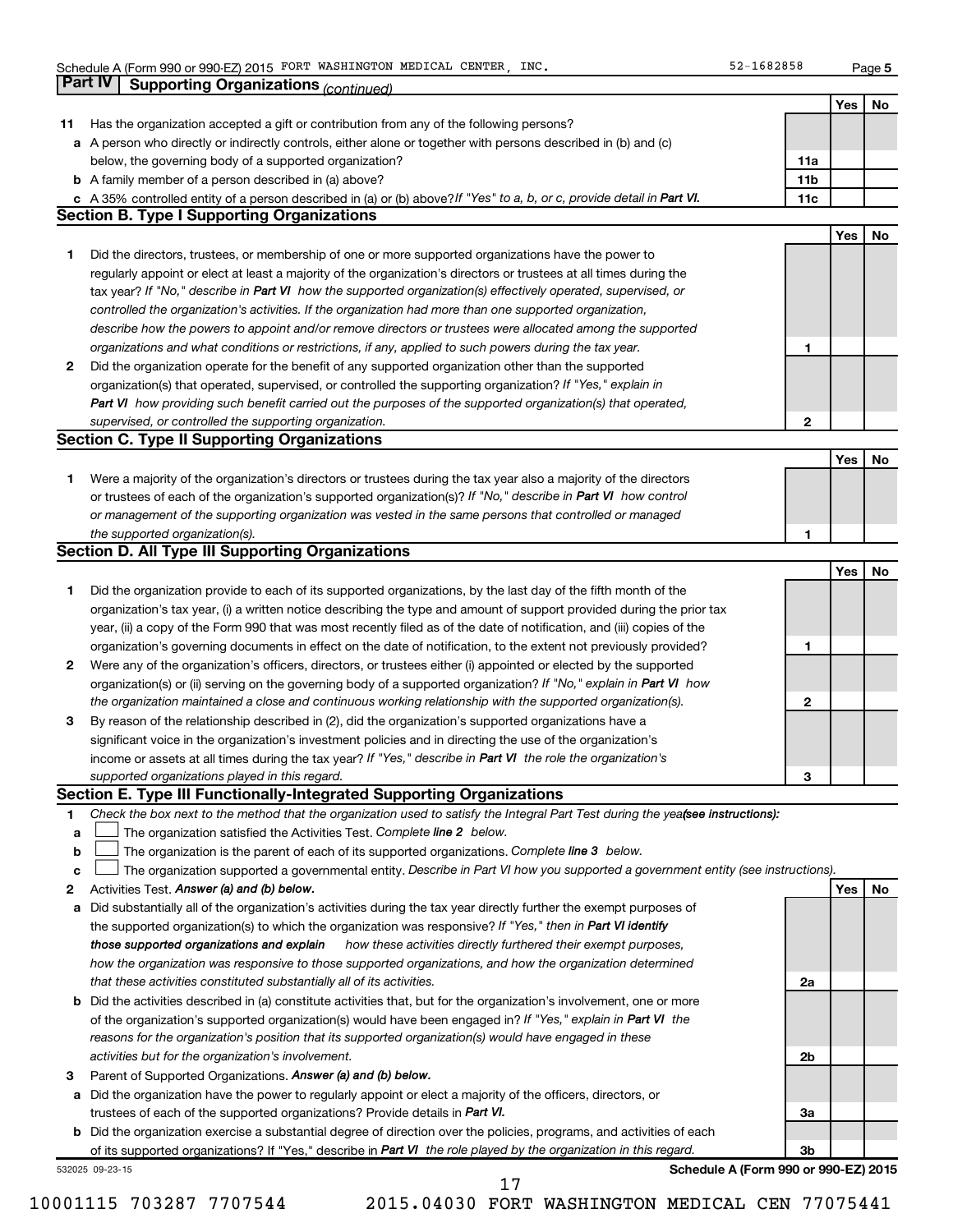| Schedule / | A (Form 990 or 990-EZ) 2015 | FORT | WASHINGTON<br>MEDICAL | CENTER | INC | 682858-<br>J 4<br>. | Page |
|------------|-----------------------------|------|-----------------------|--------|-----|---------------------|------|
|            |                             |      |                       |        |     |                     |      |

 $52 - 1682858$ 

**Page 6** 

|                          | <b>Part V</b><br>Type III Non-Functionally Integrated 509(a)(3) Supporting Organizations                                          |                |                |                                |  |  |  |  |
|--------------------------|-----------------------------------------------------------------------------------------------------------------------------------|----------------|----------------|--------------------------------|--|--|--|--|
| 1                        | Check here if the organization satisfied the Integral Part Test as a qualifying trust on Nov. 20, 1970. See instructions. All     |                |                |                                |  |  |  |  |
|                          | other Type III non-functionally integrated supporting organizations must complete Sections A through E.                           |                |                |                                |  |  |  |  |
|                          | Section A - Adjusted Net Income                                                                                                   |                | (A) Prior Year | (B) Current Year<br>(optional) |  |  |  |  |
| 1                        | Net short-term capital gain                                                                                                       | 1              |                |                                |  |  |  |  |
| 2                        | Recoveries of prior-year distributions                                                                                            | 2              |                |                                |  |  |  |  |
| з                        | Other gross income (see instructions)                                                                                             | 3              |                |                                |  |  |  |  |
| 4                        | Add lines 1 through 3                                                                                                             | 4              |                |                                |  |  |  |  |
| 5                        | Depreciation and depletion                                                                                                        | 5              |                |                                |  |  |  |  |
| 6                        | Portion of operating expenses paid or incurred for production or                                                                  |                |                |                                |  |  |  |  |
|                          | collection of gross income or for management, conservation, or                                                                    |                |                |                                |  |  |  |  |
|                          | maintenance of property held for production of income (see instructions)                                                          | 6              |                |                                |  |  |  |  |
| 7                        | Other expenses (see instructions)                                                                                                 | $\overline{7}$ |                |                                |  |  |  |  |
| 8                        | Adjusted Net Income (subtract lines 5, 6 and 7 from line 4)                                                                       | 8              |                |                                |  |  |  |  |
|                          | <b>Section B - Minimum Asset Amount</b>                                                                                           |                | (A) Prior Year | (B) Current Year<br>(optional) |  |  |  |  |
| 1                        | Aggregate fair market value of all non-exempt-use assets (see                                                                     |                |                |                                |  |  |  |  |
|                          | instructions for short tax year or assets held for part of year):                                                                 |                |                |                                |  |  |  |  |
|                          | <b>a</b> Average monthly value of securities                                                                                      | 1a             |                |                                |  |  |  |  |
|                          | <b>b</b> Average monthly cash balances                                                                                            | 1 <sub>b</sub> |                |                                |  |  |  |  |
|                          | c Fair market value of other non-exempt-use assets                                                                                | 1c             |                |                                |  |  |  |  |
|                          | <b>d</b> Total (add lines 1a, 1b, and 1c)                                                                                         | 1d             |                |                                |  |  |  |  |
|                          | <b>e</b> Discount claimed for blockage or other                                                                                   |                |                |                                |  |  |  |  |
|                          | factors (explain in detail in <b>Part VI</b> ):                                                                                   |                |                |                                |  |  |  |  |
| $\mathbf{2}$             | Acquisition indebtedness applicable to non-exempt-use assets                                                                      | $\mathbf{2}$   |                |                                |  |  |  |  |
| 3                        | Subtract line 2 from line 1d                                                                                                      | 3              |                |                                |  |  |  |  |
| 4                        | Cash deemed held for exempt use. Enter 1-1/2% of line 3 (for greater amount,                                                      |                |                |                                |  |  |  |  |
|                          | see instructions)                                                                                                                 | 4              |                |                                |  |  |  |  |
| 5                        | Net value of non-exempt-use assets (subtract line 4 from line 3)                                                                  | 5              |                |                                |  |  |  |  |
| 6                        | Multiply line 5 by .035                                                                                                           | 6              |                |                                |  |  |  |  |
| 7                        | Recoveries of prior-year distributions                                                                                            | 7              |                |                                |  |  |  |  |
| 8                        | Minimum Asset Amount (add line 7 to line 6)                                                                                       | 8              |                |                                |  |  |  |  |
|                          | <b>Section C - Distributable Amount</b>                                                                                           |                |                | <b>Current Year</b>            |  |  |  |  |
| 1                        | Adjusted net income for prior year (from Section A, line 8, Column A)                                                             | 1              |                |                                |  |  |  |  |
| 2                        | Enter 85% of line 1                                                                                                               | $\mathbf 2$    |                |                                |  |  |  |  |
| З                        | Minimum asset amount for prior year (from Section B, line 8, Column A)                                                            | 3              |                |                                |  |  |  |  |
| 4                        | Enter greater of line 2 or line 3                                                                                                 | 4              |                |                                |  |  |  |  |
| 5                        | Income tax imposed in prior year                                                                                                  | 5              |                |                                |  |  |  |  |
| 6                        | <b>Distributable Amount.</b> Subtract line 5 from line 4, unless subject to                                                       |                |                |                                |  |  |  |  |
|                          | emergency temporary reduction (see instructions)                                                                                  | 6              |                |                                |  |  |  |  |
| $\overline{\phantom{a}}$ | Check here if the current year is the organization's first as a non-functionally-integrated Type III supporting organization (see |                |                |                                |  |  |  |  |

instructions).

**Schedule A (Form 990 or 990-EZ) 2015**

532026 09-23-15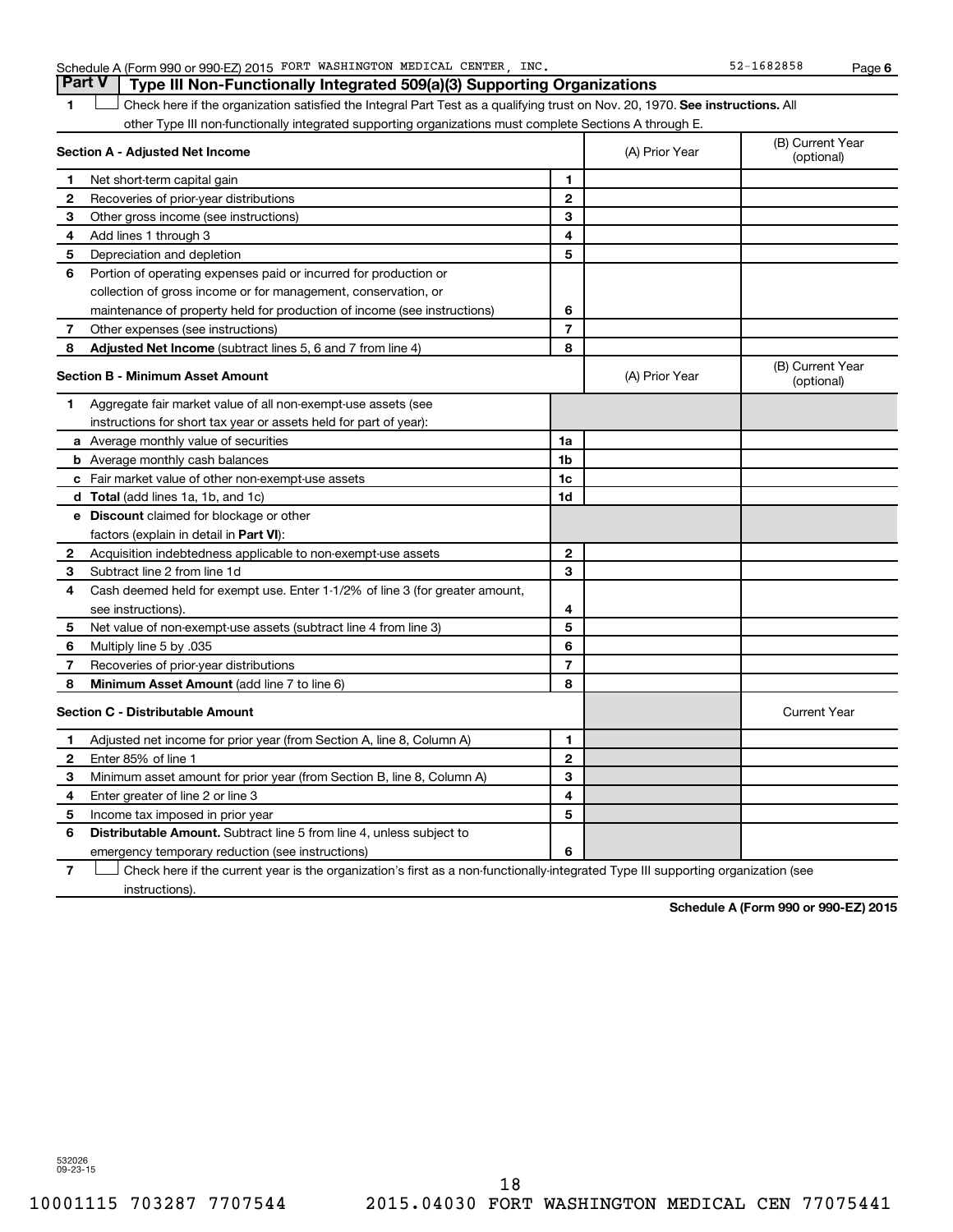| <b>Part V</b>  | Type III Non-Functionally Integrated 509(a)(3) Supporting Organizations (continued)         |                             |                                       |                                         |  |  |  |  |
|----------------|---------------------------------------------------------------------------------------------|-----------------------------|---------------------------------------|-----------------------------------------|--|--|--|--|
|                | <b>Current Year</b><br><b>Section D - Distributions</b>                                     |                             |                                       |                                         |  |  |  |  |
| 1              | Amounts paid to supported organizations to accomplish exempt purposes                       |                             |                                       |                                         |  |  |  |  |
| $\mathbf{2}$   | Amounts paid to perform activity that directly furthers exempt purposes of supported        |                             |                                       |                                         |  |  |  |  |
|                | organizations, in excess of income from activity                                            |                             |                                       |                                         |  |  |  |  |
| 3              | Administrative expenses paid to accomplish exempt purposes of supported organizations       |                             |                                       |                                         |  |  |  |  |
| 4              | Amounts paid to acquire exempt-use assets                                                   |                             |                                       |                                         |  |  |  |  |
| 5              | Qualified set-aside amounts (prior IRS approval required)                                   |                             |                                       |                                         |  |  |  |  |
| 6              | Other distributions (describe in <b>Part VI</b> ). See instructions.                        |                             |                                       |                                         |  |  |  |  |
| 7              | Total annual distributions. Add lines 1 through 6.                                          |                             |                                       |                                         |  |  |  |  |
| 8              | Distributions to attentive supported organizations to which the organization is responsive  |                             |                                       |                                         |  |  |  |  |
|                | (provide details in Part VI). See instructions.                                             |                             |                                       |                                         |  |  |  |  |
| 9              | Distributable amount for 2015 from Section C, line 6                                        |                             |                                       |                                         |  |  |  |  |
| 10             | Line 8 amount divided by Line 9 amount                                                      |                             |                                       |                                         |  |  |  |  |
|                |                                                                                             | (i)                         | (ii)                                  | (iii)                                   |  |  |  |  |
|                | Section E - Distribution Allocations (see instructions)                                     | <b>Excess Distributions</b> | <b>Underdistributions</b><br>Pre-2015 | <b>Distributable</b><br>Amount for 2015 |  |  |  |  |
|                |                                                                                             |                             |                                       |                                         |  |  |  |  |
| 1              | Distributable amount for 2015 from Section C, line 6                                        |                             |                                       |                                         |  |  |  |  |
| $\mathbf{2}$   | Underdistributions, if any, for years prior to 2015                                         |                             |                                       |                                         |  |  |  |  |
|                | (reasonable cause required-see instructions)                                                |                             |                                       |                                         |  |  |  |  |
| 3              | Excess distributions carryover, if any, to 2015:                                            |                             |                                       |                                         |  |  |  |  |
| а              |                                                                                             |                             |                                       |                                         |  |  |  |  |
| b              |                                                                                             |                             |                                       |                                         |  |  |  |  |
| с              |                                                                                             |                             |                                       |                                         |  |  |  |  |
|                | <b>d</b> From 2013                                                                          |                             |                                       |                                         |  |  |  |  |
|                | e From 2014                                                                                 |                             |                                       |                                         |  |  |  |  |
|                | f Total of lines 3a through e                                                               |                             |                                       |                                         |  |  |  |  |
|                | <b>g</b> Applied to underdistributions of prior years                                       |                             |                                       |                                         |  |  |  |  |
|                | h Applied to 2015 distributable amount                                                      |                             |                                       |                                         |  |  |  |  |
| Ť.             | Carryover from 2010 not applied (see instructions)                                          |                             |                                       |                                         |  |  |  |  |
| 4              | Remainder. Subtract lines 3g, 3h, and 3i from 3f.<br>Distributions for 2015 from Section D, |                             |                                       |                                         |  |  |  |  |
|                | line $7:$                                                                                   |                             |                                       |                                         |  |  |  |  |
|                | a Applied to underdistributions of prior years                                              |                             |                                       |                                         |  |  |  |  |
|                | <b>b</b> Applied to 2015 distributable amount                                               |                             |                                       |                                         |  |  |  |  |
| с              | Remainder. Subtract lines 4a and 4b from 4.                                                 |                             |                                       |                                         |  |  |  |  |
| 5              | Remaining underdistributions for years prior to 2015, if                                    |                             |                                       |                                         |  |  |  |  |
|                | any. Subtract lines 3g and 4a from line 2 (if amount                                        |                             |                                       |                                         |  |  |  |  |
|                | greater than zero, see instructions).                                                       |                             |                                       |                                         |  |  |  |  |
| 6              | Remaining underdistributions for 2015. Subtract lines 3h                                    |                             |                                       |                                         |  |  |  |  |
|                | and 4b from line 1 (if amount greater than zero, see                                        |                             |                                       |                                         |  |  |  |  |
|                | instructions).                                                                              |                             |                                       |                                         |  |  |  |  |
| $\overline{7}$ | Excess distributions carryover to 2016. Add lines 3j                                        |                             |                                       |                                         |  |  |  |  |
|                | and 4c.                                                                                     |                             |                                       |                                         |  |  |  |  |
| 8              | Breakdown of line 7:                                                                        |                             |                                       |                                         |  |  |  |  |
| а              |                                                                                             |                             |                                       |                                         |  |  |  |  |
| b              |                                                                                             |                             |                                       |                                         |  |  |  |  |
|                | c Excess from 2013                                                                          |                             |                                       |                                         |  |  |  |  |
|                | d Excess from 2014                                                                          |                             |                                       |                                         |  |  |  |  |
|                | e Excess from 2015                                                                          |                             |                                       |                                         |  |  |  |  |

**Schedule A (Form 990 or 990-EZ) 2015**

532027 09-23-15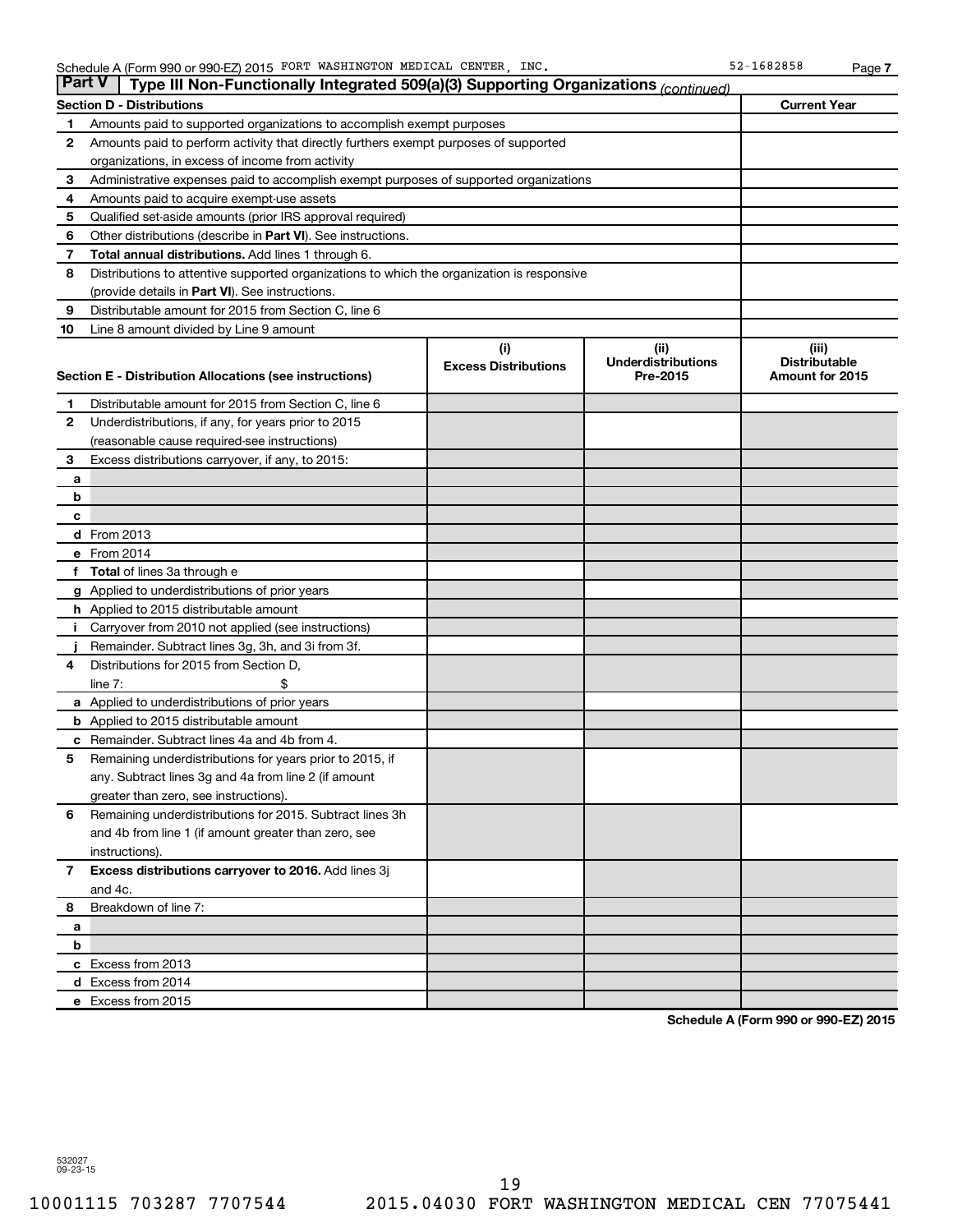|                 |                         | Schedule A (Form 990 or 990-EZ) 2015 FORT WASHINGTON MEDICAL CENTER, INC. |    | 52-1682858                                                                                                                                                                                                                                                                                                                                                                                                                                                                                                                                                          | Page 8 |
|-----------------|-------------------------|---------------------------------------------------------------------------|----|---------------------------------------------------------------------------------------------------------------------------------------------------------------------------------------------------------------------------------------------------------------------------------------------------------------------------------------------------------------------------------------------------------------------------------------------------------------------------------------------------------------------------------------------------------------------|--------|
| <b>Part VI</b>  | (See instructions.)     |                                                                           |    | Supplemental Information. Provide the explanations required by Part II, line 10; Part II, line 17a or 17b; Part III, line 12;<br>Part IV, Section A, lines 1, 2, 3b, 3c, 4b, 4c, 5a, 6, 9a, 9b, 9c, 11a, 11b, and 11c; Part IV, Section B, lines 1 and 2; Part IV, Section C,<br>line 1; Part IV, Section D, lines 2 and 3; Part IV, Section E, lines 1c, 2a, 2b, 3a and 3b; Part V, line 1; Part V, Section B, line 1e; Part V,<br>Section D, lines 5, 6, and 8; and Part V, Section E, lines 2, 5, and 6. Also complete this part for any additional information. |        |
|                 |                         |                                                                           |    |                                                                                                                                                                                                                                                                                                                                                                                                                                                                                                                                                                     |        |
|                 |                         |                                                                           |    |                                                                                                                                                                                                                                                                                                                                                                                                                                                                                                                                                                     |        |
|                 |                         |                                                                           |    |                                                                                                                                                                                                                                                                                                                                                                                                                                                                                                                                                                     |        |
|                 |                         |                                                                           |    |                                                                                                                                                                                                                                                                                                                                                                                                                                                                                                                                                                     |        |
|                 |                         |                                                                           |    |                                                                                                                                                                                                                                                                                                                                                                                                                                                                                                                                                                     |        |
|                 |                         |                                                                           |    |                                                                                                                                                                                                                                                                                                                                                                                                                                                                                                                                                                     |        |
|                 |                         |                                                                           |    |                                                                                                                                                                                                                                                                                                                                                                                                                                                                                                                                                                     |        |
|                 |                         |                                                                           |    |                                                                                                                                                                                                                                                                                                                                                                                                                                                                                                                                                                     |        |
|                 |                         |                                                                           |    |                                                                                                                                                                                                                                                                                                                                                                                                                                                                                                                                                                     |        |
|                 |                         |                                                                           |    |                                                                                                                                                                                                                                                                                                                                                                                                                                                                                                                                                                     |        |
|                 |                         |                                                                           |    |                                                                                                                                                                                                                                                                                                                                                                                                                                                                                                                                                                     |        |
|                 |                         |                                                                           |    |                                                                                                                                                                                                                                                                                                                                                                                                                                                                                                                                                                     |        |
|                 |                         |                                                                           |    |                                                                                                                                                                                                                                                                                                                                                                                                                                                                                                                                                                     |        |
|                 |                         |                                                                           |    |                                                                                                                                                                                                                                                                                                                                                                                                                                                                                                                                                                     |        |
|                 |                         |                                                                           |    |                                                                                                                                                                                                                                                                                                                                                                                                                                                                                                                                                                     |        |
|                 |                         |                                                                           |    |                                                                                                                                                                                                                                                                                                                                                                                                                                                                                                                                                                     |        |
|                 |                         |                                                                           |    |                                                                                                                                                                                                                                                                                                                                                                                                                                                                                                                                                                     |        |
|                 |                         |                                                                           |    |                                                                                                                                                                                                                                                                                                                                                                                                                                                                                                                                                                     |        |
|                 |                         |                                                                           |    |                                                                                                                                                                                                                                                                                                                                                                                                                                                                                                                                                                     |        |
|                 |                         |                                                                           |    |                                                                                                                                                                                                                                                                                                                                                                                                                                                                                                                                                                     |        |
|                 |                         |                                                                           |    |                                                                                                                                                                                                                                                                                                                                                                                                                                                                                                                                                                     |        |
|                 |                         |                                                                           |    |                                                                                                                                                                                                                                                                                                                                                                                                                                                                                                                                                                     |        |
|                 |                         |                                                                           |    |                                                                                                                                                                                                                                                                                                                                                                                                                                                                                                                                                                     |        |
|                 |                         |                                                                           |    |                                                                                                                                                                                                                                                                                                                                                                                                                                                                                                                                                                     |        |
|                 |                         |                                                                           |    |                                                                                                                                                                                                                                                                                                                                                                                                                                                                                                                                                                     |        |
|                 |                         |                                                                           |    |                                                                                                                                                                                                                                                                                                                                                                                                                                                                                                                                                                     |        |
|                 |                         |                                                                           |    |                                                                                                                                                                                                                                                                                                                                                                                                                                                                                                                                                                     |        |
|                 |                         |                                                                           |    |                                                                                                                                                                                                                                                                                                                                                                                                                                                                                                                                                                     |        |
|                 |                         |                                                                           |    |                                                                                                                                                                                                                                                                                                                                                                                                                                                                                                                                                                     |        |
|                 |                         |                                                                           |    |                                                                                                                                                                                                                                                                                                                                                                                                                                                                                                                                                                     |        |
|                 |                         |                                                                           |    |                                                                                                                                                                                                                                                                                                                                                                                                                                                                                                                                                                     |        |
|                 |                         |                                                                           |    |                                                                                                                                                                                                                                                                                                                                                                                                                                                                                                                                                                     |        |
|                 |                         |                                                                           |    |                                                                                                                                                                                                                                                                                                                                                                                                                                                                                                                                                                     |        |
|                 |                         |                                                                           |    |                                                                                                                                                                                                                                                                                                                                                                                                                                                                                                                                                                     |        |
|                 |                         |                                                                           |    |                                                                                                                                                                                                                                                                                                                                                                                                                                                                                                                                                                     |        |
| 532028 09-23-15 |                         |                                                                           |    | Schedule A (Form 990 or 990-EZ) 2015                                                                                                                                                                                                                                                                                                                                                                                                                                                                                                                                |        |
|                 | 10001115 703287 7707544 |                                                                           | 20 | 2015.04030 FORT WASHINGTON MEDICAL CEN 77075441                                                                                                                                                                                                                                                                                                                                                                                                                                                                                                                     |        |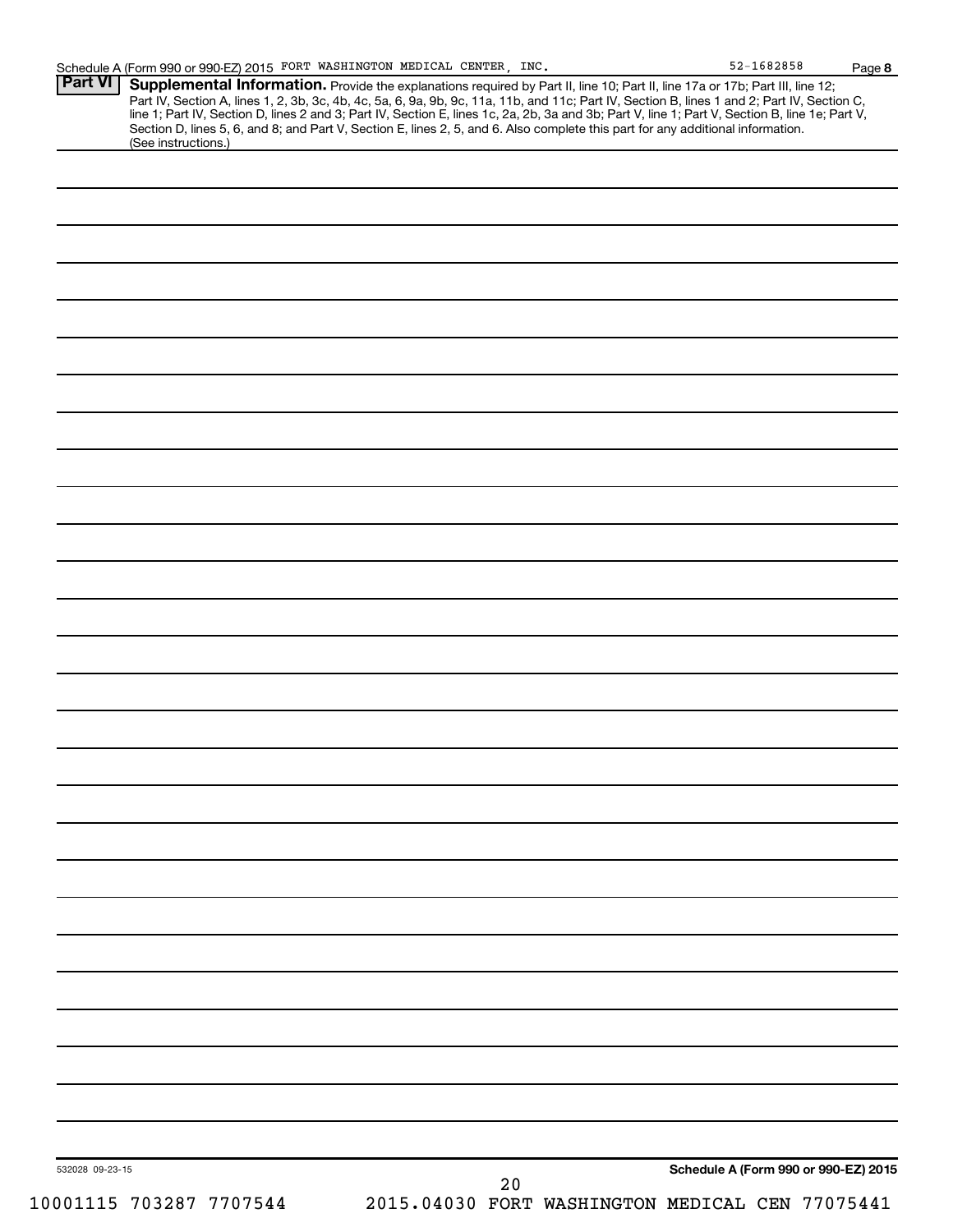\*\* PUBLIC DISCLOSURE COPY \*\*

# **Schedule B Schedule of Contributors**

**or 990-PF) | Attach to Form 990, Form 990-EZ, or Form 990-PF. | Information about Schedule B (Form 990, 990-EZ, or 990-PF) and** its instructions is at www.irs.gov/form990.

**Name of the organization** 

**Organization type** (check one):

Department of the Treasury Internal Revenue Service

**(Form 990, 990-EZ,**

| on                                  | Employer identification number |
|-------------------------------------|--------------------------------|
| FORT WASHINGTON MEDICAL CENTER INC. | 52-1682858                     |
| ck one):                            |                                |
|                                     |                                |

OMB No. 1545-0047

**2015**

| Section:                                                                  |
|---------------------------------------------------------------------------|
| $X$ 501(c)( 3) (enter number) organization                                |
| 4947(a)(1) nonexempt charitable trust not treated as a private foundation |
| 527 political organization                                                |
| 501(c)(3) exempt private foundation                                       |
| 4947(a)(1) nonexempt charitable trust treated as a private foundation     |
| 501(c)(3) taxable private foundation                                      |
|                                                                           |

Check if your organization is covered by the General Rule or a Special Rule. **Note.**  Only a section 501(c)(7), (8), or (10) organization can check boxes for both the General Rule and a Special Rule. See instructions.

#### **General Rule**

**K** For an organization filing Form 990, 990-EZ, or 990-PF that received, during the year, contributions totaling \$5,000 or more (in money or property) from any one contributor. Complete Parts I and II. See instructions for determining a contributor's total contributions.

#### **Special Rules**

 $\Box$ 

any one contributor, during the year, total contributions of the greater of **(1)** \$5,000 or **(2)** 2% of the amount on (i) Form 990, Part VIII, line 1h, For an organization described in section 501(c)(3) filing Form 990 or 990-EZ that met the 33 1/3% support test of the regulations under sections 509(a)(1) and 170(b)(1)(A)(vi), that checked Schedule A (Form 990 or 990-EZ), Part II, line 13, 16a, or 16b, and that received from or (ii) Form 990-EZ, line 1. Complete Parts I and II.  $\Box$ 

year, total contributions of more than \$1,000 *exclusively* for religious, charitable, scientific, literary, or educational purposes, or for For an organization described in section 501(c)(7), (8), or (10) filing Form 990 or 990-EZ that received from any one contributor, during the the prevention of cruelty to children or animals. Complete Parts I, II, and III.  $\Box$ 

purpose. Do not complete any of the parts unless the General Rule applies to this organization because it received nonexclusively year, contributions exclusively for religious, charitable, etc., purposes, but no such contributions totaled more than \$1,000. If this box is checked, enter here the total contributions that were received during the year for an exclusively religious, charitable, etc., For an organization described in section 501(c)(7), (8), or (10) filing Form 990 or 990-EZ that received from any one contributor, during the religious, charitable, etc., contributions totaling \$5,000 or more during the year  $\ldots$  $\ldots$  $\ldots$  $\ldots$  $\ldots$  $\ldots$ 

**Caution.** An organization that is not covered by the General Rule and/or the Special Rules does not file Schedule B (Form 990, 990-EZ, or 990-PF),  **must** but it answer "No" on Part IV, line 2, of its Form 990; or check the box on line H of its Form 990-EZ or on its Form 990-PF, Part I, line 2, to certify that it does not meet the filing requirements of Schedule B (Form 990, 990-EZ, or 990-PF).

LHA For Paperwork Reduction Act Notice, see the Instructions for Form 990, 990-EZ, or 990-PF. Schedule B (Form 990, 990-EZ, or 990-PF) (2015)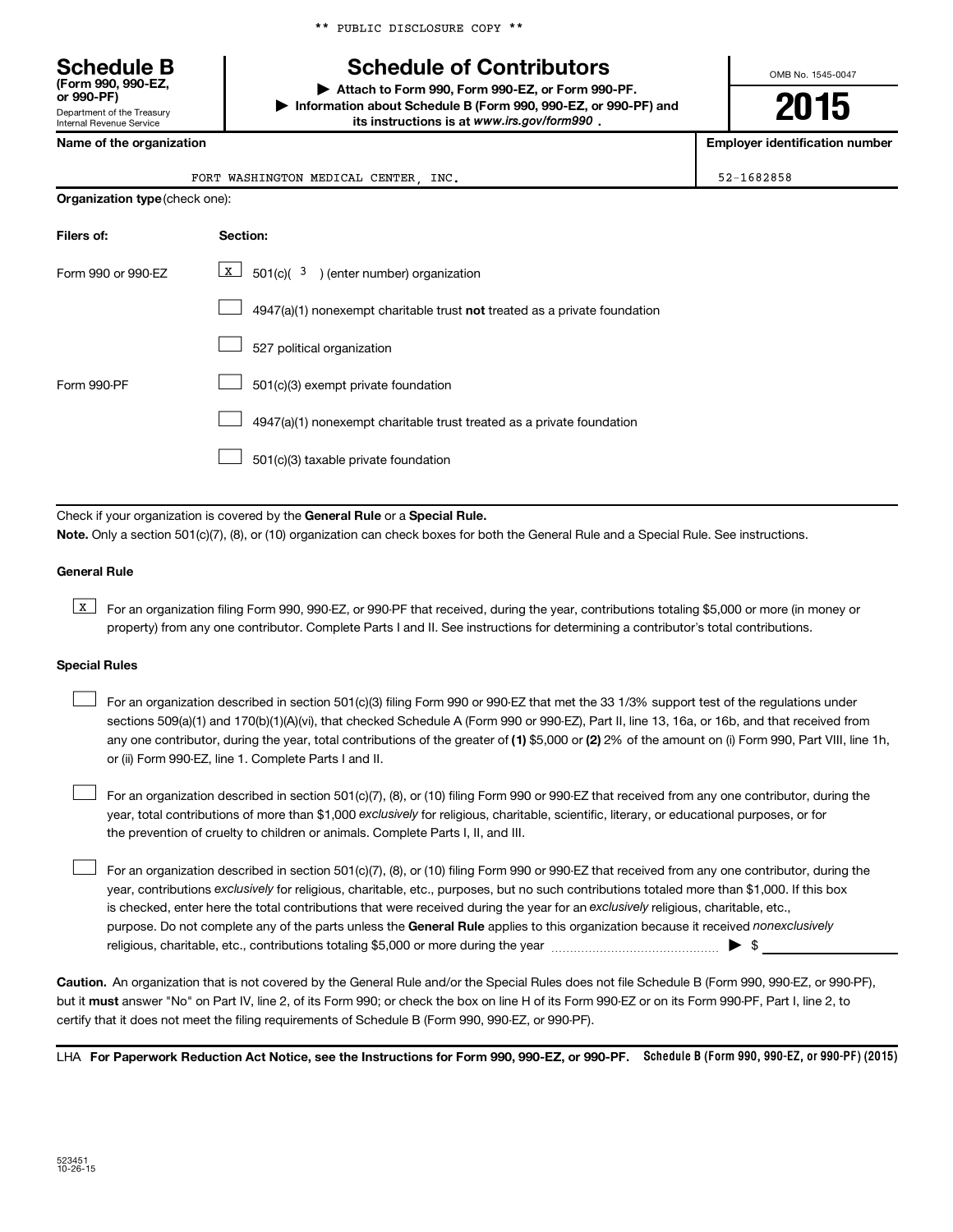#### Schedule B (Form 990, 990-EZ, or 990-PF) (2015)

| Name of organization |  |  |  |
|----------------------|--|--|--|
|                      |  |  |  |

FORT WASHINGTON MEDICAL CENTER, INC.  $52-1682858$ 

**Employer identification number** 

| Part I          | <b>Contributors</b> (see instructions). Use duplicate copies of Part I if additional space is needed. |                                   |                                                                                                         |
|-----------------|-------------------------------------------------------------------------------------------------------|-----------------------------------|---------------------------------------------------------------------------------------------------------|
| (a)<br>No.      | (b)<br>Name, address, and ZIP + 4                                                                     | (c)<br><b>Total contributions</b> | (d)<br>Type of contribution                                                                             |
| 1               |                                                                                                       | 5,000.<br>\$                      | $\mathbf{x}$<br>Person<br>Payroll<br><b>Noncash</b><br>(Complete Part II for<br>noncash contributions.) |
| (a)<br>No.      | (b)<br>Name, address, and ZIP + 4                                                                     | (c)<br><b>Total contributions</b> | (d)<br>Type of contribution                                                                             |
| $\overline{a}$  |                                                                                                       | 15,000.<br>\$                     | $\mathbf{x}$<br>Person<br>Payroll<br><b>Noncash</b><br>(Complete Part II for<br>noncash contributions.) |
| (a)<br>No.      | (b)<br>Name, address, and ZIP + 4                                                                     | (c)<br><b>Total contributions</b> | (d)<br>Type of contribution                                                                             |
|                 |                                                                                                       | \$                                | Person<br>Payroll<br>Noncash<br>(Complete Part II for<br>noncash contributions.)                        |
| (a)<br>No.      | (b)<br>Name, address, and ZIP + 4                                                                     | (c)<br><b>Total contributions</b> | (d)<br>Type of contribution                                                                             |
|                 |                                                                                                       | \$                                | Person<br>Payroll<br><b>Noncash</b><br>(Complete Part II for<br>noncash contributions.)                 |
| (a)<br>No.      | (b)<br>Name, address, and ZIP + 4                                                                     | (c)<br><b>Total contributions</b> | (d)<br>Type of contribution                                                                             |
|                 |                                                                                                       | \$                                | Person<br>Payroll<br><b>Noncash</b><br>(Complete Part II for<br>noncash contributions.)                 |
| (a)<br>No.      | (b)<br>Name, address, and ZIP + 4                                                                     | (c)<br><b>Total contributions</b> | (d)<br>Type of contribution                                                                             |
|                 |                                                                                                       | \$                                | Person<br>Payroll<br><b>Noncash</b><br>(Complete Part II for<br>noncash contributions.)                 |
| 523452 10-26-15 |                                                                                                       |                                   | Schedule B (Form 990, 990-EZ, or 990-PF) (2015)                                                         |

10001115 703287 7707544 2015.04030 FORT WASHINGTON MEDICAL CEN 77075441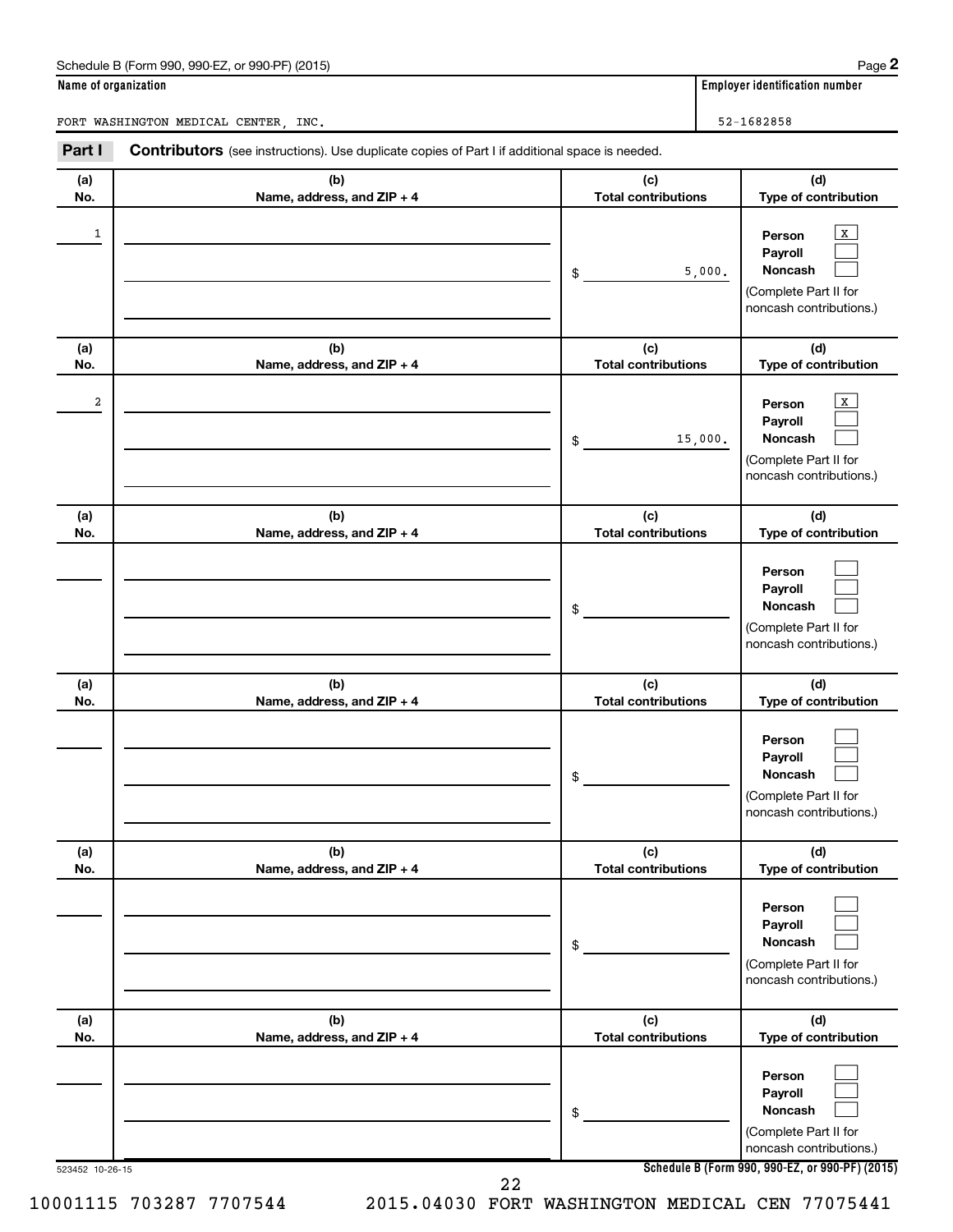| QQ <sub>0</sub> E7<br>(2015)<br>$-490$ PF $^{\circ}$<br>990<br>$\sim$ 000<br>$\overline{\phantom{0}}$<br>(Form<br>Schedule<br>$\sim$<br>۰л<br>-1.-11<br>.<br>. . | Page                                 |
|------------------------------------------------------------------------------------------------------------------------------------------------------------------|--------------------------------------|
| Name<br>of organization :                                                                                                                                        | <br>identification number<br>Emplove |

FORT WASHINGTON MEDICAL CENTER, INC. THE SECOND SECOND SECTION OF SALES AND SALES ASSESSED ASSESSED AS A SECOND SECOND SECOND SECOND SECOND SECOND SECOND SECOND SECOND SECOND SECOND SECOND SECOND SECOND SECOND SECOND SECON

Part II Noncash Property (see instructions). Use duplicate copies of Part II if additional space is needed.

| (a)<br>No.<br>from<br>Part I | (b)<br>Description of noncash property given | (c)<br>FMV (or estimate)<br>(see instructions) | (d)<br>Date received |
|------------------------------|----------------------------------------------|------------------------------------------------|----------------------|
|                              |                                              |                                                |                      |
|                              |                                              |                                                |                      |
|                              |                                              | \$                                             |                      |
| (a)<br>No.<br>from<br>Part I | (b)<br>Description of noncash property given | (c)<br>FMV (or estimate)<br>(see instructions) | (d)<br>Date received |
|                              |                                              |                                                |                      |
|                              |                                              |                                                |                      |
|                              |                                              | \$                                             |                      |
| (a)<br>No.<br>from<br>Part I | (b)<br>Description of noncash property given | (c)<br>FMV (or estimate)<br>(see instructions) | (d)<br>Date received |
|                              |                                              |                                                |                      |
|                              |                                              |                                                |                      |
|                              |                                              | \$                                             |                      |
| (a)                          |                                              | (c)                                            |                      |
| No.<br>from<br>Part I        | (b)<br>Description of noncash property given | FMV (or estimate)<br>(see instructions)        | (d)<br>Date received |
|                              |                                              |                                                |                      |
|                              |                                              |                                                |                      |
|                              |                                              | \$                                             |                      |
| (a)<br>No.<br>from<br>Part I | (b)<br>Description of noncash property given | (c)<br>FMV (or estimate)<br>(see instructions) | (d)<br>Date received |
|                              |                                              |                                                |                      |
|                              |                                              |                                                |                      |
|                              |                                              | \$                                             |                      |
| (a)<br>No.<br>from<br>Part I | (b)<br>Description of noncash property given | (c)<br>FMV (or estimate)<br>(see instructions) | (d)<br>Date received |
|                              |                                              |                                                |                      |
|                              |                                              |                                                |                      |
|                              |                                              |                                                |                      |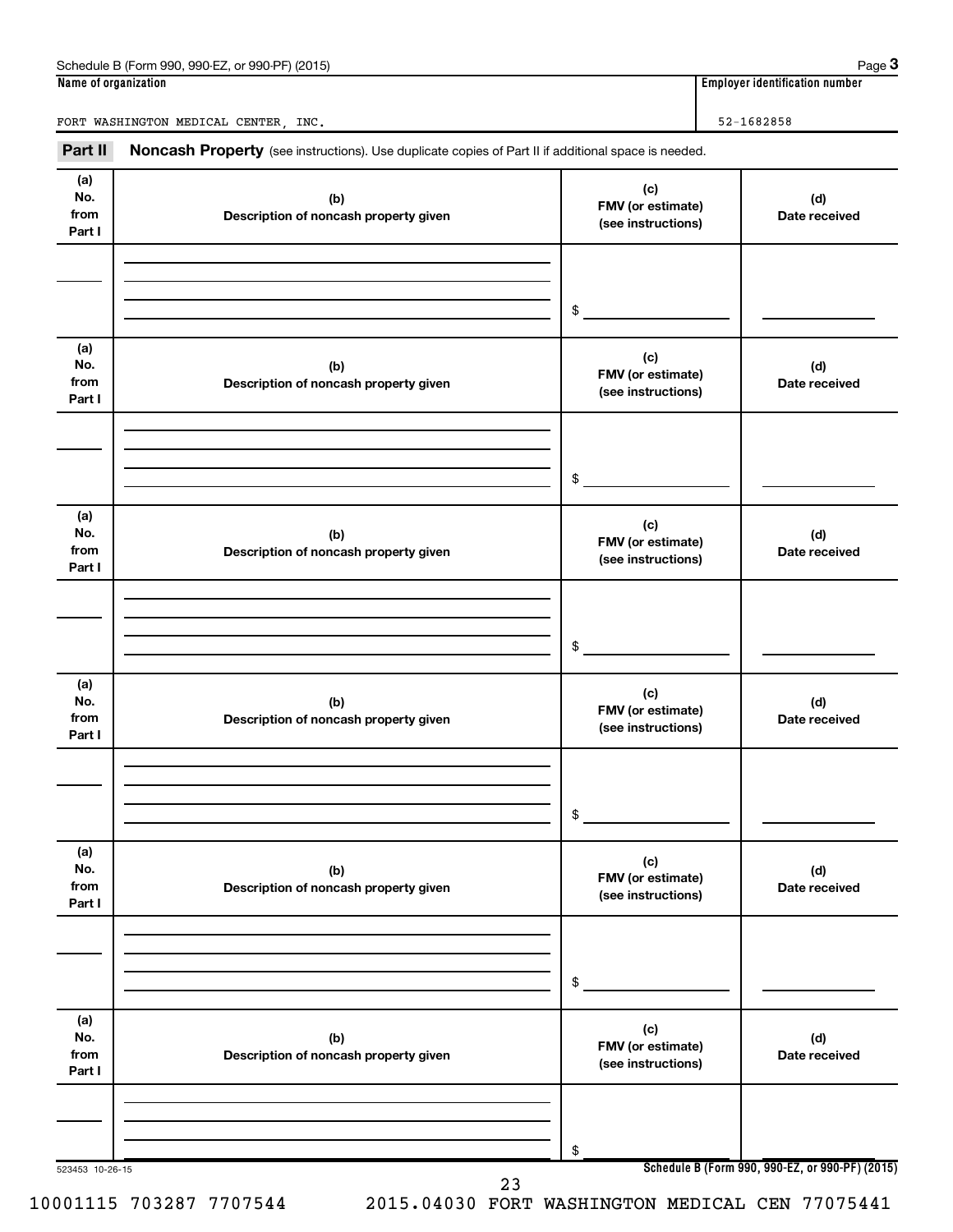| Part III                  | FORT WASHINGTON MEDICAL CENTER, INC.                                                                                                                                                                                                                                            |                      | 52-1682858<br>Exclusively religious, charitable, etc., contributions to organizations described in section 501(c)(7), (8), or (10) that total more than \$1,000 for |  |  |  |
|---------------------------|---------------------------------------------------------------------------------------------------------------------------------------------------------------------------------------------------------------------------------------------------------------------------------|----------------------|---------------------------------------------------------------------------------------------------------------------------------------------------------------------|--|--|--|
|                           | the year from any one contributor. Complete columns (a) through (e) and the following line entry. For organizations<br>completing Part III, enter the total of exclusively religious, charitable, etc., contributions of \$1,000 or less for the year. (Enter this info. once.) |                      |                                                                                                                                                                     |  |  |  |
|                           | Use duplicate copies of Part III if additional space is needed.                                                                                                                                                                                                                 |                      |                                                                                                                                                                     |  |  |  |
| (a) No.<br>from<br>Part I | (b) Purpose of gift                                                                                                                                                                                                                                                             | (c) Use of gift      | (d) Description of how gift is held                                                                                                                                 |  |  |  |
|                           |                                                                                                                                                                                                                                                                                 |                      |                                                                                                                                                                     |  |  |  |
|                           |                                                                                                                                                                                                                                                                                 | (e) Transfer of gift |                                                                                                                                                                     |  |  |  |
|                           | Transferee's name, address, and ZIP + 4                                                                                                                                                                                                                                         |                      | Relationship of transferor to transferee                                                                                                                            |  |  |  |
| (a) No.<br>from<br>Part I | (b) Purpose of gift                                                                                                                                                                                                                                                             | (c) Use of gift      | (d) Description of how gift is held                                                                                                                                 |  |  |  |
|                           |                                                                                                                                                                                                                                                                                 |                      |                                                                                                                                                                     |  |  |  |
|                           | (e) Transfer of gift                                                                                                                                                                                                                                                            |                      |                                                                                                                                                                     |  |  |  |
|                           | Transferee's name, address, and ZIP + 4                                                                                                                                                                                                                                         |                      | Relationship of transferor to transferee                                                                                                                            |  |  |  |
|                           |                                                                                                                                                                                                                                                                                 |                      |                                                                                                                                                                     |  |  |  |
| (a) No.<br>from<br>Part I | (b) Purpose of gift                                                                                                                                                                                                                                                             | (c) Use of gift      | (d) Description of how gift is held                                                                                                                                 |  |  |  |
|                           |                                                                                                                                                                                                                                                                                 |                      |                                                                                                                                                                     |  |  |  |
|                           |                                                                                                                                                                                                                                                                                 |                      |                                                                                                                                                                     |  |  |  |
|                           | Transferee's name, address, and ZIP + 4                                                                                                                                                                                                                                         |                      | Relationship of transferor to transferee                                                                                                                            |  |  |  |
| (a) No.<br>from<br>Part I | (b) Purpose of gift                                                                                                                                                                                                                                                             | (c) Use of gift      | (d) Description of how gift is held                                                                                                                                 |  |  |  |
|                           |                                                                                                                                                                                                                                                                                 |                      |                                                                                                                                                                     |  |  |  |
|                           | (e) Transfer of gift                                                                                                                                                                                                                                                            |                      |                                                                                                                                                                     |  |  |  |
|                           | Transferee's name, address, and ZIP + 4                                                                                                                                                                                                                                         |                      | Relationship of transferor to transferee                                                                                                                            |  |  |  |
|                           |                                                                                                                                                                                                                                                                                 |                      |                                                                                                                                                                     |  |  |  |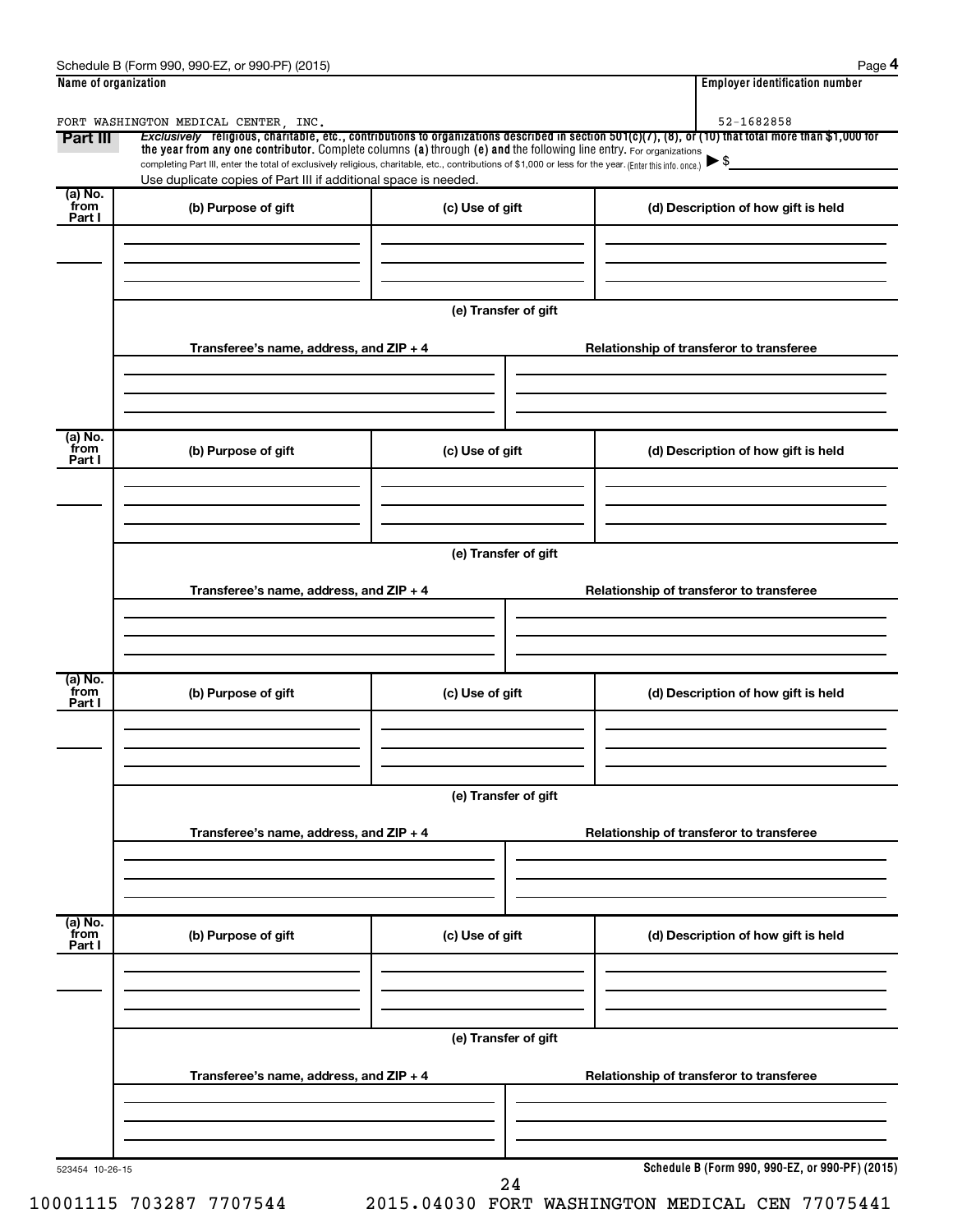# **SCHEDULE C**

Department of the Treasury Internal Revenue Service

# **Political Campaign and Lobbying Activities**<br>Drganizations Exempt From Income Tax Under section 501(c) and section 527 **2015**

**Information about Schedule C (Form 990 or 990-EZ) and its instructions is at |**  *www.irs.gov/form990.* **(Form 990 or 990-EZ) For Organizations Exempt From Income Tax Under section 501(c) and section 527** Complete if the organization is described below. > Attach to Form 990 or Form 990-EZ.



### **If the organization answered "Yes," on Form 990, Part IV, line 3, or Form 990-EZ, Part V, line 46 (Political Campaign Activities), then**

- Section 501(c)(3) organizations: Complete Parts I-A and B. Do not complete Part I-C.
- Section 501(c) (other than section 501(c)(3)) organizations: Complete Parts I-A and C below. Do not complete Part I-B.
- Section 527 organizations: Complete Part I-A only.

#### **If the organization answered "Yes," on Form 990, Part IV, line 4, or Form 990-EZ, Part VI, line 47 (Lobbying Activities), then**

- Section 501(c)(3) organizations that have filed Form 5768 (election under section 501(h)): Complete Part II-A. Do not complete Part II-B.
- Section 501(c)(3) organizations that have NOT filed Form 5768 (election under section 501(h)): Complete Part II-B. Do not complete Part II-A.

**If the organization answered "Yes," on Form 990, Part IV, line 5 (Proxy Tax) (see separate instructions) or Form 990-EZ, Part V, line 35c (Proxy Tax) (see separate instructions), then**

|  | • Section 501(c)(4), (5), or (6) organizations: Complete Part III. |
|--|--------------------------------------------------------------------|
|  |                                                                    |

|    | Name of organization |                                         |                                                                                                                                                                                                                                                                                                                                                                                                                                                                                                                                                      |           |                                                                             |                          | <b>Employer identification number</b>                                                                                                                       |
|----|----------------------|-----------------------------------------|------------------------------------------------------------------------------------------------------------------------------------------------------------------------------------------------------------------------------------------------------------------------------------------------------------------------------------------------------------------------------------------------------------------------------------------------------------------------------------------------------------------------------------------------------|-----------|-----------------------------------------------------------------------------|--------------------------|-------------------------------------------------------------------------------------------------------------------------------------------------------------|
|    |                      |                                         | FORT WASHINGTON MEDICAL CENTER, INC.                                                                                                                                                                                                                                                                                                                                                                                                                                                                                                                 |           |                                                                             |                          | 52-1682858                                                                                                                                                  |
|    | Part I-A             |                                         | Complete if the organization is exempt under section 501(c) or is a section 527 organization.                                                                                                                                                                                                                                                                                                                                                                                                                                                        |           |                                                                             |                          |                                                                                                                                                             |
|    |                      |                                         | 1 Provide a description of the organization's direct and indirect political campaign activities in Part IV.<br>Political expenditures <b>continuum continuum continuum continuum continuum continuum continuum continuum continuum</b>                                                                                                                                                                                                                                                                                                               |           |                                                                             |                          |                                                                                                                                                             |
|    | Part I-B             |                                         | Complete if the organization is exempt under section 501(c)(3).                                                                                                                                                                                                                                                                                                                                                                                                                                                                                      |           |                                                                             |                          |                                                                                                                                                             |
|    |                      |                                         |                                                                                                                                                                                                                                                                                                                                                                                                                                                                                                                                                      |           |                                                                             |                          |                                                                                                                                                             |
|    |                      |                                         |                                                                                                                                                                                                                                                                                                                                                                                                                                                                                                                                                      |           |                                                                             |                          |                                                                                                                                                             |
|    |                      |                                         |                                                                                                                                                                                                                                                                                                                                                                                                                                                                                                                                                      |           |                                                                             |                          | Yes<br><b>No</b>                                                                                                                                            |
|    |                      |                                         |                                                                                                                                                                                                                                                                                                                                                                                                                                                                                                                                                      |           |                                                                             |                          | <b>No</b><br>Yes                                                                                                                                            |
|    |                      | <b>b</b> If "Yes," describe in Part IV. |                                                                                                                                                                                                                                                                                                                                                                                                                                                                                                                                                      |           |                                                                             |                          |                                                                                                                                                             |
|    |                      |                                         | Part I-C Complete if the organization is exempt under section 501(c), except section 501(c)(3).                                                                                                                                                                                                                                                                                                                                                                                                                                                      |           |                                                                             |                          |                                                                                                                                                             |
|    |                      |                                         | 1 Enter the amount directly expended by the filing organization for section 527 exempt function activities                                                                                                                                                                                                                                                                                                                                                                                                                                           |           |                                                                             | $\blacktriangleright$ \$ |                                                                                                                                                             |
|    |                      |                                         | 2 Enter the amount of the filing organization's funds contributed to other organizations for section 527                                                                                                                                                                                                                                                                                                                                                                                                                                             |           |                                                                             |                          |                                                                                                                                                             |
|    |                      |                                         |                                                                                                                                                                                                                                                                                                                                                                                                                                                                                                                                                      |           |                                                                             | $\blacktriangleright$ \$ |                                                                                                                                                             |
|    |                      |                                         | 3 Total exempt function expenditures. Add lines 1 and 2. Enter here and on Form 1120-POL,                                                                                                                                                                                                                                                                                                                                                                                                                                                            |           |                                                                             |                          |                                                                                                                                                             |
|    |                      |                                         |                                                                                                                                                                                                                                                                                                                                                                                                                                                                                                                                                      |           |                                                                             | >                        |                                                                                                                                                             |
|    |                      |                                         |                                                                                                                                                                                                                                                                                                                                                                                                                                                                                                                                                      |           |                                                                             |                          | Yes<br><b>No</b>                                                                                                                                            |
| 5. |                      |                                         | Enter the names, addresses and employer identification number (EIN) of all section 527 political organizations to which the filing organization<br>made payments. For each organization listed, enter the amount paid from the filing organization's funds. Also enter the amount of political<br>contributions received that were promptly and directly delivered to a separate political organization, such as a separate segregated fund or a<br>political action committee (PAC). If additional space is needed, provide information in Part IV. |           |                                                                             |                          |                                                                                                                                                             |
|    |                      | (a) Name                                | (b) Address                                                                                                                                                                                                                                                                                                                                                                                                                                                                                                                                          | $(c)$ EIN | (d) Amount paid from<br>filing organization's<br>funds. If none, enter -0-. |                          | (e) Amount of political<br>contributions received and<br>promptly and directly<br>delivered to a separate<br>political organization.<br>If none, enter -0-. |
|    |                      |                                         |                                                                                                                                                                                                                                                                                                                                                                                                                                                                                                                                                      |           |                                                                             |                          |                                                                                                                                                             |
|    |                      |                                         |                                                                                                                                                                                                                                                                                                                                                                                                                                                                                                                                                      |           |                                                                             |                          |                                                                                                                                                             |
|    |                      |                                         |                                                                                                                                                                                                                                                                                                                                                                                                                                                                                                                                                      |           |                                                                             |                          |                                                                                                                                                             |

| For Paperwork Reduction Act Notice, see the Instructions for Form 990 or 990-EZ. | Schedule C (Form 990 or 990-EZ) 2015 |  |
|----------------------------------------------------------------------------------|--------------------------------------|--|
| LHA<br>532041                                                                    |                                      |  |

532041 10-05-15

25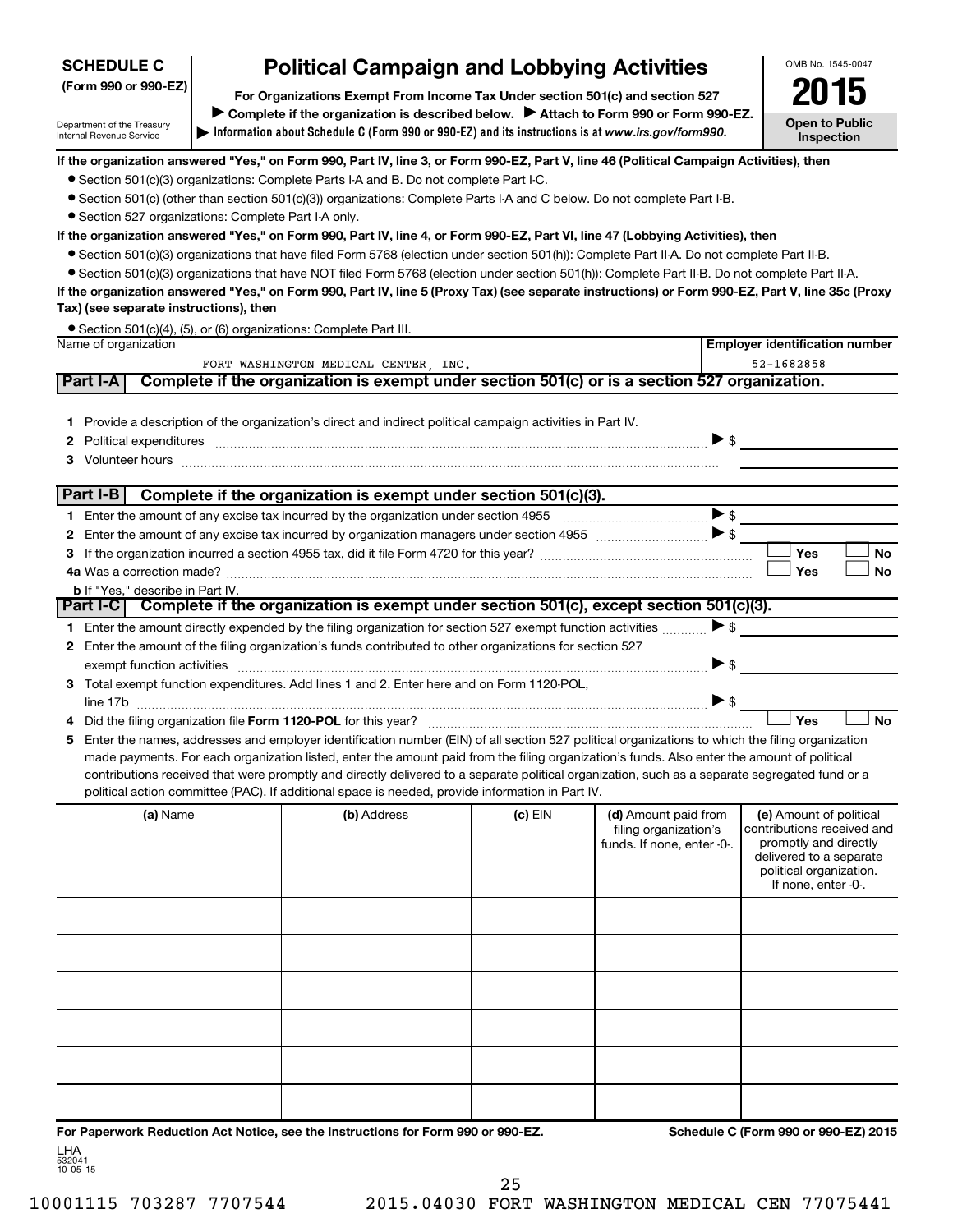| Schedule C (Form 990 or 990-EZ) 2015 FORT WASHINGTON MEDICAL CENTER, INC.                                       |                                        |                                                                                  |                                                                                                                                   | 52-1682858     | Page 2               |
|-----------------------------------------------------------------------------------------------------------------|----------------------------------------|----------------------------------------------------------------------------------|-----------------------------------------------------------------------------------------------------------------------------------|----------------|----------------------|
| Complete if the organization is exempt under section 501(c)(3) and filed Form 5768 (election under<br>Part II-A |                                        |                                                                                  |                                                                                                                                   |                |                      |
| section 501(h)).                                                                                                |                                        |                                                                                  |                                                                                                                                   |                |                      |
| A Check $\blacktriangleright$                                                                                   |                                        |                                                                                  | if the filing organization belongs to an affiliated group (and list in Part IV each affiliated group member's name, address, EIN, |                |                      |
| expenses, and share of excess lobbying expenditures).                                                           |                                        |                                                                                  |                                                                                                                                   |                |                      |
| <b>B</b> Check ▶                                                                                                |                                        | if the filing organization checked box A and "limited control" provisions apply. |                                                                                                                                   |                |                      |
|                                                                                                                 | <b>Limits on Lobbying Expenditures</b> |                                                                                  |                                                                                                                                   | (a) Filing     | (b) Affiliated group |
|                                                                                                                 |                                        | (The term "expenditures" means amounts paid or incurred.)                        |                                                                                                                                   | organization's | totals               |
|                                                                                                                 |                                        |                                                                                  |                                                                                                                                   | totals         |                      |
| 1a Total lobbying expenditures to influence public opinion (grass roots lobbying)                               |                                        |                                                                                  |                                                                                                                                   |                |                      |
|                                                                                                                 |                                        |                                                                                  |                                                                                                                                   |                |                      |
|                                                                                                                 |                                        |                                                                                  |                                                                                                                                   |                |                      |
|                                                                                                                 |                                        |                                                                                  |                                                                                                                                   |                |                      |
|                                                                                                                 |                                        |                                                                                  |                                                                                                                                   |                |                      |
| f Lobbying nontaxable amount. Enter the amount from the following table in both columns.                        |                                        |                                                                                  |                                                                                                                                   |                |                      |
| If the amount on line 1e, column $(a)$ or $(b)$ is:                                                             |                                        | The lobbying nontaxable amount is:                                               |                                                                                                                                   |                |                      |
| Not over \$500,000                                                                                              |                                        | 20% of the amount on line 1e.                                                    |                                                                                                                                   |                |                      |
| Over \$500,000 but not over \$1,000,000                                                                         |                                        | \$100,000 plus 15% of the excess over \$500,000.                                 |                                                                                                                                   |                |                      |
| Over \$1,000,000 but not over \$1,500,000                                                                       |                                        | \$175,000 plus 10% of the excess over \$1,000,000                                |                                                                                                                                   |                |                      |
| Over \$1,500,000 but not over \$17,000,000                                                                      |                                        | \$225,000 plus 5% of the excess over \$1,500,000.                                |                                                                                                                                   |                |                      |
| Over \$17,000,000                                                                                               | \$1,000,000.                           |                                                                                  |                                                                                                                                   |                |                      |
|                                                                                                                 |                                        |                                                                                  |                                                                                                                                   |                |                      |
|                                                                                                                 |                                        |                                                                                  |                                                                                                                                   |                |                      |
| h Subtract line 1q from line 1a. If zero or less, enter -0-                                                     |                                        |                                                                                  |                                                                                                                                   |                |                      |
|                                                                                                                 |                                        |                                                                                  |                                                                                                                                   |                |                      |
| If there is an amount other than zero on either line 1h or line 1i, did the organization file Form 4720         |                                        |                                                                                  |                                                                                                                                   |                |                      |
|                                                                                                                 |                                        |                                                                                  |                                                                                                                                   |                | Yes<br>No            |
|                                                                                                                 |                                        | 4-Year Averaging Period Under section 501(h)                                     |                                                                                                                                   |                |                      |
| (Some organizations that made a section 501(h) election do not have to complete all of the five columns below.  |                                        |                                                                                  |                                                                                                                                   |                |                      |
|                                                                                                                 |                                        | See the separate instructions for lines 2a through 2f.)                          |                                                                                                                                   |                |                      |
|                                                                                                                 |                                        | Lobbying Expenditures During 4-Year Averaging Period                             |                                                                                                                                   |                |                      |
| Calendar year                                                                                                   |                                        |                                                                                  |                                                                                                                                   |                |                      |
| (or fiscal year beginning in)                                                                                   | (a) 2012                               | (b) 2013                                                                         | $(c)$ 2014                                                                                                                        | $(d)$ 2015     | (e) Total            |
|                                                                                                                 |                                        |                                                                                  |                                                                                                                                   |                |                      |
|                                                                                                                 |                                        |                                                                                  |                                                                                                                                   |                |                      |
| 2a Lobbying nontaxable amount                                                                                   |                                        |                                                                                  |                                                                                                                                   |                |                      |
| <b>b</b> Lobbying ceiling amount                                                                                |                                        |                                                                                  |                                                                                                                                   |                |                      |
| (150% of line 2a, column(e))                                                                                    |                                        |                                                                                  |                                                                                                                                   |                |                      |
|                                                                                                                 |                                        |                                                                                  |                                                                                                                                   |                |                      |
| c Total lobbying expenditures                                                                                   |                                        |                                                                                  |                                                                                                                                   |                |                      |
|                                                                                                                 |                                        |                                                                                  |                                                                                                                                   |                |                      |
| d Grassroots nontaxable amount                                                                                  |                                        |                                                                                  |                                                                                                                                   |                |                      |
| e Grassroots ceiling amount                                                                                     |                                        |                                                                                  |                                                                                                                                   |                |                      |
| (150% of line 2d, column (e))                                                                                   |                                        |                                                                                  |                                                                                                                                   |                |                      |
|                                                                                                                 |                                        |                                                                                  |                                                                                                                                   |                |                      |
| f Grassroots lobbying expenditures                                                                              |                                        |                                                                                  |                                                                                                                                   |                |                      |

**Schedule C (Form 990 or 990-EZ) 2015**

532042 10-05-15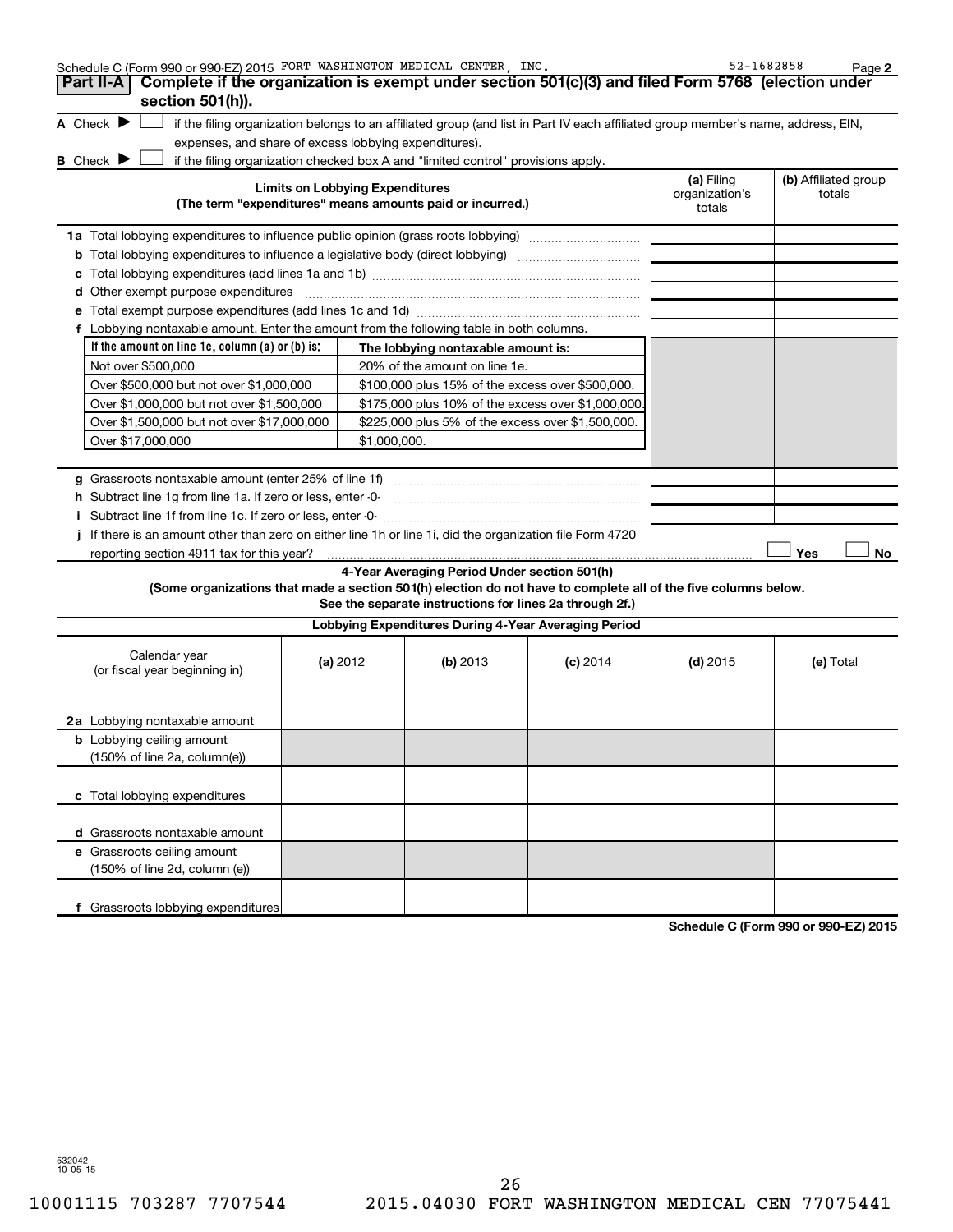## Schedule C (Form 990 or 990-EZ) 2015 FORT WASHINGTON MEDICAL CENTER, INC. 52 = 52-1682858 Page

# **Part II-B Complete if the organization is exempt under section 501(c)(3) and has NOT filed Form 5768 (election under section 501(h)).**

|                | For each "Yes," response on lines 1a through 1i below, provide in Part IV a detailed description                                                                                                                                            |     | (a)            |     | (b)    |
|----------------|---------------------------------------------------------------------------------------------------------------------------------------------------------------------------------------------------------------------------------------------|-----|----------------|-----|--------|
|                | of the lobbying activity.                                                                                                                                                                                                                   | Yes | No             |     | Amount |
| 1.             | During the year, did the filing organization attempt to influence foreign, national, state or<br>local legislation, including any attempt to influence public opinion on a legislative matter<br>or referendum, through the use of:         |     |                |     |        |
|                |                                                                                                                                                                                                                                             |     | х              |     |        |
|                | <b>b</b> Paid staff or management (include compensation in expenses reported on lines 1c through 1i)?                                                                                                                                       |     | х              |     |        |
|                |                                                                                                                                                                                                                                             |     | X              |     |        |
|                |                                                                                                                                                                                                                                             |     | х              |     |        |
|                |                                                                                                                                                                                                                                             |     | х              |     |        |
|                |                                                                                                                                                                                                                                             |     | х              |     |        |
|                | g Direct contact with legislators, their staffs, government officials, or a legislative body?                                                                                                                                               |     | X              |     |        |
|                | h Rallies, demonstrations, seminars, conventions, speeches, lectures, or any similar means?                                                                                                                                                 |     | X              |     |        |
|                | <i>i</i> Other activities?                                                                                                                                                                                                                  | X   |                |     | 2,061. |
|                |                                                                                                                                                                                                                                             |     |                |     | 2,061. |
|                | 2a Did the activities in line 1 cause the organization to be not described in section 501(c)(3)?                                                                                                                                            |     | x              |     |        |
|                |                                                                                                                                                                                                                                             |     |                |     |        |
|                | c If "Yes," enter the amount of any tax incurred by organization managers under section 4912                                                                                                                                                |     |                |     |        |
|                | d If the filing organization incurred a section 4912 tax, did it file Form 4720 for this year?                                                                                                                                              |     |                |     |        |
|                | Part III-A Complete if the organization is exempt under section 501(c)(4), section 501(c)(5), or section<br>$501(c)(6)$ .                                                                                                                   |     |                |     |        |
|                |                                                                                                                                                                                                                                             |     |                | Yes | No     |
| 1              |                                                                                                                                                                                                                                             |     | 1              |     |        |
| $\mathbf{2}$   |                                                                                                                                                                                                                                             |     | $\mathbf{2}$   |     |        |
| 3              |                                                                                                                                                                                                                                             |     | 3              |     |        |
|                | Part III-B Complete if the organization is exempt under section 501(c)(4), section 501(c)(5), or section<br>501(c)(6) and if either (a) BOTH Part III-A, lines 1 and 2, are answered "No," OR (b) Part III-A, line 3, is<br>answered "Yes." |     |                |     |        |
| 1.             | Dues, assessments and similar amounts from members [11] matter content and streamly matter and similar amounts from members [11] matter content and similar amounts from members [11] matter content and streamly matter and s              |     | 1              |     |        |
| 2              | Section 162(e) nondeductible lobbying and political expenditures (do not include amounts of political                                                                                                                                       |     |                |     |        |
|                | expenses for which the section 527(f) tax was paid).                                                                                                                                                                                        |     |                |     |        |
|                |                                                                                                                                                                                                                                             |     | 2a             |     |        |
|                | b Carryover from last year manufactured and content to content the content of the content of the content of the content of the content of the content of the content of the content of the content of the content of the conte              |     | 2 <sub>b</sub> |     |        |
| c              |                                                                                                                                                                                                                                             |     | 2c             |     |        |
|                |                                                                                                                                                                                                                                             |     | 3              |     |        |
| 4              | If notices were sent and the amount on line 2c exceeds the amount on line 3, what portion of the excess                                                                                                                                     |     |                |     |        |
|                | does the organization agree to carryover to the reasonable estimate of nondeductible lobbying and political                                                                                                                                 |     |                |     |        |
|                | expenditure next year?                                                                                                                                                                                                                      |     | 4              |     |        |
| 5              |                                                                                                                                                                                                                                             |     | 5              |     |        |
| <b>Part IV</b> | <b>Supplemental Information</b>                                                                                                                                                                                                             |     |                |     |        |
|                | Provide the descriptions required for Part I-A, line 1; Part I-B, line 4; Part I-C, line 5; Part II-A (affiliated group list); Part II-A, lines 1 and 2 (see                                                                                |     |                |     |        |
|                | instructions); and Part II-B, line 1. Also, complete this part for any additional information.                                                                                                                                              |     |                |     |        |
|                | PART II-B, LINE 1, LOBBYING ACTIVITIES:                                                                                                                                                                                                     |     |                |     |        |
|                |                                                                                                                                                                                                                                             |     |                |     |        |

DUES PAID TO MARYLAND HOSPITAL ASSOCIATION RELATING TO LOBBYING

ACTIVITIES.

**Schedule C (Form 990 or 990-EZ) 2015**

**Page 3** 

532043 10-05-15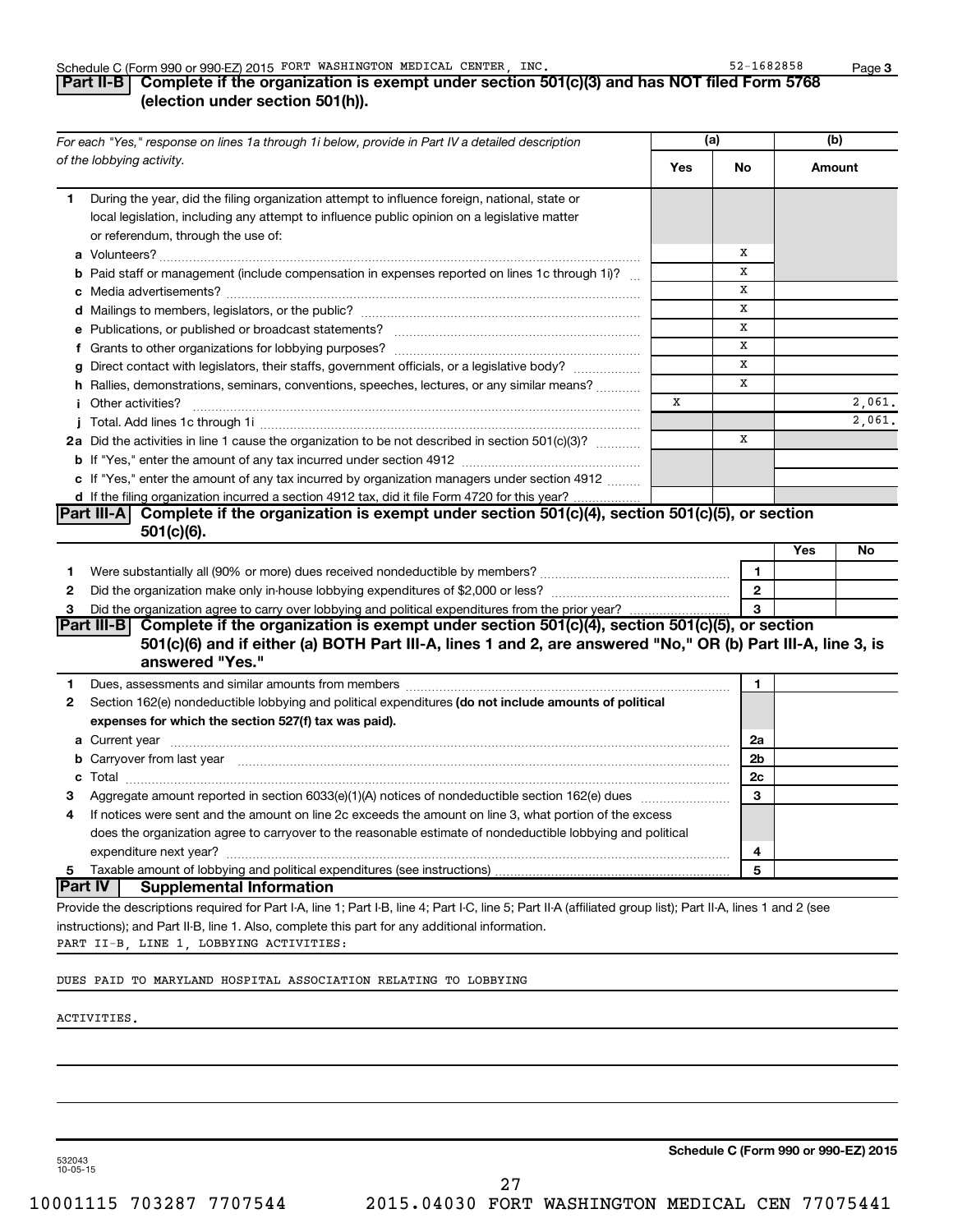|            | <b>SCHEDULE D</b>              |                                                                                                        | <b>Supplemental Financial Statements</b>                                                                                                                                                                                      |                         | OMB No. 1545-0047                                   |
|------------|--------------------------------|--------------------------------------------------------------------------------------------------------|-------------------------------------------------------------------------------------------------------------------------------------------------------------------------------------------------------------------------------|-------------------------|-----------------------------------------------------|
| (Form 990) |                                |                                                                                                        |                                                                                                                                                                                                                               |                         |                                                     |
|            | Department of the Treasury     |                                                                                                        | Part IV, line 6, 7, 8, 9, 10, 11a, 11b, 11c, 11d, 11e, 11f, 12a, or 12b.<br>Attach to Form 990.                                                                                                                               |                         | <b>Open to Public</b>                               |
|            | Internal Revenue Service       |                                                                                                        | Information about Schedule D (Form 990) and its instructions is at www.irs.gov/form990.                                                                                                                                       |                         | Inspection                                          |
|            | Name of the organization       | FORT WASHINGTON MEDICAL CENTER, INC.                                                                   |                                                                                                                                                                                                                               |                         | <b>Employer identification number</b><br>52-1682858 |
|            | Part I                         |                                                                                                        | Organizations Maintaining Donor Advised Funds or Other Similar Funds or Accounts. Complete if the                                                                                                                             |                         |                                                     |
|            |                                | organization answered "Yes" on Form 990, Part IV, line 6.                                              |                                                                                                                                                                                                                               |                         |                                                     |
|            |                                |                                                                                                        | (a) Donor advised funds                                                                                                                                                                                                       |                         | (b) Funds and other accounts                        |
| 1          |                                |                                                                                                        |                                                                                                                                                                                                                               |                         |                                                     |
| 2          |                                | Aggregate value of contributions to (during year)                                                      |                                                                                                                                                                                                                               |                         |                                                     |
| З          |                                | Aggregate value of grants from (during year)                                                           |                                                                                                                                                                                                                               |                         |                                                     |
| 4          |                                |                                                                                                        |                                                                                                                                                                                                                               |                         |                                                     |
| 5          |                                |                                                                                                        | Did the organization inform all donors and donor advisors in writing that the assets held in donor advised funds                                                                                                              |                         |                                                     |
| 6          |                                |                                                                                                        | Did the organization inform all grantees, donors, and donor advisors in writing that grant funds can be used only                                                                                                             |                         | No<br>Yes                                           |
|            |                                |                                                                                                        | for charitable purposes and not for the benefit of the donor or donor advisor, or for any other purpose conferring                                                                                                            |                         |                                                     |
|            | impermissible private benefit? |                                                                                                        |                                                                                                                                                                                                                               |                         | Yes<br>No                                           |
| Part II    |                                |                                                                                                        | Conservation Easements. Complete if the organization answered "Yes" on Form 990, Part IV, line 7.                                                                                                                             |                         |                                                     |
| 1          |                                | Purpose(s) of conservation easements held by the organization (check all that apply).                  |                                                                                                                                                                                                                               |                         |                                                     |
|            |                                | Preservation of land for public use (e.g., recreation or education)                                    | Preservation of a historically important land area                                                                                                                                                                            |                         |                                                     |
|            |                                | Protection of natural habitat                                                                          | Preservation of a certified historic structure                                                                                                                                                                                |                         |                                                     |
|            |                                | Preservation of open space                                                                             |                                                                                                                                                                                                                               |                         |                                                     |
| 2          |                                |                                                                                                        | Complete lines 2a through 2d if the organization held a qualified conservation contribution in the form of a conservation easement on the last                                                                                |                         |                                                     |
|            | day of the tax year.           |                                                                                                        |                                                                                                                                                                                                                               |                         | Held at the End of the Tax Year                     |
| а          |                                |                                                                                                        |                                                                                                                                                                                                                               | 2a                      |                                                     |
| b          |                                | Total acreage restricted by conservation easements                                                     |                                                                                                                                                                                                                               | 2b                      |                                                     |
| с          |                                |                                                                                                        |                                                                                                                                                                                                                               | 2c                      |                                                     |
| d          |                                |                                                                                                        | Number of conservation easements included in (c) acquired after 8/17/06, and not on a historic structure                                                                                                                      |                         |                                                     |
|            |                                |                                                                                                        | listed in the National Register [111] Marshall Register [11] Marshall Register [11] Marshall Register [11] Marshall Register [11] Marshall Register [11] Marshall Register [11] Marshall Register [11] Marshall Register [11] | 2d                      |                                                     |
| З          | year                           |                                                                                                        | Number of conservation easements modified, transferred, released, extinguished, or terminated by the organization during the tax                                                                                              |                         |                                                     |
| 4          |                                | Number of states where property subject to conservation easement is located >                          |                                                                                                                                                                                                                               |                         |                                                     |
| 5          |                                | Does the organization have a written policy regarding the periodic monitoring, inspection, handling of |                                                                                                                                                                                                                               |                         |                                                     |
|            |                                | violations, and enforcement of the conservation easements it holds?                                    |                                                                                                                                                                                                                               |                         | <b>No</b><br>Yes                                    |
| 6          |                                |                                                                                                        | Staff and volunteer hours devoted to monitoring, inspecting, handling of violations, and enforcing conservation easements during the year                                                                                     |                         |                                                     |
|            |                                |                                                                                                        |                                                                                                                                                                                                                               |                         |                                                     |
| 7          |                                |                                                                                                        | Amount of expenses incurred in monitoring, inspecting, handling of violations, and enforcing conservation easements during the year                                                                                           |                         |                                                     |
|            | $\blacktriangleright$ \$       |                                                                                                        |                                                                                                                                                                                                                               |                         |                                                     |
| 8          |                                |                                                                                                        | Does each conservation easement reported on line 2(d) above satisfy the requirements of section 170(h)(4)(B)(i)                                                                                                               |                         |                                                     |
|            |                                |                                                                                                        |                                                                                                                                                                                                                               |                         | Yes<br>No                                           |
| 9          |                                |                                                                                                        | In Part XIII, describe how the organization reports conservation easements in its revenue and expense statement, and balance sheet, and                                                                                       |                         |                                                     |
|            |                                |                                                                                                        | include, if applicable, the text of the footnote to the organization's financial statements that describes the organization's accounting for                                                                                  |                         |                                                     |
|            | conservation easements.        |                                                                                                        | Part III   Organizations Maintaining Collections of Art, Historical Treasures, or Other Similar Assets.                                                                                                                       |                         |                                                     |
|            |                                | Complete if the organization answered "Yes" on Form 990, Part IV, line 8.                              |                                                                                                                                                                                                                               |                         |                                                     |
|            |                                |                                                                                                        | 1a If the organization elected, as permitted under SFAS 116 (ASC 958), not to report in its revenue statement and balance sheet works of art,                                                                                 |                         |                                                     |
|            |                                |                                                                                                        | historical treasures, or other similar assets held for public exhibition, education, or research in furtherance of public service, provide, in Part XIII,                                                                     |                         |                                                     |
|            |                                | the text of the footnote to its financial statements that describes these items.                       |                                                                                                                                                                                                                               |                         |                                                     |
| b          |                                |                                                                                                        | If the organization elected, as permitted under SFAS 116 (ASC 958), to report in its revenue statement and balance sheet works of art, historical                                                                             |                         |                                                     |
|            |                                |                                                                                                        | treasures, or other similar assets held for public exhibition, education, or research in furtherance of public service, provide the following amounts                                                                         |                         |                                                     |
|            | relating to these items:       |                                                                                                        |                                                                                                                                                                                                                               |                         |                                                     |
|            |                                |                                                                                                        |                                                                                                                                                                                                                               |                         |                                                     |
|            |                                | (ii) Assets included in Form 990, Part X                                                               |                                                                                                                                                                                                                               |                         |                                                     |
| 2          |                                |                                                                                                        | If the organization received or held works of art, historical treasures, or other similar assets for financial gain, provide                                                                                                  |                         |                                                     |
|            |                                | the following amounts required to be reported under SFAS 116 (ASC 958) relating to these items:        |                                                                                                                                                                                                                               |                         |                                                     |
| а          |                                |                                                                                                        |                                                                                                                                                                                                                               | ▶                       | -\$                                                 |
|            |                                |                                                                                                        |                                                                                                                                                                                                                               | $\blacktriangleright$ s |                                                     |
| 532051     |                                | LHA For Paperwork Reduction Act Notice, see the Instructions for Form 990.                             |                                                                                                                                                                                                                               |                         | Schedule D (Form 990) 2015                          |

28

532051 11-02-15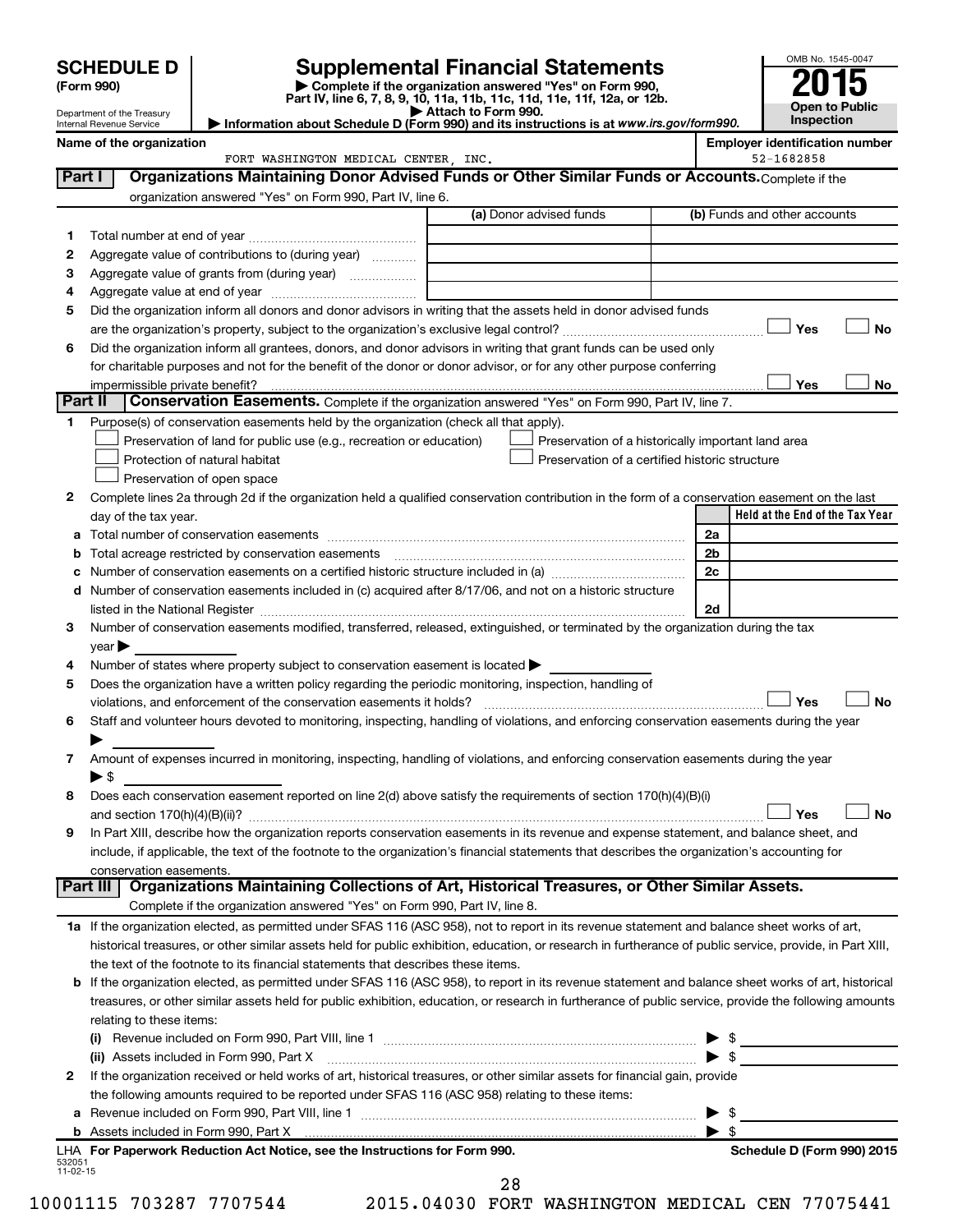|        | Schedule D (Form 990) 2015                                                                                                                                                                                                     | FORT WASHINGTON MEDICAL CENTER, INC. |                |                                                                                                                                                                                                                               |  | 52-1682858                                 |                | Page 2     |
|--------|--------------------------------------------------------------------------------------------------------------------------------------------------------------------------------------------------------------------------------|--------------------------------------|----------------|-------------------------------------------------------------------------------------------------------------------------------------------------------------------------------------------------------------------------------|--|--------------------------------------------|----------------|------------|
|        | Part III<br>Organizations Maintaining Collections of Art, Historical Treasures, or Other Similar Assets (continued)                                                                                                            |                                      |                |                                                                                                                                                                                                                               |  |                                            |                |            |
| З      | Using the organization's acquisition, accession, and other records, check any of the following that are a significant use of its collection items                                                                              |                                      |                |                                                                                                                                                                                                                               |  |                                            |                |            |
|        | (check all that apply):                                                                                                                                                                                                        |                                      |                |                                                                                                                                                                                                                               |  |                                            |                |            |
| a      | Public exhibition                                                                                                                                                                                                              | d                                    |                | Loan or exchange programs                                                                                                                                                                                                     |  |                                            |                |            |
| b      | Scholarly research                                                                                                                                                                                                             |                                      |                | Other and the contract of the contract of the contract of the contract of the contract of the contract of the contract of the contract of the contract of the contract of the contract of the contract of the contract of the |  |                                            |                |            |
| с      | Preservation for future generations                                                                                                                                                                                            |                                      |                |                                                                                                                                                                                                                               |  |                                            |                |            |
| 4      | Provide a description of the organization's collections and explain how they further the organization's exempt purpose in Part XIII.                                                                                           |                                      |                |                                                                                                                                                                                                                               |  |                                            |                |            |
| 5      | During the year, did the organization solicit or receive donations of art, historical treasures, or other similar assets                                                                                                       |                                      |                |                                                                                                                                                                                                                               |  |                                            |                |            |
|        |                                                                                                                                                                                                                                |                                      |                |                                                                                                                                                                                                                               |  |                                            | Yes            | No         |
|        | Part IV<br><b>Escrow and Custodial Arrangements.</b> Complete if the organization answered "Yes" on Form 990, Part IV, line 9, or                                                                                              |                                      |                |                                                                                                                                                                                                                               |  |                                            |                |            |
|        | reported an amount on Form 990, Part X, line 21.                                                                                                                                                                               |                                      |                |                                                                                                                                                                                                                               |  |                                            |                |            |
|        | 1a Is the organization an agent, trustee, custodian or other intermediary for contributions or other assets not included                                                                                                       |                                      |                |                                                                                                                                                                                                                               |  |                                            |                |            |
|        |                                                                                                                                                                                                                                |                                      |                |                                                                                                                                                                                                                               |  |                                            | Yes            | <b>No</b>  |
|        | b If "Yes," explain the arrangement in Part XIII and complete the following table:                                                                                                                                             |                                      |                |                                                                                                                                                                                                                               |  |                                            |                |            |
|        |                                                                                                                                                                                                                                |                                      |                |                                                                                                                                                                                                                               |  |                                            | Amount         |            |
|        | c Beginning balance measurements and the contract of the contract of the contract of the contract of the contract of the contract of the contract of the contract of the contract of the contract of the contract of the contr |                                      |                |                                                                                                                                                                                                                               |  | 1c                                         |                |            |
|        |                                                                                                                                                                                                                                |                                      |                |                                                                                                                                                                                                                               |  | 1d                                         |                |            |
|        | e Distributions during the year manufactured and continuum control of the control of the control of the set of                                                                                                                 |                                      |                |                                                                                                                                                                                                                               |  | 1e                                         |                |            |
|        |                                                                                                                                                                                                                                |                                      |                |                                                                                                                                                                                                                               |  | 1f                                         |                |            |
|        | 2a Did the organization include an amount on Form 990, Part X, line 21, for escrow or custodial account liability?                                                                                                             |                                      |                |                                                                                                                                                                                                                               |  |                                            | Yes            | No         |
|        | <b>b</b> If "Yes," explain the arrangement in Part XIII. Check here if the explanation has been provided on Part XIII                                                                                                          |                                      |                |                                                                                                                                                                                                                               |  |                                            |                |            |
| Part V | Endowment Funds. Complete if the organization answered "Yes" on Form 990, Part IV, line 10.                                                                                                                                    |                                      |                |                                                                                                                                                                                                                               |  |                                            |                |            |
|        |                                                                                                                                                                                                                                | (a) Current year                     | (b) Prior year | (c) Two years back                                                                                                                                                                                                            |  | (d) Three years back   (e) Four years back |                |            |
|        | 1a Beginning of year balance                                                                                                                                                                                                   |                                      |                |                                                                                                                                                                                                                               |  |                                            |                |            |
| b      |                                                                                                                                                                                                                                |                                      |                |                                                                                                                                                                                                                               |  |                                            |                |            |
|        | Net investment earnings, gains, and losses                                                                                                                                                                                     |                                      |                |                                                                                                                                                                                                                               |  |                                            |                |            |
|        |                                                                                                                                                                                                                                |                                      |                |                                                                                                                                                                                                                               |  |                                            |                |            |
|        | e Other expenditures for facilities                                                                                                                                                                                            |                                      |                |                                                                                                                                                                                                                               |  |                                            |                |            |
|        |                                                                                                                                                                                                                                |                                      |                |                                                                                                                                                                                                                               |  |                                            |                |            |
|        |                                                                                                                                                                                                                                |                                      |                |                                                                                                                                                                                                                               |  |                                            |                |            |
| g      | End of year balance <i>manually contained</i><br>Provide the estimated percentage of the current year end balance (line 1g, column (a)) held as:                                                                               |                                      |                |                                                                                                                                                                                                                               |  |                                            |                |            |
| 2      |                                                                                                                                                                                                                                |                                      |                |                                                                                                                                                                                                                               |  |                                            |                |            |
| а      | Board designated or quasi-endowment ><br><b>b</b> Permanent endowment $\blacktriangleright$                                                                                                                                    | %                                    | %              |                                                                                                                                                                                                                               |  |                                            |                |            |
|        |                                                                                                                                                                                                                                | %                                    |                |                                                                                                                                                                                                                               |  |                                            |                |            |
|        | <b>c</b> Temporarily restricted endowment $\blacktriangleright$<br>The percentages on lines 2a, 2b, and 2c should equal 100%.                                                                                                  |                                      |                |                                                                                                                                                                                                                               |  |                                            |                |            |
|        | 3a Are there endowment funds not in the possession of the organization that are held and administered for the organization                                                                                                     |                                      |                |                                                                                                                                                                                                                               |  |                                            |                |            |
|        | by:                                                                                                                                                                                                                            |                                      |                |                                                                                                                                                                                                                               |  |                                            |                | Yes<br>No  |
|        | (i)                                                                                                                                                                                                                            |                                      |                |                                                                                                                                                                                                                               |  |                                            | 3a(i)          |            |
|        |                                                                                                                                                                                                                                |                                      |                |                                                                                                                                                                                                                               |  |                                            | 3a(ii)         |            |
|        |                                                                                                                                                                                                                                |                                      |                |                                                                                                                                                                                                                               |  |                                            | 3b             |            |
| 4      | Describe in Part XIII the intended uses of the organization's endowment funds.                                                                                                                                                 |                                      |                |                                                                                                                                                                                                                               |  |                                            |                |            |
|        | Land, Buildings, and Equipment.<br><b>Part VI</b>                                                                                                                                                                              |                                      |                |                                                                                                                                                                                                                               |  |                                            |                |            |
|        | Complete if the organization answered "Yes" on Form 990, Part IV, line 11a. See Form 990, Part X, line 10.                                                                                                                     |                                      |                |                                                                                                                                                                                                                               |  |                                            |                |            |
|        | Description of property                                                                                                                                                                                                        | (a) Cost or other                    |                | (b) Cost or other                                                                                                                                                                                                             |  | (c) Accumulated                            | (d) Book value |            |
|        |                                                                                                                                                                                                                                | basis (investment)                   |                | basis (other)                                                                                                                                                                                                                 |  | depreciation                               |                |            |
|        |                                                                                                                                                                                                                                |                                      |                | 122,528.                                                                                                                                                                                                                      |  |                                            |                | 122,528.   |
|        |                                                                                                                                                                                                                                |                                      |                | 9,664,656.                                                                                                                                                                                                                    |  | 6,870,073.                                 |                | 2,794,583. |
|        |                                                                                                                                                                                                                                |                                      |                | 842,701.                                                                                                                                                                                                                      |  | 580,072.                                   |                | 262,629.   |
|        |                                                                                                                                                                                                                                |                                      |                | 14,843,977.                                                                                                                                                                                                                   |  | 12, 352, 739.                              |                | 2,491,238. |
|        |                                                                                                                                                                                                                                |                                      |                | 2,783,790,                                                                                                                                                                                                                    |  |                                            |                | 2,783,790. |
|        | Total. Add lines 1a through 1e. (Column (d) must equal Form 990, Part X, column (B), line 10c.)                                                                                                                                |                                      |                |                                                                                                                                                                                                                               |  | ▶                                          |                | 8,454,768. |
|        |                                                                                                                                                                                                                                |                                      |                |                                                                                                                                                                                                                               |  |                                            |                |            |

**Schedule D (Form 990) 2015**

532052 09-21-15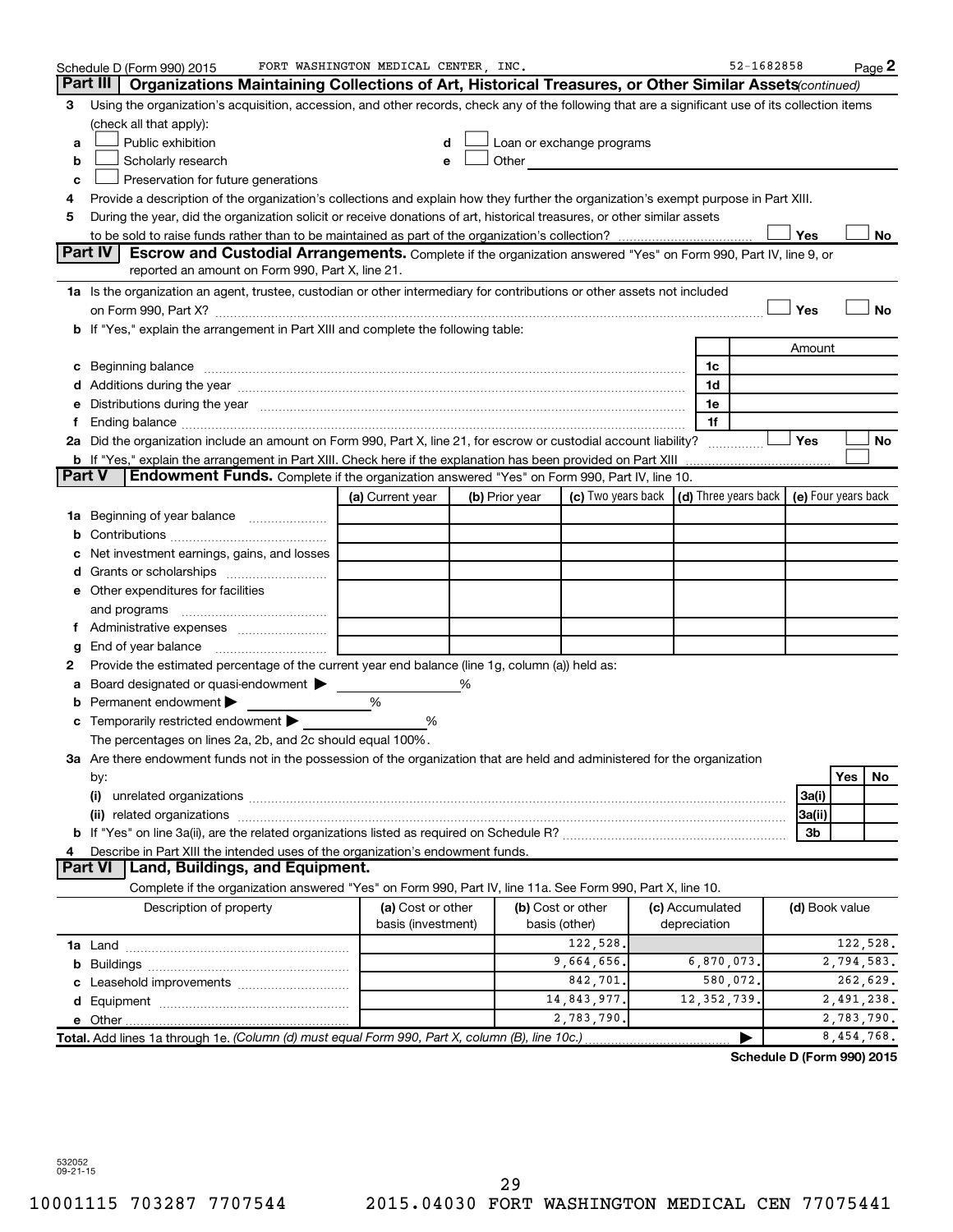| Part VII Investments - Other Securities.                                                                   |                |                                                           |
|------------------------------------------------------------------------------------------------------------|----------------|-----------------------------------------------------------|
| Complete if the organization answered "Yes" on Form 990, Part IV, line 11b. See Form 990, Part X, line 12. |                |                                                           |
| (a) Description of security or category (including name of security)                                       | (b) Book value | (c) Method of valuation: Cost or end-of-year market value |
| (1) Financial derivatives                                                                                  |                |                                                           |
| (2)                                                                                                        |                |                                                           |
| $(3)$ Other                                                                                                |                |                                                           |
| (A)                                                                                                        |                |                                                           |
| (B)                                                                                                        |                |                                                           |
| (C)                                                                                                        |                |                                                           |
| (D)                                                                                                        |                |                                                           |
| (E)                                                                                                        |                |                                                           |
| (F)                                                                                                        |                |                                                           |
| (G)                                                                                                        |                |                                                           |
| (H)                                                                                                        |                |                                                           |
| Total. (Col. (b) must equal Form 990, Part X, col. (B) line $12$ .)                                        |                |                                                           |
| Part VIII Investments - Program Related.                                                                   |                |                                                           |
| Complete if the organization answered "Yes" on Form 990, Part IV, line 11c. See Form 990, Part X, line 13. |                |                                                           |
| (a) Description of investment                                                                              | (b) Book value | (c) Method of valuation: Cost or end-of-year market value |
| (1)                                                                                                        |                |                                                           |
| (2)                                                                                                        |                |                                                           |
| (3)                                                                                                        |                |                                                           |
| (4)                                                                                                        |                |                                                           |
| (5)                                                                                                        |                |                                                           |
| (6)                                                                                                        |                |                                                           |
| (7)                                                                                                        |                |                                                           |
| (8)                                                                                                        |                |                                                           |
| (9)                                                                                                        |                |                                                           |
| <b>Total.</b> (Col. (b) must equal Form 990, Part X, col. (B) line 13.) $\blacktriangleright$              |                |                                                           |

## **Part IX Other Assets.**

Complete if the organization answered "Yes" on Form 990, Part IV, line 11d. See Form 990, Part X, line 15.

|     | (a) Description                   |            |  |  |
|-----|-----------------------------------|------------|--|--|
| (1) | DUE FROM AFFILIATES               | 237, 245.  |  |  |
| (2) | MISCELLANEOUS ACCOUNTS RECEIVABLE | 205,404.   |  |  |
| (3) | MORTGAGE RESERVE FUND             | 1,617,065. |  |  |
| (4) | INCENTIVE PAYMENT RECEIVABLE      | 307,228.   |  |  |
| (5) |                                   |            |  |  |
| (6) |                                   |            |  |  |
| (7) |                                   |            |  |  |
| (8) |                                   |            |  |  |
| (9) |                                   |            |  |  |
|     |                                   | 2,366,942. |  |  |

#### **Part X Other Liabilities.**

Complete if the organization answered "Yes" on Form 990, Part IV, line 11e or 11f. See Form 990, Part X, line 25.

|     | (a) Description of liability                                       | (b) Book value |
|-----|--------------------------------------------------------------------|----------------|
|     | Federal income taxes                                               |                |
| (2) | ADVANCES FROM THIRD PARTY PAYEE                                    | 744,152.       |
| (3) | CAPITAL LEASE                                                      | 528,051.       |
| (4) |                                                                    |                |
| (5) |                                                                    |                |
| (6) |                                                                    |                |
|     |                                                                    |                |
| (8) |                                                                    |                |
| (9) |                                                                    |                |
|     | Total. (Column (b) must equal Form 990, Part X, col. (B) line 25.) | 1,272,203.     |

**2.** Liability for uncertain tax positions. In Part XIII, provide the text of the footnote to the organization's financial statements that reports the organization's liability for uncertain tax positions under FIN 48 (ASC 740). Check here if the text of the footnote has been provided in Part XIII  $\boxed{\mathrm{x}}$ 

**Schedule D (Form 990) 2015**

532053 09-21-15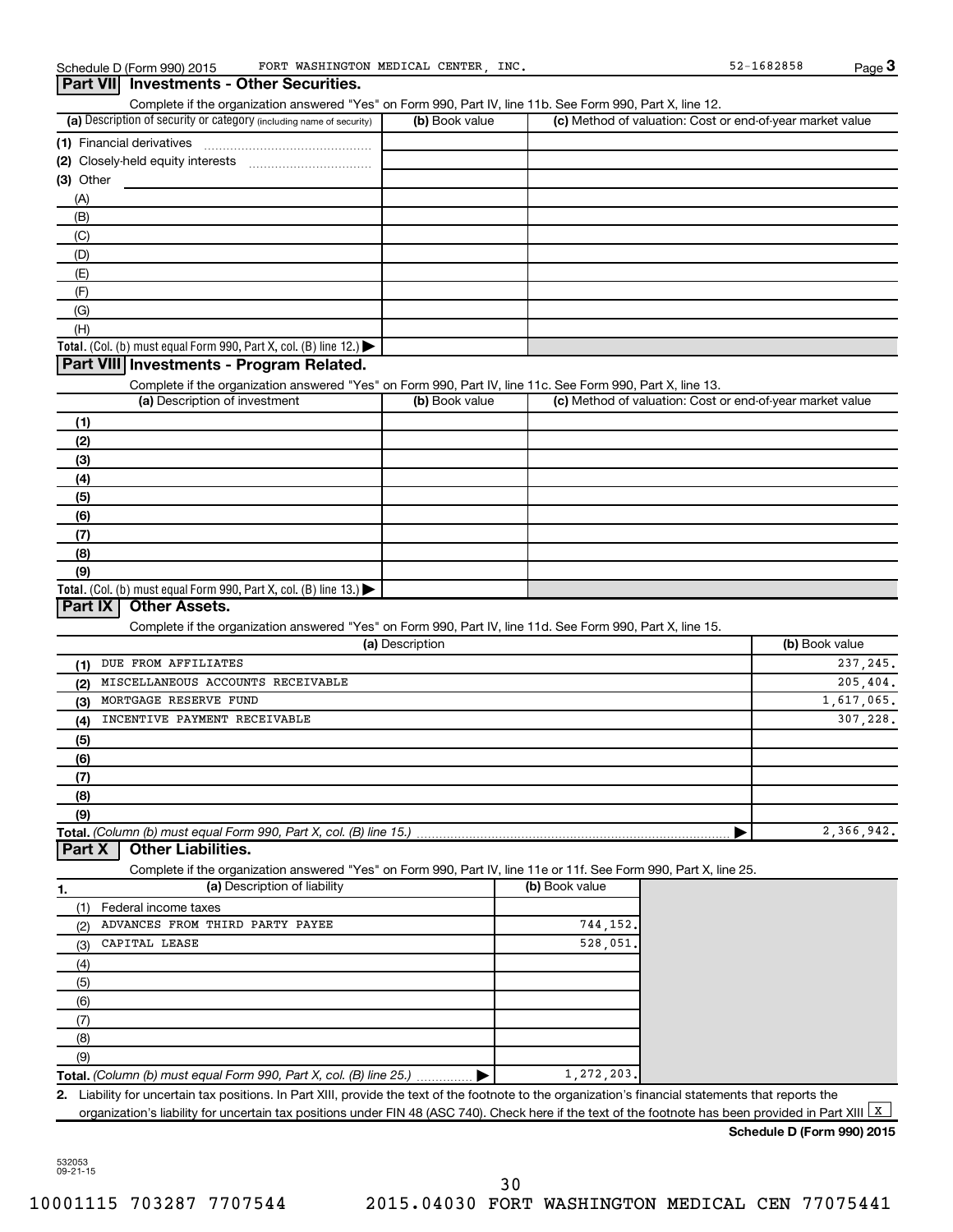|   | FORT WASHINGTON MEDICAL CENTER, INC.<br>Schedule D (Form 990) 2015                                                                                                                                                                                                                                 |                | 52-1682858   | Page 4      |
|---|----------------------------------------------------------------------------------------------------------------------------------------------------------------------------------------------------------------------------------------------------------------------------------------------------|----------------|--------------|-------------|
|   | Reconciliation of Revenue per Audited Financial Statements With Revenue per Return.<br>Part XI                                                                                                                                                                                                     |                |              |             |
|   | Complete if the organization answered "Yes" on Form 990, Part IV, line 12a.                                                                                                                                                                                                                        |                |              |             |
| 1 | Total revenue, gains, and other support per audited financial statements                                                                                                                                                                                                                           |                | $\mathbf{1}$ | 42,796,429. |
| 2 | Amounts included on line 1 but not on Form 990, Part VIII, line 12:                                                                                                                                                                                                                                |                |              |             |
| a |                                                                                                                                                                                                                                                                                                    | 2a             |              |             |
| b |                                                                                                                                                                                                                                                                                                    | 2 <sub>b</sub> |              |             |
| с |                                                                                                                                                                                                                                                                                                    | 2 <sub>c</sub> |              |             |
| d |                                                                                                                                                                                                                                                                                                    | 2d             |              |             |
| е | Add lines 2a through 2d                                                                                                                                                                                                                                                                            |                | 2e           | 0.          |
| З |                                                                                                                                                                                                                                                                                                    |                | 3            | 42,796,429. |
| 4 | Amounts included on Form 990, Part VIII, line 12, but not on line 1:                                                                                                                                                                                                                               |                |              |             |
| а | Investment expenses not included on Form 990, Part VIII, line 7b                                                                                                                                                                                                                                   | 4a             |              |             |
| b |                                                                                                                                                                                                                                                                                                    | 4 <sub>b</sub> |              |             |
|   | Add lines 4a and 4b                                                                                                                                                                                                                                                                                |                | 4c           | 0.          |
|   |                                                                                                                                                                                                                                                                                                    |                | 5            | 42,796,429. |
|   | Part XII   Reconciliation of Expenses per Audited Financial Statements With Expenses per Return.                                                                                                                                                                                                   |                |              |             |
|   | Complete if the organization answered "Yes" on Form 990, Part IV, line 12a.                                                                                                                                                                                                                        |                |              |             |
| 1 |                                                                                                                                                                                                                                                                                                    |                | $\mathbf{1}$ | 42,781,889. |
| 2 | Amounts included on line 1 but not on Form 990, Part IX, line 25:                                                                                                                                                                                                                                  |                |              |             |
| а |                                                                                                                                                                                                                                                                                                    | 2a             |              |             |
| b |                                                                                                                                                                                                                                                                                                    | 2 <sub>b</sub> |              |             |
| с | Other losses                                                                                                                                                                                                                                                                                       | 2 <sub>c</sub> |              |             |
| d | Other (Describe in Part XIII.) (COLORGIAL COMMODIAL CONTROL)                                                                                                                                                                                                                                       | 2d             |              |             |
| е | Add lines 2a through 2d                                                                                                                                                                                                                                                                            |                | 2e           |             |
| 3 |                                                                                                                                                                                                                                                                                                    |                | 3            | 42,781,889. |
| 4 | Amounts included on Form 990, Part IX, line 25, but not on line 1:                                                                                                                                                                                                                                 |                |              |             |
| а |                                                                                                                                                                                                                                                                                                    | 4a             |              |             |
| b | Other (Describe in Part XIII.) [100] [100] [100] [100] [100] [100] [100] [100] [100] [100] [100] [100] [100] [                                                                                                                                                                                     | 4 <sub>b</sub> |              |             |
|   | c Add lines 4a and 4b                                                                                                                                                                                                                                                                              |                | 4с           | 0           |
|   |                                                                                                                                                                                                                                                                                                    |                | 5            | 42,781,889. |
|   | Part XIII Supplemental Information.                                                                                                                                                                                                                                                                |                |              |             |
|   | Provide the descriptions required for Part II, lines 3, 5, and 9; Part III, lines 1a and 4; Part IV, lines 1b and 2b; Part V, line 4; Part X, line 2; Part XI,<br>lines 2d and 4b; and Part XII, lines 2d and 4b. Also complete this part to provide any additional information.<br>PART X LINE 2: |                |              |             |
|   | THE HOSPITAL HAS ADOPTED THE ACCOUNTING STANDARD ON ACCOUNTING FOR                                                                                                                                                                                                                                 |                |              |             |
|   | UNCERTAINTY IN INCOME TAXES, WHICH ADDRESSES THE DETERMINATION OF WHETHER                                                                                                                                                                                                                          |                |              |             |
|   | TAX BENEFITS CLAIMED OR EXPECTED TO BE CLAIMED ON A TAX RETURN SHOULD BE                                                                                                                                                                                                                           |                |              |             |
|   | RECORDED IN THE FINANCIAL STATEMENTS. UNDER THIS POLICY, THE HOSPITAL MAY                                                                                                                                                                                                                          |                |              |             |
|   | RECOGNIZE THE TAX BENEFIT FROM AN UNCERTAIN TAX POSITION ONLY IF IT IS                                                                                                                                                                                                                             |                |              |             |
|   | MORE LIKELY THAN NOT THAT THE TAX POSITION WOULD BE SUSTAINED ON                                                                                                                                                                                                                                   |                |              |             |
|   | EXAMINATION BY TAXING AUTHORITIES, BASED ON THE TECHNICAL MERITS OF THE                                                                                                                                                                                                                            |                |              |             |
|   | POSITION. MANAGEMENT HAS EVALUATED THE HOSPITAL'S TAX POSITIONS AND HAS                                                                                                                                                                                                                            |                |              |             |
|   | CONCLUDED THAT THE HOSPITAL HAS TAKEN NO UNCERTAIN TAX POSITIONS THAT                                                                                                                                                                                                                              |                |              |             |

REQUIRE ADJUSTMENT TO THE FINANCIAL STATEMENTS TO COMPLY WITH PROVISIONS

OF THIS GUIDANCE.

532054 09-21-15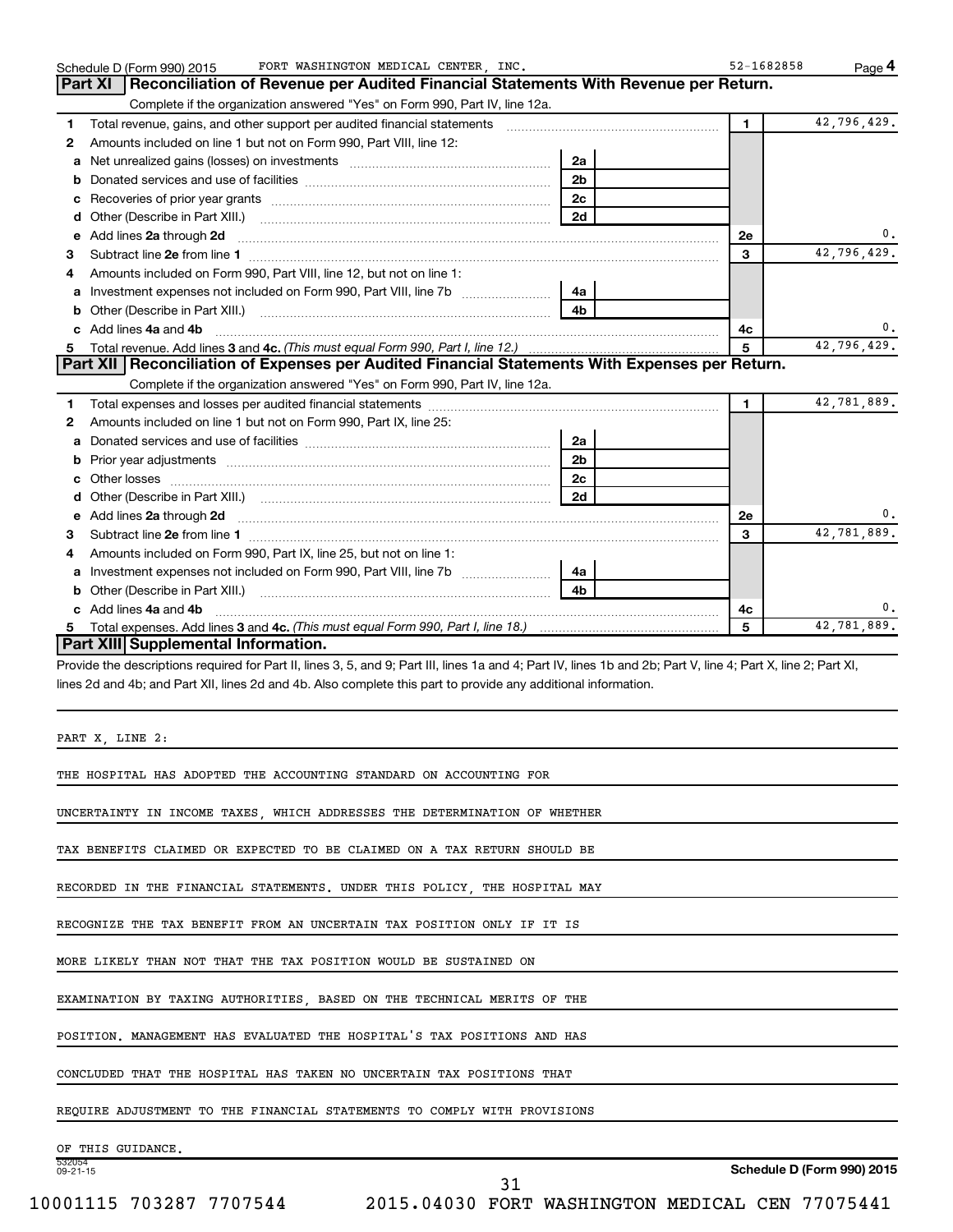THE HOSPITAL IS NO LONGER SUBJECT TO INCOME TAX EXAMINATIONS BY THE U.S.

FEDERAL, STATE OR LOCAL TAX AUTHORITIES FOR YEARS BEFORE DECEMBER 31,

2012.

**Schedule D (Form 990) 2015**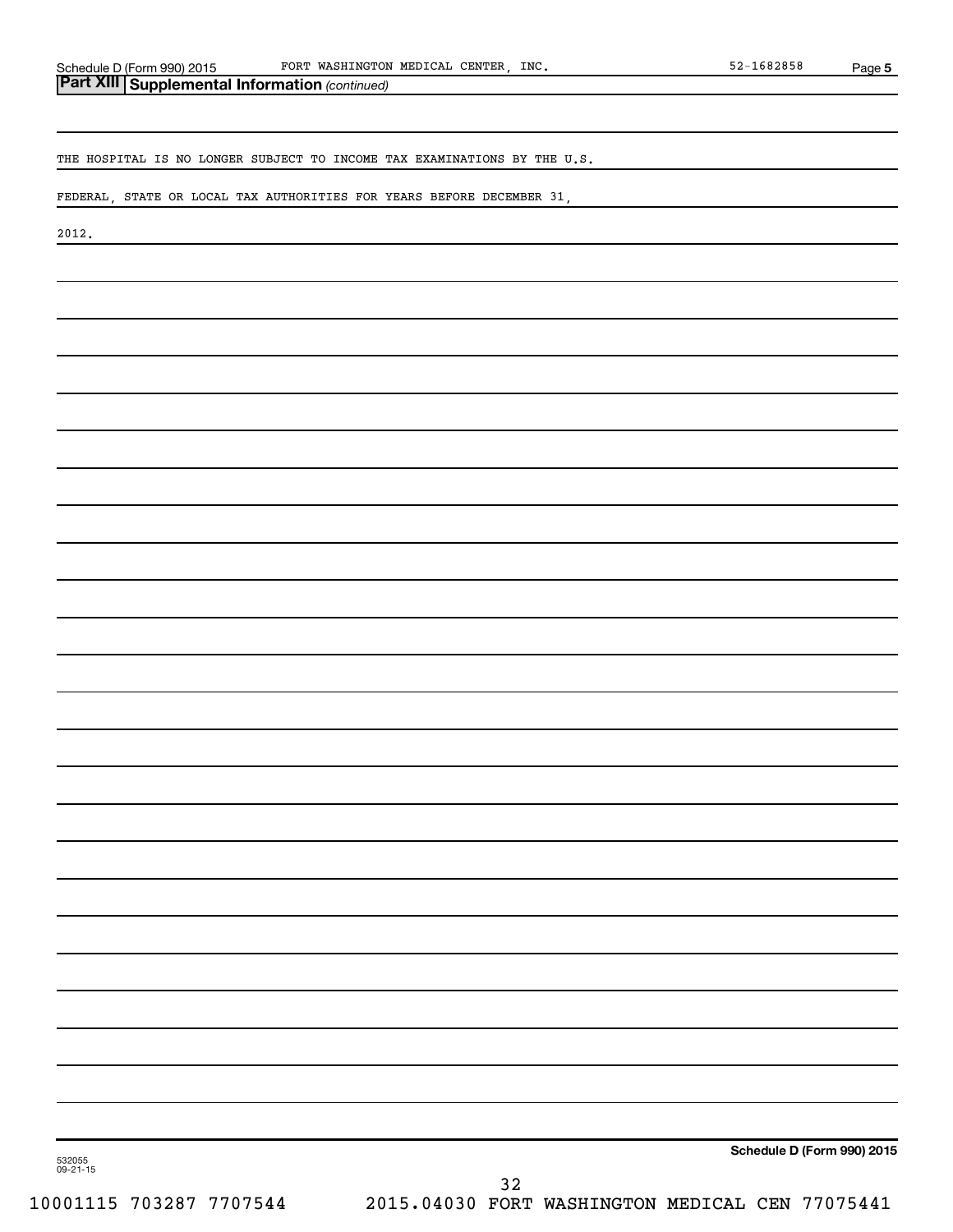| <b>SCHEDULE H</b>                                                                             |                                                                                                                                                                                                                                  |                                                                                           | <b>Hospitals</b>                                                                                        |                      |                       |                                       | OMB No. 1545-0047                   |                     |    |
|-----------------------------------------------------------------------------------------------|----------------------------------------------------------------------------------------------------------------------------------------------------------------------------------------------------------------------------------|-------------------------------------------------------------------------------------------|---------------------------------------------------------------------------------------------------------|----------------------|-----------------------|---------------------------------------|-------------------------------------|---------------------|----|
| (Form 990)                                                                                    |                                                                                                                                                                                                                                  |                                                                                           |                                                                                                         |                      |                       |                                       |                                     |                     |    |
|                                                                                               |                                                                                                                                                                                                                                  |                                                                                           | ▶ Complete if the organization answered "Yes" on Form 990, Part IV, question 20.<br>Attach to Form 990. |                      |                       |                                       |                                     |                     |    |
| Department of the Treasury<br>Internal Revenue Service                                        |                                                                                                                                                                                                                                  | A Information about Schedule H (Form 990) and its instructions is at www.irs.gov/form990. |                                                                                                         |                      |                       |                                       | <b>Open to Public</b><br>Inspection |                     |    |
| Name of the organization                                                                      |                                                                                                                                                                                                                                  |                                                                                           |                                                                                                         |                      |                       | <b>Employer identification number</b> |                                     |                     |    |
| Part I                                                                                        | Financial Assistance and Certain Other Community Benefits at Cost                                                                                                                                                                | FORT WASHINGTON MEDICAL CENTER . INC.                                                     |                                                                                                         |                      |                       | 52-1682858                            |                                     |                     |    |
|                                                                                               |                                                                                                                                                                                                                                  |                                                                                           |                                                                                                         |                      |                       |                                       |                                     | Yes                 | No |
|                                                                                               | 1a Did the organization have a financial assistance policy during the tax year? If "No," skip to question 6a                                                                                                                     |                                                                                           |                                                                                                         |                      |                       |                                       | 1a                                  | x                   |    |
|                                                                                               |                                                                                                                                                                                                                                  |                                                                                           |                                                                                                         |                      |                       |                                       | 1b                                  | x                   |    |
| 2<br>facilities during the tax year.                                                          |                                                                                                                                                                                                                                  |                                                                                           |                                                                                                         |                      |                       |                                       |                                     |                     |    |
| Applied uniformly to most hospital facilities<br>Applied uniformly to all hospital facilities |                                                                                                                                                                                                                                  |                                                                                           |                                                                                                         |                      |                       |                                       |                                     |                     |    |
|                                                                                               | Generally tailored to individual hospital facilities                                                                                                                                                                             |                                                                                           |                                                                                                         |                      |                       |                                       |                                     |                     |    |
| з                                                                                             | Answer the following based on the financial assistance eligibility criteria that applied to the largest number of the organization's patients during the tax year.                                                               |                                                                                           |                                                                                                         |                      |                       |                                       |                                     |                     |    |
|                                                                                               | a Did the organization use Federal Poverty Guidelines (FPG) as a factor in determining eligibility for providing free care?                                                                                                      |                                                                                           |                                                                                                         |                      |                       |                                       | За                                  | х                   |    |
| 100%                                                                                          | 150%                                                                                                                                                                                                                             | $\lfloor x \rfloor$ 200%                                                                  | Other                                                                                                   | %                    |                       |                                       |                                     |                     |    |
|                                                                                               | <b>b</b> Did the organization use FPG as a factor in determining eligibility for providing discounted care? If "Yes," indicate which                                                                                             |                                                                                           |                                                                                                         |                      |                       |                                       |                                     |                     |    |
|                                                                                               |                                                                                                                                                                                                                                  |                                                                                           |                                                                                                         |                      |                       |                                       | Зb                                  | x                   |    |
| 200%                                                                                          | 250%                                                                                                                                                                                                                             | 300%                                                                                      | 350%                                                                                                    | $\mid$ X $\mid$ 400% | Other<br>%            |                                       |                                     |                     |    |
|                                                                                               | c If the organization used factors other than FPG in determining eligibility, describe in Part VI the criteria used for determining                                                                                              |                                                                                           |                                                                                                         |                      |                       |                                       |                                     |                     |    |
|                                                                                               | eligibility for free or discounted care. Include in the description whether the organization used an asset test or other<br>threshold, regardless of income, as a factor in determining eligibility for free or discounted care. |                                                                                           |                                                                                                         |                      |                       |                                       |                                     |                     |    |
|                                                                                               | Did the organization's financial assistance policy that applied to the largest number of its patients during the tax year provide for free or discounted care to the                                                             |                                                                                           |                                                                                                         |                      |                       |                                       |                                     | х                   |    |
| "medically indigent"?                                                                         | 5a Did the organization budget amounts for free or discounted care provided under its financial assistance policy during the tax year?                                                                                           |                                                                                           |                                                                                                         |                      |                       |                                       | 4<br>5a                             | X                   |    |
|                                                                                               |                                                                                                                                                                                                                                  |                                                                                           |                                                                                                         |                      |                       |                                       | 5b                                  |                     | x  |
|                                                                                               | c If "Yes" to line 5b, as a result of budget considerations, was the organization unable to provide free or discounted                                                                                                           |                                                                                           |                                                                                                         |                      |                       |                                       |                                     |                     |    |
|                                                                                               |                                                                                                                                                                                                                                  |                                                                                           |                                                                                                         |                      |                       |                                       | 5c                                  |                     |    |
|                                                                                               |                                                                                                                                                                                                                                  |                                                                                           |                                                                                                         |                      |                       |                                       | 6a                                  | х                   |    |
|                                                                                               |                                                                                                                                                                                                                                  |                                                                                           |                                                                                                         |                      |                       |                                       | 6b                                  | х                   |    |
|                                                                                               | Complete the following table using the worksheets provided in the Schedule H instructions. Do not submit these worksheets with the Schedule H.                                                                                   |                                                                                           |                                                                                                         |                      |                       |                                       |                                     |                     |    |
|                                                                                               | Financial Assistance and Certain Other Community Benefits at Cost<br><b>Financial Assistance and</b>                                                                                                                             | (a) Number of                                                                             | (b) Persons                                                                                             | (c) Total community  | (d) Direct offsetting | (e) Net community                     |                                     | (f) Percent         |    |
|                                                                                               | <b>Means-Tested Government Programs</b>                                                                                                                                                                                          | activities or<br>programs (optional)                                                      | served<br>(optional)                                                                                    | benefit expense      | revenue               | benefit expense                       |                                     | of total<br>expense |    |
|                                                                                               | a Financial Assistance at cost (from                                                                                                                                                                                             |                                                                                           |                                                                                                         |                      |                       |                                       |                                     |                     |    |
| Worksheet 1)                                                                                  | .                                                                                                                                                                                                                                |                                                                                           |                                                                                                         | 795,444.             |                       | 795.444                               |                                     | 1,86%               |    |
|                                                                                               | <b>b</b> Medicaid (from Worksheet 3,                                                                                                                                                                                             |                                                                                           |                                                                                                         |                      |                       |                                       |                                     |                     |    |
| column a)                                                                                     |                                                                                                                                                                                                                                  |                                                                                           |                                                                                                         | 3, 150, 200.         | 2,897,952.            | 252,248                               |                                     | .59%                |    |
|                                                                                               | c Costs of other means-tested                                                                                                                                                                                                    |                                                                                           |                                                                                                         |                      |                       |                                       |                                     |                     |    |
|                                                                                               | government programs (from                                                                                                                                                                                                        |                                                                                           |                                                                                                         | 6,258,529.           | 5,757,387.            | 501,142                               |                                     | 1,17%               |    |
| d Total Financial Assistance and                                                              | Worksheet 3, column b)                                                                                                                                                                                                           |                                                                                           |                                                                                                         |                      |                       |                                       |                                     |                     |    |
|                                                                                               | Means-Tested Government Programs                                                                                                                                                                                                 |                                                                                           |                                                                                                         | 10,204,173.          | 8,655,339.            | 1,548,834                             |                                     | 3,62%               |    |
|                                                                                               | <b>Other Benefits</b>                                                                                                                                                                                                            |                                                                                           |                                                                                                         |                      |                       |                                       |                                     |                     |    |
| e Community health                                                                            |                                                                                                                                                                                                                                  |                                                                                           |                                                                                                         |                      |                       |                                       |                                     |                     |    |
|                                                                                               | improvement services and                                                                                                                                                                                                         |                                                                                           |                                                                                                         |                      |                       |                                       |                                     |                     |    |
|                                                                                               | community benefit operations                                                                                                                                                                                                     |                                                                                           |                                                                                                         |                      |                       |                                       |                                     |                     |    |
|                                                                                               | (from Worksheet 4)                                                                                                                                                                                                               |                                                                                           |                                                                                                         | 68,915.              | 24,526.               | 44,389                                |                                     | .10%                |    |
|                                                                                               | f Health professions education                                                                                                                                                                                                   |                                                                                           |                                                                                                         | 154,433.             |                       | 154,433                               |                                     | .36%                |    |
| g Subsidized health services                                                                  | (from Worksheet 5)                                                                                                                                                                                                               |                                                                                           |                                                                                                         |                      |                       |                                       |                                     |                     |    |
|                                                                                               | (from Worksheet 6)                                                                                                                                                                                                               |                                                                                           |                                                                                                         |                      |                       |                                       |                                     |                     |    |
|                                                                                               | h Research (from Worksheet 7)                                                                                                                                                                                                    |                                                                                           |                                                                                                         |                      |                       |                                       |                                     |                     |    |
|                                                                                               | i Cash and in-kind contributions                                                                                                                                                                                                 |                                                                                           |                                                                                                         |                      |                       |                                       |                                     |                     |    |
|                                                                                               | for community benefit (from                                                                                                                                                                                                      |                                                                                           |                                                                                                         |                      |                       |                                       |                                     |                     |    |
| Worksheet 8)                                                                                  |                                                                                                                                                                                                                                  |                                                                                           |                                                                                                         | 2,500.               |                       | 2,500                                 |                                     | .01%                |    |
|                                                                                               | j Total. Other Benefits                                                                                                                                                                                                          |                                                                                           |                                                                                                         | 225,848.             | 24,526.               | 201,322                               |                                     | .47%                |    |
|                                                                                               | k Total. Add lines 7d and 7j                                                                                                                                                                                                     |                                                                                           |                                                                                                         | 10,430,021.          | 8,679,865.            | 1,750,156                             |                                     | 4,09%               |    |

532091 11-05-15 LHA For Paperwork Reduction Act Notice, see the Instructions for Form 990. Schedule H (Form 990) 2015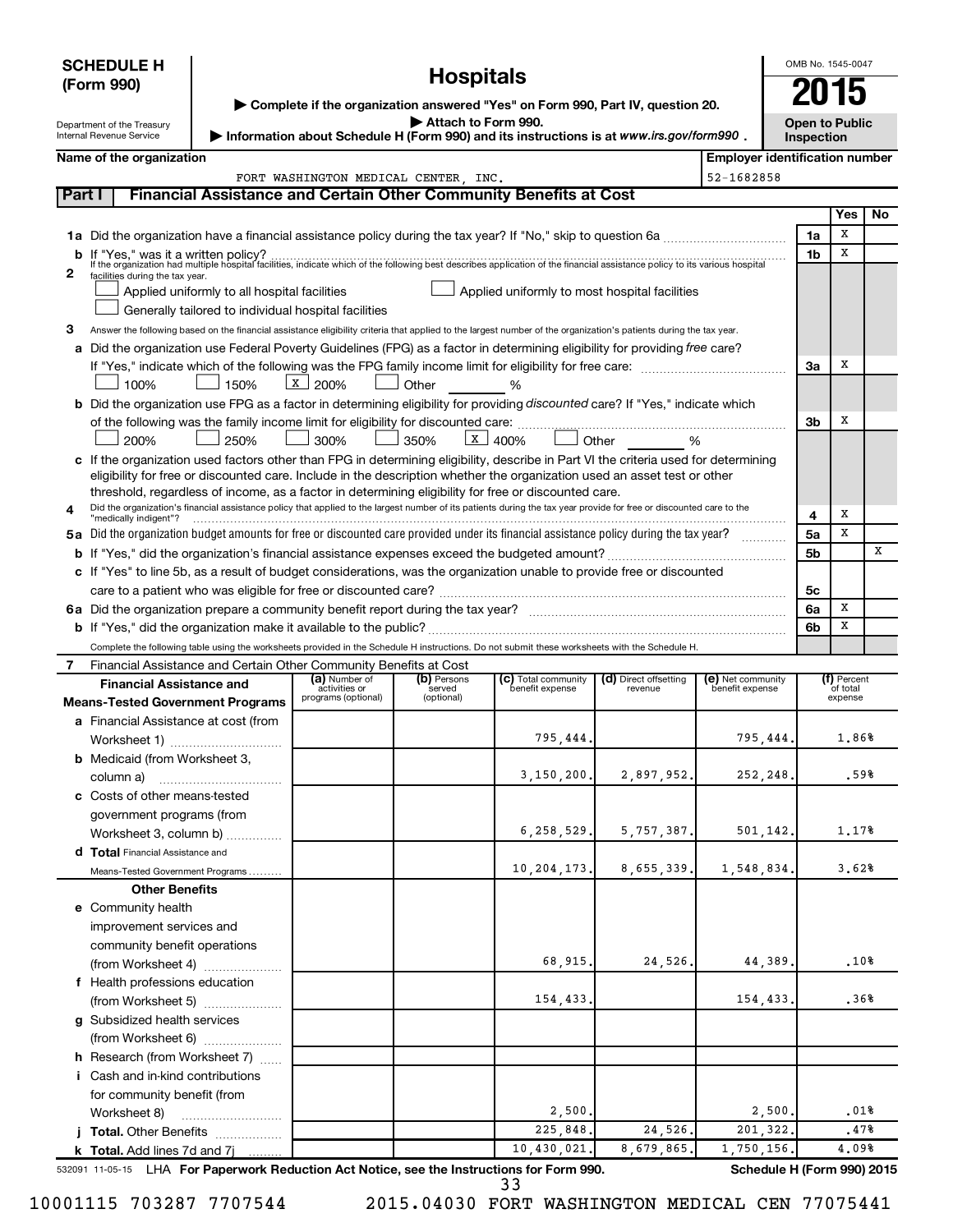|  | Schedule H (Form 990) 201 |  |  |  |  |
|--|---------------------------|--|--|--|--|
|--|---------------------------|--|--|--|--|

**Part II** | Community Building Activities Complete this table if the organization conducted any community building activities during the tax year, and describe in Part VI how its community building activities promoted the health of the communities it serves.

|    | tax year, and describe in Fart VI How its community building activities promoted the nealth of the communities it serves.                                        |                                                       |                                  |                                              |                    |                                  |                                            |    |                                 |    |
|----|------------------------------------------------------------------------------------------------------------------------------------------------------------------|-------------------------------------------------------|----------------------------------|----------------------------------------------|--------------------|----------------------------------|--------------------------------------------|----|---------------------------------|----|
|    |                                                                                                                                                                  | (a) Number of<br>activities or programs<br>(optional) | (b) Persons<br>served (optional) | $(c)$ Total<br>community<br>building expense |                    | (d) Direct<br>offsetting revenue | $(e)$ Net<br>community<br>building expense |    | (f) Percent of<br>total expense |    |
| 1  | Physical improvements and housing                                                                                                                                |                                                       |                                  |                                              |                    |                                  |                                            |    |                                 |    |
| 2  | Economic development                                                                                                                                             |                                                       |                                  |                                              |                    |                                  |                                            |    |                                 |    |
| З  | Community support                                                                                                                                                |                                                       |                                  |                                              |                    |                                  |                                            |    |                                 |    |
| 4  | Environmental improvements                                                                                                                                       |                                                       |                                  |                                              |                    |                                  |                                            |    |                                 |    |
| 5  | Leadership development and                                                                                                                                       |                                                       |                                  |                                              |                    |                                  |                                            |    |                                 |    |
|    | training for community members                                                                                                                                   |                                                       |                                  |                                              |                    |                                  |                                            |    |                                 |    |
| 6  | Coalition building                                                                                                                                               |                                                       |                                  |                                              |                    |                                  |                                            |    |                                 |    |
| 7  | Community health improvement                                                                                                                                     |                                                       |                                  |                                              |                    |                                  |                                            |    |                                 |    |
|    | advocacy                                                                                                                                                         |                                                       |                                  |                                              |                    |                                  |                                            |    |                                 |    |
| 8  | Workforce development                                                                                                                                            |                                                       |                                  |                                              |                    |                                  |                                            |    |                                 |    |
| 9  | Other                                                                                                                                                            |                                                       |                                  |                                              |                    |                                  |                                            |    |                                 |    |
| 10 | Total                                                                                                                                                            |                                                       |                                  |                                              |                    |                                  |                                            |    |                                 |    |
|    | <b>Bad Debt, Medicare, &amp; Collection Practices</b><br>Part III                                                                                                |                                                       |                                  |                                              |                    |                                  |                                            |    |                                 |    |
|    | <b>Section A. Bad Debt Expense</b>                                                                                                                               |                                                       |                                  |                                              |                    |                                  |                                            |    | Yes                             | No |
| 1  | Did the organization report bad debt expense in accordance with Healthcare Financial Management Association                                                      |                                                       |                                  |                                              |                    |                                  |                                            |    |                                 |    |
|    |                                                                                                                                                                  |                                                       |                                  |                                              |                    |                                  |                                            | 1. | X                               |    |
|    |                                                                                                                                                                  |                                                       |                                  |                                              |                    |                                  |                                            |    |                                 |    |
| 2  | Enter the amount of the organization's bad debt expense. Explain in Part VI the                                                                                  |                                                       |                                  |                                              |                    | $\overline{2}$                   | 4,258,446.                                 |    |                                 |    |
|    | methodology used by the organization to estimate this amount manufactured contains an intervent manufactured m                                                   |                                                       |                                  |                                              |                    |                                  |                                            |    |                                 |    |
| 3  | Enter the estimated amount of the organization's bad debt expense attributable to                                                                                |                                                       |                                  |                                              |                    |                                  |                                            |    |                                 |    |
|    | patients eligible under the organization's financial assistance policy. Explain in Part VI the                                                                   |                                                       |                                  |                                              |                    |                                  |                                            |    |                                 |    |
|    | methodology used by the organization to estimate this amount and the rationale, if any,                                                                          |                                                       |                                  |                                              |                    |                                  |                                            |    |                                 |    |
|    |                                                                                                                                                                  |                                                       |                                  |                                              |                    | 3                                | 3,703,293.                                 |    |                                 |    |
| 4  | Provide in Part VI the text of the footnote to the organization's financial statements that describes bad debt                                                   |                                                       |                                  |                                              |                    |                                  |                                            |    |                                 |    |
|    | expense or the page number on which this footnote is contained in the attached financial statements.                                                             |                                                       |                                  |                                              |                    |                                  |                                            |    |                                 |    |
|    | <b>Section B. Medicare</b>                                                                                                                                       |                                                       |                                  |                                              |                    |                                  |                                            |    |                                 |    |
| 5  | Enter total revenue received from Medicare (including DSH and IME)                                                                                               |                                                       |                                  |                                              |                    | 5                                | 17,994,416.                                |    |                                 |    |
| 6  | Enter Medicare allowable costs of care relating to payments on line 5 [111] [11] The Medicare allowable costs of care relating to payments on line 5             |                                                       |                                  |                                              |                    | 6                                | 15,097,039.                                |    |                                 |    |
| 7  | Subtract line 6 from line 5. This is the surplus (or shortfall)                                                                                                  |                                                       |                                  |                                              |                    | $\overline{7}$                   | 2,897,377.                                 |    |                                 |    |
| 8  | Describe in Part VI the extent to which any shortfall reported in line 7 should be treated as community benefit.                                                 |                                                       |                                  |                                              |                    |                                  |                                            |    |                                 |    |
|    | Also describe in Part VI the costing methodology or source used to determine the amount reported on line 6.                                                      |                                                       |                                  |                                              |                    |                                  |                                            |    |                                 |    |
|    | Check the box that describes the method used:                                                                                                                    |                                                       |                                  |                                              |                    |                                  |                                            |    |                                 |    |
|    | Cost accounting system                                                                                                                                           | $X$ Cost to charge ratio                              |                                  | Other                                        |                    |                                  |                                            |    |                                 |    |
|    | <b>Section C. Collection Practices</b>                                                                                                                           |                                                       |                                  |                                              |                    |                                  |                                            |    |                                 |    |
|    | 9a Did the organization have a written debt collection policy during the tax year?                                                                               |                                                       |                                  |                                              |                    |                                  |                                            | 9а | X                               |    |
|    | <b>b</b> If "Yes," did the organization's collection policy that applied to the largest number of its patients during the tax year contain provisions on the     |                                                       |                                  |                                              |                    |                                  |                                            |    |                                 |    |
|    | collection practices to be followed for patients who are known to qualify for financial assistance? Describe in Part VI                                          |                                                       |                                  |                                              |                    |                                  |                                            | 9b | X                               |    |
|    | Management Companies and Joint Ventures (owned 10% or more by officers, directors, trustees, key employees, and physicians - see instructions)<br><b>Part IV</b> |                                                       |                                  |                                              |                    |                                  |                                            |    |                                 |    |
|    | (a) Name of entity                                                                                                                                               |                                                       | (b) Description of primary       |                                              | (c) Organization's |                                  | (d) Officers, direct-                      |    | <b>(e)</b> Physicians'          |    |
|    |                                                                                                                                                                  |                                                       | activity of entity               |                                              | profit % or stock  |                                  | ors, trustees, or                          |    | profit % or                     |    |
|    |                                                                                                                                                                  |                                                       |                                  |                                              | ownership %        |                                  | key employees'<br>profit % or stock        |    | stock                           |    |
|    |                                                                                                                                                                  |                                                       |                                  |                                              |                    |                                  | ownership %                                |    | ownership %                     |    |
|    |                                                                                                                                                                  |                                                       |                                  |                                              |                    |                                  |                                            |    |                                 |    |
|    |                                                                                                                                                                  |                                                       |                                  |                                              |                    |                                  |                                            |    |                                 |    |
|    |                                                                                                                                                                  |                                                       |                                  |                                              |                    |                                  |                                            |    |                                 |    |
|    |                                                                                                                                                                  |                                                       |                                  |                                              |                    |                                  |                                            |    |                                 |    |
|    |                                                                                                                                                                  |                                                       |                                  |                                              |                    |                                  |                                            |    |                                 |    |
|    |                                                                                                                                                                  |                                                       |                                  |                                              |                    |                                  |                                            |    |                                 |    |
|    |                                                                                                                                                                  |                                                       |                                  |                                              |                    |                                  |                                            |    |                                 |    |
|    |                                                                                                                                                                  |                                                       |                                  |                                              |                    |                                  |                                            |    |                                 |    |
|    |                                                                                                                                                                  |                                                       |                                  |                                              |                    |                                  |                                            |    |                                 |    |
|    |                                                                                                                                                                  |                                                       |                                  |                                              |                    |                                  |                                            |    |                                 |    |
|    |                                                                                                                                                                  |                                                       |                                  |                                              |                    |                                  |                                            |    |                                 |    |
|    |                                                                                                                                                                  |                                                       |                                  |                                              |                    |                                  |                                            |    |                                 |    |
|    |                                                                                                                                                                  |                                                       |                                  |                                              |                    |                                  |                                            |    |                                 |    |
|    |                                                                                                                                                                  |                                                       |                                  |                                              |                    |                                  |                                            |    |                                 |    |

532092 11-05-15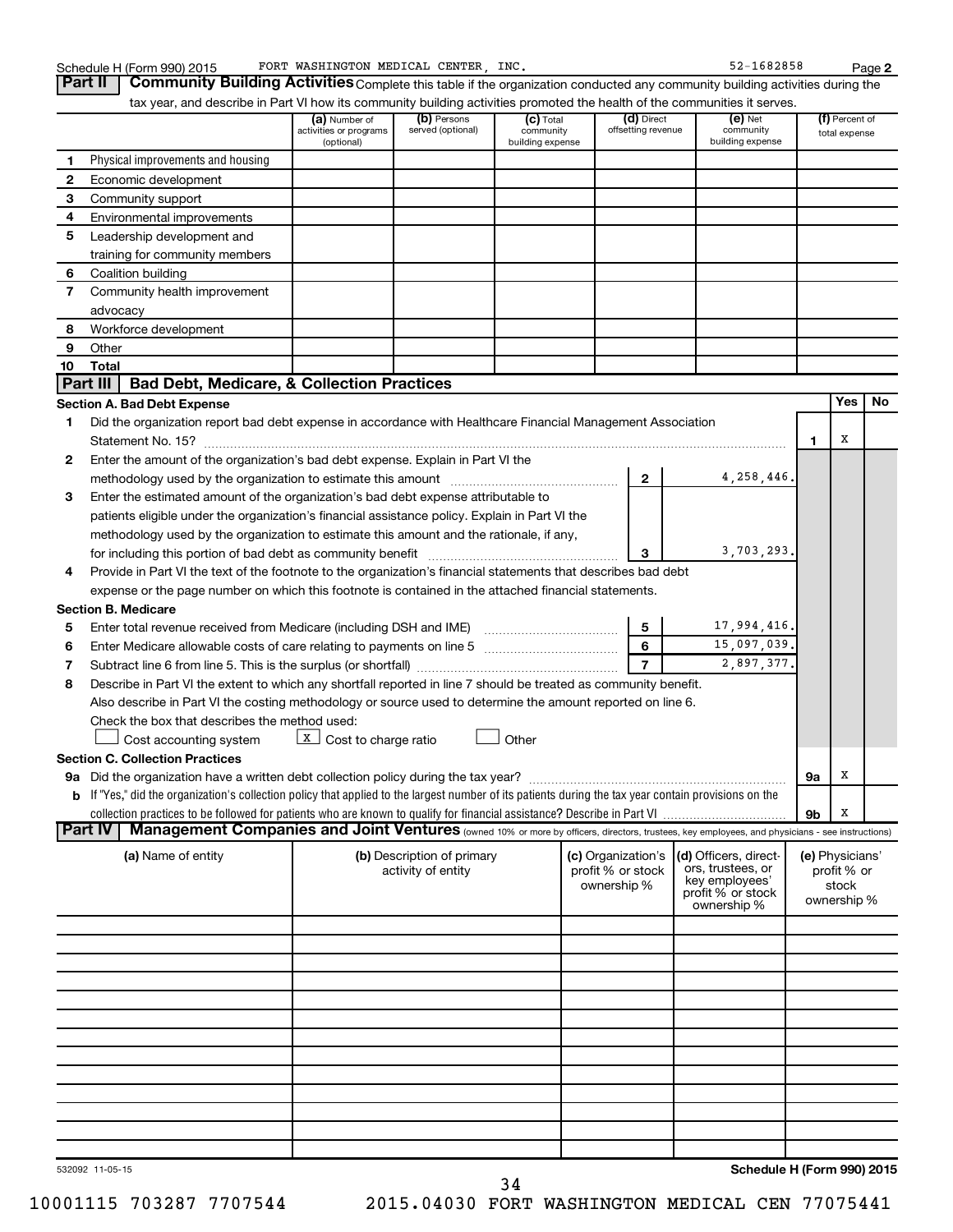| FORT WASHINGTON MEDICAL CENTER, INC.<br>Schedule H (Form 990) 2015   |                   |                         |                     |                                                                                   |  |   |          | $52 - 1682858$             | Page 3    |
|----------------------------------------------------------------------|-------------------|-------------------------|---------------------|-----------------------------------------------------------------------------------|--|---|----------|----------------------------|-----------|
| <b>Facility Information</b><br><b>Part V</b>                         |                   |                         |                     |                                                                                   |  |   |          |                            |           |
| Section A. Hospital Facilities                                       |                   |                         |                     | Teaching hospital<br>Oritical access hospital<br>Research facility<br>ER-24 hours |  |   |          |                            |           |
| (list in order of size, from largest to smallest)                    |                   | Gen. medical & surgical |                     |                                                                                   |  |   |          |                            |           |
|                                                                      |                   |                         |                     |                                                                                   |  |   |          |                            |           |
| How many hospital facilities did the organization operate            |                   |                         |                     |                                                                                   |  |   |          |                            |           |
| during the tax year?<br>1                                            | -icensed hospital |                         | Children's hospital |                                                                                   |  |   |          |                            |           |
| Name, address, primary website address, and state license number     |                   |                         |                     |                                                                                   |  |   |          |                            | Facility  |
| (and if a group return, the name and EIN of the subordinate hospital |                   |                         |                     |                                                                                   |  |   |          |                            | reporting |
| organization that operates the hospital facility)                    |                   |                         |                     |                                                                                   |  |   | ER-other | Other (describe)           | group     |
| 1 FORT WASHINGTON MEDICAL CENTER, INC.                               |                   |                         |                     |                                                                                   |  |   |          |                            |           |
|                                                                      |                   |                         |                     |                                                                                   |  |   |          |                            |           |
| 11711 LIVINGSTON ROAD                                                |                   |                         |                     |                                                                                   |  |   |          |                            |           |
| FORT WASHINGTON, MD 20744                                            |                   |                         |                     |                                                                                   |  |   |          |                            |           |
|                                                                      |                   |                         |                     |                                                                                   |  |   |          |                            |           |
|                                                                      | X                 | $\mathbf{x}$            |                     |                                                                                   |  | X |          |                            |           |
|                                                                      |                   |                         |                     |                                                                                   |  |   |          |                            |           |
|                                                                      |                   |                         |                     |                                                                                   |  |   |          |                            |           |
|                                                                      |                   |                         |                     |                                                                                   |  |   |          |                            |           |
|                                                                      |                   |                         |                     |                                                                                   |  |   |          |                            |           |
|                                                                      |                   |                         |                     |                                                                                   |  |   |          |                            |           |
|                                                                      |                   |                         |                     |                                                                                   |  |   |          |                            |           |
|                                                                      |                   |                         |                     |                                                                                   |  |   |          |                            |           |
|                                                                      |                   |                         |                     |                                                                                   |  |   |          |                            |           |
|                                                                      |                   |                         |                     |                                                                                   |  |   |          |                            |           |
|                                                                      |                   |                         |                     |                                                                                   |  |   |          |                            |           |
|                                                                      |                   |                         |                     |                                                                                   |  |   |          |                            |           |
|                                                                      |                   |                         |                     |                                                                                   |  |   |          |                            |           |
|                                                                      |                   |                         |                     |                                                                                   |  |   |          |                            |           |
|                                                                      |                   |                         |                     |                                                                                   |  |   |          |                            |           |
|                                                                      |                   |                         |                     |                                                                                   |  |   |          |                            |           |
|                                                                      |                   |                         |                     |                                                                                   |  |   |          |                            |           |
|                                                                      |                   |                         |                     |                                                                                   |  |   |          |                            |           |
|                                                                      |                   |                         |                     |                                                                                   |  |   |          |                            |           |
|                                                                      |                   |                         |                     |                                                                                   |  |   |          |                            |           |
|                                                                      |                   |                         |                     |                                                                                   |  |   |          |                            |           |
|                                                                      |                   |                         |                     |                                                                                   |  |   |          |                            |           |
|                                                                      |                   |                         |                     |                                                                                   |  |   |          |                            |           |
|                                                                      |                   |                         |                     |                                                                                   |  |   |          |                            |           |
|                                                                      |                   |                         |                     |                                                                                   |  |   |          |                            |           |
|                                                                      |                   |                         |                     |                                                                                   |  |   |          |                            |           |
|                                                                      |                   |                         |                     |                                                                                   |  |   |          |                            |           |
|                                                                      |                   |                         |                     |                                                                                   |  |   |          |                            |           |
|                                                                      |                   |                         |                     |                                                                                   |  |   |          |                            |           |
|                                                                      |                   |                         |                     |                                                                                   |  |   |          |                            |           |
|                                                                      |                   |                         |                     |                                                                                   |  |   |          |                            |           |
|                                                                      |                   |                         |                     |                                                                                   |  |   |          |                            |           |
|                                                                      |                   |                         |                     |                                                                                   |  |   |          |                            |           |
|                                                                      |                   |                         |                     |                                                                                   |  |   |          |                            |           |
|                                                                      |                   |                         |                     |                                                                                   |  |   |          |                            |           |
|                                                                      |                   |                         |                     |                                                                                   |  |   |          |                            |           |
|                                                                      |                   |                         |                     |                                                                                   |  |   |          |                            |           |
|                                                                      |                   |                         |                     |                                                                                   |  |   |          |                            |           |
|                                                                      |                   |                         |                     |                                                                                   |  |   |          |                            |           |
|                                                                      |                   |                         |                     |                                                                                   |  |   |          |                            |           |
|                                                                      |                   |                         |                     |                                                                                   |  |   |          |                            |           |
|                                                                      |                   |                         |                     |                                                                                   |  |   |          |                            |           |
|                                                                      |                   |                         |                     |                                                                                   |  |   |          |                            |           |
|                                                                      |                   |                         |                     |                                                                                   |  |   |          |                            |           |
|                                                                      |                   |                         |                     |                                                                                   |  |   |          |                            |           |
|                                                                      |                   |                         |                     |                                                                                   |  |   |          |                            |           |
|                                                                      |                   |                         |                     |                                                                                   |  |   |          |                            |           |
|                                                                      |                   |                         |                     |                                                                                   |  |   |          |                            |           |
|                                                                      |                   |                         |                     |                                                                                   |  |   |          |                            |           |
|                                                                      |                   |                         |                     |                                                                                   |  |   |          |                            |           |
|                                                                      |                   |                         |                     |                                                                                   |  |   |          |                            |           |
|                                                                      |                   |                         |                     |                                                                                   |  |   |          |                            |           |
|                                                                      |                   |                         |                     |                                                                                   |  |   |          |                            |           |
|                                                                      |                   |                         |                     |                                                                                   |  |   |          |                            |           |
|                                                                      |                   |                         |                     |                                                                                   |  |   |          |                            |           |
| 532093 11-05-15                                                      |                   |                         |                     |                                                                                   |  |   |          | Schedule H (Form 990) 2015 |           |
| 35                                                                   |                   |                         |                     |                                                                                   |  |   |          |                            |           |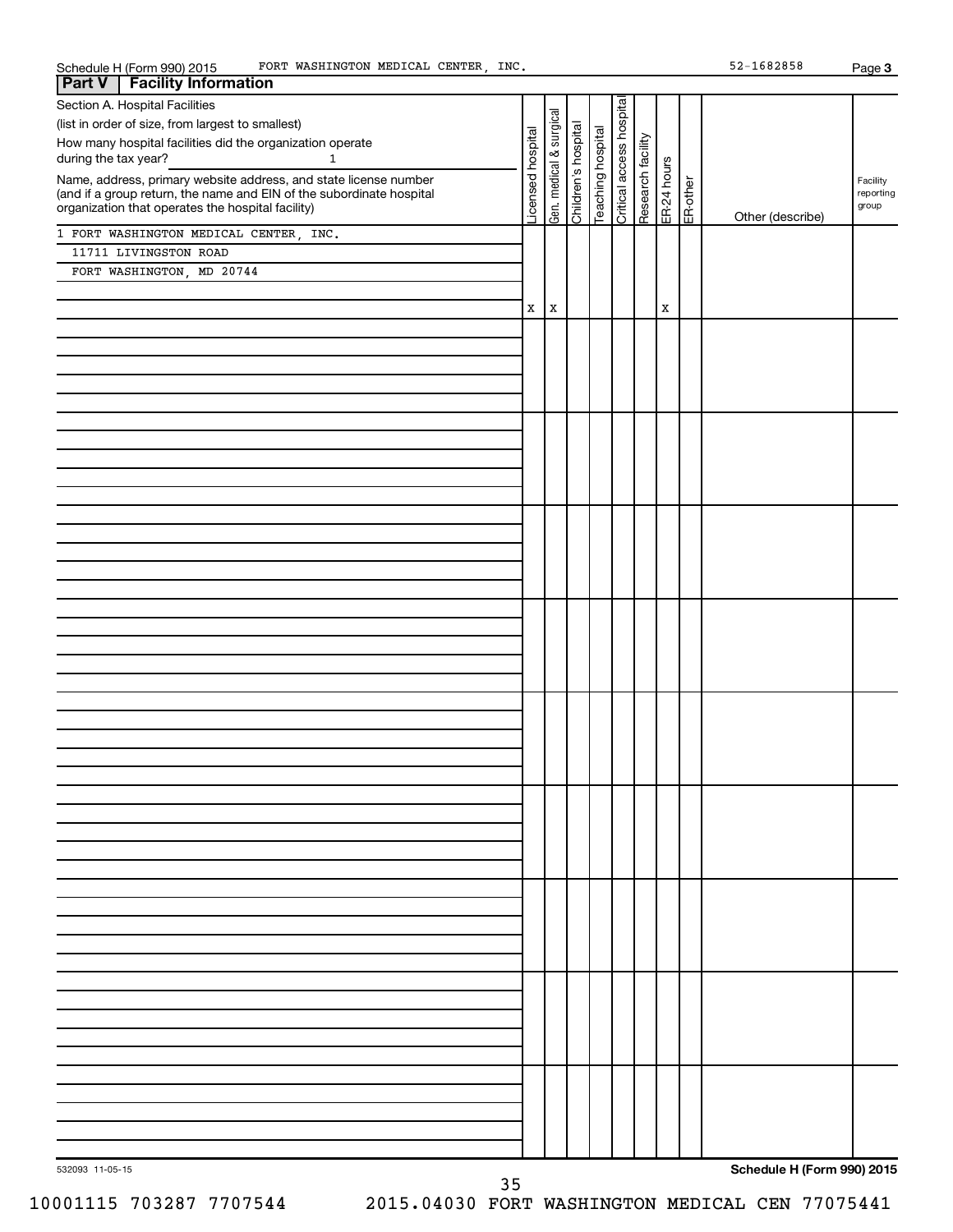# **Part V** | Facility Information (continued)

#### **Section B. Facility Policies and Practices**

(Complete a separate Section B for each of the hospital facilities or facility reporting groups listed in Part V, Section A)

**Name of hospital facility or letter of facility reporting group** FORT WASHINGTON MEDICAL CENTER, INC.

# **Line number of hospital facility, or line numbers of hospital**

**facilities in a facility reporting group (from Part V, Section A):** 1

|                                                                                                                 |                                                                                                                                             |                 | Yes | No |  |
|-----------------------------------------------------------------------------------------------------------------|---------------------------------------------------------------------------------------------------------------------------------------------|-----------------|-----|----|--|
|                                                                                                                 | <b>Community Health Needs Assessment</b>                                                                                                    |                 |     |    |  |
|                                                                                                                 | 1 Was the hospital facility first licensed, registered, or similarly recognized by a state as a hospital facility in the                    |                 |     |    |  |
| current tax year or the immediately preceding tax year?                                                         |                                                                                                                                             |                 |     |    |  |
| 2 Was the hospital facility acquired or placed into service as a tax-exempt hospital in the current tax year or |                                                                                                                                             |                 |     |    |  |
|                                                                                                                 |                                                                                                                                             | $\mathbf{2}$    |     | х  |  |
| з                                                                                                               | During the tax year or either of the two immediately preceding tax years, did the hospital facility conduct a                               |                 |     |    |  |
|                                                                                                                 |                                                                                                                                             | 3               | Х   |    |  |
|                                                                                                                 | If "Yes," indicate what the CHNA report describes (check all that apply):                                                                   |                 |     |    |  |
| а                                                                                                               | $\mathbf{X}$<br>A definition of the community served by the hospital facility                                                               |                 |     |    |  |
| b                                                                                                               | $\mathbf{X}$<br>Demographics of the community                                                                                               |                 |     |    |  |
| с                                                                                                               | $\lfloor x \rfloor$<br>Existing health care facilities and resources within the community that are available to respond to the health needs |                 |     |    |  |
|                                                                                                                 | of the community                                                                                                                            |                 |     |    |  |
| d                                                                                                               | $\mathbf{x}$<br>How data was obtained                                                                                                       |                 |     |    |  |
| е                                                                                                               | $\mathbf{X}$<br>The significant health needs of the community                                                                               |                 |     |    |  |
| f                                                                                                               | $\mathbf{X}$<br>Primary and chronic disease needs and other health issues of uninsured persons, low-income persons, and minority            |                 |     |    |  |
|                                                                                                                 | groups                                                                                                                                      |                 |     |    |  |
|                                                                                                                 | $\mathbf{x}$<br>The process for identifying and prioritizing community health needs and services to meet the community health needs         |                 |     |    |  |
| g<br>h                                                                                                          | $\mathbf{X}$<br>The process for consulting with persons representing the community's interests                                              |                 |     |    |  |
|                                                                                                                 |                                                                                                                                             |                 |     |    |  |
|                                                                                                                 | Information gaps that limit the hospital facility's ability to assess the community's health needs                                          |                 |     |    |  |
|                                                                                                                 | Other (describe in Section C)                                                                                                               |                 |     |    |  |
|                                                                                                                 | 20 13<br>Indicate the tax year the hospital facility last conducted a CHNA:                                                                 |                 |     |    |  |
| 5                                                                                                               | In conducting its most recent CHNA, did the hospital facility take into account input from persons who represent the broad                  |                 |     |    |  |
|                                                                                                                 | interests of the community served by the hospital facility, including those with special knowledge of or expertise in public                |                 |     |    |  |
|                                                                                                                 | health? If "Yes," describe in Section C how the hospital facility took into account input from persons who represent the                    |                 |     |    |  |
|                                                                                                                 |                                                                                                                                             | 5               | х   |    |  |
|                                                                                                                 | 6a Was the hospital facility's CHNA conducted with one or more other hospital facilities? If "Yes," list the other                          |                 |     |    |  |
|                                                                                                                 | hospital facilities in Section C                                                                                                            | 6a              |     | х  |  |
| b                                                                                                               | Was the hospital facility's CHNA conducted with one or more organizations other than hospital facilities? If "Yes,"                         |                 |     |    |  |
|                                                                                                                 | list the other organizations in Section C                                                                                                   | 6b              |     | х  |  |
| 7                                                                                                               |                                                                                                                                             | $\overline{7}$  | х   |    |  |
|                                                                                                                 | If "Yes," indicate how the CHNA report was made widely available (check all that apply):                                                    |                 |     |    |  |
| a                                                                                                               | <u>x  </u><br>Hospital facility's website (list url): WWW.FORTWASHINGTONMC.ORG/DOCUMENTS/FORT-WASHINGTON-REPORT-6-2                         |                 |     |    |  |
| b                                                                                                               | Other website (list url):                                                                                                                   |                 |     |    |  |
| c                                                                                                               | $\lfloor x \rfloor$<br>Made a paper copy available for public inspection without charge at the hospital facility                            |                 |     |    |  |
| d                                                                                                               | Other (describe in Section C)                                                                                                               |                 |     |    |  |
|                                                                                                                 | 8 Did the hospital facility adopt an implementation strategy to meet the significant community health needs                                 |                 |     |    |  |
|                                                                                                                 | identified through its most recently conducted CHNA? If "No," skip to line 11                                                               | 8               | х   |    |  |
|                                                                                                                 | <b>9</b> Indicate the tax year the hospital facility last adopted an implementation strategy: $20 \quad 13$                                 |                 |     |    |  |
|                                                                                                                 |                                                                                                                                             | 10              |     | х  |  |
|                                                                                                                 | <b>a</b> If "Yes," (list url):                                                                                                              |                 |     |    |  |
|                                                                                                                 |                                                                                                                                             | 10 <sub>b</sub> | Х   |    |  |
|                                                                                                                 | 11 Describe in Section C how the hospital facility is addressing the significant needs identified in its most                               |                 |     |    |  |
|                                                                                                                 | recently conducted CHNA and any such needs that are not being addressed together with the reasons why                                       |                 |     |    |  |
|                                                                                                                 | such needs are not being addressed.                                                                                                         |                 |     |    |  |
|                                                                                                                 | 12a Did the organization incur an excise tax under section 4959 for the hospital facility's failure to conduct a                            |                 |     |    |  |
|                                                                                                                 | CHNA as required by section $501(r)(3)?$                                                                                                    | 12a             |     | х  |  |
|                                                                                                                 |                                                                                                                                             | 12b             |     |    |  |
|                                                                                                                 | c If "Yes" to line 12b, what is the total amount of section 4959 excise tax the organization reported on Form 4720                          |                 |     |    |  |
|                                                                                                                 | for all of its hospital facilities? \$                                                                                                      |                 |     |    |  |
|                                                                                                                 | Schedule H (Form 990) 2015<br>532094 11-05-15                                                                                               |                 |     |    |  |

36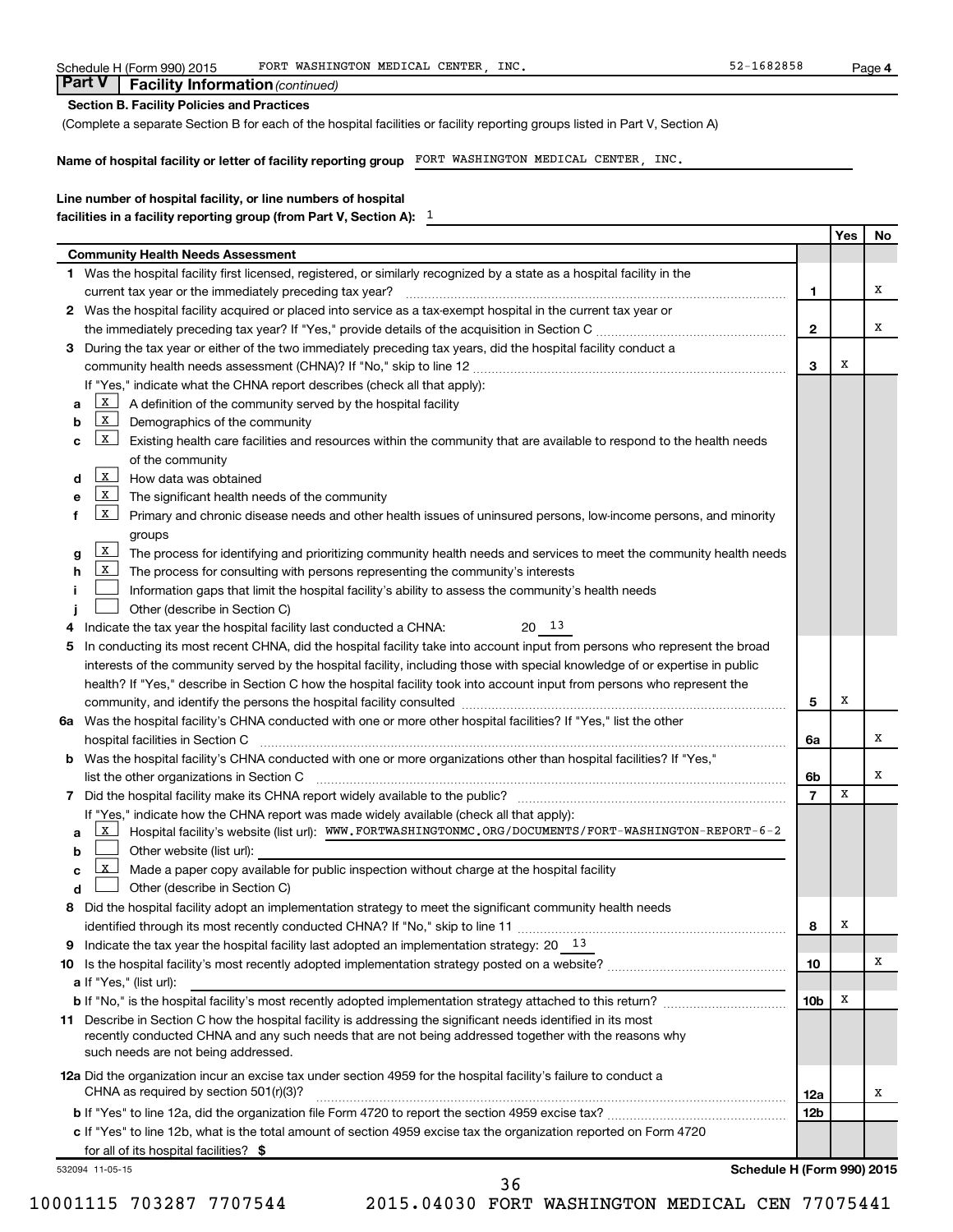| chedule H (Form 990) 2015 | FORT WASHINGTON MEDICAL CENTER INC |  |  |
|---------------------------|------------------------------------|--|--|
|                           |                                    |  |  |

| FORT WASHINGTON MEDICAL CENTER . INC.<br>Schedule H (Form 990) 2015                                                                              | 52-1682858 |     | Page 5 |
|--------------------------------------------------------------------------------------------------------------------------------------------------|------------|-----|--------|
| <b>Part V</b><br>Facility Information (continued)                                                                                                |            |     |        |
| <b>Financial Assistance Policy (FAP)</b>                                                                                                         |            |     |        |
|                                                                                                                                                  |            |     |        |
| Name of hospital facility or letter of facility reporting group FORT WASHINGTON MEDICAL CENTER, INC.                                             |            |     |        |
|                                                                                                                                                  |            | Yes | No     |
| Did the hospital facility have in place during the tax year a written financial assistance policy that:                                          |            |     |        |
| 13 Explained eligibility criteria for financial assistance, and whether such assistance included free or discounted care?                        | 13         | Х   |        |
| If "Yes," indicate the eligibility criteria explained in the FAP:                                                                                |            |     |        |
| $\lfloor x \rfloor$ Federal poverty guidelines (FPG), with FPG family income limit for eligibility for free care of $\hspace{0.1cm}$<br>200<br>a | %          |     |        |
| 200<br>and FPG family income limit for eligibility for discounted care of<br>%                                                                   |            |     |        |
| Income level other than FPG (describe in Section C)<br>b                                                                                         |            |     |        |
| X<br>Asset level<br>с                                                                                                                            |            |     |        |
| X<br>Medical indigency<br>d                                                                                                                      |            |     |        |
| X<br>Insurance status<br>е                                                                                                                       |            |     |        |
| X<br>Underinsurance status                                                                                                                       |            |     |        |
| X<br>Residency<br>g                                                                                                                              |            |     |        |
| Other (describe in Section C)<br>h                                                                                                               |            |     |        |
| 14                                                                                                                                               | 14         | х   |        |
| 15                                                                                                                                               | 15         | х   |        |
| If "Yes," indicate how the hospital facility's FAP or FAP application form (including accompanying instructions)                                 |            |     |        |
| explained the method for applying for financial assistance (check all that apply):                                                               |            |     |        |
| Described the information the hospital facility may require an individual to provide as part of his or her application<br>a                      |            |     |        |
| X  <br>Described the supporting documentation the hospital facility may require an individual to submit as part of his<br>b                      |            |     |        |
| or her application                                                                                                                               |            |     |        |
| $\boxed{\text{x}}$ Provided the contact information of hospital facility staff who can provide an individual with information<br>с               |            |     |        |
| about the FAP and FAP application process                                                                                                        |            |     |        |
| $\mathbf{X}$<br>Provided the contact information of nonprofit organizations or government agencies that may be sources<br>d                      |            |     |        |
| of assistance with FAP applications                                                                                                              |            |     |        |
| Other (describe in Section C)<br>е                                                                                                               |            |     |        |
| 16                                                                                                                                               | 16         | х   |        |
| If "Yes," indicate how the hospital facility publicized the policy (check all that apply):                                                       |            |     |        |
| X<br>The FAP was widely available on a website (list url): SEE PART V, PAGE 7<br>a                                                               |            |     |        |
| The FAP application form was widely available on a website (list url): SEE PART V, PAGE 7<br>X<br>b                                              |            |     |        |
| X<br>A plain language summary of the FAP was widely available on a website (list url): SEE PART V, PAGE 7<br>с                                   |            |     |        |
| X<br>The FAP was available upon request and without charge (in public locations in the hospital facility and by mail)<br>d                       |            |     |        |
| The FAP application form was available upon request and without charge (in public locations in the hospital<br>е                                 |            |     |        |
| facility and by mail)                                                                                                                            |            |     |        |
| $\mathbf{X}$<br>A plain language summary of the FAP was available upon request and without charge (in public locations in<br>f                   |            |     |        |
| the hospital facility and by mail)                                                                                                               |            |     |        |
| Notice of availability of the FAP was conspicuously displayed throughout the hospital facility<br>g                                              |            |     |        |
| X<br>Notified members of the community who are most likely to require financial assistance about availability of the FAP<br>h                    |            |     |        |
| Other (describe in Section C)                                                                                                                    |            |     |        |
|                                                                                                                                                  |            |     |        |
| <b>Billing and Collections</b>                                                                                                                   |            |     |        |
| 17 Did the hospital facility have in place during the tax year a separate billing and collections policy, or a written financial                 |            |     |        |
| assistance policy (FAP) that explained all of the actions the hospital facility or other authorized party may take upon                          |            |     |        |
|                                                                                                                                                  | 17         | х   |        |
| 18 Check all of the following actions against an individual that were permitted under the hospital facility's policies during the tax            |            |     |        |
| year before making reasonable efforts to determine the individual's eligibility under the facility's FAP:                                        |            |     |        |
| Reporting to credit agency(ies)<br>a                                                                                                             |            |     |        |

**b** Selling an individual's debt to another party  $\Box$ 

- **c d** Actions that require a legal or judicial process  $\Box$
- Other similar actions (describe in Section C)  $\Box$
- **e**  $\boxed{\text{X}}$  None of these actions or other similar actions were permitted

**Schedule H (Form 990) 2015**

532095 11-05-15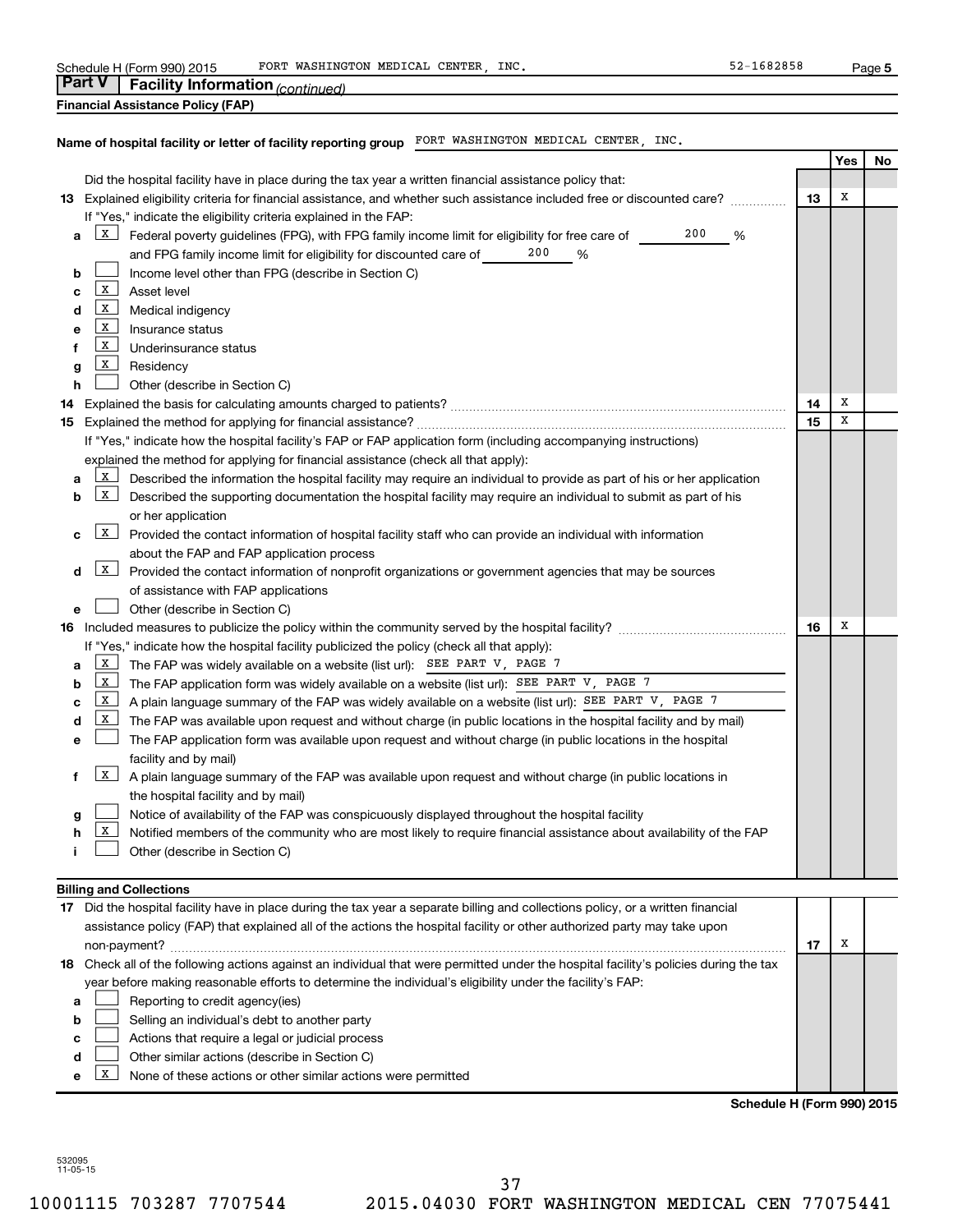| Schedule H | .4 (Form 990) 2015 |  | FORT WASHINGTON | MEDICAL <sup>.</sup> | <b>CENTER</b> | INC. | L 0 0 Z 0 J 0 | Page |  |
|------------|--------------------|--|-----------------|----------------------|---------------|------|---------------|------|--|
|------------|--------------------|--|-----------------|----------------------|---------------|------|---------------|------|--|

| <b>Part V</b><br><b>Facility Information (continued)</b>                                                                                                                                       |    |     |    |
|------------------------------------------------------------------------------------------------------------------------------------------------------------------------------------------------|----|-----|----|
| FORT WASHINGTON MEDICAL CENTER, INC.<br>Name of hospital facility or letter of facility reporting group                                                                                        |    |     |    |
|                                                                                                                                                                                                |    | Yes | No |
| Did the hospital facility or other authorized party perform any of the following actions during the tax year<br>19                                                                             |    |     |    |
|                                                                                                                                                                                                | 19 |     | Χ  |
| If "Yes," check all actions in which the hospital facility or a third party engaged:                                                                                                           |    |     |    |
| Reporting to credit agency(ies)<br>а                                                                                                                                                           |    |     |    |
| Selling an individual's debt to another party<br>b                                                                                                                                             |    |     |    |
| Actions that require a legal or judicial process<br>с                                                                                                                                          |    |     |    |
| Other similar actions (describe in Section C)<br>d                                                                                                                                             |    |     |    |
| Indicate which efforts the hospital facility or other authorized party made before initiating any of the actions listed (whether or<br>20<br>not checked) in line 19 (check all that apply):   |    |     |    |
| x<br>Notified individuals of the financial assistance policy on admission<br>а                                                                                                                 |    |     |    |
| X<br>Notified individuals of the financial assistance policy prior to discharge<br>b                                                                                                           |    |     |    |
| X  <br>Notified individuals of the financial assistance policy in communications with the individuals regarding the individuals' bills<br>с                                                    |    |     |    |
| X<br>Documented its determination of whether individuals were eligible for financial assistance under the hospital facility's<br>d                                                             |    |     |    |
| financial assistance policy                                                                                                                                                                    |    |     |    |
| Other (describe in Section C)<br>е                                                                                                                                                             |    |     |    |
| f<br>None of these efforts were made                                                                                                                                                           |    |     |    |
| <b>Policy Relating to Emergency Medical Care</b>                                                                                                                                               |    |     |    |
| 21 Did the hospital facility have in place during the tax year a written policy relating to emergency medical care                                                                             |    |     |    |
| that required the hospital facility to provide, without discrimination, care for emergency medical conditions to                                                                               |    |     |    |
|                                                                                                                                                                                                | 21 | х   |    |
| If "No," indicate why:                                                                                                                                                                         |    |     |    |
| The hospital facility did not provide care for any emergency medical conditions<br>а                                                                                                           |    |     |    |
| The hospital facility's policy was not in writing<br>b                                                                                                                                         |    |     |    |
| The hospital facility limited who was eligible to receive care for emergency medical conditions (describe in Section C)<br>с                                                                   |    |     |    |
| Other (describe in Section C)<br>d                                                                                                                                                             |    |     |    |
| Charges to Individuals Eligible for Assistance Under the FAP (FAP-Eligible Individuals)                                                                                                        |    |     |    |
| 22 Indicate how the hospital facility determined, during the tax year, the maximum amounts that can be charged to FAP-eligible<br>individuals for emergency or other medically necessary care. |    |     |    |
| The hospital facility used its lowest negotiated commercial insurance rate when calculating the maximum amounts<br>а                                                                           |    |     |    |
| that can be charged                                                                                                                                                                            |    |     |    |
| The hospital facility used the average of its three lowest negotiated commercial insurance rates when calculating<br>$\mathbf b$                                                               |    |     |    |
| the maximum amounts that can be charged                                                                                                                                                        |    |     |    |
| The hospital facility used the Medicare rates when calculating the maximum amounts that can be charged<br>с                                                                                    |    |     |    |
| $\boxed{\textbf{X}}$ Other (describe in Section C)<br>d                                                                                                                                        |    |     |    |
| 23 During the tax year, did the hospital facility charge any FAP-eligible individual to whom the hospital facility provided                                                                    |    |     |    |
| emergency or other medically necessary services more than the amounts generally billed to individuals who had                                                                                  |    |     |    |
|                                                                                                                                                                                                | 23 |     | х  |
| If "Yes," explain in Section C.                                                                                                                                                                |    |     |    |
| 24 During the tax year, did the hospital facility charge any FAP-eligible individual an amount equal to the gross charge for any                                                               |    |     |    |
|                                                                                                                                                                                                | 24 |     | х  |
| If "Yes," explain in Section C.                                                                                                                                                                |    |     |    |
|                                                                                                                                                                                                |    |     |    |

**Schedule H (Form 990) 2015**

532096 11-05-15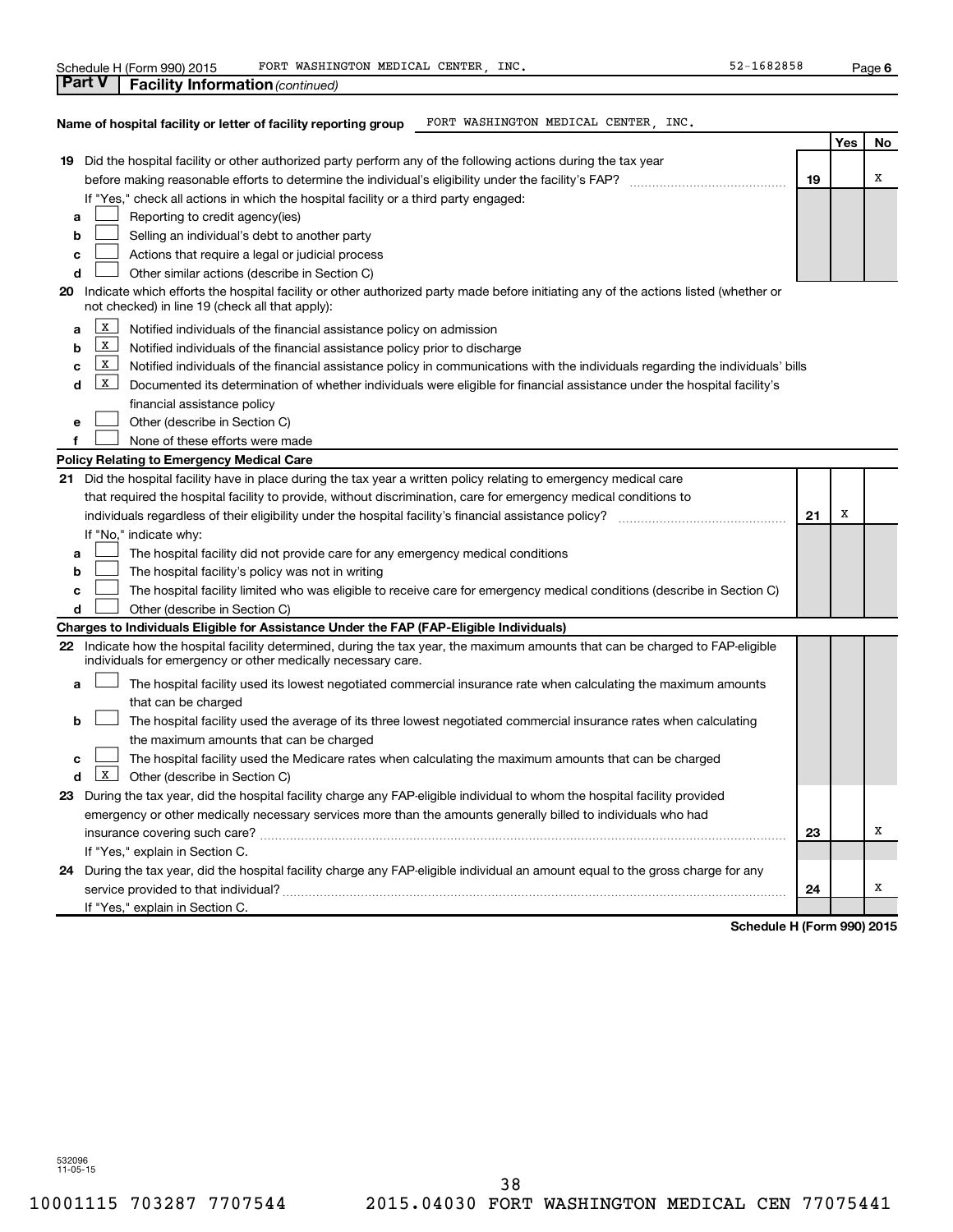Schedule H (Form 990) 2015 FORT WASHINGTON MEDICAL CENTER, INC. Same state of the S2-1682858 Page

**7**

# **Part V** | Facility Information (continued)

Section C. Supplemental Information for Part V, Section B. Provide descriptions required for Part V, Section B, lines 2, 3j, 5, 6a, 6b, 7d, 11, 13b, 13h, 15e, 16i, 18d, 19d, 20e, 21c, 21d, 22d, 23, and 24. If applicable, provide separate descriptions for each hospital facility in a facility reporting group, designated by facility reporting group letter and hospital facility line number from Part V, Section A ("A, 1," "A, 4," "B, 2" "B, 3," etc.) and name of hospital facility.

FORT WASHINGTON MEDICAL CENTER, INC.:

PART V SECTION B LINE 5: FORT WASHINGTON MEDICAL CENTER (FWMC)

INITIATED A COMMUNITY HEALTH NEEDS ASSESSMENT (CHNA) IN MARCH 2013 TO

IDENTIFY THE NEEDS OF THOSE LIVING IN ITS PRIMARY AND SECONDARY SERVICE

AREAS IN PRINCE GEORGE'S COUNTY, CHARLES COUNTY, AND WASHINGTON, D.C. THIS

COMMUNITY HEALTH NEEDS ASSESSMENT WAS CONDUCTED TO EVALUATE THE STUDY AREA

(BY ZIP CODE) AND UNDERSTAND THE REGION'S HEALTH NEEDS.

THE CHNA, CONDUCTED BY CHNA CONSULTANT TRIPP UMBACH, IDENTIFIED SPECIFIC

COMMUNITY HEALTH NEEDS AND EVALUATED HOW THOSE NEEDS ARE BEING MET IN

ORDER TO BETTER CONNECT HEALTH AND HUMAN SERVICES WITH THE NEEDS OF

RESIDENTS IN THE REGION. FORT WASHINGTON MEDICAL CENTER CONNECTED WITH A

WIDE RANGE OF ORGANIZATIONS, HEALTH-RELATED PROFESSIONALS, LOCAL

GOVERNMENT OFFICIALS, HUMAN SERVICE ORGANIZATIONS, AND FAITH-BASED

ORGANIZATIONS TO EVALUATE THE COMMUNITY'S HEALTH AND SOCIAL NEEDS. THE

ASSESSMENT INCLUDED PRIMARY DATA COLLECTION VIA ELECTRONIC AND

HAND-DISTRIBUTED SURVEYS AND PHONE INTERVIEWS WITH THE FOLLOWING:

COMMUNITY STAKEHOLDERS INTERVIEWED VIA PHONE

YMCA POTOMAC OVERLOOK: ALLISON JONES, VICE PRESIDENT OPERATIONS

PRINCE GEORGE'S COUNTY HEALTH DEPARTMENT: DR. ERNEST CARTER DEPUTY

HEALTH OFFICER

- PRINCE GEORGE'S COUNTY COUNCILMAN /STATE LEGISLATOR: PRINCE GEORGE'S

COUNTY COUNCILMAN OBIE PATTERSON; D-8 MARYLAND STATE DELEGATE KRISELDA

#### VALDERRAMA

FORT FOOTE BAPTIST CHURCH: REV. NORMAN ROBINSON, PASTOR

532097 11-05-15

10001115 703287 7707544 2015.04030 FORT WASHINGTON MEDICAL CEN 77075441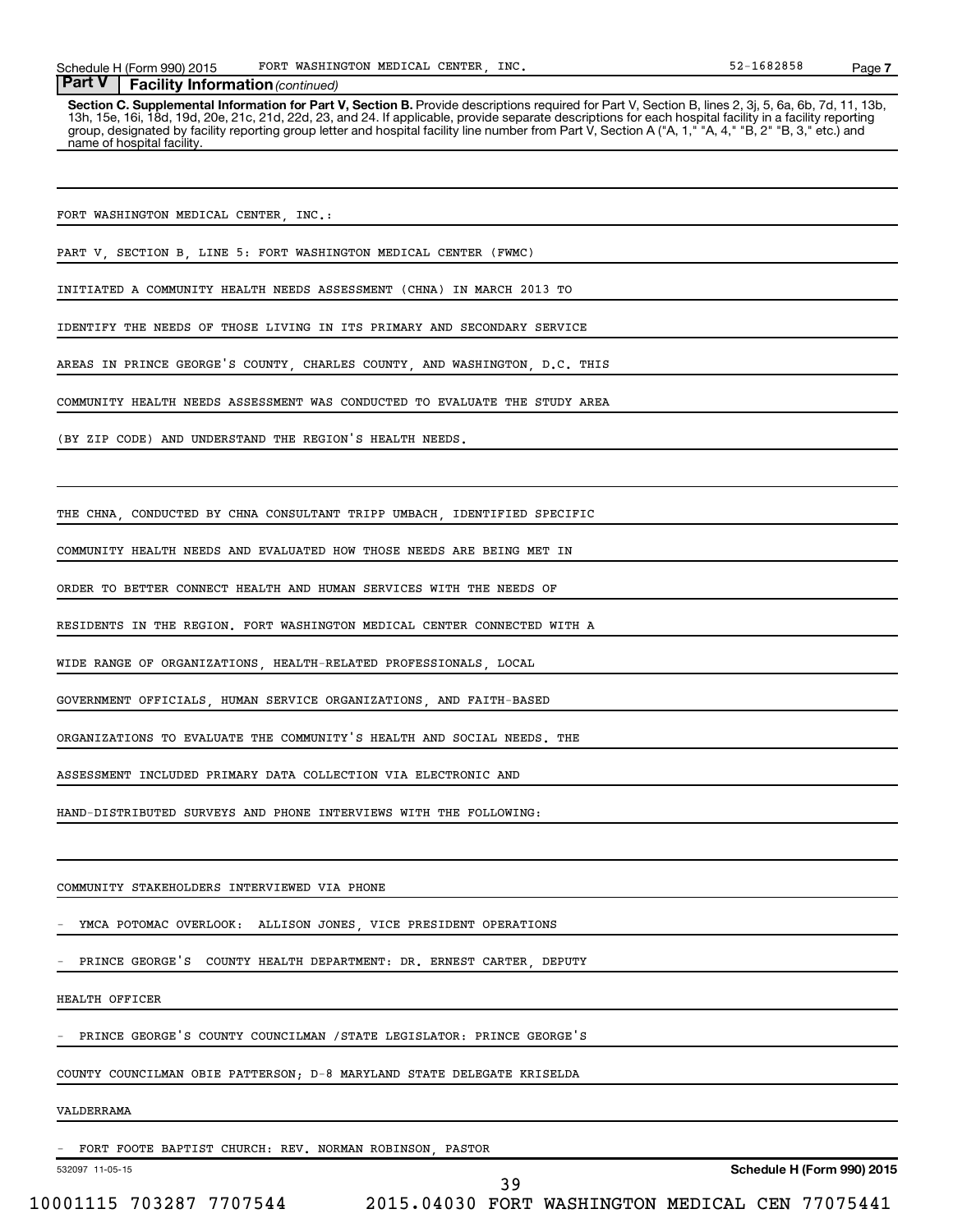**Part V** | Facility Information (continued)

Schedule H (Form 990) 2015 FORT WASHINGTON MEDICAL CENTER, INC. Same state of the S2-1682858 Page

**7**

# Section C. Supplemental Information for Part V, Section B. Provide descriptions required for Part V, Section B, lines 2, 3j, 5, 6a, 6b, 7d, 11, 13b, 13h, 15e, 16i, 18d, 19d, 20e, 21c, 21d, 22d, 23, and 24. If applicable, provide separate descriptions for each hospital facility in a facility reporting group, designated by facility reporting group letter and hospital facility line number from Part V, Section A ("A, 1," "A, 4," "B, 2" "B, 3," etc.) and name of hospital facility. - RIVER JORDAN PROJECT COMMUNITY ORGANIZATION AND FWMC ADVISORY COUNCIL MEMBERS: REV. DR. ROBERT SCREEN; REV. TIERNEY SCREEN COMMUNITY POPULATION SURVEYS FORT WASHINGTON MEDICAL CENTER ATTENDED HEALTH FAIRS, AND DISTRIBUTED THE

HAND SURVEY TO END-USERS IN THE STUDY AREA. AN ONLINE SURVEY ALSO WAS

EMPLOYED. THE HAND SURVEY WAS DISTRIBUTED TO THE COMMUNITY THROUGH THE

YMCA, FWMC HOSPITAL, LOCAL SCHOOL, LIBRARY AND LOCAL GROUP EVENTS, HEALTH

FAIRS, STRIP MALLS, BARBERSHOPS, AND SENIOR HOMES.

A TOTAL OF 339 SURVEYS WERE COLLECTED

- 299 VIA IN-PERSON, HAND-SURVEY COLLECTION; 88.2%

40 VIA ONLINE COLLECTION; 11.8%

TRIPP UMBACH'S INDEPENDENT DATA ANALYSIS, IN CONCERT WITH COMMUNITY FORUMS

AND PRIORITIZATION OF THE COMMUNITY HEALTH ASSESSMENT FINDINGS, RESULTED

IN THE IDENTIFICATION OF KEY COMMUNITY HEALTH NEEDS. THE COMMUNITY HEALTH

NEEDS WERE PRIORITIZED AND AN IMPLEMENTATION STRATEGY WAS DEVELOPED AND

EXECUTED.

TO ENSURE THAT ALL HEALTH NEEDS WERE MET, FWMC IDENTIFIED AT LEAST ONE AND

OFTEN MULTIPLE RESOURCES AVAILABLE TO MEET EACH IDENTIFIED COMMUNITY

HEALTH NEED THROUGH THE CHNA ASSET COMMUNITY INVENTORY ASSESSMENT.

FWMC MADE THE CHNA AVAILABLE TO ITS EMPLOYEES, AND TO THE PUBLIC VIA ITS

WEBSITE AND UPON REQUEST.

532097 11-05-15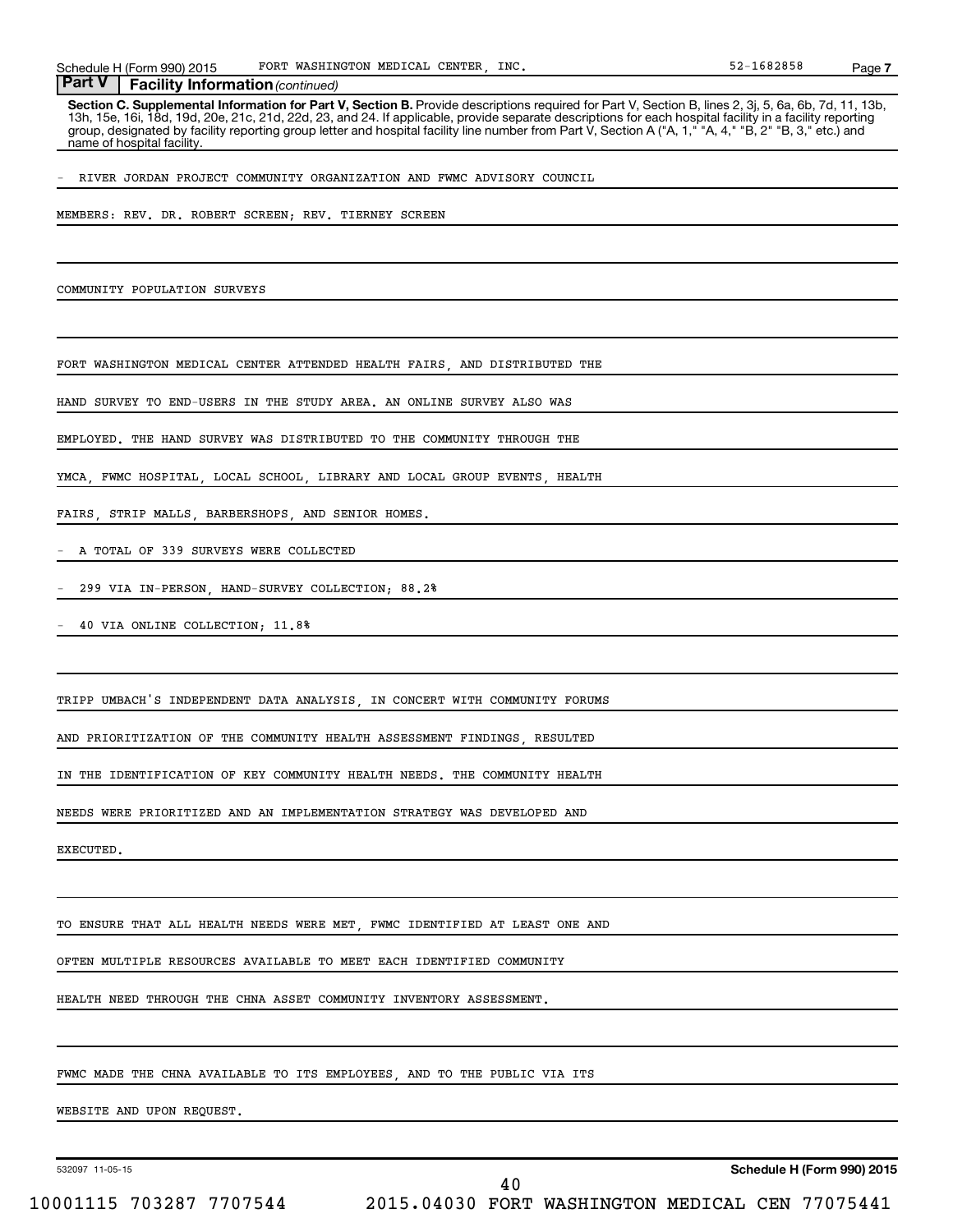Schedule H (Form 990) 2015 FORT WASHINGTON MEDICAL CENTER, INC. Same state of the S2-1682858 Page

# **Part V** | Facility Information (continued)

Section C. Supplemental Information for Part V, Section B. Provide descriptions required for Part V, Section B, lines 2, 3j, 5, 6a, 6b, 7d, 11, 13b, 13h, 15e, 16i, 18d, 19d, 20e, 21c, 21d, 22d, 23, and 24. If applicable, provide separate descriptions for each hospital facility in a facility reporting group, designated by facility reporting group letter and hospital facility line number from Part V, Section A ("A, 1," "A, 4," "B, 2" "B, 3," etc.) and name of hospital facility.

FORT WASHINGTON MEDICAL CENTER, INC.:

PART V, SECTION B, LINE 11: THE HOSPITAL CANNOT ADDRESS ALL COMMUNITY

NEEDS DUE TO BUDGET CONSTRAINTS. HOWEVER, TO ENSURE THAT ALL HEALTH NEEDS

WERE MET, FWMC IDENTIFIED AT LEAST ONE AND OFTEN MULTIPLE RESOURCES

AVAILABLE TO MEET EACH IDENTIFIED COMMUNITY HEALTH NEED THROUGH THE CHNA

#### ASSET COMMUNITY INVENTORY ASSESSMENT.

FORT WASHINGTON MEDICAL CENTER, INC.

PART V, LINE 16A, FAP WEBSITE:

WWW.FORTWASHINGTONMC.ORG/DOCUMENTS/FTWMCFINANCIALBROCHURE.PDF

FORT WASHINGTON MEDICAL CENTER INC.

PART V, LINE 16B, FAP APPLICATION WEBSITE:

WWW.FORTWASHINGTONMC.ORG/DOCUMENTS/FTWMCFINANCIALBROCHURE.PDF

FORT WASHINGTON MEDICAL CENTER, INC.

PART V, LINE 16C, FAP PLAIN LANGUAGE SUMMARY WEBSITE:

WWW.FORTWASHINGTONMC.ORG/DOCUMENTS/FTWMCFINANCIALBROCHURE.PDF

FORT WASHINGTON MEDICAL CENTER INC.:

PART V, SECTION B, LINE 22D: MARYLAND'S REGULATORY SYSTEM CREATES A UNIQUE

PROCESS FOR HOSPITAL PAYMENT THAT DIFFERS FROM THE REST OF THE NATION. THE

HEALTH SERVICES COST REVIEW COMMISSION (HSCRC) DETERMINES PAYMENT THROUGH

A RATE SETTING PROCESS AND ALL PAYORS, INCLUDING GOVERNMENTAL PAYORS, PAY

532097 11-05-15

41

**Schedule H (Form 990) 2015**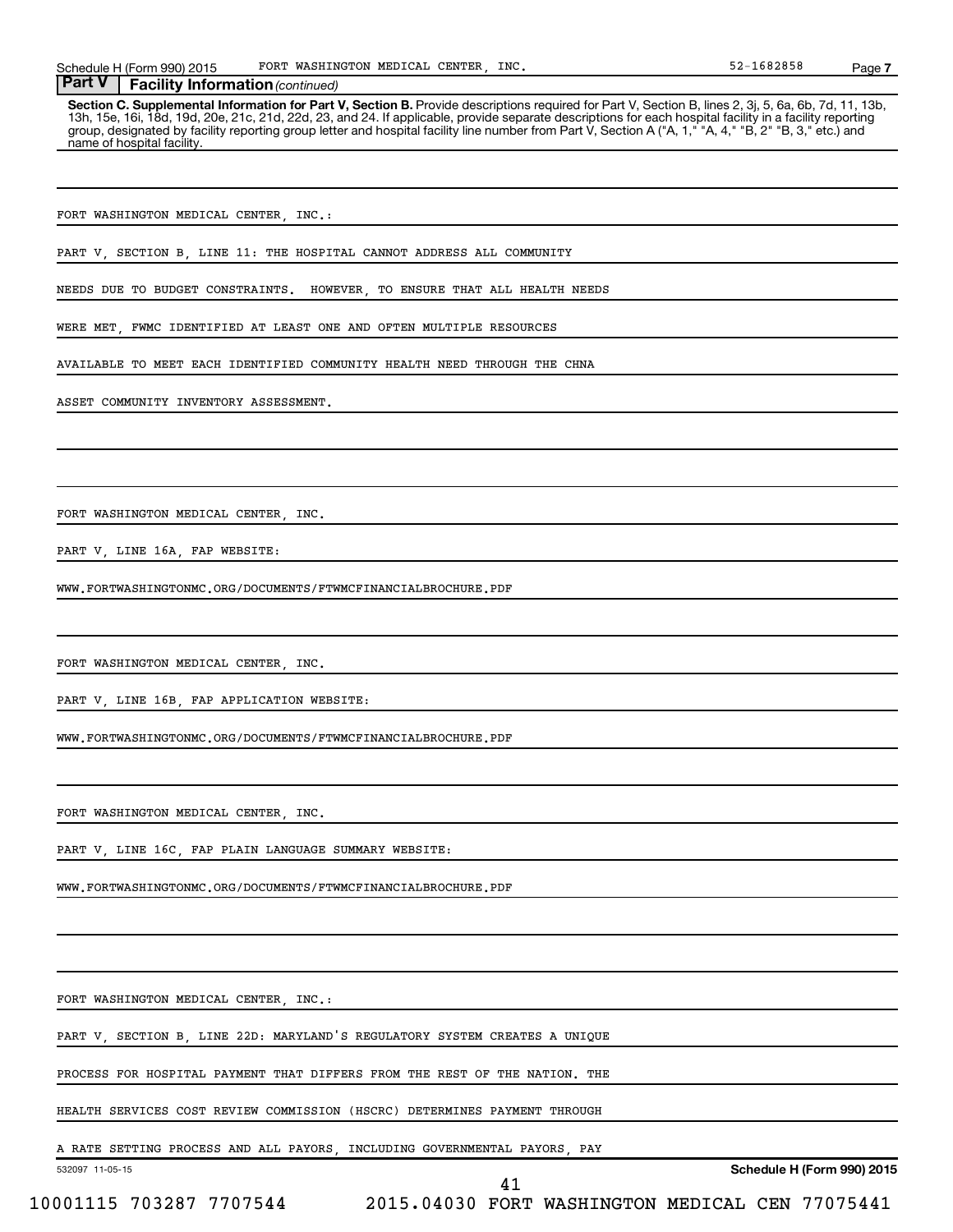Schedule H (Form 990) 2015 FORT WASHINGTON MEDICAL CENTER, INC. Same state of the S2-1682858 Page

# **Part V** | Facility Information (continued)

Section C. Supplemental Information for Part V, Section B. Provide descriptions required for Part V, Section B, lines 2, 3j, 5, 6a, 6b, 7d, 11, 13b, 13h, 15e, 16i, 18d, 19d, 20e, 21c, 21d, 22d, 23, and 24. If applicable, provide separate descriptions for each hospital facility in a facility reporting group, designated by facility reporting group letter and hospital facility line number from Part V, Section A ("A, 1," "A, 4," "B, 2" "B, 3," etc.) and name of hospital facility.

THE SAME AMOUNT FOR THE SAME SERVICES DELIVERED AT THE SAME HOSPITAL.

MARYLAND'S UNIQUE ALL PAYOR SYSTEM INCLUDES A METHOD FOR REFERENCING

UNCOMPENSATED CARE IN EACH PAYORS' RATES, WHICH DOES NOT ENABLE MARYLAND

HOSPITALS TO BREAKOUT ANY OFFSETTING REVENUE RELATED TO UNCOMPENSATED

CARE.

532097 11-05-15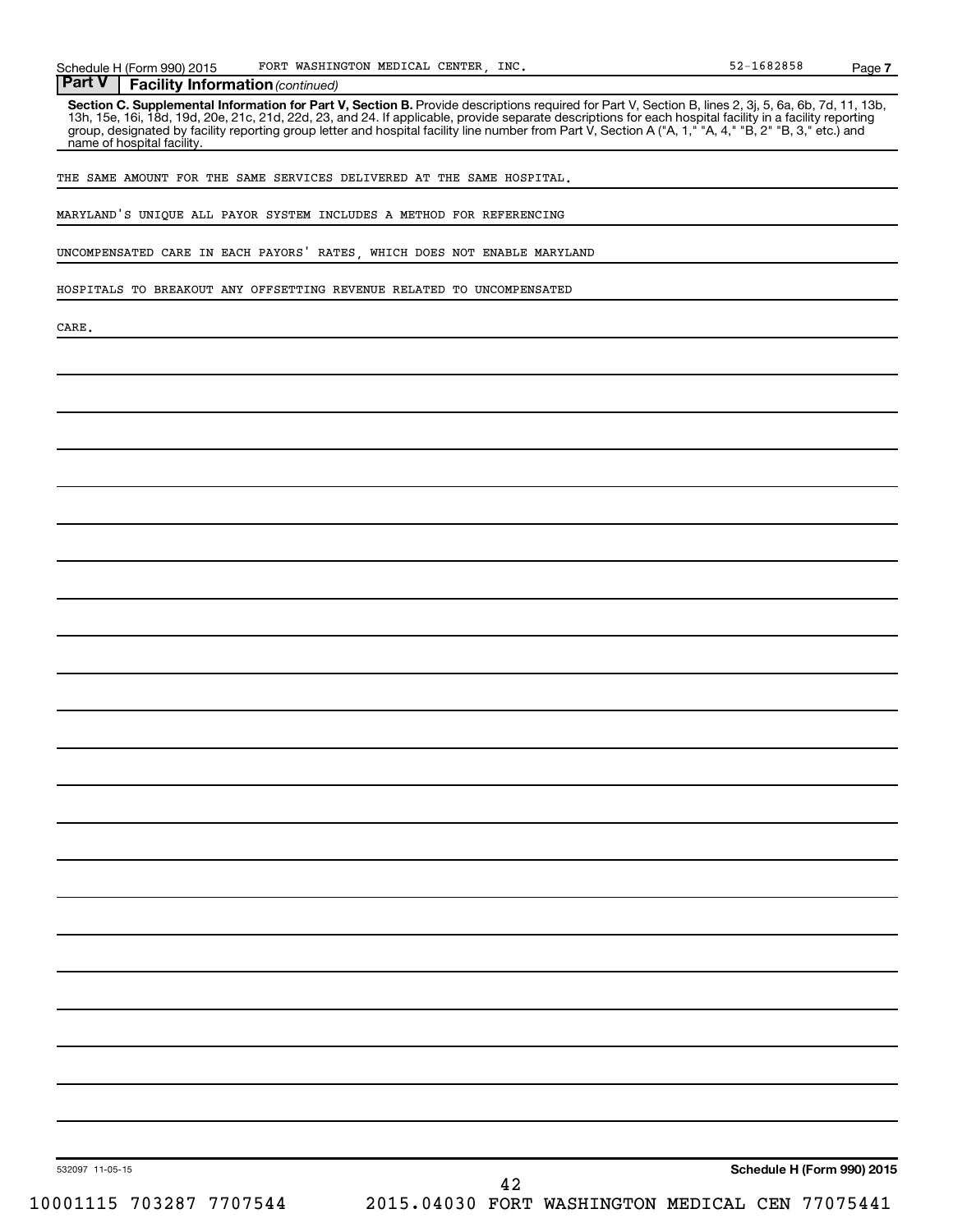**Part V** | Facility Information (continued)

**Section D. Other Health Care Facilities That Are Not Licensed, Registered, or Similarly Recognized as a Hospital Facility**

(list in order of size, from largest to smallest)

How many non-hospital health care facilities did the organization operate during the tax year?

| Name and address | Type of Facility (describe) |
|------------------|-----------------------------|
|                  |                             |
|                  |                             |
|                  |                             |
|                  |                             |
|                  |                             |
|                  |                             |
|                  |                             |
|                  |                             |
|                  |                             |
|                  |                             |
|                  |                             |
|                  |                             |
|                  |                             |
|                  |                             |
|                  |                             |
|                  |                             |
|                  |                             |
|                  |                             |
|                  |                             |
|                  |                             |
|                  |                             |
|                  |                             |

**Schedule H (Form 990) 2015**

0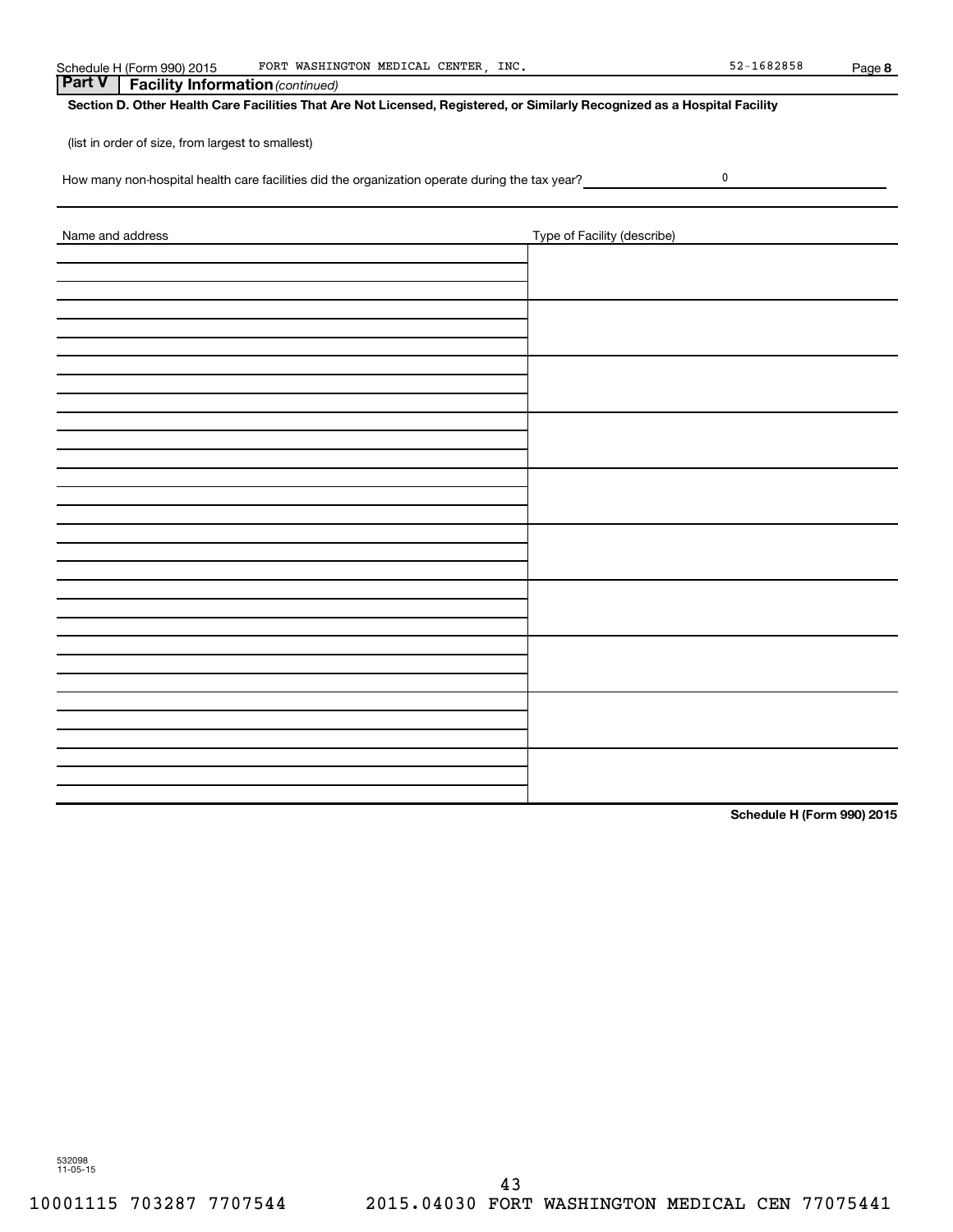**9**

Provide the following information.

**Part VI Supplemental Information**

- **1 Required descriptions.** Provide the descriptions required for Part I, lines 3c, 6a, and 7; Part II and Part III, lines 2, 3, 4, 8 and 9b.
- **2** Needs assessment. Describe how the organization assesses the health care needs of the communities it serves, in addition to any CHNAs reported in Part V, Section B.
- **3 Patient education of eligibility for assistance.** Describe how the organization informs and educates patients and persons who may be billed for patient care about their eligibility for assistance under federal, state, or local government programs or under the organization's financial assistance policy.
- **4 Community information.** Describe the community the organization serves, taking into account the geographic area and demographic constituents it serves.
- 5 Promotion of community health. Provide any other information important to describing how the organization's hospital facilities or other health care facilities further its exempt purpose by promoting the health of the community (e.g., open medical staff, community board, use of surplus funds, etc.).
- **6 Affiliated health care system.** If the organization is part of an affiliated health care system, describe the respective roles of the organization and its affiliates in promoting the health of the communities served.
- **7** State filing of community benefit report. If applicable, identify all states with which the organization, or a related organization, files a community benefit report.

PART I, LINE 6A:

THE COMMUNITY BENEFIT REPORT FOR FORT WASHINGTON MEDICAL CENTER IS

FILED ANNUALLY WITH THE MARYLAND HEALTH SERVICES COST REVIEW COMMISSION

WHICH ALLOWS FOR PUBLIC ACCESS TO INFORMATION FILED.

PART I, LINE 7A, COLUMN D:

MARYLAND'S REGULATORY SYSTEM CREATES A UNIQUE PROCESS FOR HOSPITAL

PAYMENT THAT DIFFERS FROM THE REST OF THE NATION. THE HEALTH SERVICES

COST REVIEW COMMISSION (HSCRC) DETERMINES PAYMENT THROUGH A RATE

SETTING PROCESS AND ALL PAYORS, INCLUDING GOVERNMENTAL PAYORS, PAY THE

SAME AMOUNT FOR THE SAME SERVICES DELIVERED AT THE SAME HOSPITAL.

MARYLAND'S UNIQUE ALL PAYOR SYSTEM INCLUDES A METHOD FOR REFERENCING

UNCOMPENSATED CARE IN EACH PAYORS' RATES, WHICH DOES NOT ENABLE

MARYLAND HOSPITALS TO BREAKOUT ANY OFFSETTING REVENUE RELATED TO

UNCOMPENSATED CARE.

PART I, LINE 7B, COLUMNS B, C, D, AND F:

MARYLAND'S REGULATORY SYSTEM CREATES A UNIQUE PROCESS FOR HOSPITAL

532099 11-05-15

**Schedule H (Form 990) 2015**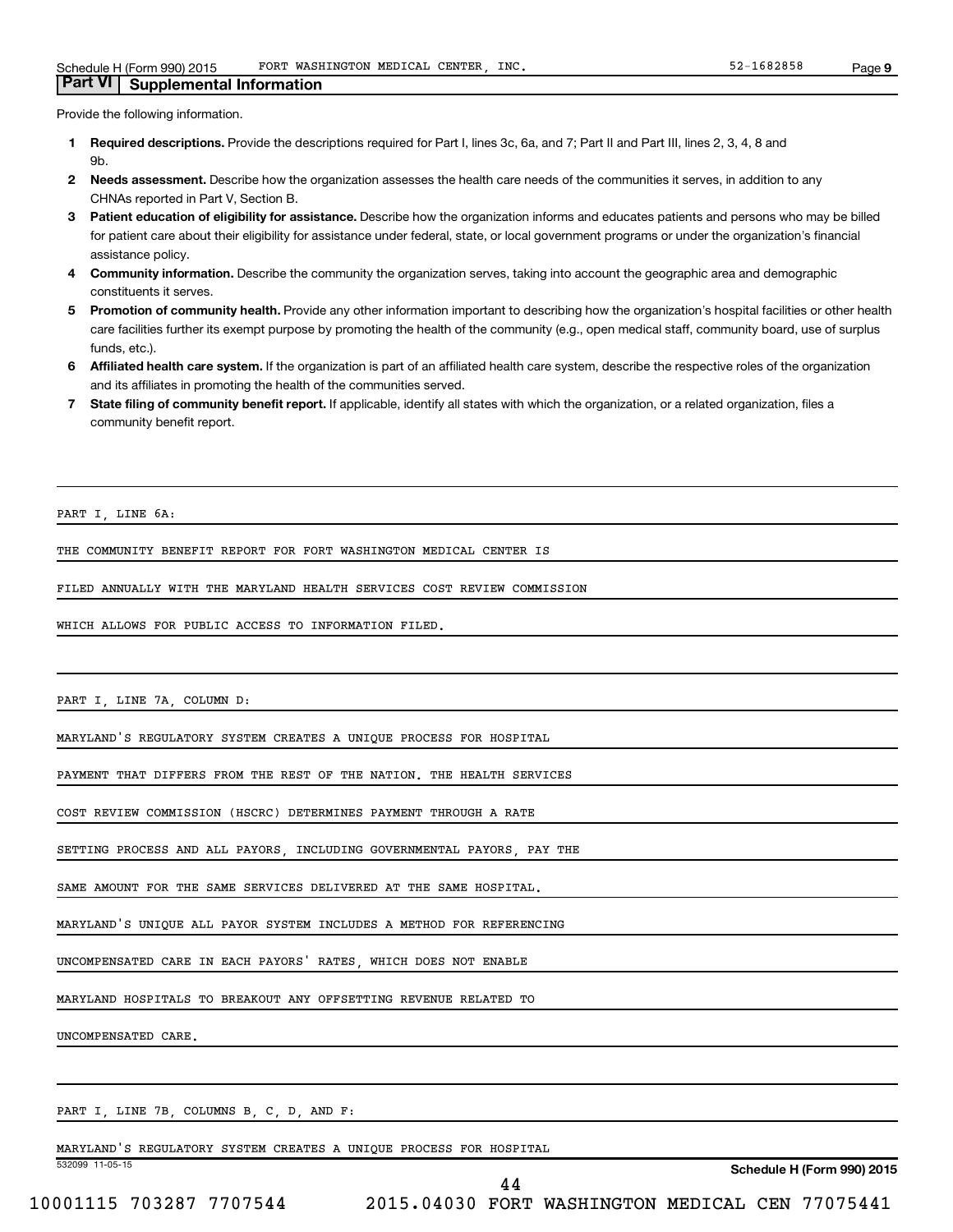| Schedule H (Form 990 |  |
|----------------------|--|
|----------------------|--|

PAYMENT THAT DIFFERS FROM THE REST OF THE NATION. THE HEALTH SERVICES

COST REVIEW COMMISSION (HSCRC) DETERMINES PAYMENT THROUGH A RATE

SETTING PROCESS AND ALL PAYORS, INCLUDING GOVERNMENTAL PAYORS, PAY THE

SAME AMOUNT FOR THE SAME SERVICES DELIVERED AT THE SAME HOSPITAL.

MARYLAND'S UNIQUE ALL PAYOR SYSTEM INCLUDES A METHOD FOR INCLUDING

UNCOMPENSATED CARE IN EACH PAYORS' RATES, WHICH DOES NOT ENABLE

MARYLAND HOSPITALS TO BREAKOUT ANY OFFSETTING REVENUE RELATED TO

UNCOMPENSATED CARE. COMMUNITY BENEFIT EXPENSES ARE EQUAL TO MEDICAID

REVENUES IN MARYLAND, AS SUCH, THE NET EFFECT IS ZERO. THE EXCEPTION TO

THIS IS THE IMPACT ON THE HOSPITAL OF ITS SHARE OF THE MEDICAID

ASSESSMENT. IN RECENT YEARS, THE STATE OF MARYLAND HAS CLOSED FISCAL

GAPS IN THE STATE MEDICAID BUDGET BY ASSESSING HOSPITALS THROUGH THE

RATE SETTING SYSTEM. THE HOSPITAL PORTION OF THE MEDICAID ASSESSMENT

FOR FORT WASHINGTON MEDICAL CENTER WAS \$166,166 IN 2015.

PART I, LINE 7F, COLUMNS C AND D:

MARYLAND'S REGULATORY SYSTEM CREATES A UNIQUE PROCESS FOR HOSPITAL

PAYMENT THAT DIFFERS FROM THE REST OF THE NATION. THE HEALTH SERVICES

COST REVIEW COMMISSION (HSCRC) DETERMINES PAYMENT THROUGH A RATE

SETTING PROCESS AND ALL PAYORS, INCLUDING GOVERNMENTAL PAYORS, PAY THE

SAME AMOUNT FOR THE SAME SERVICES DELIVERED AT THE SAME HOSPITAL.

MARYLAND'S UNIQUE ALL PAYOR SYSTEM INCLUDES A METHOD FOR REFERENCING

UNCOMPENSATED CARE IN EACH PAYORS' RATES, WHICH DOES NOT ENABLE

MARYLAND HOSPITALS TO BREAKOUT ANY OFFSETTING REVENUE RELATED TO

UNCOMPENSATED CARE.

PART I, LINE 7F:

BAD DEBT EXPENSE INCLUDED ON FORM 990, PART IX, LINE 25, COLUMN (A),

532271 04-01-15

**Schedule H (Form 990)**

45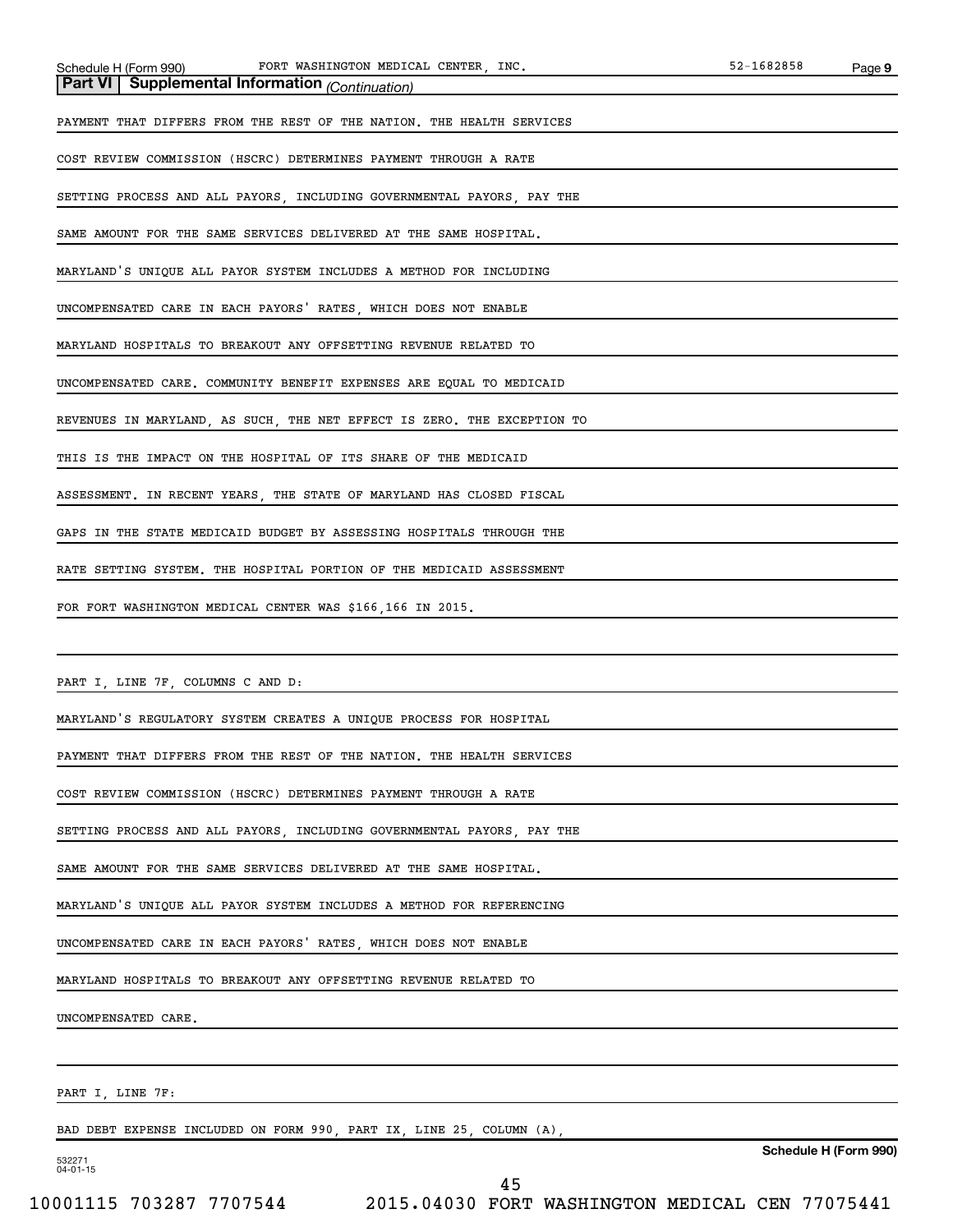BUT SUBTRACTED FOR PURPOSES OF CALCULATING THE PERCENTAGE IN THIS

COLUMN.

PART II, COMMUNITY BUILDING ACTIVITIES:

THE HOSPITAL ROUTINELY PARTICIPATES IN COMMUNITY HEALTH FAIRS PROVIDING

EDUCATION AND BLOOD PRESSURE SCREENINGS AT VARIOUS LOCATIONS THROUGHOUT

THE SERVICE AREA. CLASSES ARE ALSO HELD TO EDUCATE THE COMMUNITY ON

DIABETES, HEART DISEASE AND SMOKING CESSATION.

PART III, LINE 4:

PATIENT ACCOUNTS RECEIVABLE ARISE FROM HEALTH CARE SERVICES PROVIDED

PRIMARILY TO RESIDENTS OF MARYLAND. THE PRINCIPAL PAYORS FOR THESE

SERVICES ARE THE PATIENTS, INSURANCE COMPANIES (INCLUDING CAREFIRST) AND

MEDICARE AND CERTAIN MEDICAID PROGRAMS. ACCOUNTS RECEIVABLE ARE REDUCED BY

AN ALLOWANCE FOR DOUBTFUL ACCOUNTS. IN EVALUATING THE COLLECTABILITY OF

ACCOUNTS RECEIVABLE, THE HOSPITAL ANALYZES ITS PAST HISTORY AND IDENTIFIES

TRENDS FOR EACH OF ITS MAJOR PAYOR SOURCES OF REVENUE TO ESTIMATE THE

APPROPRIATE ALLOWANCE FOR DOUBTFUL ACCOUNTS AND PROVISION FOR BAD DEBTS.

MANAGEMENT REGULARLY REVIEWS DATA ABOUT THESE MAJOR PAYOR SOURCES OF

REVENUE IN EVALUATING THE SUFFICIENCY OF THE ALLOWANCE FOR DOUBTFUL

ACCOUNTS. FOR RECEIVABLES ASSOCIATED WITH SERVICES PROVIDED TO PATIENTS

WHO HAVE THIRD-PARTY COVERAGE, THE HOSPITAL ANALYZES CONTRACTUALLY DUE

AMOUNTS AND PROVIDES AN ALLOWANCE FOR DOUBTFUL ACCOUNTS AND A PROVISION

FOR BAD DEBTS, IF NECESSARY (FOR EXAMPLE, FOR EXPECTED UNCOLLECTIBLE

DEDUCTIBLES AND COPAYMENTS ON ACCOUNTS FOR WHICH THE THIRD-PARTY PAYOR HAS

NOT YET PAID, OR FOR PAYORS WHO ARE KNOWN TO BE HAVING FINANCIAL

#### DIFFICULTIES THAT MAKE THE REALIZATION OF AMOUNTS DUE UNLIKELY). FOR

**Schedule H (Form 990)**

532271 04-01-15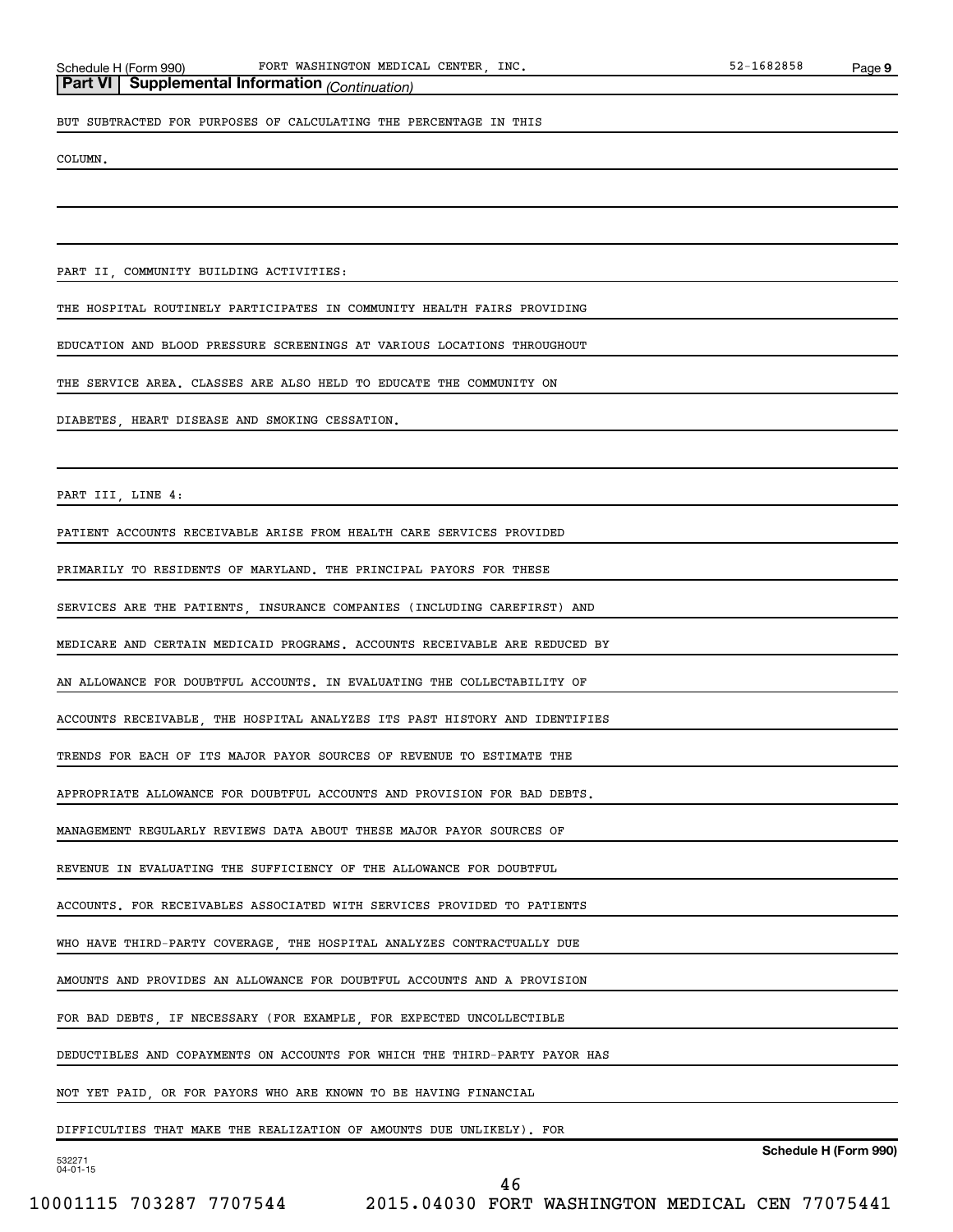RECEIVABLES ASSOCIATED WITH SELF-PAY PATIENTS (WHICH INCLUDES BOTH

PATIENTS WITHOUT INSURANCE AND PATIENTS WITH DEDUCTIBLE AND COPAYMENT

BALANCES DUE FOR WHICH THIRD-PARTY COVERAGE EXISTS FOR PART OF THE BILL),

THE HOSPITAL RECORDS A SIGNIFICANT PROVISION FOR BAD DEBTS IN THE PERIOD

OF SERVICE ON THE BASIS OF ITS PAST EXPERIENCE, WHICH INDICATES THAT MANY

PATIENTS ARE UNABLE OR UNWILLING TO PAY THE PORTION OF THEIR BILL FOR

WHICH THEY ARE FINANCIALLY RESPONSIBLE. THE DIFFERENCE BETWEEN THE

STANDARD RATES AND THE AMOUNTS ACTUALLY COLLECTED AFTER ALL REASONABLE

COLLECTION EFFORTS HAVE BEEN EXHAUSTED IS CHARGED OFF AGAINST THE

ALLOWANCE FOR DOUBTFUL ACCOUNTS.

PART III, LINE 8:

A COST-TO-CHARGE METHODOLOGY WAS USED TO DETERMINE MEDICARE ALLOWABLE

COSTS.

PART III, LINE 9B:

ONCE THE COLLECTION PROCESS HAS BEGUN, THE ORGANIZATION CONTINUES TO

MONITOR WHETHER THE PATIENT QUALIFIES FOR CHARITY CARE UNDER THE FINANCIAL

ASSISTANCE POLICY. IF THE ORGANIZATION DETERMINES THAT A PATIENT QUALIFIES

FOR FINANCIAL ASSISTANCE, INCLUDING ONCE THE COLLECTION PROCESS HAS BEGUN,

THE ORGANIZATION WILL APPROVE THE PATIENT FOR CHARITY CARE. ONCE CHARITY

CARE HAS BEEN APPROVED, THERE IS NO FURTHER ATTEMPT MADE BY THE

ORGANIZATION TO COLLECT.

PART VI, LINE 2:

FORT WASHINGTON MEDICAL CENTER (FWMC) INITIATED A COMMUNITY HEALTH NEEDS

ASSESSMENT (CHNA) IN MARCH 2013 TO IDENTIFY THE NEEDS OF THOSE LIVING IN

ITS PRIMARY AND SECONDARY SERVICE AREAS IN PRINCE GEORGE'S COUNTY, CHARLES

532271 04-01-15

**Schedule H (Form 990)**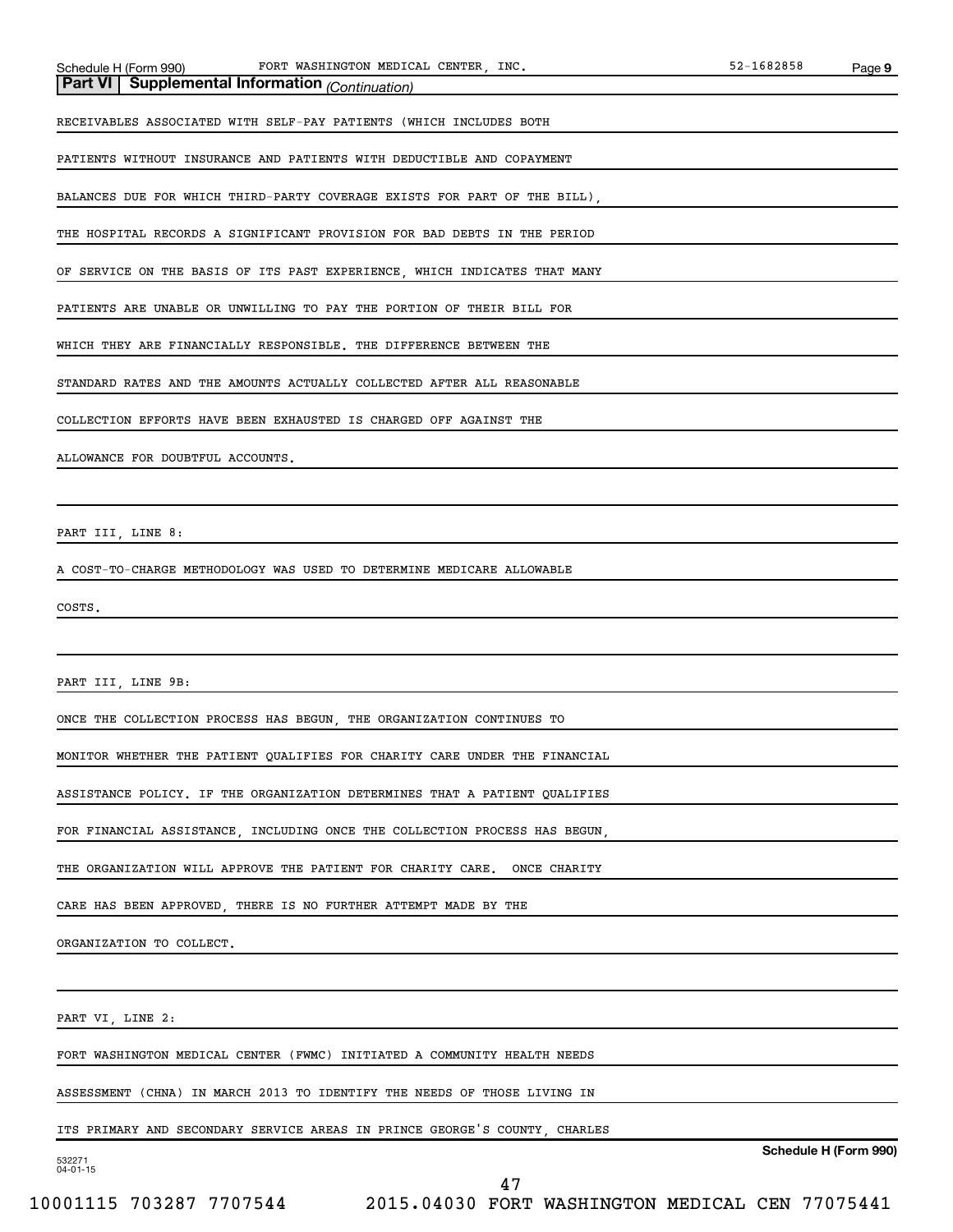COUNTY, AND WASHINGTON, D.C. THIS COMMUNITY HEALTH NEEDS ASSESSMENT WAS

CONDUCTED TO EVALUATE THE STUDY AREA (BY ZIP CODE) AND UNDERSTAND THE

REGION'S HEALTH NEEDS.

IN ADDITION, WE ARE ACTIVELY INVOLVED WITH THE PRINCE GEORGE'S COUNTY

HEALTHCARE ACTION COALITION (PGHAC) DEVELOPED BY THE MARYLAND DEPARTMENT

OF HEALTH AND MENTAL HYGIENE TO ASSIST IN MAKING MARYLAND HEALTHIER.

PGHAC'S MISSION IS TO IMPROVE THE HEALTH OF THE RESIDENTS OF PRINCE

GEORGE'S COUNTY BY INCREASING ACCESS TO CARE, PROMOTING COLLABORATION

AMONG HEALTH CARE PROVIDERS AND KEY STAKEHOLDERS, AND INTEGRATING AND

COORDINATING PATIENT CARE TO REDUCE DUPLICATION OF AND ENHANCE SEAMLESS

HEALTH SERVICE DELIVERY.

FWMC IS INVOLVED WITH THE "ACCESS TO CARE" WORK GROUP WITH A FOCUS ON

ENSURING RESIDENTS RECEIVE NEEDED HEALTH CARE, PARTICULARLY LOW INCOME,

UNINSURED/UNDERINSURED ADULTS AND CHILDREN. THE ORGANIZATION HAS BEEN

INVOLVED FROM THE BEGINNING OF THE INITIATIVE WORKING WITH PUBLIC HEALTH

EXPERTS, AGENCIES, HOSPITAL PERSONNEL AND COMMUNITY ORGANIZATIONS TO LAY A

FOUNDATION FOR ADDRESSING THIS ISSUE AND ESTABLISHING WAYS TO PROMOTE AND

COMMUNICATE THE INITIATIVE AND MONITOR AND MEASURE ITS OVERALL

EFFECTIVENESS.

TO GAIN MORE INSIGHT INTO THE HEALTH OF THE COUNTY, IN OCTOBER 2011, THE

ORGANIZATION INVITED PRINCE GEORGE'S COUNTY ACTING HEALTH OFFICER PAMELA

CREEKMUR TO A PUBLIC ANNUAL MEETING TO DISCUSS THE COUNTY'S HEALTH

IMPROVEMENT PLAN - ITS BLUEPRINT FOR A HEALTHIER COUNTY TO LEARN MORE

ABOUT THE COUNTY'S 10 HEALTH PRIORITIES, AND HOW WE CAN WORK

COLLABORATIVELY. WE HELD A ROUNDTABLE AFTER THE DISCUSSION WITH COMMUNITY

532271 04-01-15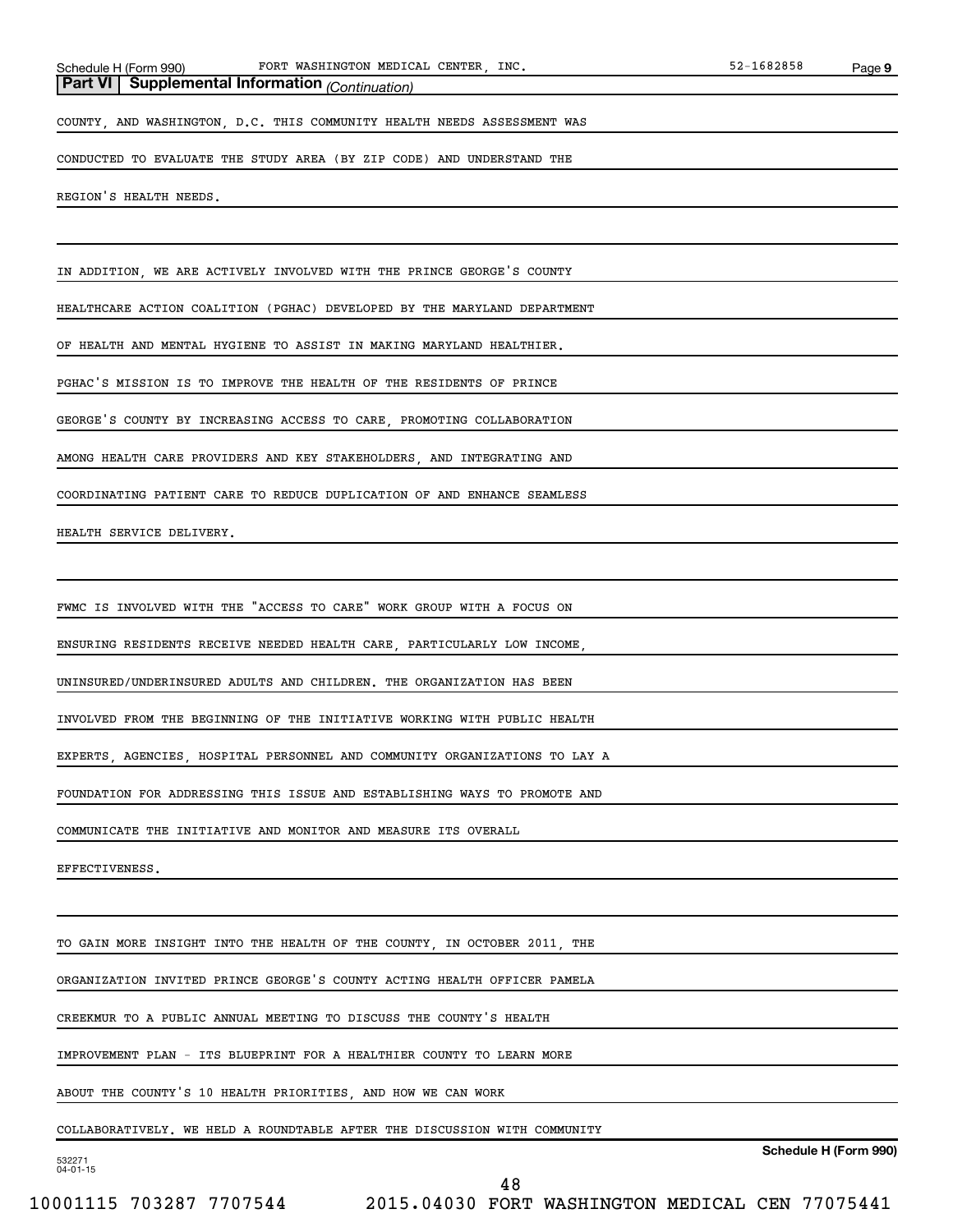FEEDBACK TO GAIN FURTHER INSIGHT ON THE ISSUES PRESENTED AND DETERMINED

THAT UNINSURED AND WELLNESS PREVENTION WAS A LEADING AREA OF CONCERN.

PARTICIPANTS NOTED THE AVAILABLE HEALTH SERVICES FOR THE UNINSURED AND THE

LACK OF SUFFICIENT PRIMARY CARE PROVIDERS (ACCESS TO CARE), WHICH LED TO

THE PGHAC INITIATIVE WE ARE INVOLVED IN TODAY.

WE ALSO ENGAGE OUR FWMC COMMUNITY ADVISORY COUNCIL, WHICH CONSISTS OF

CLERGY, EDUCATORS, GOVERNMENT REPRESENTATIVES AND OTHER PROFESSIONALS TO

GAIN COMMUNITY FEEDBACK ON HOSPITAL GOALS, OBJECTIVES AND THE

COMMUNITIIES' NEEDS.

PART VI, LINE 3:

FORT WASHINGTON MEDICAL CENTER COMMUNICATES THE AVAILABILITY OF FINANCIAL

ASSISTANCE ON THE HOSPITAL WEBSITE AND IN HOSPITAL PUBLICATIONS.

FINANCIAL ASSISTANCE PROGRAM NOTICES ARE POSTED FOR PUBLIC VIEW IN THE

ADMITTING AREA, REGISTRATION AREA, PATIENT ACCOUNTS OFFICE, THE EMERGENCY

DEPARTMENT AND ADMINISTRATION. FURTHERMORE, A COPY OF THE FINANCIAL

ASSISTANCE POLICY IS PROVIDED TO PATIENTS OR THEIR FAMILIES AS PART OF THE

ADMISSION PROCESS. ALSO, ONCE THE PATIENT IS DISCHARGED, EACH BILLING

STATEMENT CONTAINS A SUMMARY OF THE FINANCIAL ASSISTANCE POLICY.

STAFF HAS BEEN TRAINED TO ASSIST PATIENTS WHO WISH TO UTILIZE THE

FINANCIAL ASSISTANCE PROGRAM BY REFERRING THEM TO FINANCIAL COUNSELORS

THAT HELP THE PATIENTS TO COMPLETE THE FINANCIAL ASSISTANCE APPLICATIONS.

PART VI, LINE 4:

FORT WASHINGTON, OXON HILL AND TEMPLE HILLS COMPRISE FORT WASHINGTON

MEDICAL CENTER'S COMMUNITY BASED SERVICE AREA (CBSA) AND ARE LOCATED IN

**Schedule H (Form 990)**

532271 04-01-15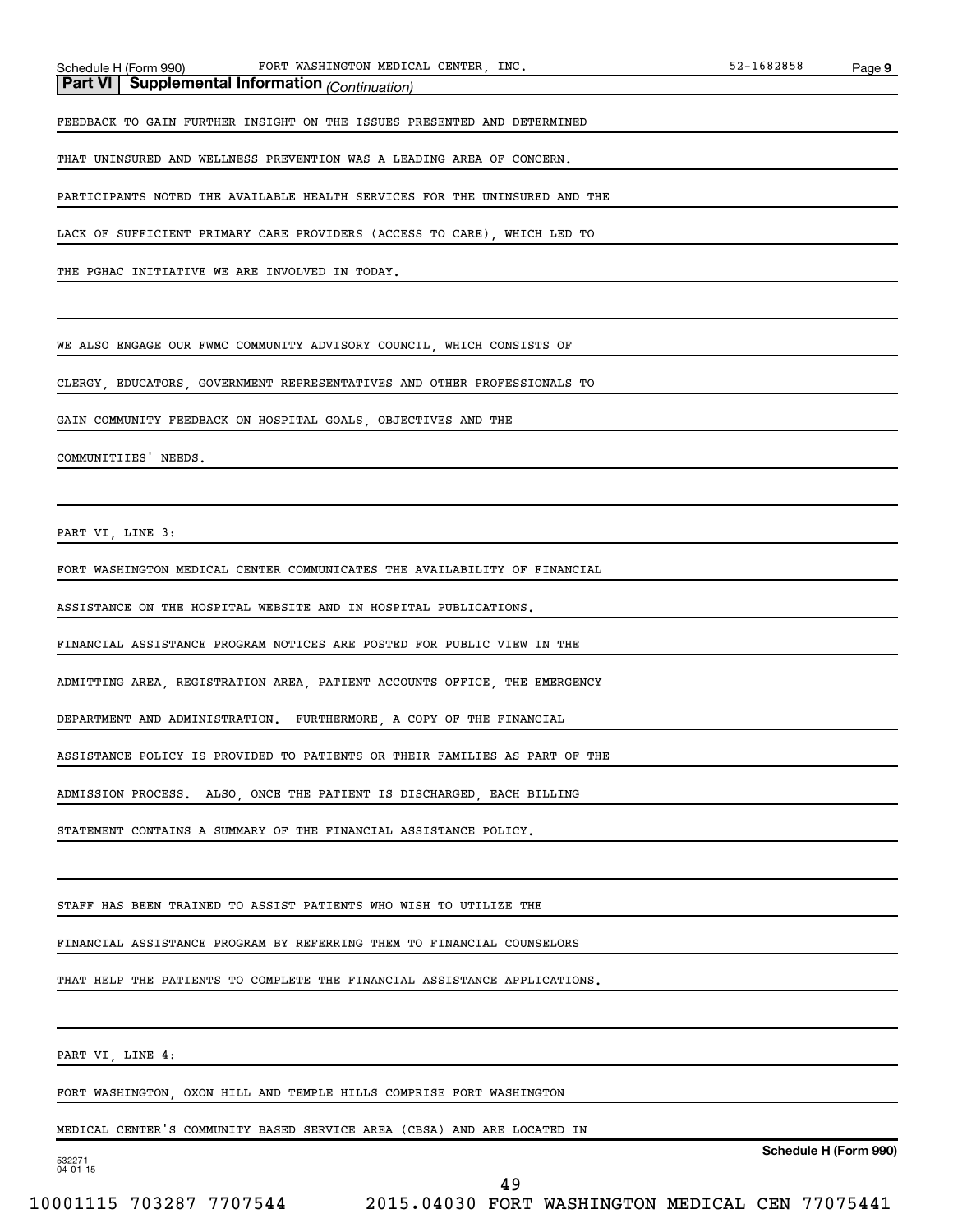PRINCE GEORGE'S COUNTY. THE SUBURBAN CITIES ARE WITHIN A SHORT DISTANCE

FROM THE WASHINGTON, D.C./MARYLAND LINE.

FORT WASHINGTON ENCOMPASSES A 14-SQUARE MILE RADIUS. ACCORDING TO

CLARITAS.COM, IT HAS A POPULATION OF 53,701 PEOPLE. THE RACIAL DYNAMIC OF

FORT WASHINGTON IS PRIMARILY AFRICAN-AMERICAN WITH 75.5% RESIDENTS; 14.6%

WHITE RESIDENTS; 6.4% ASIAN, AND THE REMAINDER OF OTHER RACES ARE, NATIVE

HAWAIIAN, AMERICAN INDIAN, AND PACIFIC ISLANDER.

THE MEDIAN FORT WASHINGTON HOUSEHOLD INCOME IS \$110,149 AND THE MEDIAN AGE

OF THE FORT WASHINGTON RESIDENT IS 44 YEARS.

SURROUNDING PORTIONS OF FORT WASHINGTON IS 9-SQUARE MILES OF LAND IN OXON

HILL, MARYLAND. IT EXTENDS ALONG THE 210 NORTH CORRIDORS AND ALONG

SOUTHERN AVENUE, WHICH SEPARATES IT FROM WASHINGTON, D.C. ACCORDING TO

THE CLARITAS.COM, ITS POPULATION IS 29,282 RESIDENTS. THE RACIAL MAKE-UP

OF OXON HILL IS 84.6% AFRICAN-AMERICANS; 8.2% WHITE RESIDENTS AND 4.2%

ASIAN RESIDENTS.

THE MEDIAN OXON HILL HOUSEHOLD INCOME IS \$67,574 AND THE AVERAGE AGE OF

THE OXON HILL RESIDENT IS 38 YEARS.

ANOTHER COMPONENT OF THE FWMC SERVICE AREA IS TEMPLE HILLS, WHICH IS 1.4

SQUARE MILES, AND IS WEST OF OXON HILL AND SOUTHEAST OF WASHINGTON, D.C.

TEMPLE HILLS HAS A POPULATION OF 36,957 PEOPLE. AFRICAN-AMERICANS COMPRISE

THE MAJORITY OF THE POPULATION WITH 85.4% RESIDENTS, 11.0% WHITE RESIDENTS

AND 1.9% HISPANIC RESIDENTS. THERE IS A SMALL POPULATION OF NATIVE

HAWAIIAN, AMERICAN INDIAN AND PACIFIC ISLANDERS. NEARLY 16.8% OF THE

**Schedule H (Form 990)**

532271 04-01-15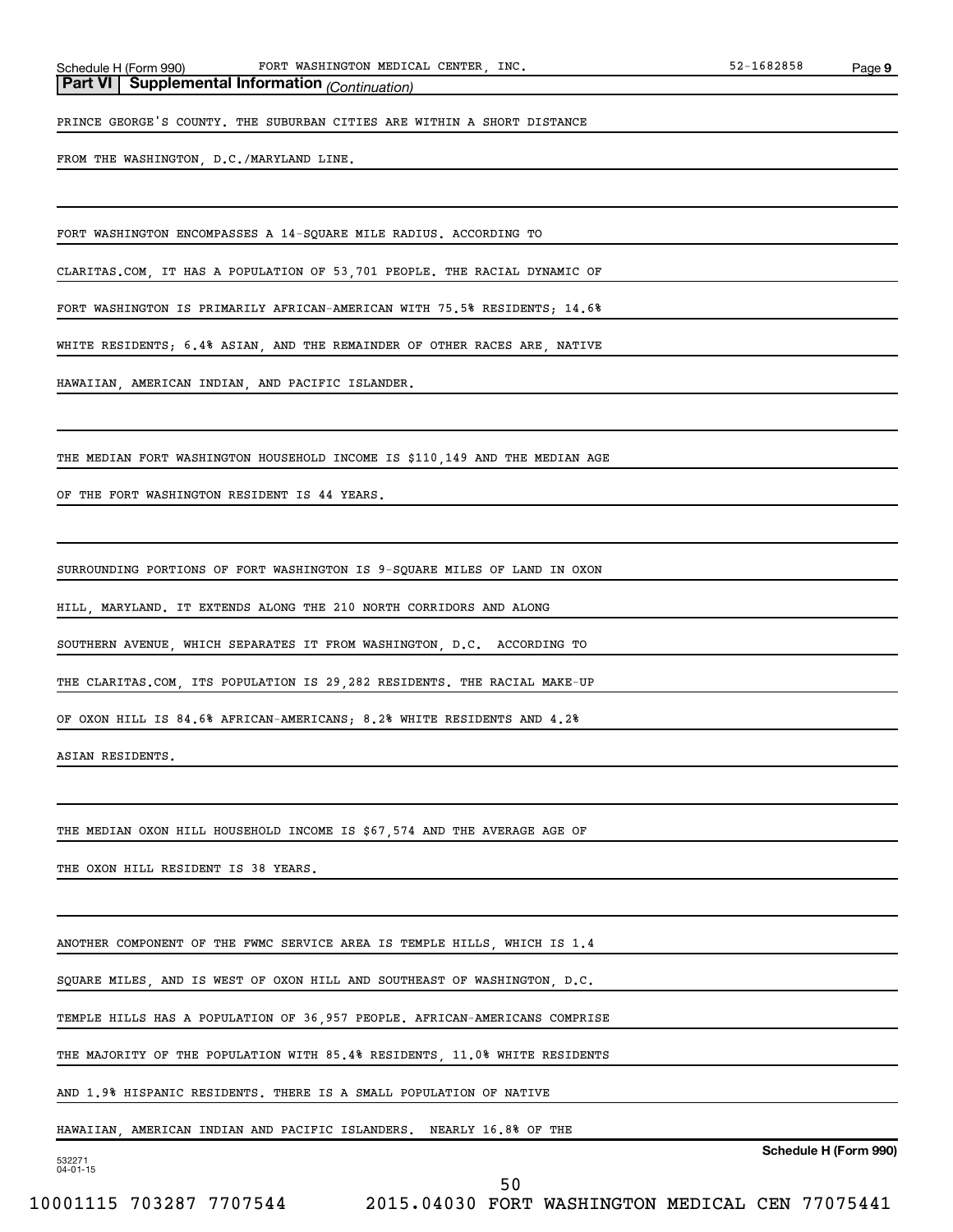POPULATION IS CONSIDERED BELOW THE PROVERTY LINE.

THE MEDIAN TEMPLE HILLS HOUSEHOLD INCOME IS \$64,075 AND THE AVERAGE AGE OF

THE TEMPLE HILLS RESIDENT IS 31 YEARS.

PART VI, LINE 5:

THE HOSPITAL HAS A BOARD THAT IS MADE UP OF MEMBERS OF THE COMMUNITY WHO

SERVE AS THE OVERSIGHT BODY FOR THE ACTIVITIES OF THE HOSPITAL. SURPLUS

HOSPITAL FUNDS ARE REINVESTED IN THE OPERATION TO SECURE REQUIRED

REPLACEMENT EQUIPMENT AND BUILDING UPGRADES/REPAIRS. THE HOSPITAL EXTENDS

MEDICAL STAFF PRIVILEDGES TO ALL QUALIFIED PHYSICIANS FOR ALL OF ITS

DEPARTMENTS.

FORT WASHINGTON MEDICAL CENTER ROUTINELY PARTICIPATES IN COMMUNITY HEALTH

FAIRS, PROVIDING EDUCATION AND BLOOD PRESSURE SCREENINGS AT VARIOUS

LOCATIONS THROUGH THE PATIENT SERVICE AREA. IN ADDITION, CLASSES ARE HELD

TO EDUCATE THE COMMUNITY ON A NUMBER OF HEALTH ISSUES, INCLUDING:

DIABETES, HEART DISEASE AND SMOKING CESSATION.

FORT WASHINGTON MEDICAL CENTER HAS A BOARD OF DIRECTORS COMPRISED

PREDOMINANTLY FROM MEMBERS OF THE COMMUNITY WHO SERVE AS THE OVERSIGHT

BODY FOR THE ACTIVITIES OF THE HOSPITAL. SURPLUS FUNDS ARE REINVESTED IN

THE HOSPITAL TO PROVIDE REQUIRED REPLACEMENT EQUIPMENT AND BUILDING

UPGRADES/REPAIRS AS WELL AS TO CONTINUE TO PROVIDE COMMUNITY BENEFIT

ACTIVITIES FOR THE COMMUNITY.

IT IS BELIEVED THAT A SUBSTANTIAL NUMBER OF THE EMERGENCY ROOM CASES AT

FWMC ARE LINKED TO DIABETES. IN AN EFFORT TO HELP PATIENTS BETTER MANAGE

532271 04-01-15

**Schedule H (Form 990)**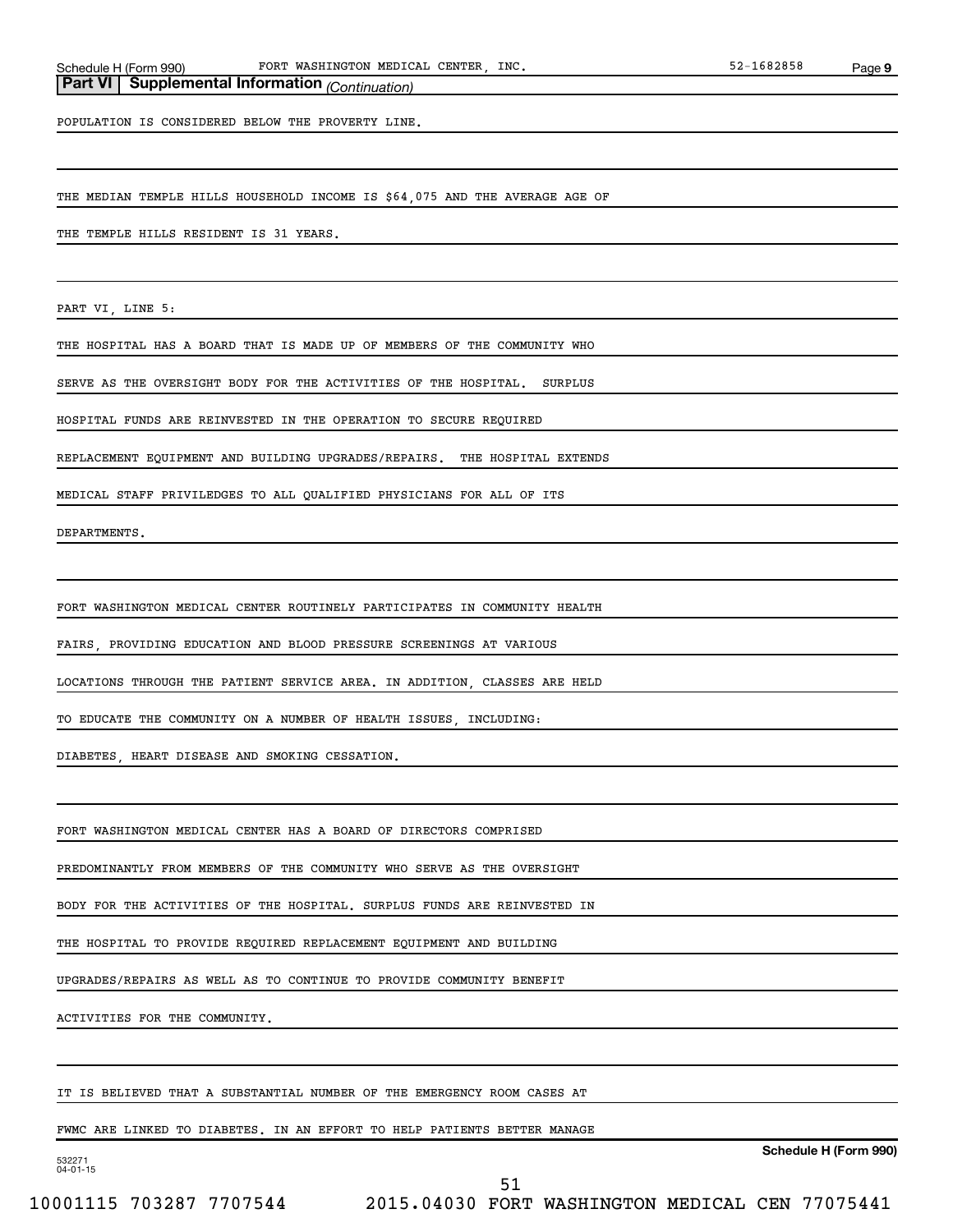DIABETES, AND TO REDUCE THE INCIDENCE OF RECIDIVISM, PATIENTS NOW SEEN AT

FWMC OR THROUGH THE EMERGENCY ROOM, OR IF HOSPITALIZED, ARE RECRUITED TO

PARTICIPATE IN THE CLASSES.

DURING THIS REPORTING YEAR, FWMC PROVIDED THE FOLLOWING PROGRAMMATIC

ACTIVITIES RELATED TO COMMUNITY NEED:

- CONDUCTED (2) 4-WEEK DIABETES MANAGEMENT SERIES HELD IN THE SPRING AND

FALL.

PROVIDED A HEALTH EDUCATION PRESENTATION SPECIFICALLY ON HEART HEALTH

FOCUSING ON HYPERTENSION, CONGESTIVE HEART FAILURE, AND LIFESTYLE

ELEMENTS.

PROVIDED A HEALTH EDUCATION PRESENTATION ON RESPIRATORY AILMENTS,

INCLUDING ASTHMA, EMPHYSEMA AND BRONCHITIS.

PROVIDED NEARLY 40 COMMUNITY-BASED EVENTS TO 780 PARTICIPANTS.

PARTNERED WITH CHURCHES, COMMUNITY AND SOCIAL GROUPS, SCHOOLS, AND

SERVICE ORGANIZATIONS TO PROVIDE HEALTH EDUCATION AND SCREENINGS.

- ESTABLISHED A FRAMEWORK TO HOLD COMMUNITY ENGAGEMENT ACTIVITIES.

- WORKED WITH OTHER HEALTH CARE PROVIDERS, INCLUDING THE PRINCE GEORGE'S

HEALTH DEPARTMENT, THE AMERICAN HEART ASSOCIATION, THE AMERICAN DIABETES

ASSOCIATION AND THE FWMC MEDICAL STAFF.

PROVIDED PROFESSIONAL HEALTH EDUCATION TO 301 PARTICIPANTS.

EVALUATIONS ARE DONE ON PARTS OF THE PROGRAM, WHICH HAVE INCLUDED THE

DIABETES AWARENESS PROGRAM, MAJOR COMMUNITY OFFERINGS AND SPECIAL

MEETINGS. THE DIABETES PROGRAM AT FWMC HAS BEEN HIGHLY SUCCESSFUL.

PARTICIPANTS THEMSELVES RATE THE PROGRAM HIGHLY, NOTING THE EXPERTISE OF

THE INSTRUCTORS, THE DESIGN OF THE CLASS AND THE EASY ACCESS TO THE CLASS.

532271 04-01-15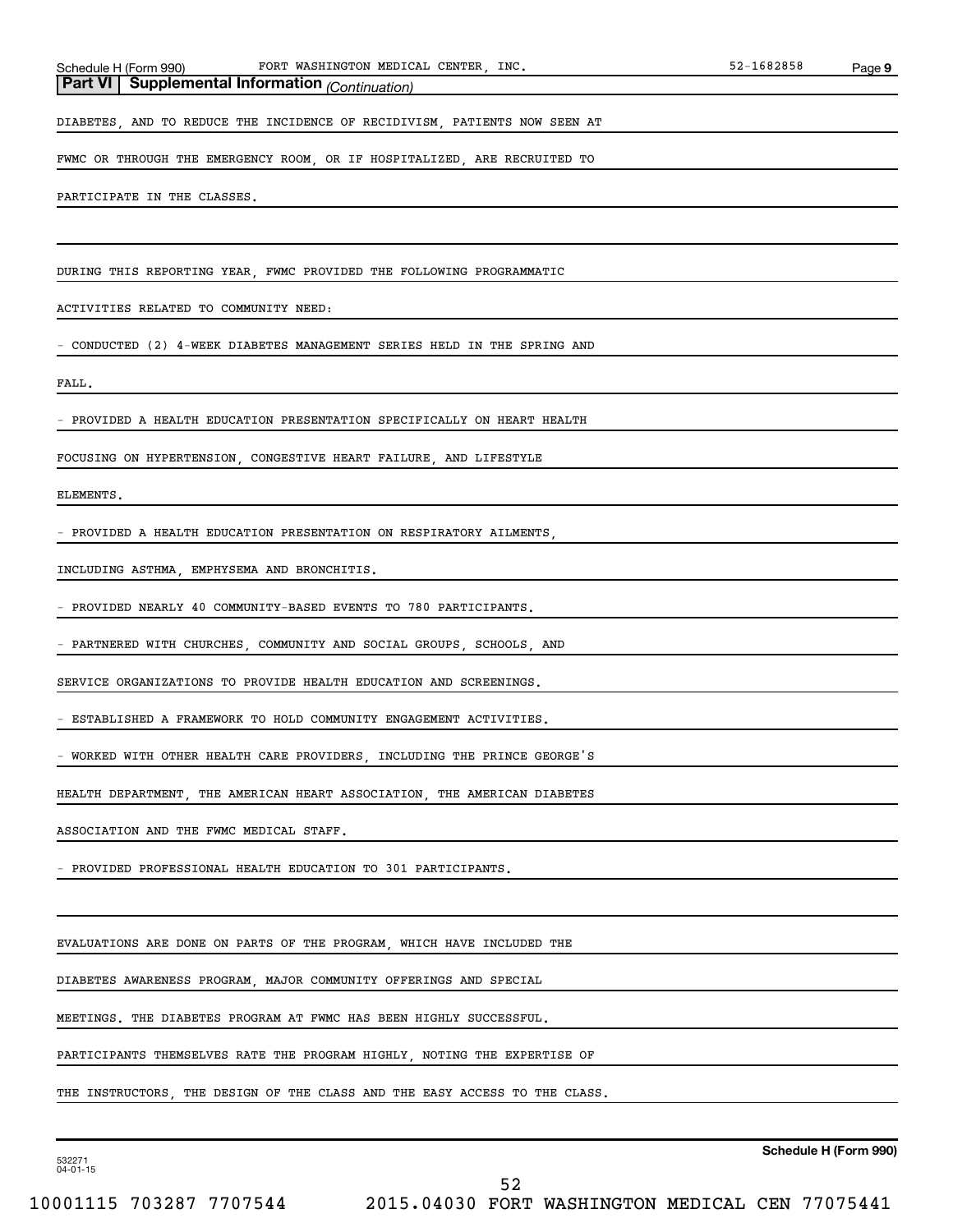DURING 2015, THE HOSPITAL PARTNERED WITH THE COMMUNITY FOUNDATION FOR THE

NATIONAL CAPITAL REGION TO PROVIDE DIABETES SELF-MANAGEMENT EDUCATION TO

PATIENTS IN OUR SERVICE AREA.

HEALTH FAIRS AND SCREENING PROGRAMS ARE EVALUATED ON A CASE-BY-CASE BASIS

TO ASCERTAIN COMMUNITY PARTICIPATION, SPONSOR FEEDBACK, CLINICAL

FOLLOW-UP, EDUCATIONAL MATERIALS, COMMUNITY AWARENESS AND AFFIRMATION, AND

GENERAL FEEDBACK.

EVALUATION OF PRECEPTOR-SHIP PROGRAMS ARE BUILT IN AND ARE DONE ON A

CONTINUAL BASIS. FORT WASHINGTON MEDICAL CENTER'S TEACHING - PRECEPTOR

PROGRAM CONTINUES TO BE A MAJOR PORTION OF COMMUNITY BENEFIT. NURSING AND

ALLIED TRAINING PRECEPTOR OPPORTUNITIES HAVE CONTINUED AT FWMC. UNDER THE

DIRECTION OF THE FWMC'S PERFORMANCE IMPROVEMENT DEPARTMENT, WHICH ADHERES

TO THE STANDARD ESTABLISHED BY JCAHO, STUDENTS ARE REQUIRED TO MEET

CERTAIN HOSPITAL STANDARDS. THE DEPARTMENT WORKS WITH THE NURSING AND

ALLIED HEALTH SCHOOLS TO INSURE THAT THE STANDARDS ARE MET AND THAT THERE

IS APPROPRIATE REPORTING, AS REQUIRED FROM ALL PARTICIPANTS.

PART VI, LINE 6:

NEXUS HEALTH PROVIDES MEDICAL CARE TO COMMUNITIES IN PRINCE GEORGE'S

COUNTY, MARYLAND AND WASHINGTON, D.C. THROUGH ITS

OWNERSHIP IN FORT WASHINGTON MEDICAL CENTER. FORT WASHINGTON MEDICAL

CENTER IS A 37-BED HOSPITAL, CURRENTLY LICENSED FOR 31 BEDS. THE HOSPITAL

UTILIZES 33 ACUTE CARE BEDS, WITH FOUR BEDS DESIGNATED FOR INTENSIVE CARE.

PART VI, LINE 7, LIST OF STATES RECEIVING COMMUNITY BENEFIT REPORT:

MD

532271 04-01-15

**Schedule H (Form 990)**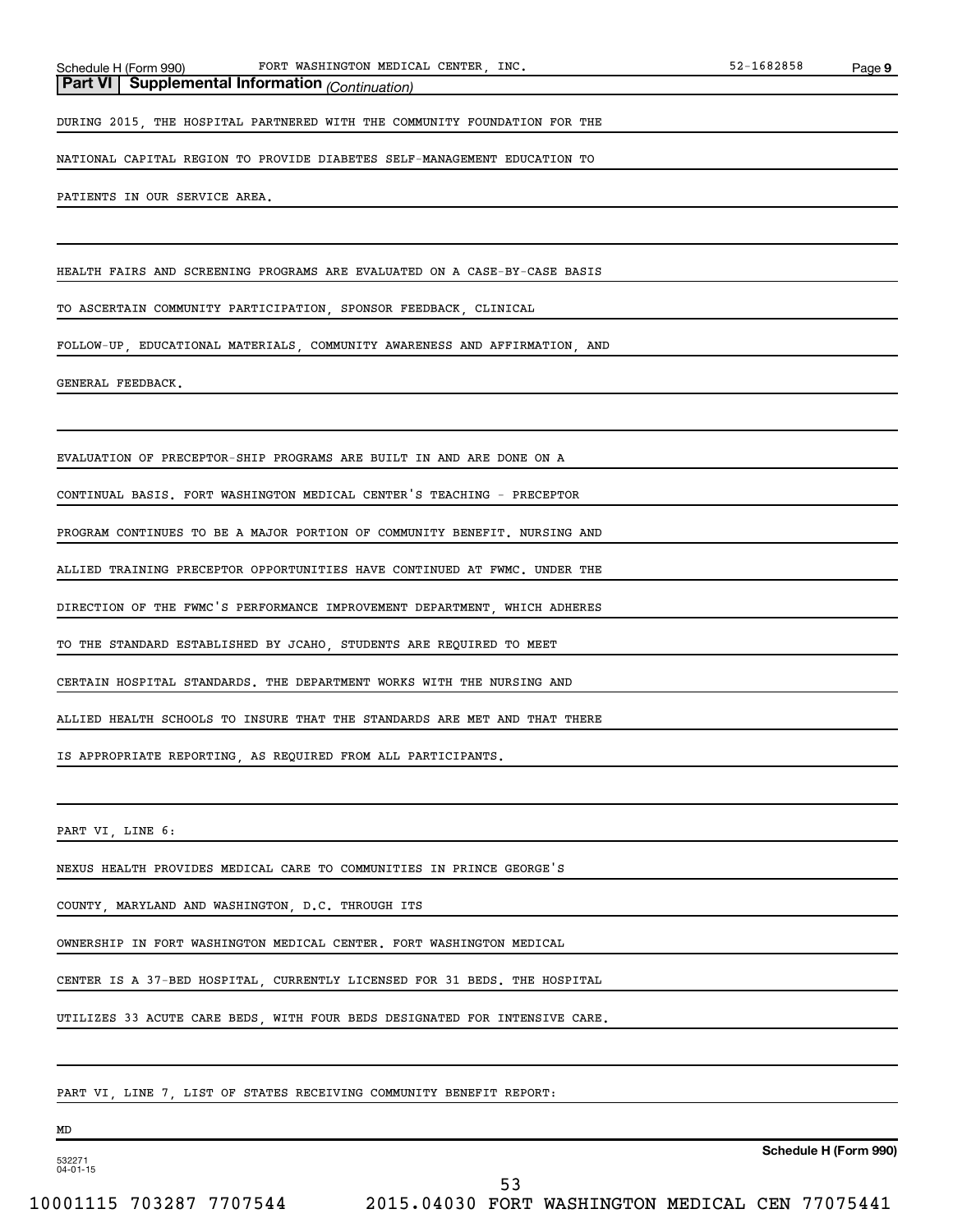|    | <b>Compensation Information</b><br><b>SCHEDULE J</b>                                                                                                                     |                                       | OMB No. 1545-0047     |            |    |
|----|--------------------------------------------------------------------------------------------------------------------------------------------------------------------------|---------------------------------------|-----------------------|------------|----|
|    | (Form 990)<br>For certain Officers, Directors, Trustees, Key Employees, and Highest<br><b>Compensated Employees</b>                                                      |                                       |                       | 15         |    |
|    | Complete if the organization answered "Yes" on Form 990, Part IV, line 23.                                                                                               |                                       |                       |            |    |
|    | Attach to Form 990.<br>Department of the Treasury<br>Information about Schedule J (Form 990) and its instructions is at www.irs.gov/form990.<br>Internal Revenue Service |                                       | <b>Open to Public</b> | Inspection |    |
|    | Name of the organization                                                                                                                                                 | <b>Employer identification number</b> |                       |            |    |
|    | FORT WASHINGTON MEDICAL CENTER, INC.                                                                                                                                     | 52-1682858                            |                       |            |    |
|    | Part I<br><b>Questions Regarding Compensation</b>                                                                                                                        |                                       |                       |            |    |
|    |                                                                                                                                                                          |                                       |                       | Yes        | No |
| 1a | Check the appropriate box(es) if the organization provided any of the following to or for a person listed on Form 990,                                                   |                                       |                       |            |    |
|    | Part VII, Section A, line 1a. Complete Part III to provide any relevant information regarding these items.                                                               |                                       |                       |            |    |
|    | First-class or charter travel<br>Housing allowance or residence for personal use                                                                                         |                                       |                       |            |    |
|    | Travel for companions<br>Payments for business use of personal residence                                                                                                 |                                       |                       |            |    |
|    | Health or social club dues or initiation fees<br>Tax indemnification and gross-up payments                                                                               |                                       |                       |            |    |
|    | Discretionary spending account<br>Personal services (e.g., maid, chauffeur, chef)                                                                                        |                                       |                       |            |    |
|    |                                                                                                                                                                          |                                       |                       |            |    |
|    | <b>b</b> If any of the boxes on line 1a are checked, did the organization follow a written policy regarding payment or                                                   |                                       |                       |            |    |
|    |                                                                                                                                                                          |                                       | 1b                    |            |    |
| 2  | Did the organization require substantiation prior to reimbursing or allowing expenses incurred by all directors,                                                         |                                       |                       |            |    |
|    |                                                                                                                                                                          |                                       | $\mathbf{2}$          |            |    |
|    |                                                                                                                                                                          |                                       |                       |            |    |
| З  | Indicate which, if any, of the following the filing organization used to establish the compensation of the organization's                                                |                                       |                       |            |    |
|    | CEO/Executive Director. Check all that apply. Do not check any boxes for methods used by a related organization to                                                       |                                       |                       |            |    |
|    | establish compensation of the CEO/Executive Director, but explain in Part III.                                                                                           |                                       |                       |            |    |
|    | Compensation committee<br>Written employment contract                                                                                                                    |                                       |                       |            |    |
|    | Independent compensation consultant<br>Compensation survey or study                                                                                                      |                                       |                       |            |    |
|    | Approval by the board or compensation committee<br>Form 990 of other organizations                                                                                       |                                       |                       |            |    |
|    |                                                                                                                                                                          |                                       |                       |            |    |
| 4  | During the year, did any person listed on Form 990, Part VII, Section A, line 1a, with respect to the filing                                                             |                                       |                       |            |    |
|    | organization or a related organization:                                                                                                                                  |                                       |                       |            |    |
| а  | Receive a severance payment or change-of-control payment?                                                                                                                |                                       | 4a                    | х          |    |
| b  |                                                                                                                                                                          |                                       | 4b                    |            | x  |
| с  |                                                                                                                                                                          |                                       | 4c                    |            | X  |
|    | If "Yes" to any of lines 4a-c, list the persons and provide the applicable amounts for each item in Part III.                                                            |                                       |                       |            |    |
|    |                                                                                                                                                                          |                                       |                       |            |    |
|    | Only section 501(c)(3), 501(c)(4), and 501(c)(29) organizations must complete lines 5-9.                                                                                 |                                       |                       |            |    |
|    | For persons listed on Form 990, Part VII, Section A, line 1a, did the organization pay or accrue any compensation                                                        |                                       |                       |            |    |
|    | contingent on the revenues of:                                                                                                                                           |                                       |                       |            |    |
|    |                                                                                                                                                                          |                                       | 5a                    |            | х  |
|    |                                                                                                                                                                          |                                       | 5b                    |            | x  |
|    | If "Yes" to line 5a or 5b, describe in Part III.                                                                                                                         |                                       |                       |            |    |
| 6  | For persons listed on Form 990, Part VII, Section A, line 1a, did the organization pay or accrue any compensation                                                        |                                       |                       |            |    |
|    | contingent on the net earnings of:                                                                                                                                       |                                       |                       |            |    |
|    |                                                                                                                                                                          |                                       | 6a                    |            | X  |
|    |                                                                                                                                                                          |                                       | 6b                    |            | x  |
|    | If "Yes" on line 6a or 6b, describe in Part III.                                                                                                                         |                                       |                       |            |    |
|    | 7 For persons listed on Form 990, Part VII, Section A, line 1a, did the organization provide any non-fixed payments                                                      |                                       |                       |            |    |
|    |                                                                                                                                                                          |                                       | 7                     |            | X  |
| 8  | Were any amounts reported on Form 990, Part VII, paid or accrued pursuant to a contract that was subject to the                                                          |                                       |                       |            |    |
|    |                                                                                                                                                                          |                                       | 8                     |            | x  |
| 9  | If "Yes" to line 8, did the organization also follow the rebuttable presumption procedure described in                                                                   |                                       |                       |            |    |
|    |                                                                                                                                                                          |                                       | 9                     |            |    |
|    | LHA For Paperwork Reduction Act Notice, see the Instructions for Form 990.                                                                                               | Schedule J (Form 990) 2015            |                       |            |    |

532111 10-14-15

10001115 703287 7707544 2015.04030 FORT WASHINGTON MEDICAL CEN 77075441 54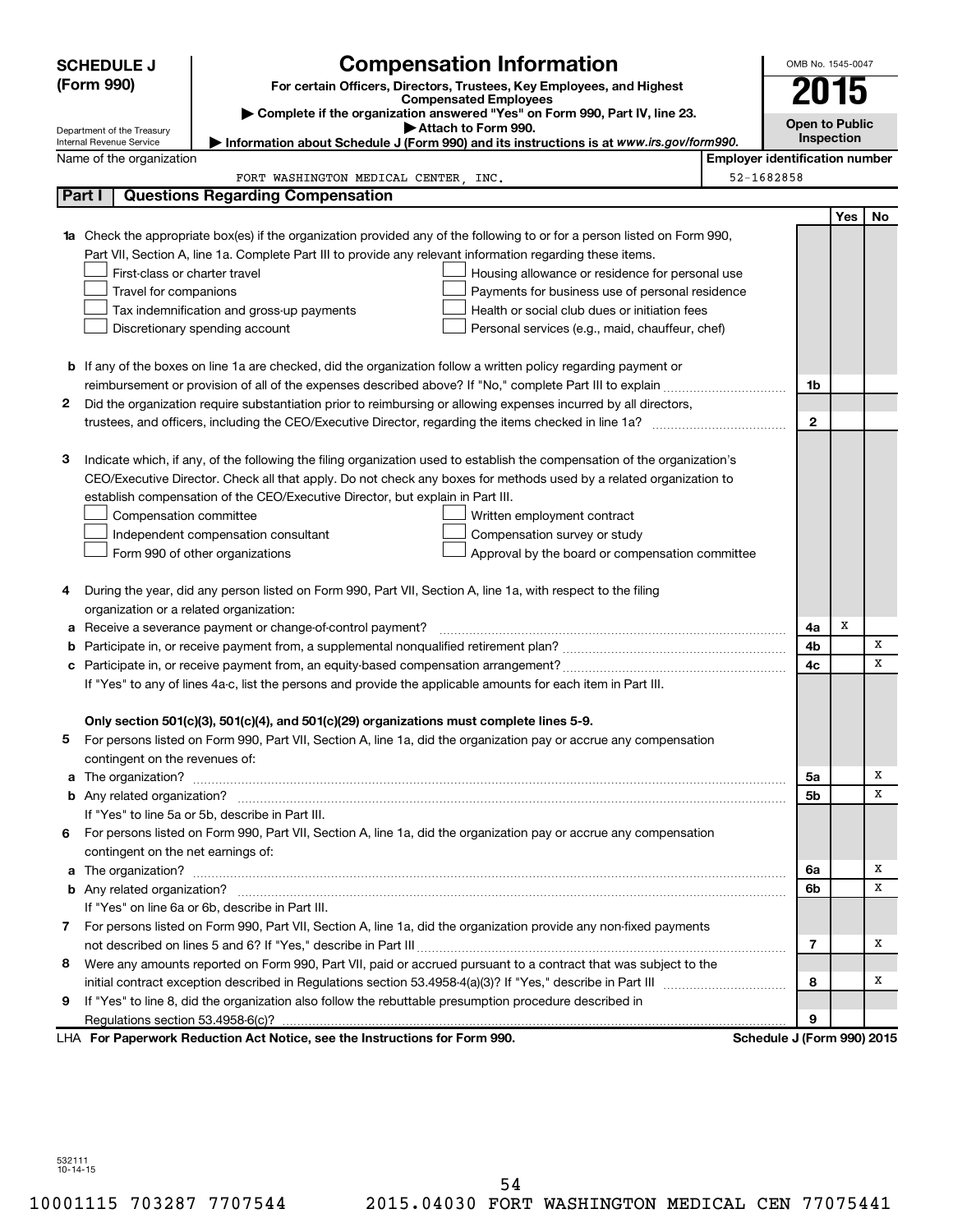#### Part II | Officers, Directors, Trustees, Key Employees, and Highest Compensated Employees. Use duplicate copies if additional space is needed.

For each individual whose compensation must be reported on Schedule J, report compensation from the organization on row (i) and from related organizations, described in the instructions, on row (ii). Do not list any individuals that are not listed on Form 990, Part VII.

Note: The sum of columns (B)(i)-(iii) for each listed individual must equal the total amount of Form 990, Part VII, Section A, line 1a, applicable column (D) and (E) amounts for that individual.

| (A) Name and Title                        |       |                          | (B) Breakdown of W-2 and/or 1099-MISC compensation |                                           | (C) Retirement and             | (D) Nontaxable | (E) Total of columns | (F) Compensation                                           |
|-------------------------------------------|-------|--------------------------|----------------------------------------------------|-------------------------------------------|--------------------------------|----------------|----------------------|------------------------------------------------------------|
|                                           |       | (i) Base<br>compensation | (ii) Bonus &<br>incentive<br>compensation          | (iii) Other<br>reportable<br>compensation | other deferred<br>compensation | benefits       | $(B)(i)-(D)$         | in column (B)<br>reported as deferred<br>on prior Form 990 |
| VIMLA BHOOSHAN, MD<br>(1)                 | (i)   | 365,078                  | $\mathbf{0}$                                       | $\mathbf{0}$ .                            | $\mathbf{0}$                   | $\mathbf{0}$   | 365,078              | $\mathfrak o$ .                                            |
| DIRECTOR/PHYSICIAN                        | (ii)  | $\mathbf{0}$             | 0                                                  | $\mathbf{0}$                              | $\mathbf{0}$                   | $\mathbf{0}$   | $\Omega$             | $\mathfrak o$ .                                            |
| JOSEPH B. TUCKER<br>(2)                   | (i)   | 217,952                  | 0                                                  | $\mathbf{0}$                              | 6,545                          | 2,036          | 226,533              | $\mathfrak o$ .                                            |
| SR. VP FINANCE/CFO/ACTING PRESIDENT/      | (ii)  | $\mathbf{0}$             | 0                                                  | $\mathbf{0}$                              | $\mathbf{0}$                   | $\mathbf{0}$   | $\Omega$             | $\mathfrak o$ .                                            |
| VICTOR V. WATERS<br>(3)                   | (i)   | 307,263                  | 0                                                  | $\mathbf{0}$                              | $\mathbf{0}$                   | 25,081         | 332,344              | $\mathfrak o$ .                                            |
| CHIEF MEDICAL OFFICER/INTERIM PRESID (ii) |       | $\mathbf{0}$             | 0                                                  | $\mathbf{0}$                              | $\mathbf{0}$                   | $\mathbf{0}$   | 0                    | $\mathfrak o$ .                                            |
| MARJORIE QUINT-BOUZID<br>(4)              | (i)   | 160,234                  | 0                                                  | $\mathbf{0}$                              | 4,773                          | 18,273         | 183,280              | $\mathfrak o$ .                                            |
| VICE PRESIDENT NURSING                    | (ii)  | $\mathbf{0}$             | 0                                                  | $\mathbf{0}$                              | $\mathbf{0}$                   | $\mathbf{0}$   | $\Omega$             | $\mathfrak o$ .                                            |
| FREDERICK L. ASHBY<br>(5)                 | (i)   | 140,127                  | 0                                                  | $\mathbf{0}$                              | 4,362                          | 18,153         | 162,642              | $\mathfrak o$ .                                            |
| DIRECTOR, IT DEPT                         | (ii)  | $\mathbf{0}$ .           | $\mathbf{0}$                                       | $\mathbf{0}$                              | $\mathbf{0}$                   | $\mathbf 0$    | 0                    | $\mathfrak o$ .                                            |
| VERNA S. MEACHAM<br>(6)                   | (i)   | $\mathbf{0}$ .           | $\mathbf{0}$                                       | 162,468                                   | $\mathbf{0}$                   | $\mathbf{0}$   | 162,468              | $\mathfrak o$ .                                            |
| FORMER PRESIDENT/CEO                      | (ii)  | $\mathbf{0}$ .           | $\mathbf{0}$                                       | $\mathbf{0}$                              | $\mathbf{0}$                   | $\mathbf{0}$   | 0                    | $\mathfrak o$ .                                            |
|                                           | (i)   |                          |                                                    |                                           |                                |                |                      |                                                            |
|                                           | (ii)  |                          |                                                    |                                           |                                |                |                      |                                                            |
|                                           | (i)   |                          |                                                    |                                           |                                |                |                      |                                                            |
|                                           | (ii)  |                          |                                                    |                                           |                                |                |                      |                                                            |
|                                           | (i)   |                          |                                                    |                                           |                                |                |                      |                                                            |
|                                           | (ii)  |                          |                                                    |                                           |                                |                |                      |                                                            |
|                                           | (i)   |                          |                                                    |                                           |                                |                |                      |                                                            |
|                                           | (iii) |                          |                                                    |                                           |                                |                |                      |                                                            |
|                                           | (i)   |                          |                                                    |                                           |                                |                |                      |                                                            |
|                                           | (ii)  |                          |                                                    |                                           |                                |                |                      |                                                            |
|                                           | (i)   |                          |                                                    |                                           |                                |                |                      |                                                            |
|                                           | (ii)  |                          |                                                    |                                           |                                |                |                      |                                                            |
|                                           | (i)   |                          |                                                    |                                           |                                |                |                      |                                                            |
|                                           | (ii)  |                          |                                                    |                                           |                                |                |                      |                                                            |
|                                           | (i)   |                          |                                                    |                                           |                                |                |                      |                                                            |
|                                           | (ii)  |                          |                                                    |                                           |                                |                |                      |                                                            |
|                                           | (i)   |                          |                                                    |                                           |                                |                |                      |                                                            |
|                                           | (i)   |                          |                                                    |                                           |                                |                |                      |                                                            |
|                                           | (i)   |                          |                                                    |                                           |                                |                |                      |                                                            |
|                                           | (ii)  |                          |                                                    |                                           |                                |                |                      |                                                            |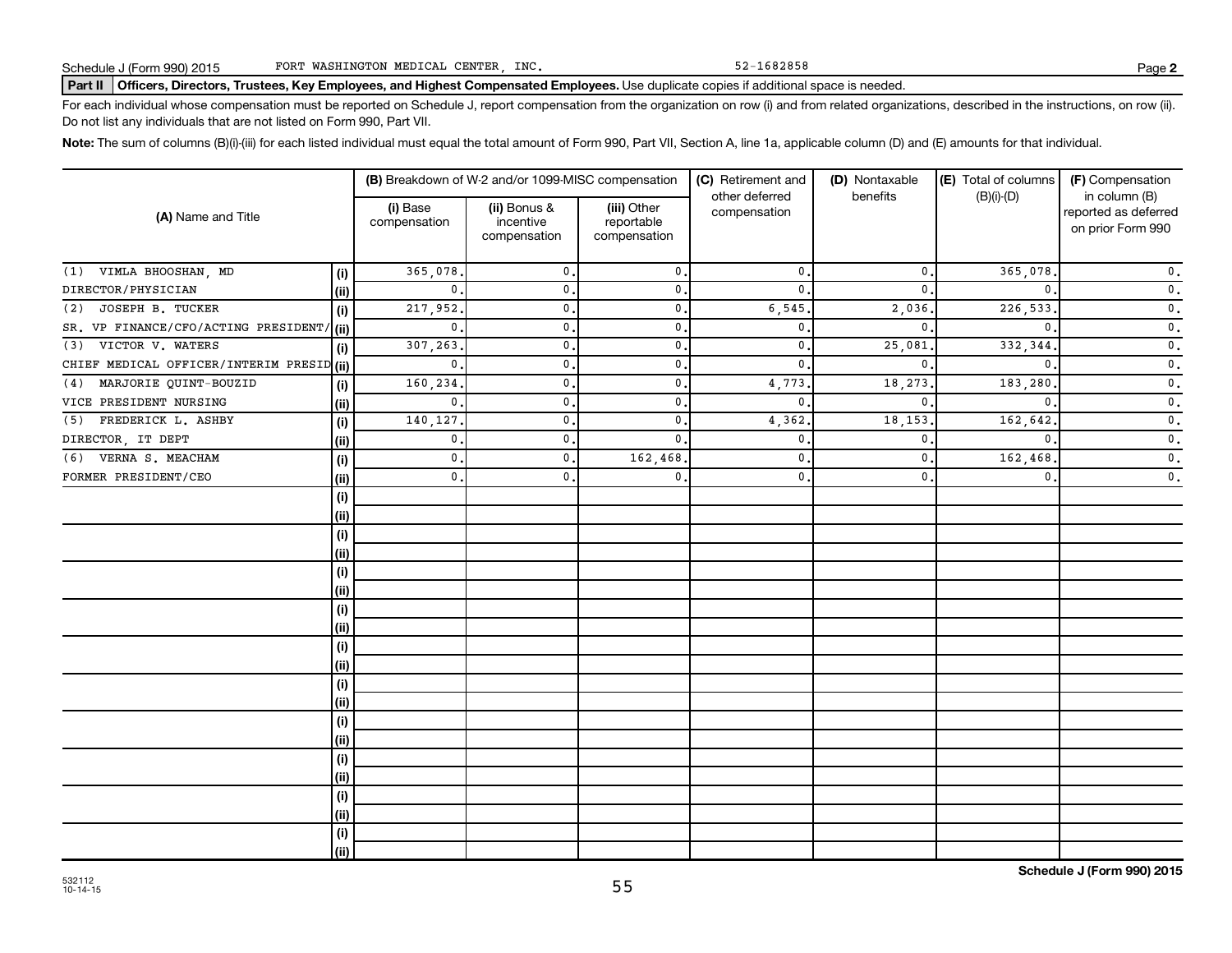#### **Part III Supplemental Information**

Provide the information, explanation, or descriptions required for Part I, lines 1a, 1b, 3, 4a, 4b, 4c, 5a, 5b, 6a, 6b, 7, and 8, and for Part II. Also complete this part for any additional information.

PART I, LINE 3:

DURING 2015, THE ORGANIZATION DID NOT HAVE A PERMANENT PRESIDENT AND CEO.

WHEN THE ORGANIZATION CONCLUDES ITS SEARCH FOR A PERMANENT PRESIDENT AND

CEO, A COMPENSATION COMMITTEE, INDEPENDENT COMPENSATION CONSULTANT,

COMPENSATION SURVEY OR STUDY, AND APPROVAL BY THE BOARD OR COMPENSATION

COMMITTEE WILL BE USED.

PART I, LINE 4A:

VERNA S. MEACHAM RECEIVED A SEVERANCE PAYMENT IN 2015. THE TERMS AND

CONDITIONS OF THE CONFIDENTIAL SEVERANCE AGREEMENT ARE AVAILABLE UPON

REQUEST TO THE IRS. AMOUNTS PAID DURING THE CURRENT PERIOD ARE PROPERLY

REFLECTED ON THE EMPLOYEES W-2 AND DISCLOSED IN COLUMN B(III) ON SCHEDULE

J, PART II.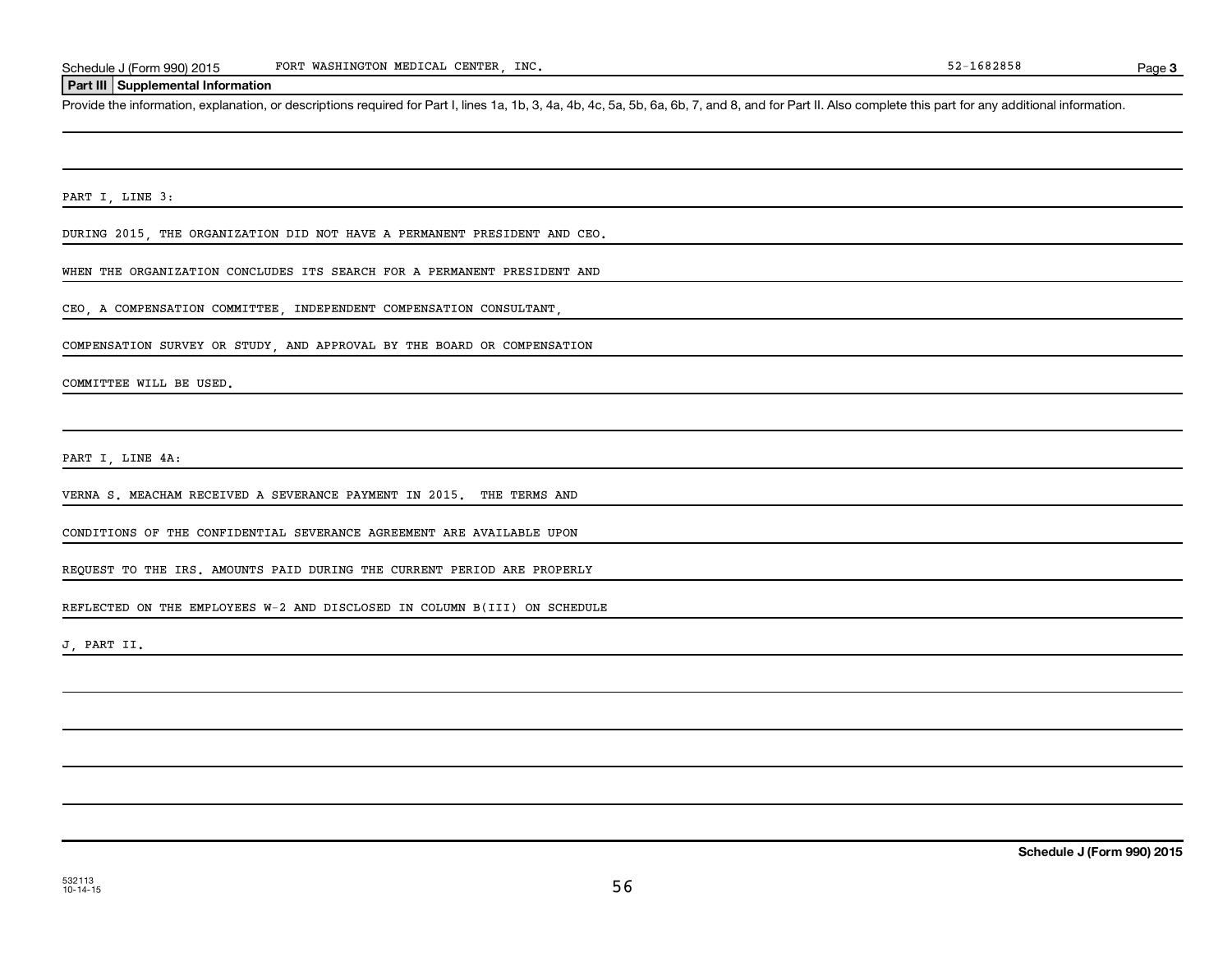| <b>SCHEDULE O</b> |  |
|-------------------|--|
|-------------------|--|

**(Form 990 or 990-EZ)**

Department of the Treasury Internal Revenue Service Name of the organization

# **Supplemental Information to Form 990 or 990-EZ**

**Information about Schedule O (Form 990 or 990-EZ) and its instructions is at WWW.irs.gov/form990. Complete to provide information for responses to specific questions on Form 990 or 990-EZ or to provide any additional information. | Attach to Form 990 or 990-EZ.**



FORT WASHINGTON MEDICAL CENTER, INC. THE SAME RESERVE ASSESSED.

**Employer identification number**

#### FORM 990, PART I, LINE 1, DESCRIPTION OF ORGANIZATION MISSION:

OUR COMMUNITY CUSTOMERS.

FORM 990, PART I, LINE 6

THE VOLUNTEER PROGRAM PARTNERED WITH COMMUNITY HIGH SCHOOLS. A SIGN IN

SHEET IS USED FOR EACH EVENT VOLUNTEERS PARTICIPATE IN. THE TYPES OF

SERVICES THEY PROVIDE INCLUDE: VOLUNTEER HOURS AT THE HOSPITAL,

COMMUNITY MAILINGS HEALTH FAIRS AND COMMUNITY EVENTS.

FORM 990, PART VI, SECTION B, LINE 11:

UPON COMPLETION OF THE FORM 990 BY THE EXTERNAL ACCOUNTING FIRM, A REVIEW

OF THE RETURN IS COMPLETED BY THE CORPORATE FINANCE DEPARTMENT AS WELL AS

THE SENIOR VICE PRESIDENT FOR FINANCE AND THE PRESIDENT & CEO. THE 990 IS

THEN REVIEWED BY THE AUDIT COMMITTEE OF THE BOARD OF TRUSTEES. THE FINAL

VERSION OF THE DOCUMENTS ARE THEN MADE AVAILABLE TO ALL BOARD MEMBERS PRIOR

TO FILING WITH THE IRS.

FORM 990, PART VI, SECTION B, LINE 12C:

IN CONNECTION WITH ACTUAL OR POSSIBLE CONFLICTS OF INTEREST, AN INTERESTED

PERSON MUST DISCLOSE THE EXISTENCE OF AND NATURE OF HIS OR HER FINANCIAL

INTEREST TO THE PRESIDENT, DIRECTORS AND/OR MEMBERS OF COMMITTEES WITH

BOARD DELEGATED POWERS CONSIDERING THE PROPOSED TRANSACTION OR ARRANGEMENT.

INTERESTED PERSONS ALSO SHOULD BE ALERT TO DISCLOSE ANY SITUATION THAT, BY

VIRTUE OF A TRANSACTION OR ARRANGEMENT UNDER CONSIDERATION, COULD BE

PERCEIVED BY ANYONE AS A CONFLICT OF INTEREST.

532211  $09 - 02 - 15$ LHA For Paperwork Reduction Act Notice, see the Instructions for Form 990 or 990-EZ. Schedule O (Form 990 or 990-EZ) (2015)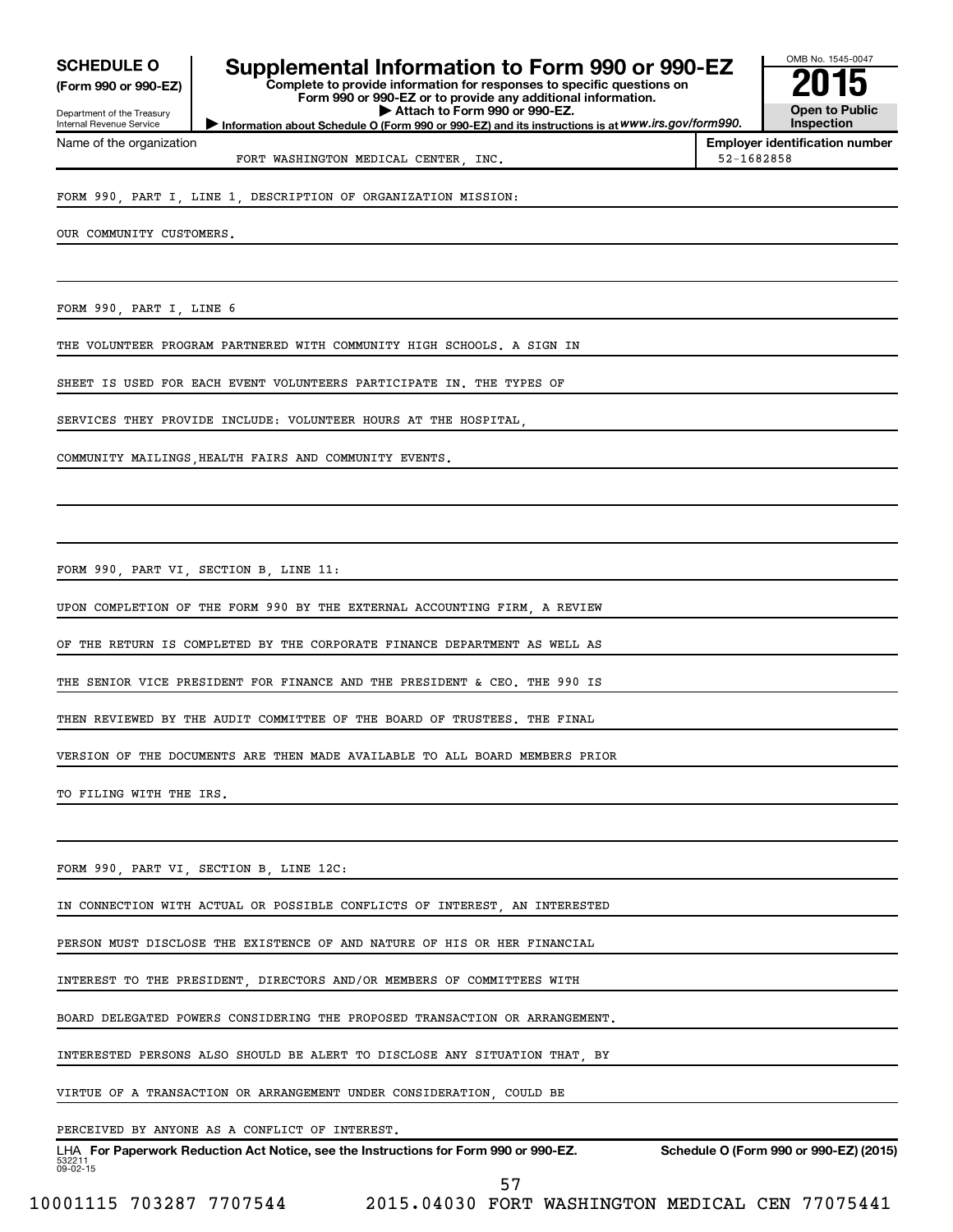Name of the organization

FORT WASHINGTON MEDICAL CENTER, INC.  $52-1682858$ 

A. DURING THE YEAR

ALL INTERESTED PERSONS ARE OBLIGATED TO MONITOR THEIR OUTSIDE ACTIVITIES

WITH REGARD TO ENTITIES THAT DO BUSINESS WITH NEXUS HEALTH, INC OR ITS

SUBSIDIARIES. AT ANY TIME DURING THE YEAR, INTERESTED PERSONS MAY HAVE A

CHANGE IN A FINANCIAL ARRANGEMENT OR ADDITION OF A NEW POTENTIAL CONFLICT

OF INTEREST THAT MAY HAVE AN EFFECT ON BUSINESS. IT IS THE

RESPONSIBILITY OF THE INDIVIDUAL TO REPORT THIS INFORMATION TO THE CHAIR

PERSON OF THE BOARD OF TRUSTEES, PRESIDENT OR COMPLIANCE OFFICER. THE

INDIVIDUAL WILL BE PROVIDED WITH THE APPROPRIATE DOCUMENTS TO REPORT THE

POTENTIAL CONFLICT.

B. ANNUAL REPORTING

ON AN ANNUAL BASIS, EACH TRUSTEE, OFFICER, SENIOR MANAGER, DIRECTOR, MEMBER

OF THE MEDICAL STAFF EXECUTIVE COMMITTEE, OR MEDICAL DIRECTOR, SHALL

COMPLETE A CONFLICT OF INTEREST DISCLOSURE AND REVIEW THE CONFLICTS OF

INTEREST POLICY. TRUSTEES SHOULD ALSO REVIEW THE CORPORATION BYLAWS. THE

CONFLICT OF INTEREST DISCLOSURE AND POLICY WILL BE ISSUED TO EACH

INTERESTED PERSON DURING THE MONTH OF NOVEMBER BY THE EXECUTIVE ASSISTANT

TO THE CEO. ALL FORMS ARE TO BE RETURNED TO THE EXECUTIVE ASSISTANT TO THE

CEO NO LATER THAN DECEMBER 31ST.

MANAGEMENT OF CONFLICTS:

IF AN INTERESTED PERSON HAS A POTENTIAL CONFLICT OF INTEREST, IT MUST BE

DISCLOSED. THE INTERESTED PERSON INVOLVED IN THE CONFLICT MAY NOT

PARTICIPATE IN ANY PROCESS LEADING TO THE APPROVAL OR DISAPPROVAL OF THE

TRANSACTION CREATING THE CONFLICT, INCLUDING ANY VOTE OR OTHER SUBMISSION

OF OPINION. IN ADDITION, THE INTERESTED PERSON MUST NOT INDIRECTLY

532212 09-02-15

58

**Schedule O (Form 990 or 990-EZ) (2015)**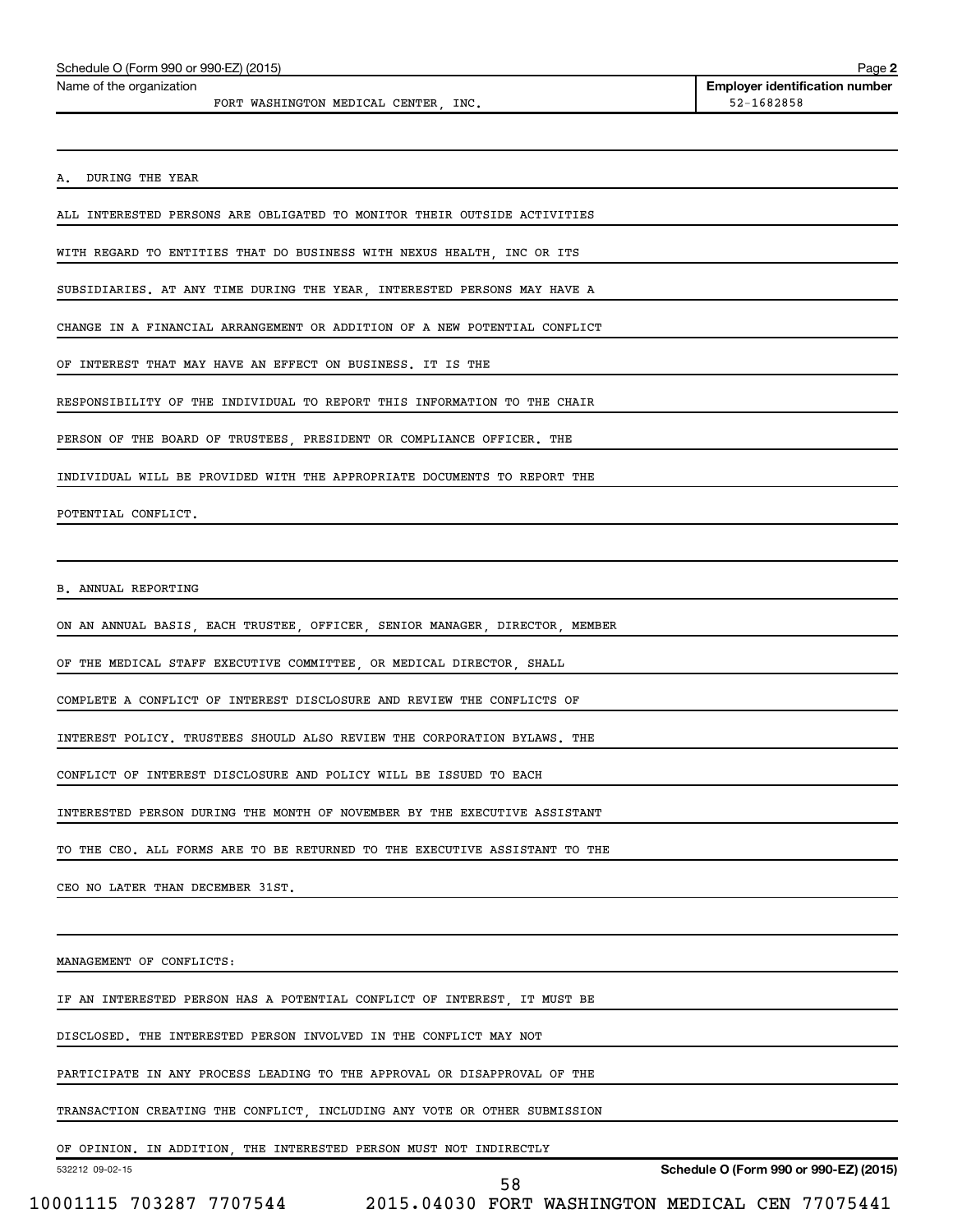| Name of the organization<br>FORT WASHINGTON MEDICAL CENTER, INC.            | <b>Employer identification number</b><br>52-1682858 |
|-----------------------------------------------------------------------------|-----------------------------------------------------|
|                                                                             |                                                     |
| ATTEMPT TO INFLUENCE THE DECISION-MAKING PROCESS. INTERESTED PERSONS WHO    |                                                     |
| FAIL TO DISCLOSE POTENTIAL CONFLICTS OF INTEREST AND AVOID ANY DIRECT OR    |                                                     |
| INDIRECT INFLUENCE IN ACCORDANCE WITH THIS POLICY SHALL BE APPROPRIATELY    |                                                     |
| DISCIPLINED. VIOLATION OF THIS POLICY WILL SUBJECT THE INDIVIDUAL TO        |                                                     |
| DISCIPLINARY ACTION INCLUDING POSSIBLE DISMISSAL AND MEMBERS OF THE BOARD   |                                                     |
| OF TRUSTEES WILL BE SUBJECT TO REMOVAL. DISCIPLINE WILL BE COMMENSURATE     |                                                     |
| WITH THE SERIOUSNESS OF THE ACTION. ALL REPORTS OF CONFLICTS OR POTENTIAL   |                                                     |
| CONFLICTS OF INTEREST WILL BE REVIEWED BY THE CHAIRMAN OF THE BOARD OF      |                                                     |
| TRUSTEES PRESIDENT AND THE COMPLIANCE OFFICER. CONFLICT DISCLOSURES WILL    |                                                     |
| ALSO BE REVIEWED BY LEGAL COUNSEL. THE CHAIRMAN, PRESIDENT, COMPLIANCE      |                                                     |
| OFFICER, AND LEGAL COUNSEL WILL DETERMINE IF ANY ACTION MUST BE TAKEN TO    |                                                     |
| PROTECT NEXUS HEALTH, INC. OR ITS AFFECTED AFFILIATES. A REPORT OF ALL      |                                                     |
| CONFLICTS OF INTEREST SHALL BE SHARED WITH THE EXECUTIVE COMMITTEE OF THE   |                                                     |
| BOARD OF TRUSTEES ANNUALLY.                                                 |                                                     |
|                                                                             |                                                     |
| FORM 990, PART VI, SECTION B, LINE 15:                                      |                                                     |
| EXECUTIVE COMPENSATION:                                                     |                                                     |
|                                                                             |                                                     |
| PURPOSE: THE WAGE AND SALARY STRUCTURE GOVERNING EXECUTIVE COMPENSATION IS  |                                                     |
| ESTABLISHED AND APPROVED BY THE BOARD OF DIRECTORS OF NEXUS HEALTH, INC.    |                                                     |
| VIA THE EXECUTIVE COMPENSATION COMMITTEE IN CONSULTATION WITH THE CEO.      |                                                     |
|                                                                             |                                                     |
| PHILOSOPHY: THE INTENT OF THIS POLICY IS TO GUIDE THE EXECUTIVE             |                                                     |
| COMPENSATION PRACTICES OF THE ORGANIZATION TO ASSURE A FAIR AND EQUITABLE,  |                                                     |
| WELL-DEFINED PROCESS FOR DETERMINING COMPENSATION, AND TO PROVIDE A         |                                                     |
| STANDARDIZED STRUCTURE FOR MANAGING THIS ISSUE.                             |                                                     |
| 1. COMPENSATION OF THE PRESIDENT AND CEO OF THE ORGANIZATION IS GOVERNED BY |                                                     |

CONTRACT. THE COMPENSATION COMMITTEE USES AN INDEPENDENT STUDY AS PART OF

532212 09-02-15

**Schedule O (Form 990 or 990-EZ) (2015)**

10001115 703287 7707544 2015.04030 FORT WASHINGTON MEDICAL CEN 77075441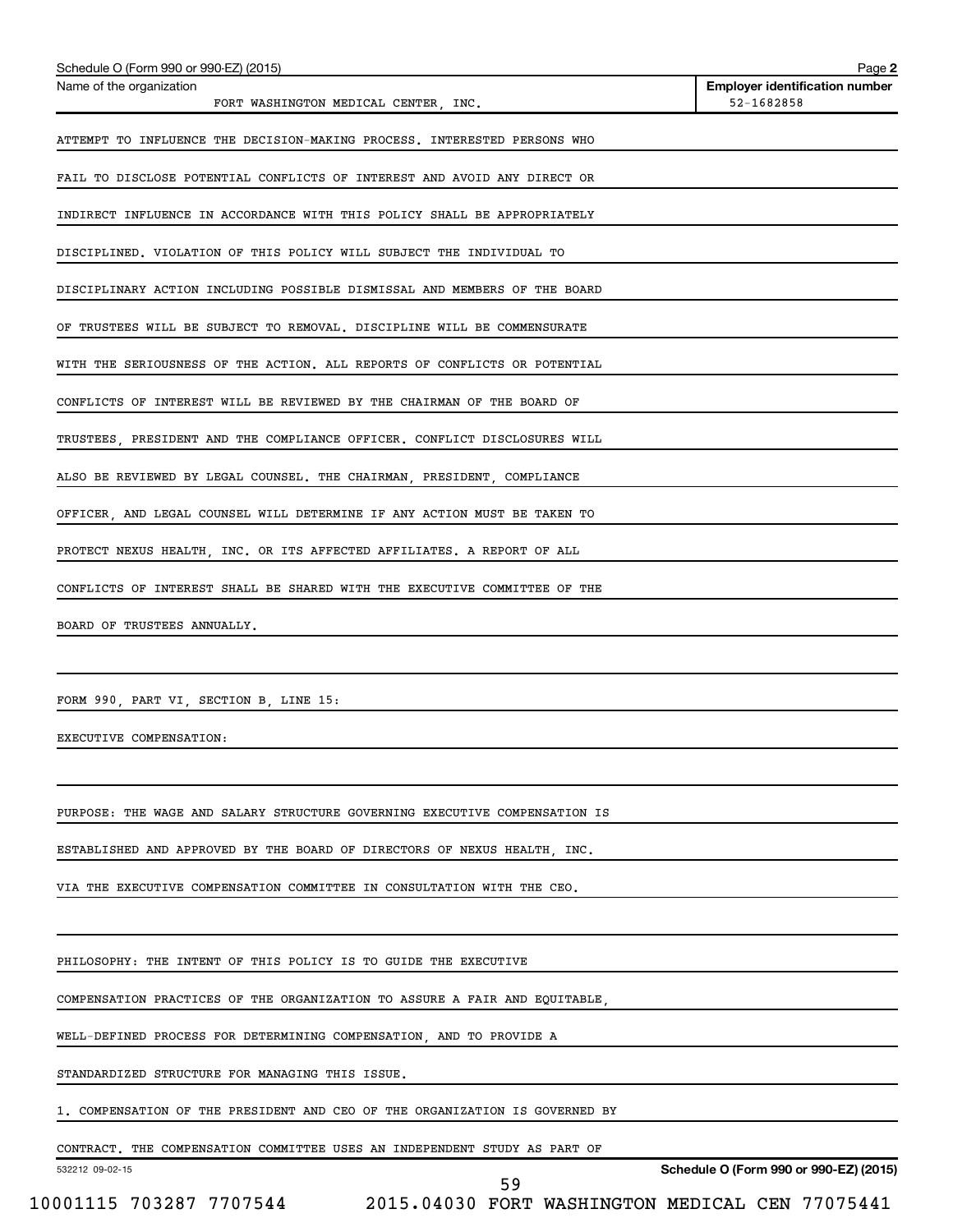| Schedule O (Form 990 or 990-EZ) (2015)                                                 | Page 2                                              |
|----------------------------------------------------------------------------------------|-----------------------------------------------------|
| Name of the organization<br>FORT WASHINGTON MEDICAL CENTER, INC.                       | <b>Employer identification number</b><br>52-1682858 |
| THEIR PROCESS IN DETERMINING THE COMPENSATION OF THE CEO.                              |                                                     |
| 2. COMPENSATION FOR THE SENIOR EXECUTIVE STAFF IS ESTABLISHED AS FOLLOWS:              |                                                     |
| THE HUMAN RESOURCES DEPARTMENT, OR AN EXTERNAL ORGANIZATION WILL DETERMINE             |                                                     |
| THE CURRENT MARKET SALARY RANGES FOR EXECUTIVE LEVEL POSITIONS BY                      |                                                     |
| CONDUCTING PERIODIC SALARY SURVEYS. A RANGE SHALL BY ESTABLISHED FOR EACH              |                                                     |
| EXECUTIVE POSITION. THIS SHALL BE PRESENTED TO THE BOARD THROUGH THE                   |                                                     |
| EXECUTIVE COMPENSATION COMMITTEE ON AN ANNUAL BASIS AT THE APRIL BOARD                 |                                                     |
| MEETING.                                                                               |                                                     |
| 3. THE CEO HAS THE AUTHORITY TO SET EXECUTIVE COMPENSATION AND SALARY                  |                                                     |
| INCREASES WITHIN THE RANGES DETERMINED BY THE HR DEPARTMENT AND APPROVED BY            |                                                     |
| THE BOARD. SENIOR EXECUTIVE STAFF IS DEFINED AS AN INDIVIDUAL WITH THE                 |                                                     |
| TITLE VICE PRESIDENT, CHIEF FINANCIAL OFFICER, SENIOR VICE PRESIDENT, OR               |                                                     |
| CORPORATE DIRECTOR.                                                                    |                                                     |
| 4. EXECUTIVES SHALL BE ENTITLED TO ALL BENEFITS BEYOND SALARY AS EXTENDED              |                                                     |
| TO OTHER EMPLOYEES OF THE CORPORATION. THESE INCLUDE HEALTH AND MEDICAL                |                                                     |
| BENEFITS, 403B MATCH FOR RETIREMENT SAVINGS, LIFE, SHORT AND LONG-TERM                 |                                                     |
| DISABILITY INSURANCES OR ANY OTHER BENEFITS THAT MAY BE OFFERED AT SOME                |                                                     |
| FUTURE DATE.                                                                           |                                                     |
|                                                                                        |                                                     |
| FORM 990, PART VI, SECTION C, LINE 19:                                                 |                                                     |
| THE ORGANIZATION MAKES ITS GOVERNING DOCUMENTS, CONFLICT OF INTEREST POLICY            |                                                     |
| AND FINANCIAL STATEMENTS AVAILABLE TO THE PUBLIC UPON REQUEST FOR THE SAME             |                                                     |
| PERIOD OF DISCLOSURE AS SET FORTH IN SECTION 6104(D).                                  |                                                     |
| FORM 990, PART VII                                                                     |                                                     |
| VICTOR WATERS WAS HIRED AS CHIEF MEDICAL OFFICER IN JANUARY 2015 AND                   |                                                     |
| SERVED AS INTERIM PRESIDENT AND CEO UNTIL JUNE 4, 2015. REGINALD JONES                 |                                                     |
| WAS NAMED INTERIM PRESIDENT AND CEO IN JULY 2015. DURING THE PERIOD<br>532212 09-02-15 | Schedule O (Form 990 or 990-EZ) (2015)              |

10001115 703287 7707544 2015.04030 FORT WASHINGTON MEDICAL CEN 77075441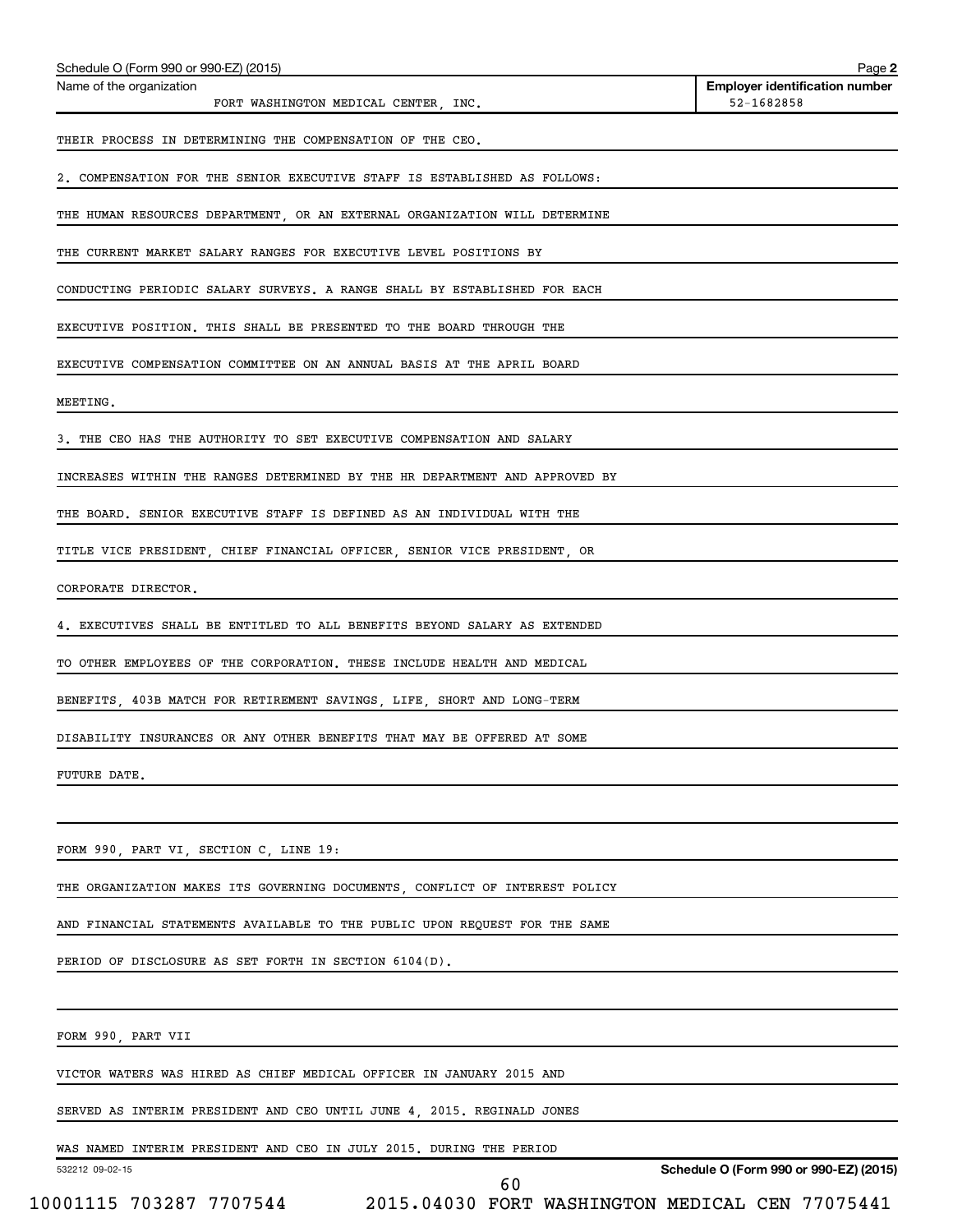FORT WASHINGTON MEDICAL CENTER, INC. THE SECOND SECTION OF SALES AS A SECOND SECTION OF SALES AND SECOND SECTION OF SALES AND SECOND SECOND SECOND SECOND SECOND SECOND SECOND SECOND SECOND SECOND SECOND SECOND SECOND SECON

**Employer identification number**

FROM JUNE 4TH TO JULY 15TH 2015, JOSEPH TUCKER SERVED AS ACTING

PRESIDENT AND CEO.

FORM 990, PART XII, LINE 2C:

THE PROCESS FOR OVERSEEING THE AUDIT OF THE FINANCIAL STATEMENTS AND

SELECTION OF AN INDEPENDENT ACCOUNTANT THAT AUDITED THE FINANCIAL

STATEMENTS HAS BEEN CONSISTENT WITH PRIOR YEARS.

**2**

532212 09-02-15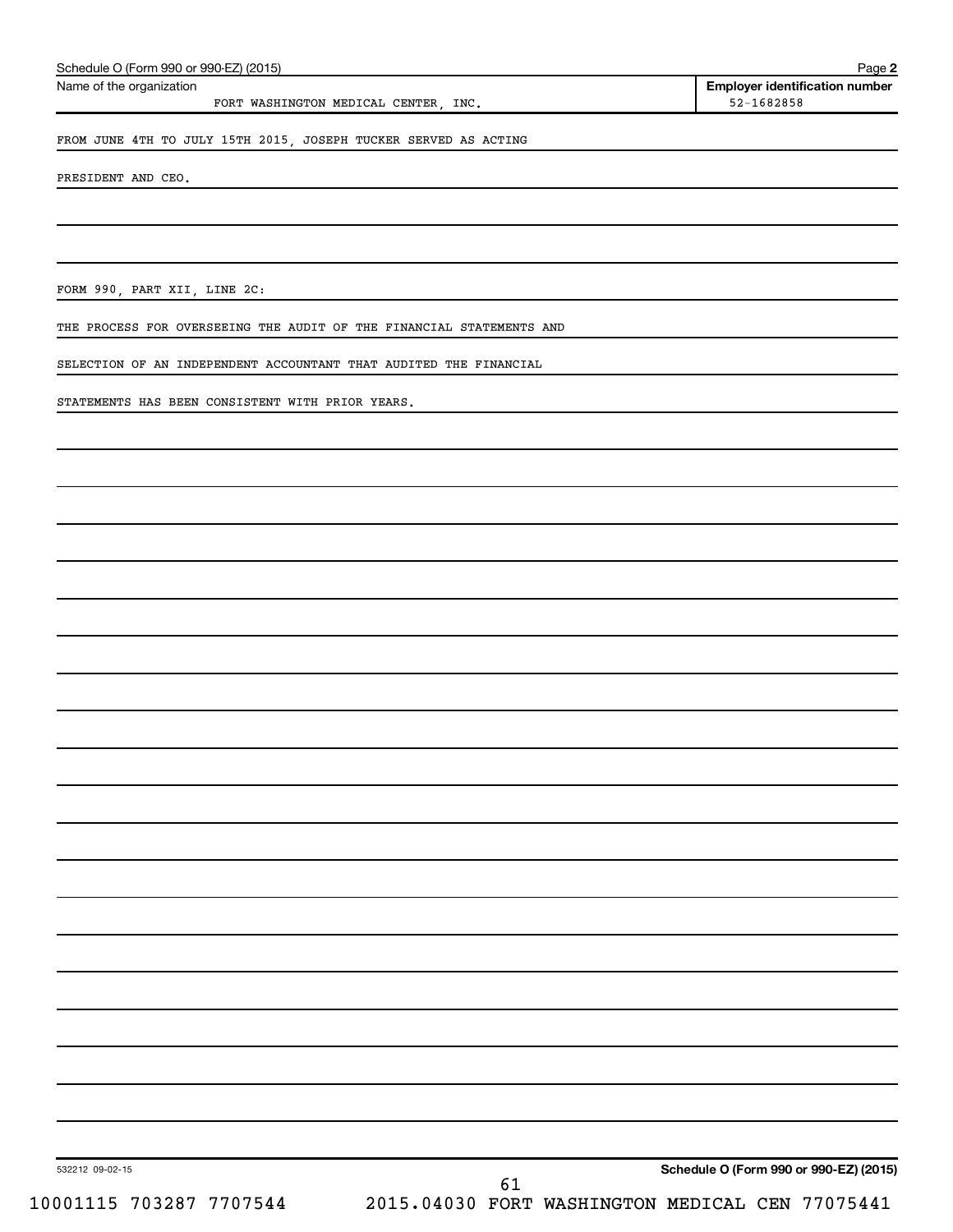| <b>SCHEDULE R</b><br>(Form 990)                        | <b>Related Organizations and Unrelated Partnerships</b><br>> Complete if the organization answered "Yes" on Form 990, Part IV, line 33, 34, 35b, 36, or 37. | Attach to Form 990. |                                       |  |  |  |
|--------------------------------------------------------|-------------------------------------------------------------------------------------------------------------------------------------------------------------|---------------------|---------------------------------------|--|--|--|
| Department of the Treasury<br>Internal Revenue Service | Information about Schedule R (Form 990) and its instructions is at www.irs.gov/form990.                                                                     |                     |                                       |  |  |  |
| Name of the organization                               |                                                                                                                                                             |                     | <b>Employer identification number</b> |  |  |  |
|                                                        | FORT WASHINGTON MEDICAL CENTER<br>INC.                                                                                                                      | 52-1682858          |                                       |  |  |  |
| Part I                                                 | <b>Identification of Disregarded Entities</b> Complete if the organization answered "Yes" on Form 990, Part IV, line 33.                                    |                     |                                       |  |  |  |

| the contract of the contract of                                        |                         |                                                     |                     |                           |                                     |
|------------------------------------------------------------------------|-------------------------|-----------------------------------------------------|---------------------|---------------------------|-------------------------------------|
| (a)<br>Name, address, and EIN (if applicable)<br>of disregarded entity | (b)<br>Primary activity | (c)<br>Legal domicile (state or<br>foreign country) | (d)<br>Total income | (e)<br>End-of-year assets | (1)<br>Direct controlling<br>entity |
|                                                                        |                         |                                                     |                     |                           |                                     |
|                                                                        |                         |                                                     |                     |                           |                                     |
|                                                                        |                         |                                                     |                     |                           |                                     |
|                                                                        |                         |                                                     |                     |                           |                                     |

#### **Part II** Identification of Related Tax-Exempt Organizations Complete if the organization answered "Yes" on Form 990, Part IV, line 34 because it had one or more related tax-exempt<br>Complete it is a seriest of the two wears organizations during the tax year.

| (a)<br>Name, address, and EIN<br>of related organization | (b)<br>Primary activity | (c)<br>Legal domicile (state or<br>foreign country) | (d)<br>Exempt Code<br>section | (e)<br>Public charity<br>status (if section | (f)<br>Direct controlling<br>entity |     | $(g)$<br>Section 512(b)(13)<br>controlled<br>entity? |
|----------------------------------------------------------|-------------------------|-----------------------------------------------------|-------------------------------|---------------------------------------------|-------------------------------------|-----|------------------------------------------------------|
|                                                          |                         |                                                     |                               | 501(c)(3))                                  |                                     | Yes | No                                                   |
| NEXUS HEALTH $INC = 52-0238460$                          |                         |                                                     |                               |                                             |                                     |     |                                                      |
| 174 WATERFRONT STREET SUITE 225                          |                         |                                                     |                               |                                             |                                     |     |                                                      |
| NATIONAL HARBOR, MD 20745                                | PARENT ORGANIZATION     | MARYLAND                                            | 501(C)(3)                     | 509(A)(2)                                   | N/A                                 |     | х                                                    |
| CAROLYN BOONE LEWIS HEALTH CARE CENTER -                 |                         |                                                     |                               |                                             |                                     |     |                                                      |
| 52-1127260, 174 WATERFRONT STREET SUITE 225,             |                         |                                                     |                               |                                             |                                     |     |                                                      |
| NATIONAL HARBOR, MD 20745                                | NURSING HOME            | DISTRICT OF COLUMBIA 501(C)(3)                      |                               | LINE 9                                      | <b>NEXUS HEALTH</b>                 |     | х                                                    |
|                                                          |                         |                                                     |                               |                                             |                                     |     |                                                      |
|                                                          |                         |                                                     |                               |                                             |                                     |     |                                                      |

**For Paperwork Reduction Act Notice, see the Instructions for Form 990. Schedule R (Form 990) 2015**

OMB No. 1545-0047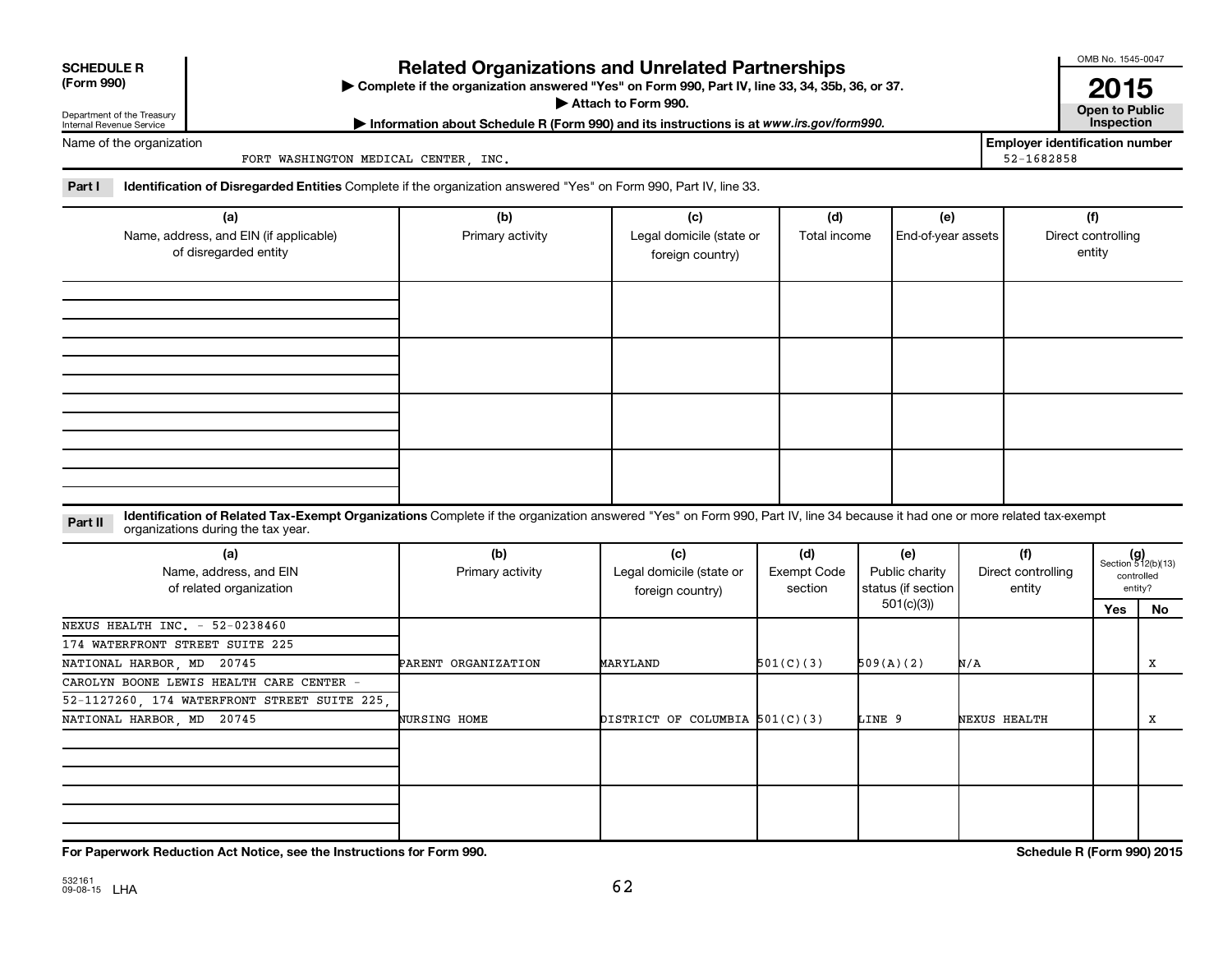Part III Identification of Related Organizations Taxable as a Partnership Complete if the organization answered "Yes" on Form 990, Part IV, line 34 because it had one or more related<br>Read to the organizations tracted as a organizations treated as a partnership during the tax year.

| (a)                                               | (b)              | (c)                                       | (d)                          | (e)                                                                                       | (f)                      | (g)                               |         | (h)                              | (i)                                           | (i) | (k)                                                     |
|---------------------------------------------------|------------------|-------------------------------------------|------------------------------|-------------------------------------------------------------------------------------------|--------------------------|-----------------------------------|---------|----------------------------------|-----------------------------------------------|-----|---------------------------------------------------------|
| Name, address, and EIN<br>of related organization | Primary activity | Legal<br>domicile<br>(state or<br>foreign | Direct controlling<br>entity | Predominant income<br>related, unrelated,<br>excluded from tax under<br>sections 512-514) | Share of total<br>income | Share of<br>end-of-year<br>assets |         | Disproportionate<br>allocations? | Code V-UBI<br>amount in box<br>20 of Schedule |     | General or Percentage<br>managing ownership<br>partner? |
|                                                   |                  | country)                                  |                              |                                                                                           |                          |                                   | Yes $ $ | No                               | K-1 (Form 1065) <b>Yes No</b>                 |     |                                                         |
|                                                   |                  |                                           |                              |                                                                                           |                          |                                   |         |                                  |                                               |     |                                                         |
|                                                   |                  |                                           |                              |                                                                                           |                          |                                   |         |                                  |                                               |     |                                                         |
|                                                   |                  |                                           |                              |                                                                                           |                          |                                   |         |                                  |                                               |     |                                                         |
|                                                   |                  |                                           |                              |                                                                                           |                          |                                   |         |                                  |                                               |     |                                                         |
|                                                   |                  |                                           |                              |                                                                                           |                          |                                   |         |                                  |                                               |     |                                                         |
|                                                   |                  |                                           |                              |                                                                                           |                          |                                   |         |                                  |                                               |     |                                                         |
|                                                   |                  |                                           |                              |                                                                                           |                          |                                   |         |                                  |                                               |     |                                                         |
|                                                   |                  |                                           |                              |                                                                                           |                          |                                   |         |                                  |                                               |     |                                                         |
|                                                   |                  |                                           |                              |                                                                                           |                          |                                   |         |                                  |                                               |     |                                                         |
|                                                   |                  |                                           |                              |                                                                                           |                          |                                   |         |                                  |                                               |     |                                                         |
|                                                   |                  |                                           |                              |                                                                                           |                          |                                   |         |                                  |                                               |     |                                                         |
|                                                   |                  |                                           |                              |                                                                                           |                          |                                   |         |                                  |                                               |     |                                                         |
|                                                   |                  |                                           |                              |                                                                                           |                          |                                   |         |                                  |                                               |     |                                                         |
|                                                   |                  |                                           |                              |                                                                                           |                          |                                   |         |                                  |                                               |     |                                                         |
|                                                   |                  |                                           |                              |                                                                                           |                          |                                   |         |                                  |                                               |     |                                                         |
|                                                   |                  |                                           |                              |                                                                                           |                          |                                   |         |                                  |                                               |     |                                                         |

Part IV Identification of Related Organizations Taxable as a Corporation or Trust Complete if the organization answered "Yes" on Form 990, Part IV, line 34 because it had one or more related<br>Comparison tracted as a comprat organizations treated as a corporation or trust during the tax year.

| (a)<br>Name, address, and EIN<br>of related organization                        | (b)<br>Primary activity | (c)<br>Legal domicile<br>(state or<br>foreign | (d)<br>Direct controlling<br>entity | (e)<br>Type of entity<br>(C corp, S corp,<br>or trust) | (f)<br>Share of total<br>income | (g)<br>Share of<br>end-of-year<br>assets | (h)<br>Percentage<br>ownership | $(i)$<br>Section<br>512(b)(13)<br>controlled<br>entity? |
|---------------------------------------------------------------------------------|-------------------------|-----------------------------------------------|-------------------------------------|--------------------------------------------------------|---------------------------------|------------------------------------------|--------------------------------|---------------------------------------------------------|
|                                                                                 |                         | country)                                      |                                     |                                                        |                                 |                                          |                                | Yes   No                                                |
| NEXUS CONSULTING SERVICES, INC. - 52-1602159<br>174 WATERFRONT STREET SUITE 225 |                         |                                               |                                     |                                                        |                                 |                                          |                                |                                                         |
| NATIONAL HARBOR, MD 20745                                                       | CURRENTLY INACTIVE      | DE                                            | N/A                                 | CORP<br>IC.                                            | 0.                              | 0.                                       |                                | x                                                       |
|                                                                                 |                         |                                               |                                     |                                                        |                                 |                                          |                                |                                                         |
|                                                                                 |                         |                                               |                                     |                                                        |                                 |                                          |                                |                                                         |
|                                                                                 |                         |                                               |                                     |                                                        |                                 |                                          |                                |                                                         |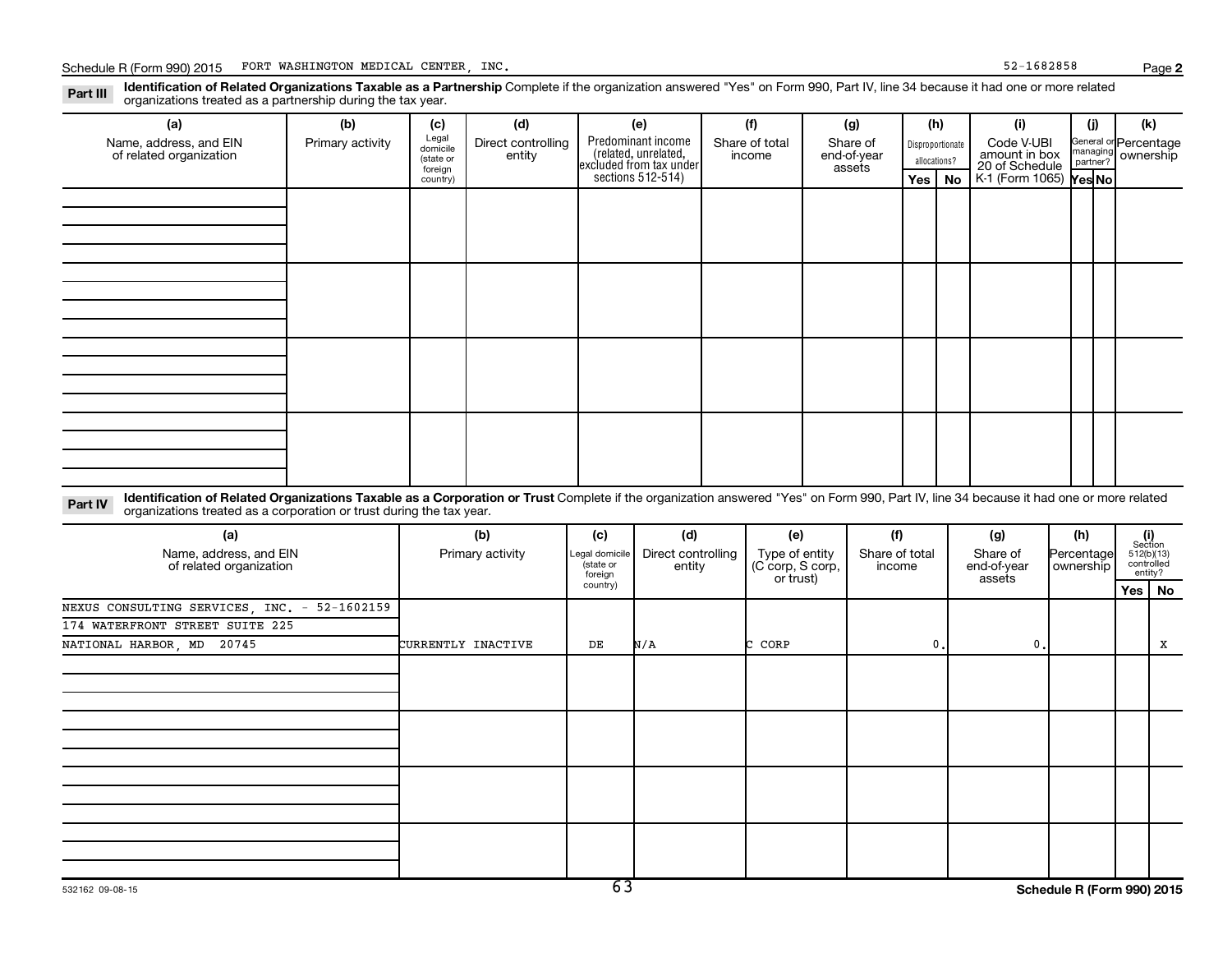Part V Transactions With Related Organizations Complete if the organization answered "Yes" on Form 990, Part IV, line 34, 35b, or 36.

|                                                                                                                                                                                              | Note. Complete line 1 if any entity is listed in Parts II, III, or IV of this schedule.                                                                                                                                        |                                   |                        |                                              |                | Yes I | No           |  |  |  |  |
|----------------------------------------------------------------------------------------------------------------------------------------------------------------------------------------------|--------------------------------------------------------------------------------------------------------------------------------------------------------------------------------------------------------------------------------|-----------------------------------|------------------------|----------------------------------------------|----------------|-------|--------------|--|--|--|--|
|                                                                                                                                                                                              | During the tax year, did the organization engage in any of the following transactions with one or more related organizations listed in Parts II-IV?                                                                            |                                   |                        |                                              |                |       |              |  |  |  |  |
|                                                                                                                                                                                              |                                                                                                                                                                                                                                |                                   |                        |                                              | 1a             |       | $\mathbf{x}$ |  |  |  |  |
|                                                                                                                                                                                              | b Gift, grant, or capital contribution to related organization(s) manufactured content and content of the contribution to related organization(s) manufactured content and content of the content of the content of the conten |                                   |                        |                                              | 1 <sub>b</sub> |       | X            |  |  |  |  |
|                                                                                                                                                                                              |                                                                                                                                                                                                                                |                                   |                        |                                              | 1 <sub>c</sub> |       | $\mathbf{x}$ |  |  |  |  |
|                                                                                                                                                                                              | d Loans or loan guarantees to or for related organization(s) www.communities.com/www.communities.com/www.communities.com/www.communities.com/www.communities.com/www.communities.com/www.communities.com/www.communities.com/w |                                   |                        |                                              | 1 <sub>d</sub> |       | x            |  |  |  |  |
|                                                                                                                                                                                              |                                                                                                                                                                                                                                |                                   |                        |                                              | 1e             |       | X            |  |  |  |  |
|                                                                                                                                                                                              |                                                                                                                                                                                                                                |                                   |                        |                                              |                |       |              |  |  |  |  |
|                                                                                                                                                                                              |                                                                                                                                                                                                                                |                                   |                        |                                              | 1f             |       | х            |  |  |  |  |
|                                                                                                                                                                                              | g Sale of assets to related organization(s) manufactured assembly contained as a set of assets to related organization(s) manufactured assets to related organization(s)                                                       |                                   |                        |                                              | 1 <sub>q</sub> |       | x            |  |  |  |  |
|                                                                                                                                                                                              | h Purchase of assets from related organization(s) manufactured content to content the content of an area organization (s) manufactured content to content the content of a set of assets from related organization(s) manufact |                                   |                        |                                              | 1 <sub>h</sub> |       | $\mathbf{x}$ |  |  |  |  |
|                                                                                                                                                                                              | Exchange of assets with related organization(s) manufactured and content and content and content and content and content and content and content and content and content and content and content and content and content and c |                                   |                        |                                              | 1i             |       | $\mathbf{x}$ |  |  |  |  |
|                                                                                                                                                                                              |                                                                                                                                                                                                                                |                                   |                        |                                              |                |       | X            |  |  |  |  |
|                                                                                                                                                                                              |                                                                                                                                                                                                                                |                                   |                        |                                              |                |       |              |  |  |  |  |
|                                                                                                                                                                                              |                                                                                                                                                                                                                                |                                   |                        |                                              | 1k             |       | x            |  |  |  |  |
|                                                                                                                                                                                              |                                                                                                                                                                                                                                |                                   |                        |                                              | 11             |       | X            |  |  |  |  |
|                                                                                                                                                                                              |                                                                                                                                                                                                                                |                                   |                        |                                              | 1 <sub>m</sub> |       | $\mathbf{x}$ |  |  |  |  |
|                                                                                                                                                                                              |                                                                                                                                                                                                                                |                                   |                        |                                              | 1n             |       | x            |  |  |  |  |
|                                                                                                                                                                                              | o Sharing of paid employees with related organization(s) manufactured content to the content of the content of the content of the content of the content of the content of the content of the content of the content of the co |                                   |                        |                                              | 1o             | X     |              |  |  |  |  |
|                                                                                                                                                                                              |                                                                                                                                                                                                                                |                                   |                        |                                              |                |       |              |  |  |  |  |
|                                                                                                                                                                                              |                                                                                                                                                                                                                                |                                   |                        |                                              | 1p             | X     |              |  |  |  |  |
|                                                                                                                                                                                              |                                                                                                                                                                                                                                |                                   |                        |                                              | 1q             | X     |              |  |  |  |  |
|                                                                                                                                                                                              |                                                                                                                                                                                                                                |                                   |                        |                                              |                |       |              |  |  |  |  |
|                                                                                                                                                                                              |                                                                                                                                                                                                                                |                                   |                        |                                              |                |       | x            |  |  |  |  |
|                                                                                                                                                                                              |                                                                                                                                                                                                                                |                                   |                        |                                              |                |       | $\mathbf{x}$ |  |  |  |  |
| If the answer to any of the above is "Yes," see the instructions for information on who must complete this line, including covered relationships and transaction thresholds.<br>$\mathbf{2}$ |                                                                                                                                                                                                                                |                                   |                        |                                              |                |       |              |  |  |  |  |
|                                                                                                                                                                                              | (a)<br>Name of related organization                                                                                                                                                                                            | (b)<br>Transaction<br>$type(a-s)$ | (c)<br>Amount involved | (d)<br>Method of determining amount involved |                |       |              |  |  |  |  |

| Name of related organization | . .<br>Transaction<br>type (a-s) | $\cdots$<br>Amount involved | Method of determining amount involved |
|------------------------------|----------------------------------|-----------------------------|---------------------------------------|
| (1)                          |                                  |                             |                                       |
| (2)                          |                                  |                             |                                       |
| (3)                          |                                  |                             |                                       |
| (4)                          |                                  |                             |                                       |
| (5)                          |                                  |                             |                                       |
| (6)                          | --                               |                             |                                       |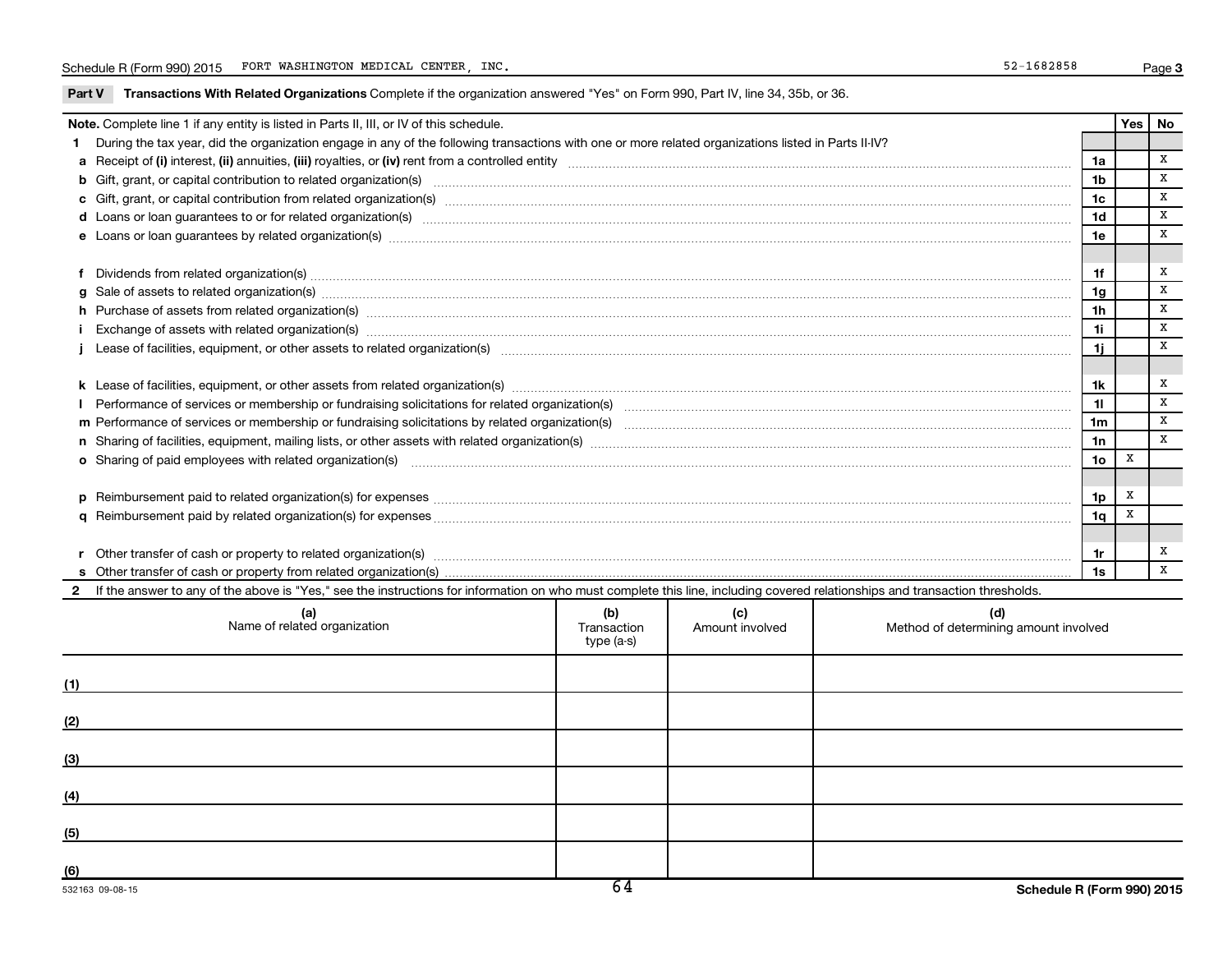Schedule R (Form 990) 2015 FORT WASHINGTON MEDICAL CENTER, INC. SCHEDULE 1999 1999 52-1682858

**4**

Part VI Unrelated Organizations Taxable as a Partnership Complete if the organization answered "Yes" on Form 990, Part IV, line 37.

Provide the following information for each entity taxed as a partnership through which the organization conducted more than five percent of its activities (measured by total assets or gross revenue) that was not a related organization. See instructions regarding exclusion for certain investment partnerships.

| that was not a related organization. Occ instructions regarding exclusion for certain investment partnerships.<br>(a) | (b)              | (c)                                 | (d)                                                                                        |                                                          |  | (f)               | (g)                     | (h)    | (i)                                                                                                                                     | (j)    | (k) |  |  |  |  |  |  |  |  |  |  |  |  |  |  |  |  |  |
|-----------------------------------------------------------------------------------------------------------------------|------------------|-------------------------------------|--------------------------------------------------------------------------------------------|----------------------------------------------------------|--|-------------------|-------------------------|--------|-----------------------------------------------------------------------------------------------------------------------------------------|--------|-----|--|--|--|--|--|--|--|--|--|--|--|--|--|--|--|--|--|
| Name, address, and EIN<br>of entity                                                                                   | Primary activity | Legal domicile<br>(state or foreign | Predominant income<br>(related, unrelated,<br>excluded from tax under<br>sections 512-514) | (e)<br>Are all<br>partners sec.<br>$501(c)(3)$<br>orgs.? |  | Share of<br>total | Share of<br>end-of-year |        | Dispropor-<br>Dispropor-<br>allocations? and annount in box 20 managing<br>allocations? of Schedule K-1<br>Yes No (Form 1065)<br>Yes No |        |     |  |  |  |  |  |  |  |  |  |  |  |  |  |  |  |  |  |
|                                                                                                                       |                  | country)                            |                                                                                            | Yes No                                                   |  | income            | assets                  | Yes No |                                                                                                                                         | Yes No |     |  |  |  |  |  |  |  |  |  |  |  |  |  |  |  |  |  |
|                                                                                                                       |                  |                                     |                                                                                            |                                                          |  |                   |                         |        |                                                                                                                                         |        |     |  |  |  |  |  |  |  |  |  |  |  |  |  |  |  |  |  |
|                                                                                                                       |                  |                                     |                                                                                            |                                                          |  |                   |                         |        |                                                                                                                                         |        |     |  |  |  |  |  |  |  |  |  |  |  |  |  |  |  |  |  |
|                                                                                                                       |                  |                                     |                                                                                            |                                                          |  |                   |                         |        |                                                                                                                                         |        |     |  |  |  |  |  |  |  |  |  |  |  |  |  |  |  |  |  |
|                                                                                                                       |                  |                                     |                                                                                            |                                                          |  |                   |                         |        |                                                                                                                                         |        |     |  |  |  |  |  |  |  |  |  |  |  |  |  |  |  |  |  |
|                                                                                                                       |                  |                                     |                                                                                            |                                                          |  |                   |                         |        |                                                                                                                                         |        |     |  |  |  |  |  |  |  |  |  |  |  |  |  |  |  |  |  |
|                                                                                                                       |                  |                                     |                                                                                            |                                                          |  |                   |                         |        |                                                                                                                                         |        |     |  |  |  |  |  |  |  |  |  |  |  |  |  |  |  |  |  |
|                                                                                                                       |                  |                                     |                                                                                            |                                                          |  |                   |                         |        |                                                                                                                                         |        |     |  |  |  |  |  |  |  |  |  |  |  |  |  |  |  |  |  |
|                                                                                                                       |                  |                                     |                                                                                            |                                                          |  |                   |                         |        |                                                                                                                                         |        |     |  |  |  |  |  |  |  |  |  |  |  |  |  |  |  |  |  |
|                                                                                                                       |                  |                                     |                                                                                            |                                                          |  |                   |                         |        |                                                                                                                                         |        |     |  |  |  |  |  |  |  |  |  |  |  |  |  |  |  |  |  |
|                                                                                                                       |                  |                                     |                                                                                            |                                                          |  |                   |                         |        |                                                                                                                                         |        |     |  |  |  |  |  |  |  |  |  |  |  |  |  |  |  |  |  |
|                                                                                                                       |                  |                                     |                                                                                            |                                                          |  |                   |                         |        |                                                                                                                                         |        |     |  |  |  |  |  |  |  |  |  |  |  |  |  |  |  |  |  |
|                                                                                                                       |                  |                                     |                                                                                            |                                                          |  |                   |                         |        |                                                                                                                                         |        |     |  |  |  |  |  |  |  |  |  |  |  |  |  |  |  |  |  |
|                                                                                                                       |                  |                                     |                                                                                            |                                                          |  |                   |                         |        |                                                                                                                                         |        |     |  |  |  |  |  |  |  |  |  |  |  |  |  |  |  |  |  |
|                                                                                                                       |                  |                                     |                                                                                            |                                                          |  |                   |                         |        |                                                                                                                                         |        |     |  |  |  |  |  |  |  |  |  |  |  |  |  |  |  |  |  |
|                                                                                                                       |                  |                                     |                                                                                            |                                                          |  |                   |                         |        |                                                                                                                                         |        |     |  |  |  |  |  |  |  |  |  |  |  |  |  |  |  |  |  |
|                                                                                                                       |                  |                                     |                                                                                            |                                                          |  |                   |                         |        |                                                                                                                                         |        |     |  |  |  |  |  |  |  |  |  |  |  |  |  |  |  |  |  |
|                                                                                                                       |                  |                                     |                                                                                            |                                                          |  |                   |                         |        |                                                                                                                                         |        |     |  |  |  |  |  |  |  |  |  |  |  |  |  |  |  |  |  |
|                                                                                                                       |                  |                                     |                                                                                            |                                                          |  |                   |                         |        |                                                                                                                                         |        |     |  |  |  |  |  |  |  |  |  |  |  |  |  |  |  |  |  |
|                                                                                                                       |                  |                                     |                                                                                            |                                                          |  |                   |                         |        |                                                                                                                                         |        |     |  |  |  |  |  |  |  |  |  |  |  |  |  |  |  |  |  |
|                                                                                                                       |                  |                                     |                                                                                            |                                                          |  |                   |                         |        |                                                                                                                                         |        |     |  |  |  |  |  |  |  |  |  |  |  |  |  |  |  |  |  |
|                                                                                                                       |                  |                                     |                                                                                            |                                                          |  |                   |                         |        |                                                                                                                                         |        |     |  |  |  |  |  |  |  |  |  |  |  |  |  |  |  |  |  |
|                                                                                                                       |                  |                                     |                                                                                            |                                                          |  |                   |                         |        |                                                                                                                                         |        |     |  |  |  |  |  |  |  |  |  |  |  |  |  |  |  |  |  |
|                                                                                                                       |                  |                                     |                                                                                            |                                                          |  |                   |                         |        |                                                                                                                                         |        |     |  |  |  |  |  |  |  |  |  |  |  |  |  |  |  |  |  |
|                                                                                                                       |                  |                                     |                                                                                            |                                                          |  |                   |                         |        |                                                                                                                                         |        |     |  |  |  |  |  |  |  |  |  |  |  |  |  |  |  |  |  |
|                                                                                                                       |                  |                                     |                                                                                            |                                                          |  |                   |                         |        |                                                                                                                                         |        |     |  |  |  |  |  |  |  |  |  |  |  |  |  |  |  |  |  |
|                                                                                                                       |                  |                                     |                                                                                            |                                                          |  |                   |                         |        |                                                                                                                                         |        |     |  |  |  |  |  |  |  |  |  |  |  |  |  |  |  |  |  |

**Schedule R (Form 990) 2015**